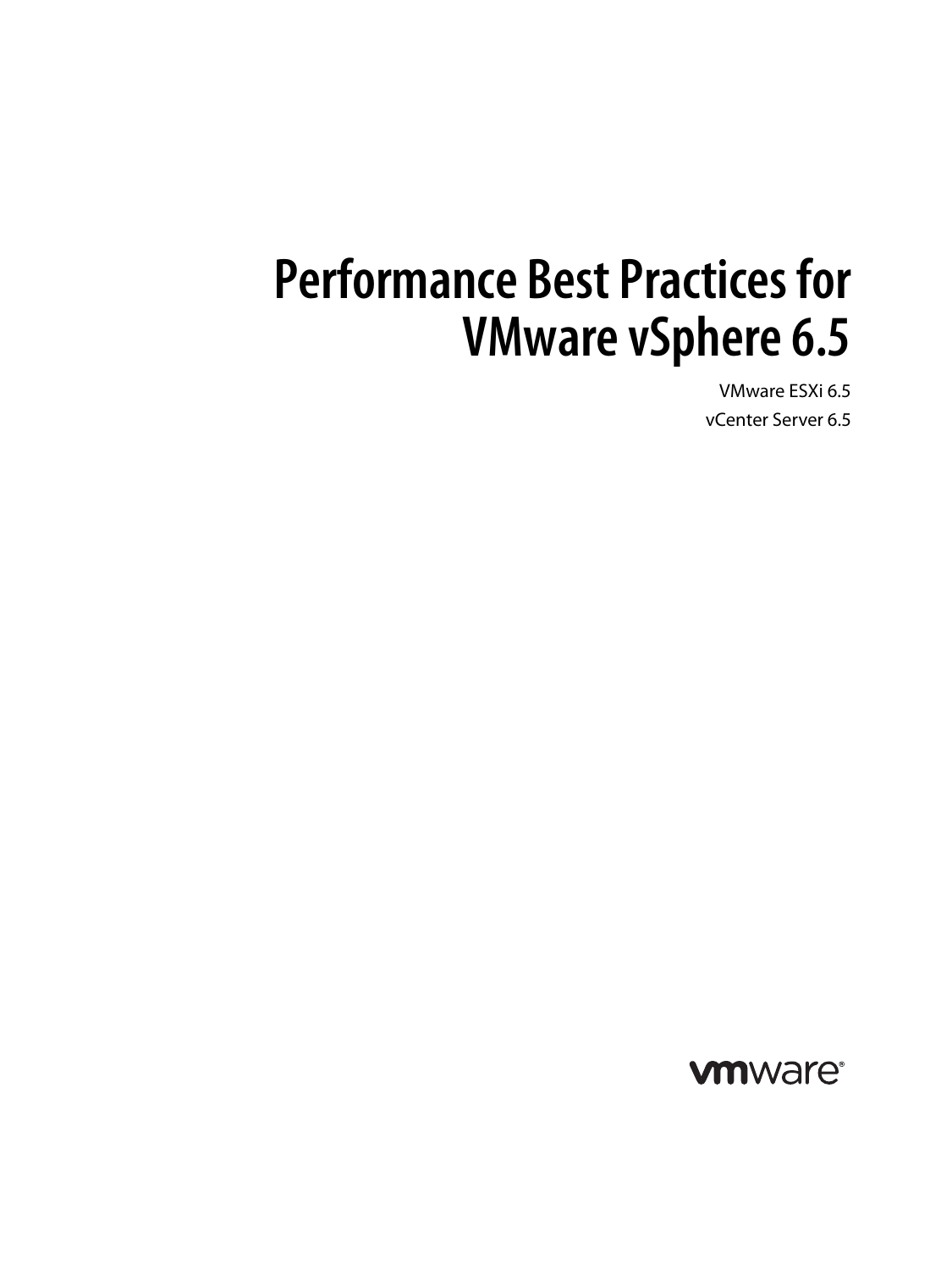You can find the most up-to-date technical documentation on the VMware Web site at:

[http://www.vmware.com/support/](http://www.vmware.com/support)

The VMware Web site also provides the latest product updates.

If you have comments about this documentation, submit your feedback to:

[docfeedback@vmware.com](mailto:docfeedback@vmware.com)

© 2007-2015, 2017 VMware, Inc. All rights reserved. This product is protected by U.S. and [international copyright and](http://www.vmware.com/go/patents)  intellectual property laws. VMware products are covered by one or more patents listed at <http://www.vmware.com/go/patents>.

VMware, the VMware "boxes" logo and design, Virtual SMP, and VMotion are registered trademarks or trademarks of VMware, Inc. in the United States and/or other jurisdictions. All other marks and names mentioned herein may be trademarks of their respective companies.

Revision: 20210128

**VMware, Inc.**

3401 Hillview Ave. Palo Alto, CA 94304 www.vmware.com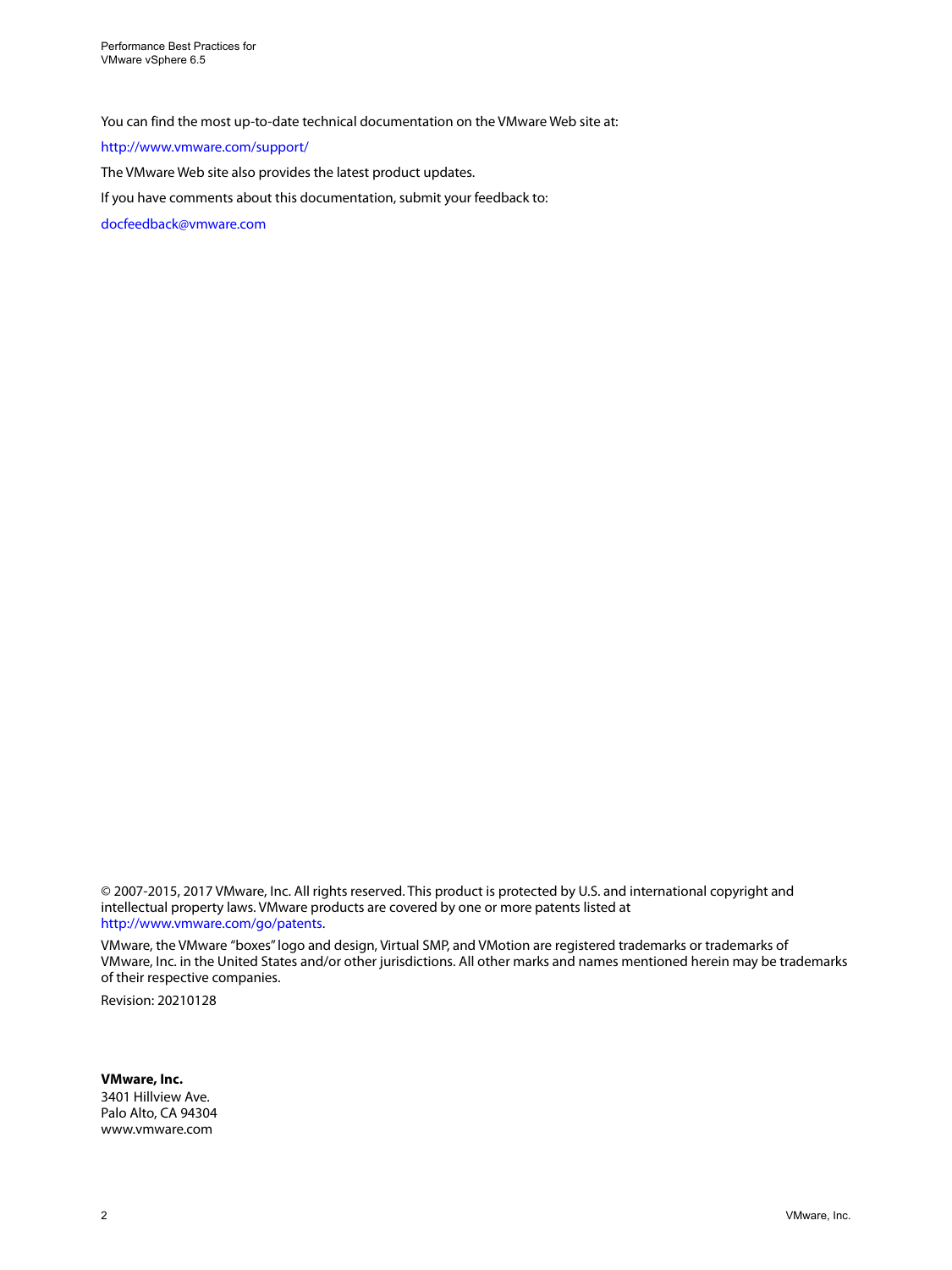# **Contents**

[About This Book 9](#page-8-0)

**[1](#page-10-0)** [Hardware for Use with](#page-10-1) VMware vSphere 11 [Validate Your Hardware 11](#page-10-2) [Hardware CPU Considerations 11](#page-10-3) [General CPU Considerations 11](#page-10-4) [Hardware-Assisted Virtualization 11](#page-10-5) [Hardware-Assisted CPU Virtualization \(VT-x and AMD-V](#page-10-6)<sup>™</sup>) 11 [Hardware-Assisted MMU Virtualization \(Intel EPT and AMD RVI\) 12](#page-11-0) [Hardware-Assisted I/O MMU Virtualization \(VT-d and AMD-Vi\) 12](#page-11-1) [AES-NI Support 12](#page-11-2) [Hardware Storage Considerations 13](#page-12-0) [Hardware Networking Considerations 16](#page-15-0) [Hardware BIOS Settings 17](#page-16-0) [General BIOS Settings 17](#page-16-1) [Power Management BIOS Settings 17](#page-16-2) **[2](#page-18-0)** [ESXi and Virtual Machines 19](#page-18-1) [ESXi General Considerations 19](#page-18-2) [ESXi CPU Considerations 20](#page-19-0) [UP vs. SMP HALs/Kernels 21](#page-20-0) [Hyper-Threading 21](#page-20-1) [Non-Uniform Memory Access \(NUMA\) 22](#page-21-0) [Manual NUMA Configuration 22](#page-21-1) [Snoop Mode Selection 23](#page-22-0) [Configuring ESXi for Hardware-Assisted Virtualization 23](#page-22-1) [Host Power Management in ESXi 24](#page-23-0) [Power Policy Options in ESXi 24](#page-23-1) [Confirming Availability of Power Management Technologies 25](#page-24-0) [Choosing a Power Policy 25](#page-24-1) [ESXi Memory Considerations 26](#page-25-0) [Memory Overhead 26](#page-25-1) [Memory Sizing 27](#page-26-0) [Memory Overcommit Techniques 27](#page-26-1) [Memory Page Sharing 28](#page-27-0) [Memory Swapping Optimizations 29](#page-28-0) [2MB Large Memory Pages for Hypervisor and Guest Operating System 30](#page-29-0) [Hardware-Assisted MMU Virtualization 31](#page-30-0) [ESXi Storage Considerations 32](#page-31-0) [vSphere Flash Read Cache \(vFRC\) 32](#page-31-1) [VMware vStorage APIs for Array Integration \(VAAI\) 32](#page-31-2) [LUN Access Methods 32](#page-31-3) [Virtual Disk Modes 33](#page-32-0) [Virtual Disk Types 33](#page-32-1) [Partition Alignment 34](#page-33-0) [SAN Multipathing 35](#page-34-0)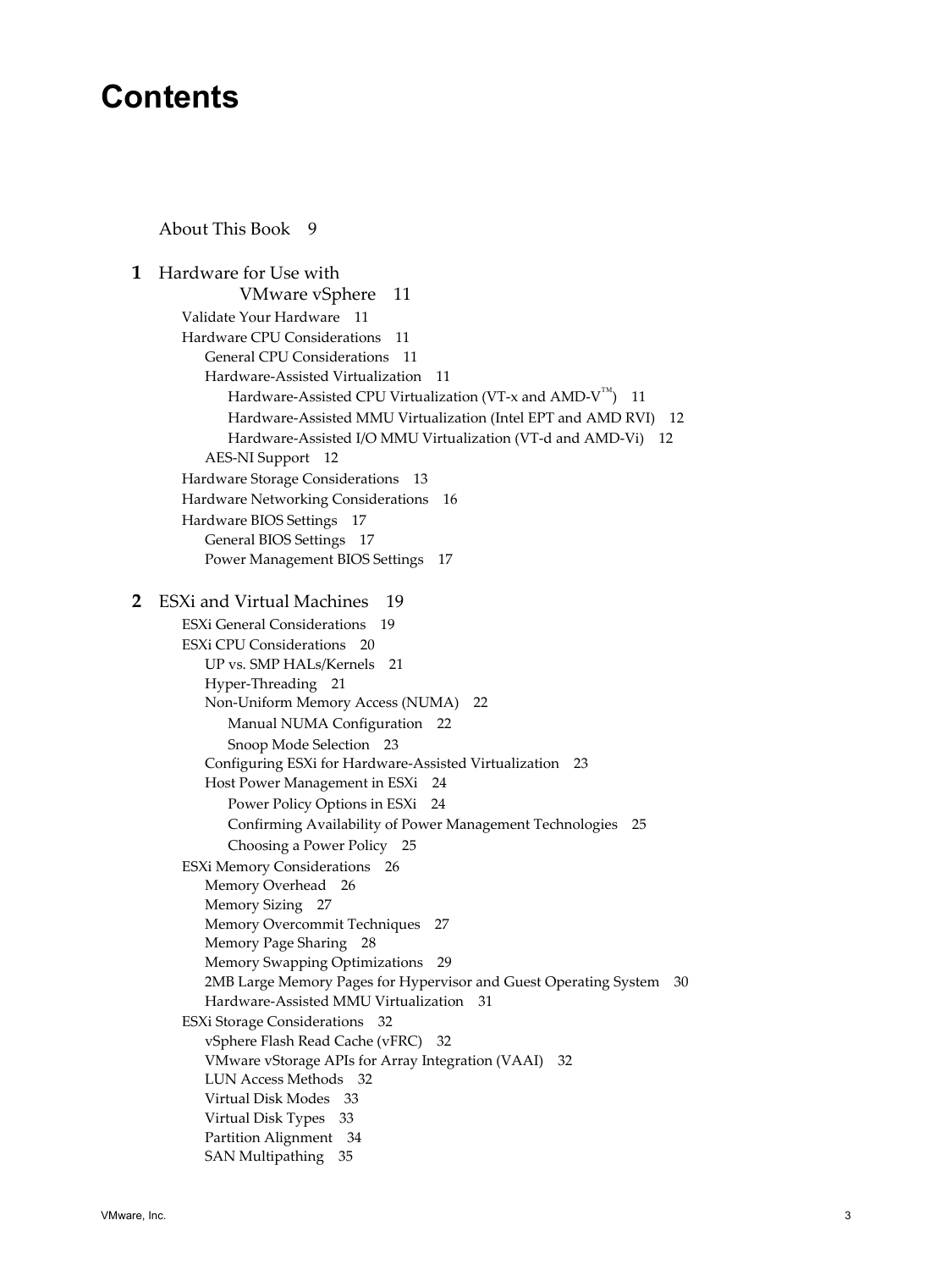[Storage I/O Resource Allocation 35](#page-34-1) [iSCSI and NFS Recommendations 36](#page-35-0) [NVMe Recommendations 36](#page-35-1) [vSphere Virtual Machine Encryption Recommendations 36](#page-35-2) [General ESXi Storage Recommendations 37](#page-36-0) [Running Storage Latency Sensitive Applications 37](#page-36-1) [ESXi Networking Considerations 39](#page-38-0) [General ESXi Networking Considerations 39](#page-38-1) [Network I/O Control \(NetIOC\) 39](#page-38-2) [Network I/O Control Configuration 39](#page-38-3) [Network I/O Control Advanced Performance Options 40](#page-39-0) [DirectPath I/O 40](#page-39-1) [Single Root I/O Virtualization \(SR-IOV\) 41](#page-40-0) [SplitRx Mode 41](#page-40-1) [Disabling SplitRx Mode for an Entire ESXi Host 41](#page-40-2) [Enabling or Disabling SplitRx Mode for an Individual Virtual NIC 41](#page-40-3) [Receive Side Scaling \(RSS\) 42](#page-41-0) [Virtual Network Interrupt Coalescing 43](#page-42-0) [Running Network Latency Sensitive Applications 43](#page-42-1) [Host-Wide Performance Tuning 45](#page-44-0)

#### **[3](#page-46-0)** [Guest Operating Systems 47](#page-46-1)

[Guest Operating System General Considerations 47](#page-46-2) [Measuring Performance in Virtual Machines 48](#page-47-0) [Guest Operating System CPU Considerations 49](#page-48-0) [Virtual NUMA \(vNUMA\) 50](#page-49-0) [Guest Operating System Storage Considerations 52](#page-51-0) [Guest Operating System Networking Considerations 53](#page-52-0) [Types of Virtual Network Adapters 53](#page-52-1) [Selecting Virtual Network Adapters 54](#page-53-0) [Virtual Network Adapter Features and Configuration 54](#page-53-1)

#### **[4](#page-56-0)** [Virtual Infrastructure Management 57](#page-56-1)

[General Resource Management 57](#page-56-2) [VMware vCenter 58](#page-57-0) [VMware vCenter Database Considerations 59](#page-58-0) [VMware vCenter Database Network and Storage Considerations 59](#page-58-1) [VMware vCenter Database Configuration and Maintenance 59](#page-58-2) [Recommendations for Specific Database Vendors 60](#page-59-0) [VMware vSphere Management 62](#page-61-0) [vSphere Web Clients 62](#page-61-1) [vSphere Web Client Back-End Performance Considerations 62](#page-61-2) [vSphere Web Client Front-End Performance Considerations 65](#page-64-0) [vSphere Web Services SDK Clients 66](#page-65-0) [VMware vMotion and Storage vMotion 67](#page-66-0) [VMware vMotion Recommendations 67](#page-66-1) [VMware Storage vMotion Recommendations 68](#page-67-0) [VMware Cross-Host Storage vMotion Recommendations 68](#page-67-1) [VMware Distributed Resource Scheduler \(DRS\) 70](#page-69-0) [DRS in General 70](#page-69-1) [DRS Cluster Configuration Settings 70](#page-69-2) [DRS Cluster Sizing and Resource Settings 71](#page-70-0) [DRS Performance Tuning 72](#page-71-0) [VMware Distributed Power Management \(DPM\) 74](#page-73-0)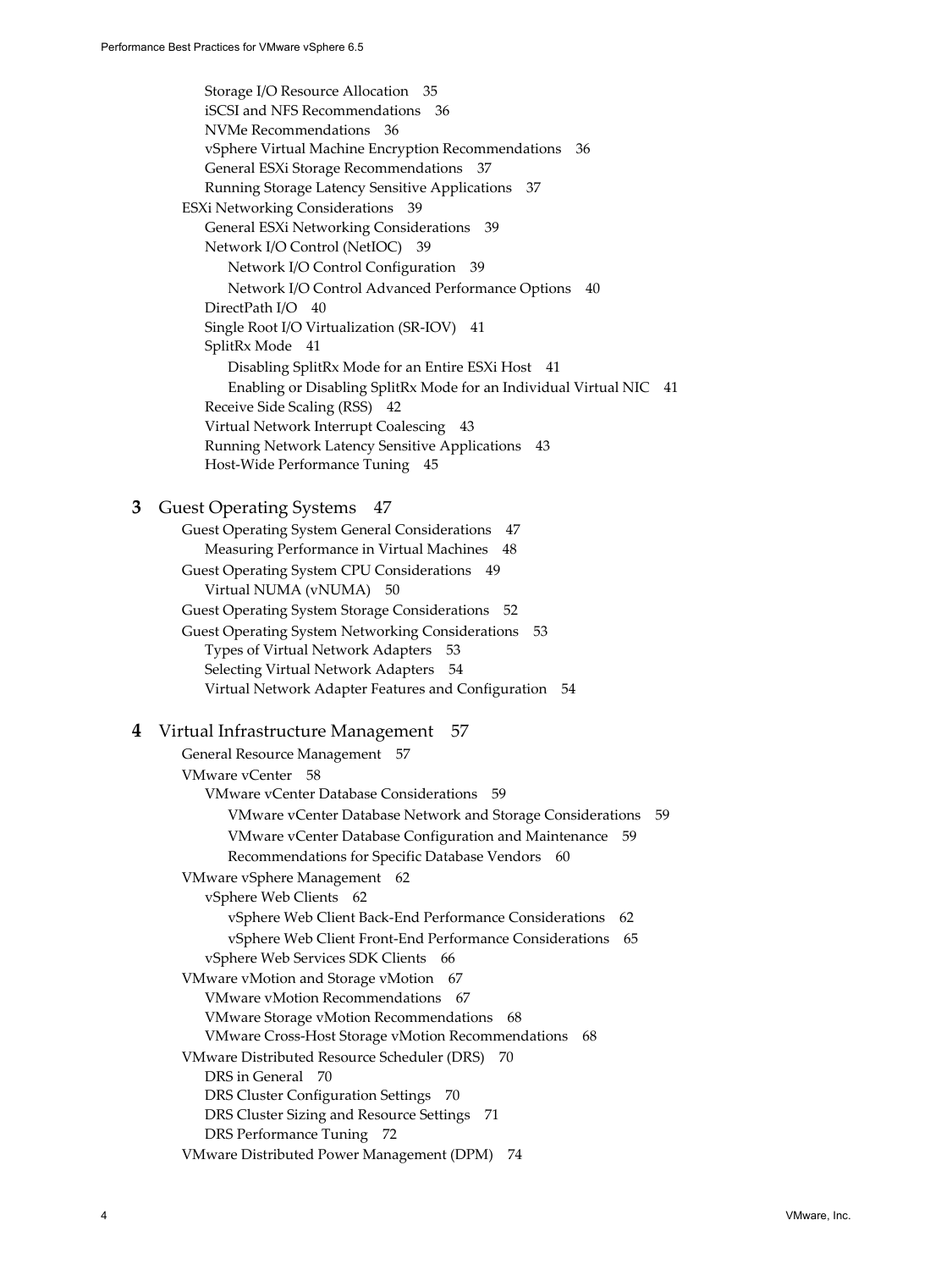[DPM Configuration and Modes of Operation 74](#page-73-1) [Tuning the DPM Algorithm 74](#page-73-2) [Scheduling DPM and Running DPM Proactively 75](#page-74-0) [Using DPM With VMware High Availability \(HA\) 75](#page-74-1) [VMware vSphere Storage I/O Control 76](#page-75-0) [VMware Storage Distributed Resource Scheduler \(Storage DRS\) 77](#page-76-0) [VMware vSphere High Availability 78](#page-77-0) [VMware High Availability in General 78](#page-77-1) [Virtual Machine Component Protection \(VMCP\) 78](#page-77-2) [VMware Fault Tolerance 79](#page-78-0) [VMware vSphere Update Manager 81](#page-80-0) [Update Manager Deployed in Windows 81](#page-80-1) [Update Manager Deployed in Linux \(with vCenter Server Appliance\) 81](#page-80-2) [Update Manager General Recommendations 81](#page-80-3) [Update Manager Cluster Remediation 82](#page-81-0) [Update Manager Bandwidth Throttling 82](#page-81-1) [VMware Virtual SAN \(vSAN\) 83](#page-82-0) [Hybrid versus All-Flash vSAN 83](#page-82-1) [vSAN Hardware Selection and Layout 83](#page-82-2) [Hardware Selection and Layout for Hybrid vSAN 83](#page-82-3) [Hardware Selection and Layout for All-Flash vSAN 83](#page-82-4) [Hardware Selection and Layout for vSAN in General 83](#page-82-5) [vSAN Network Considerations 83](#page-82-6) [vSAN Configuration and Use 83](#page-82-7) [vSAN Encryption 84](#page-83-0) [VMware Virtual Volumes \(VVols\) 85](#page-84-0) [VVol Hardware Considerations 85](#page-84-1) [VVol Workload Performance 85](#page-84-2) [VVol Management Operation Performance 85](#page-84-3) [VVol I/O Operation Performance 86](#page-85-0) [VVol Configuration Recommendations 86](#page-85-1) [VMware vCenter Single Sign-On Server 88](#page-87-0) [VMware vSphere Content Library 89](#page-88-0)

[Glossary 91](#page-90-0)

[Index 101](#page-100-0)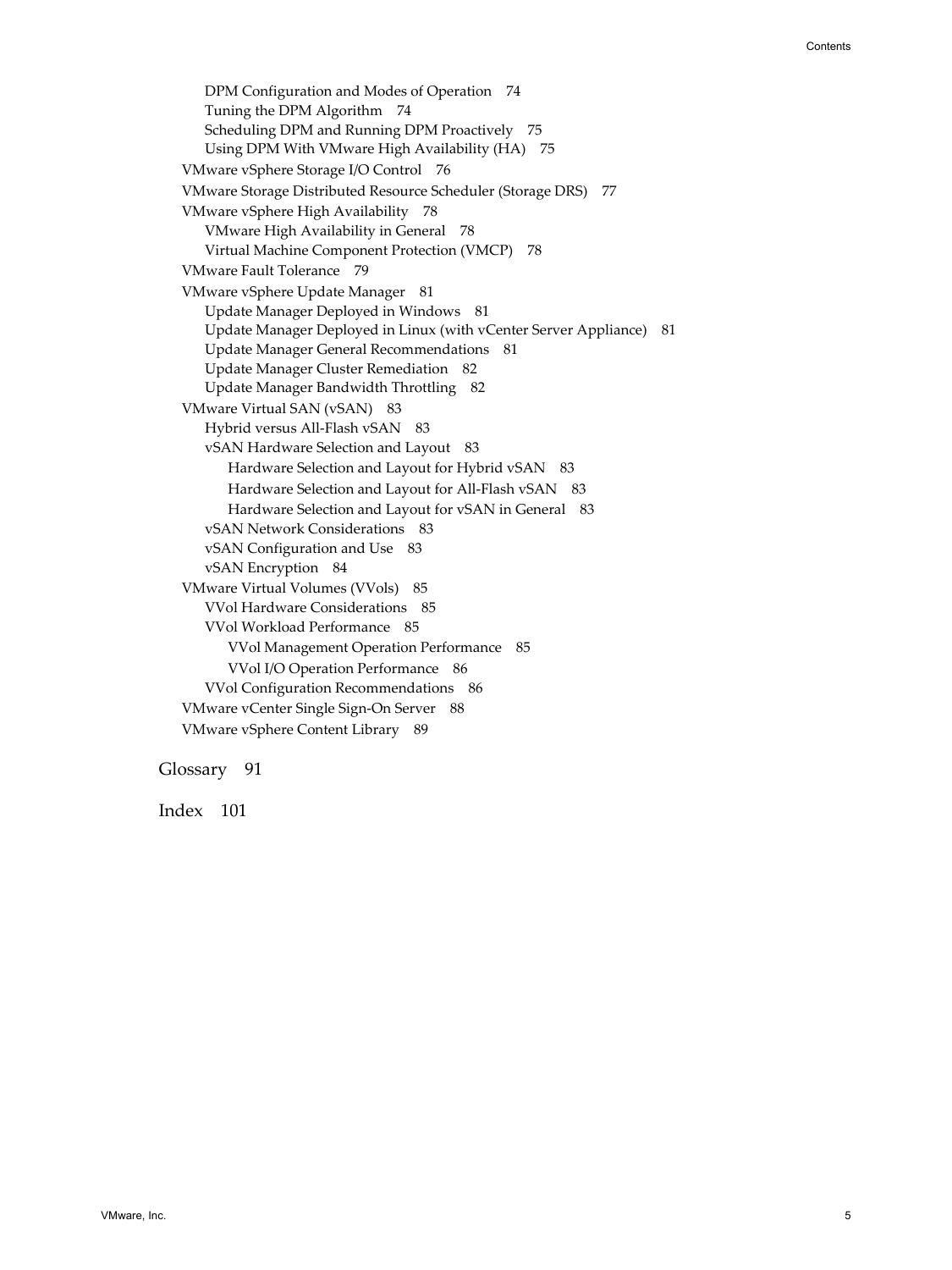Performance Best Practices for VMware vSphere 6.5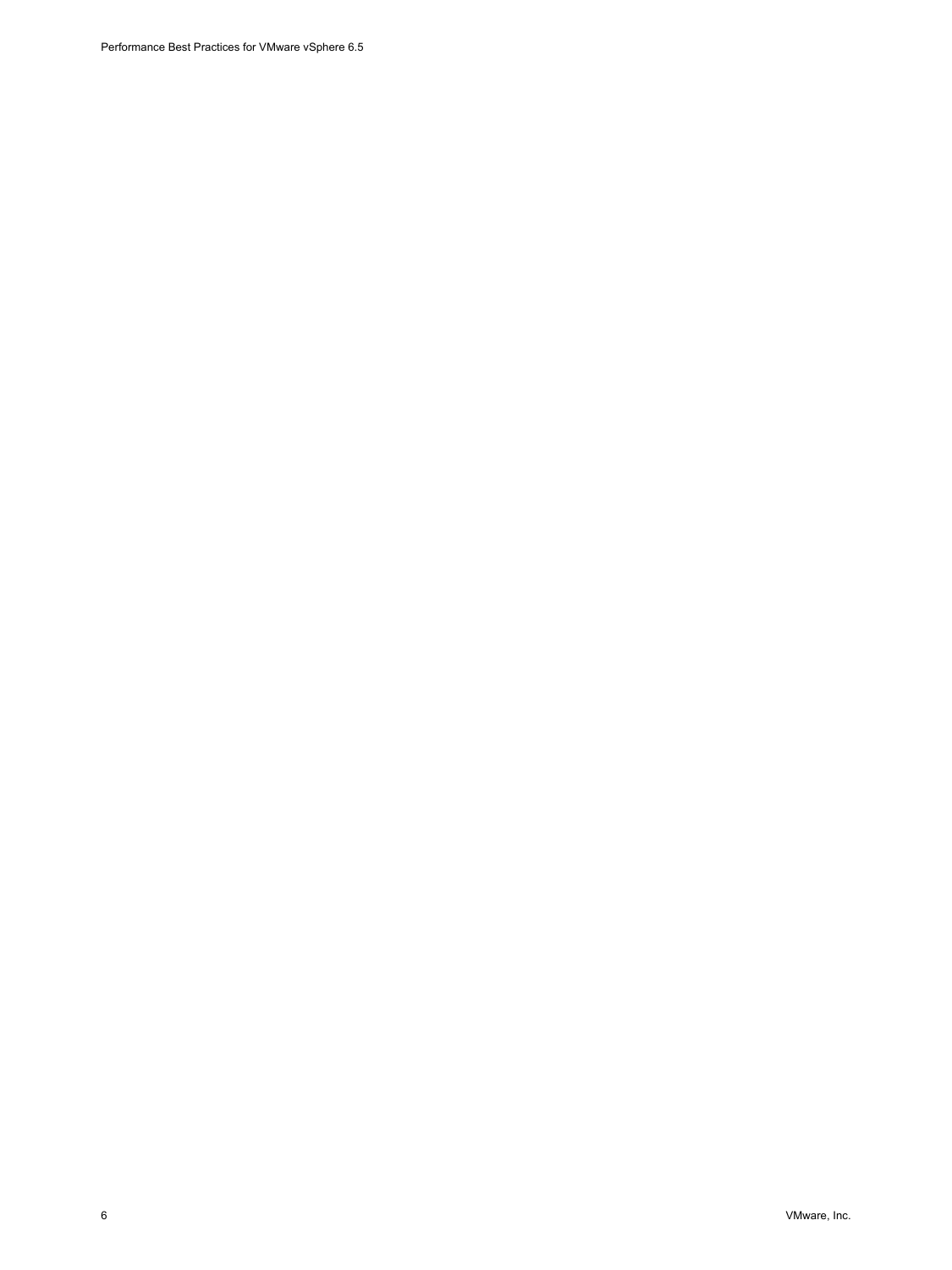# **Tables**

[Table 1. Conventions Used in This Manual 10](#page-9-0) [Table 4-1. Advanced Configuration Options for the vSphere Web Client Back-End 63](#page-62-0)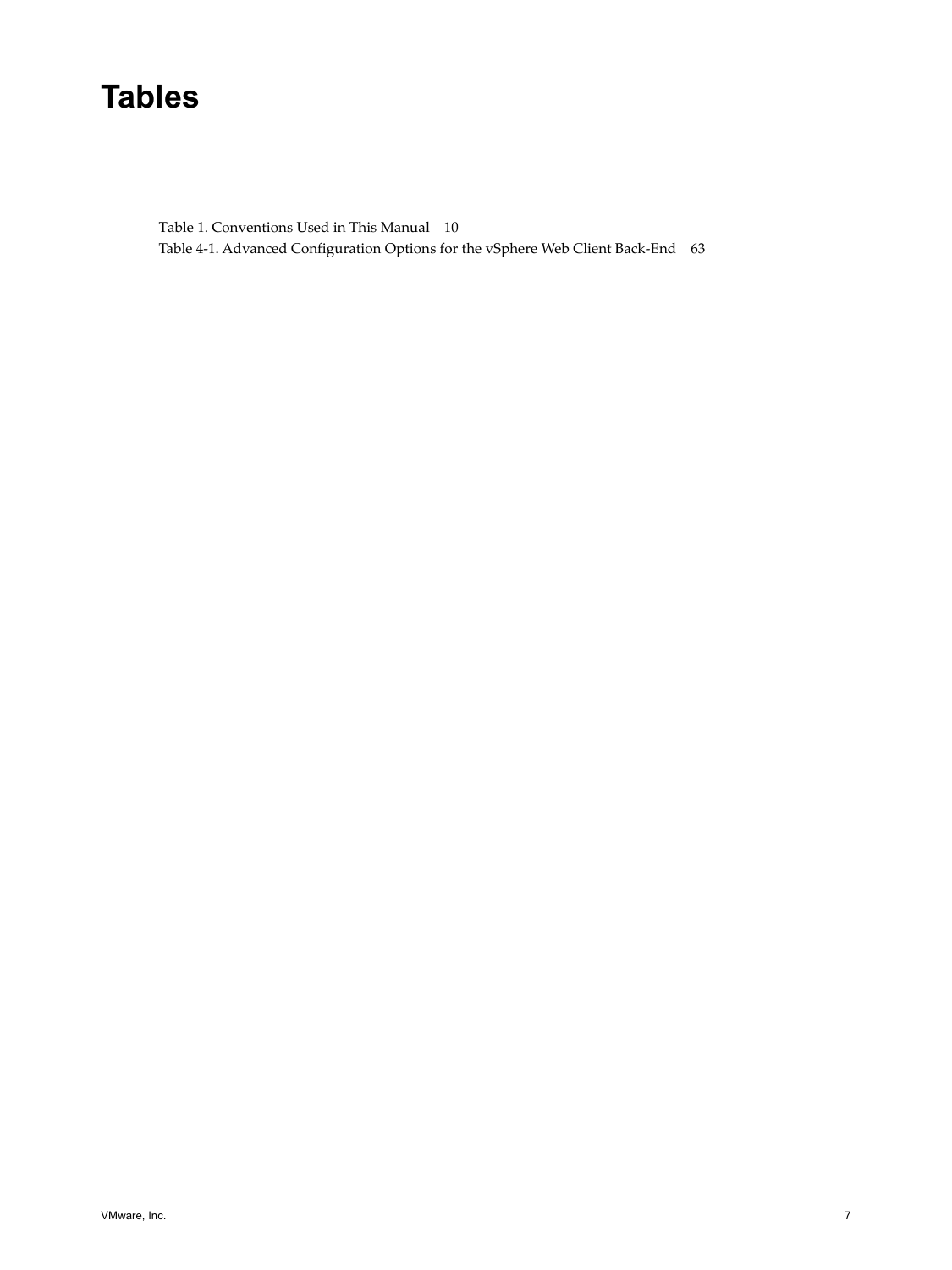Performance Best Practices for VMware vSphere 6.5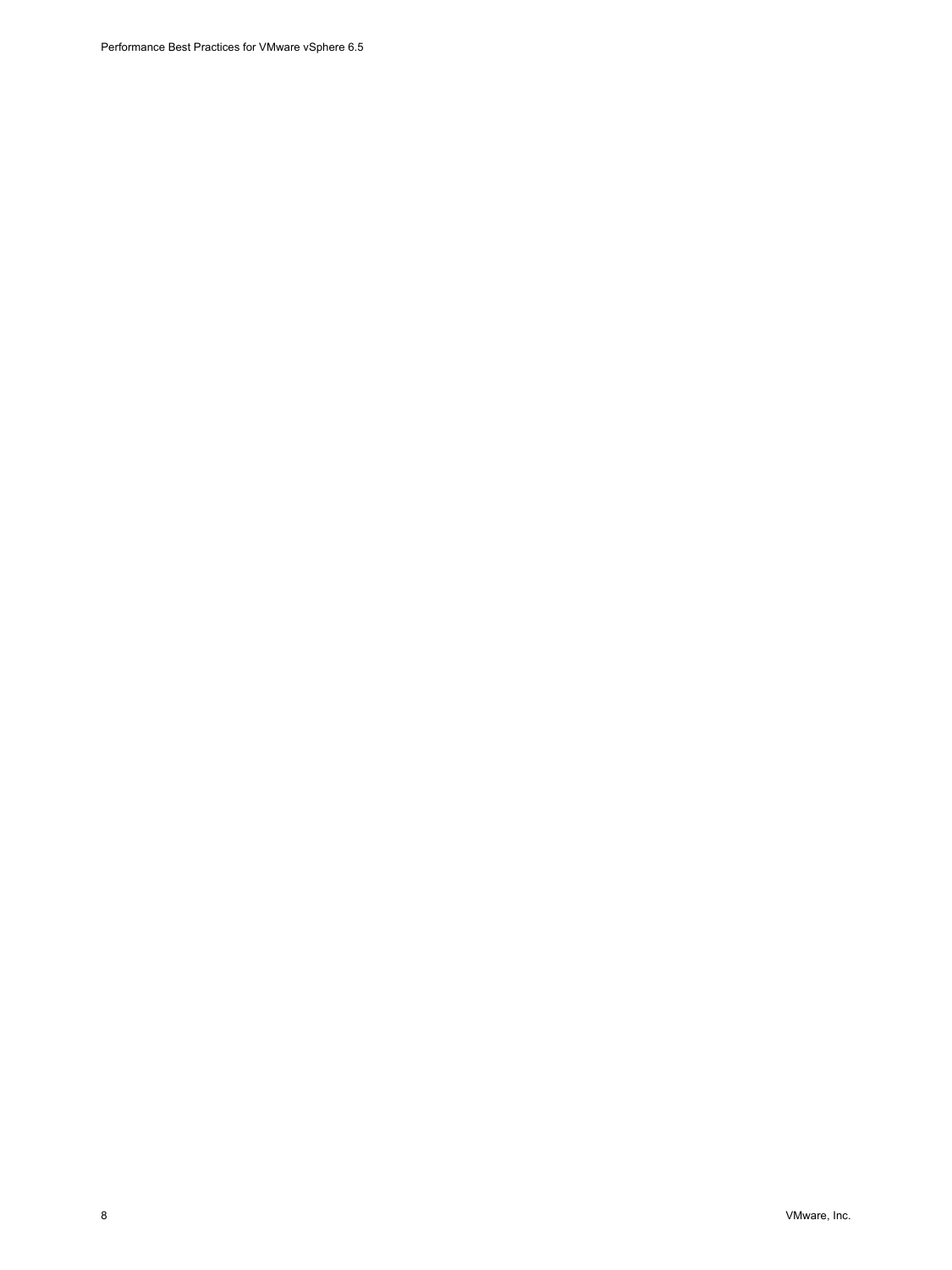# <span id="page-8-0"></span>**About This Book**

This book, *Performance Best Practices for VMware vSphere 6.5*, provides performance tips that cover the most performance-critical areas of VMware vSphere® 6.5. It is not intended as a comprehensive guide for planning and configuring your deployments.

[Chapter 1, "Hardware for Use with VMware vSphere," on page 11](#page-10-7), provides guidance on selecting hardware for use with vSphere.

[Chapter 2, "ESXi and Virtual Machines," on page 19,](#page-18-3) provides guidance regarding VMware ESXi™ software and the virtual machines that run in it.

[Chapter 3, "Guest Operating Systems," on page 47](#page-46-3), provides guidance regarding the guest operating systems running in vSphere virtual machines.

[Chapter 4, "Virtual Infrastructure Management," on page 57,](#page-56-3) provides guidance regarding infrastructure management best practices.

**NOTE** For planning purposes we recommend reading this entire book before beginning a deployment. Material in the [Virtual Infrastructure Management](#page-56-3) chapter, for example, might influence your hardware choices.

#### **Intended Audience**

This book is intended for system administrators who are planning a VMware vSphere 6.5 deployment and want to maximize its performance. The book assumes the reader is already familiar with VMware vSphere concepts and terminology.

#### **Document Feedback**

VMware welcomes your suggestions for improving our documentation. If you have comments, send your feedback to:

[docfeedback@vmware.com](mailto:docfeedback@vmware.com)

#### **VMware vSphere Documentation**

The VMware vSphere documentation consists of the combined VMware vCenter® and VMware ESXi documentation set.

You can access the most current versions of the vSphere documentation by going to:

<http://www.vmware.com/support/pubs>

You can access performance and other technical papers on the VMware Technical Papers page:

http://www.vmware.com/vmtn/resources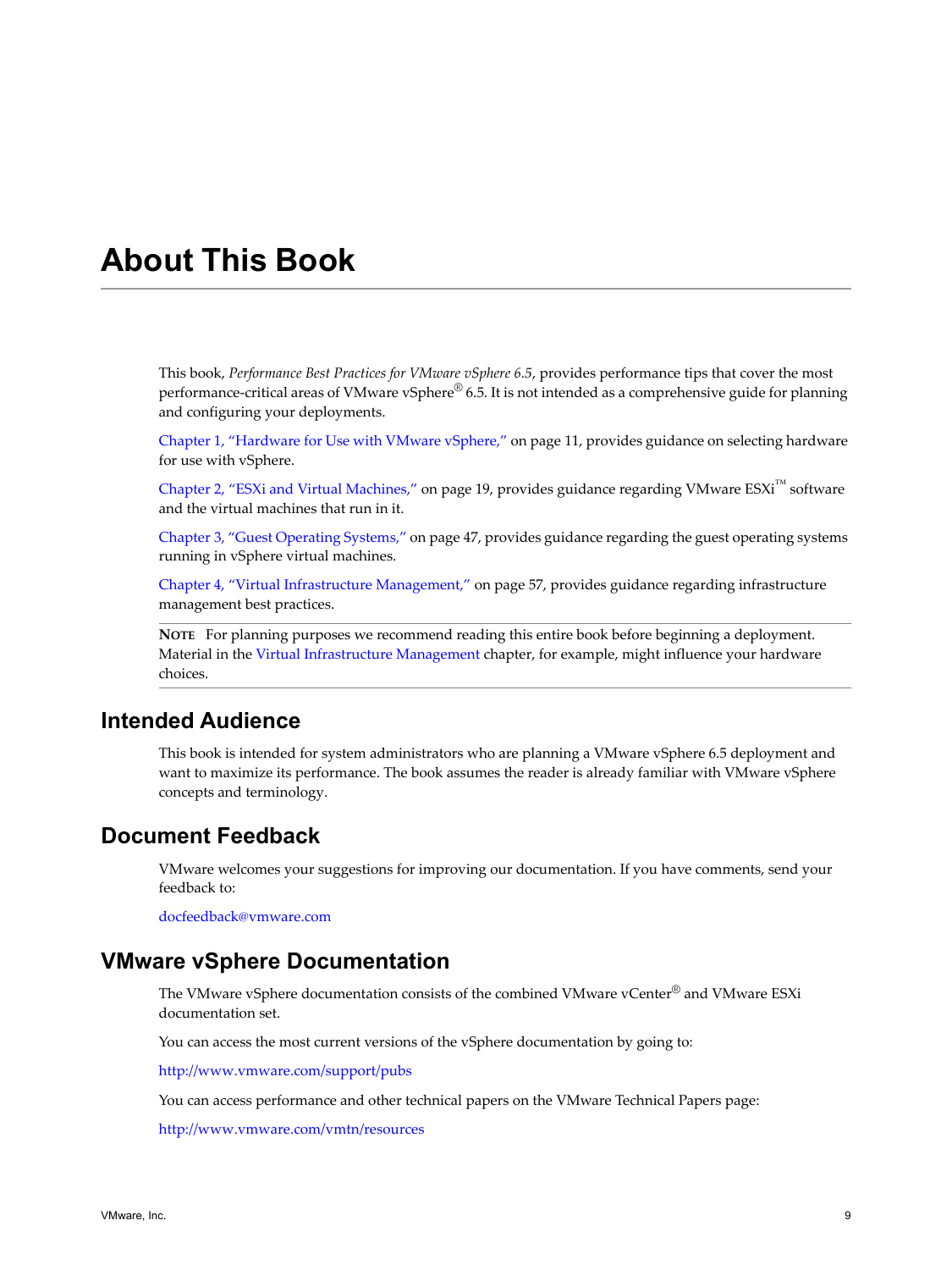# **Conventions**

[Table 1](#page-9-0) illustrates the typographic conventions used in this manual.

<span id="page-9-0"></span>**Table 1.** Conventions Used in This Manual

| <b>Style</b>          | <b>Elements</b>                                             |
|-----------------------|-------------------------------------------------------------|
| Blue (online only)    | Links, cross-references, and email addresses                |
| <b>Black boldface</b> | User interface elements such as button names and menu items |
| Monospace             | Commands, filenames, directories, and paths                 |
| Monospace bold        | User input                                                  |
| <i>Italic</i>         | Document titles, glossary terms, and occasional emphasis    |
| <name></name>         | Variable and parameter names                                |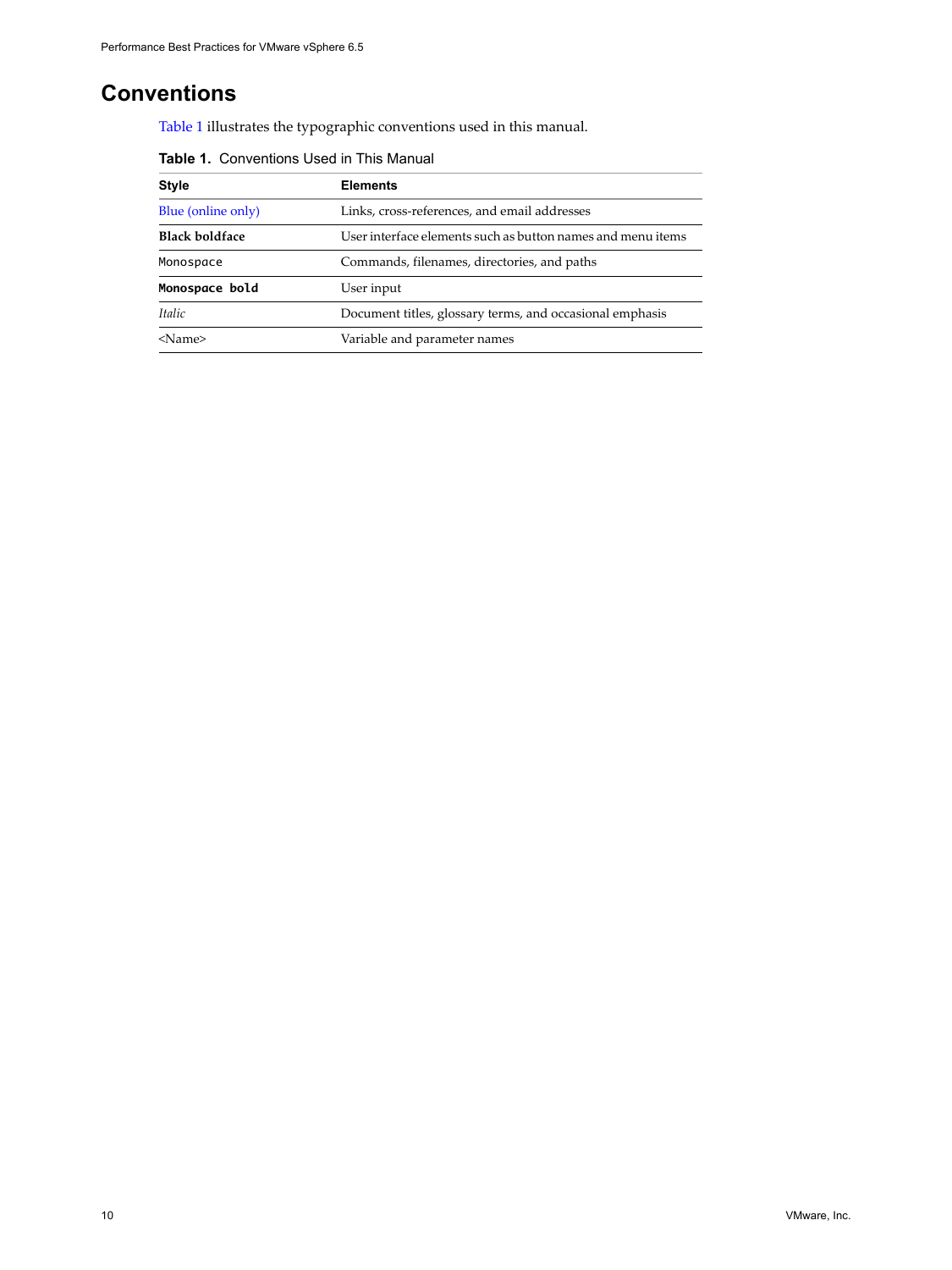# <span id="page-10-7"></span><span id="page-10-1"></span><span id="page-10-0"></span>**Hardware for Use with VMware vSphere 1**

This chapter provides guidance on selecting and configuring hardware for use with VMware vSphere.

# <span id="page-10-2"></span>**Validate Your Hardware**

Before deploying a system we recommend the following:

- Verify that all hardware in the system is on the hardware compatibility list for the specific version of VMware software you will be running.
- Make sure that your hardware meets the minimum configuration supported by the VMware software you will be running.
- Test system memory for 72 hours, checking for hardware errors.

# <span id="page-10-3"></span>**Hardware CPU Considerations**

This section provides guidance regarding CPUs for use with vSphere 6.5.

#### <span id="page-10-4"></span>**General CPU Considerations**

When selecting hardware, it is a good idea to consider CPU compatibility for VMware vSphere<sup>®</sup> vMotion™ (which in turn affects DRS, DPM, and other features) and VMware Fault Tolerance. See ["VMware vMotion and Storage vMotion" on page 67](#page-66-2), ["VMware Distributed Resource Scheduler \(DRS\)"](#page-69-3) [on page 70,](#page-69-3) and ["VMware Fault Tolerance" on page 79](#page-78-1).

#### <span id="page-10-8"></span><span id="page-10-5"></span>**Hardware-Assisted Virtualization**

Most processors from both Intel $^{\circledR}$  and AMD include hardware features to assist virtualization and improve performance. These features—hardware-assisted CPU virtualization, MMU virtualization, and I/O MMU virtualization—are described below.

**NOTE** For more information about virtualization techniques, see http://www.vmware.com/files/pdf/software\_hardware\_tech\_x86\_virt.pdf.

#### <span id="page-10-6"></span>**Hardware-Assisted CPU Virtualization (VT-x and AMD-V™)**

Hardware-assisted CPU virtualization assistance, called VT-x (in Intel processors) or AMD-V (in AMD processors), automatically traps sensitive events and instructions, eliminating the software overhead of monitoring all supervisory level code for sensitive instructions. In this way, VT-x and AMD-V give the virtual machine monitor (VMM) the option of using either hardware-assisted virtualization (HV) or binary translation (BT). While HV outperforms BT for most workloads, there are a few workloads where the reverse is true.

**NOTE** For a 64-bit guest operating system to run on an Intel processor, the processor must have hardware-assisted CPU virtualization.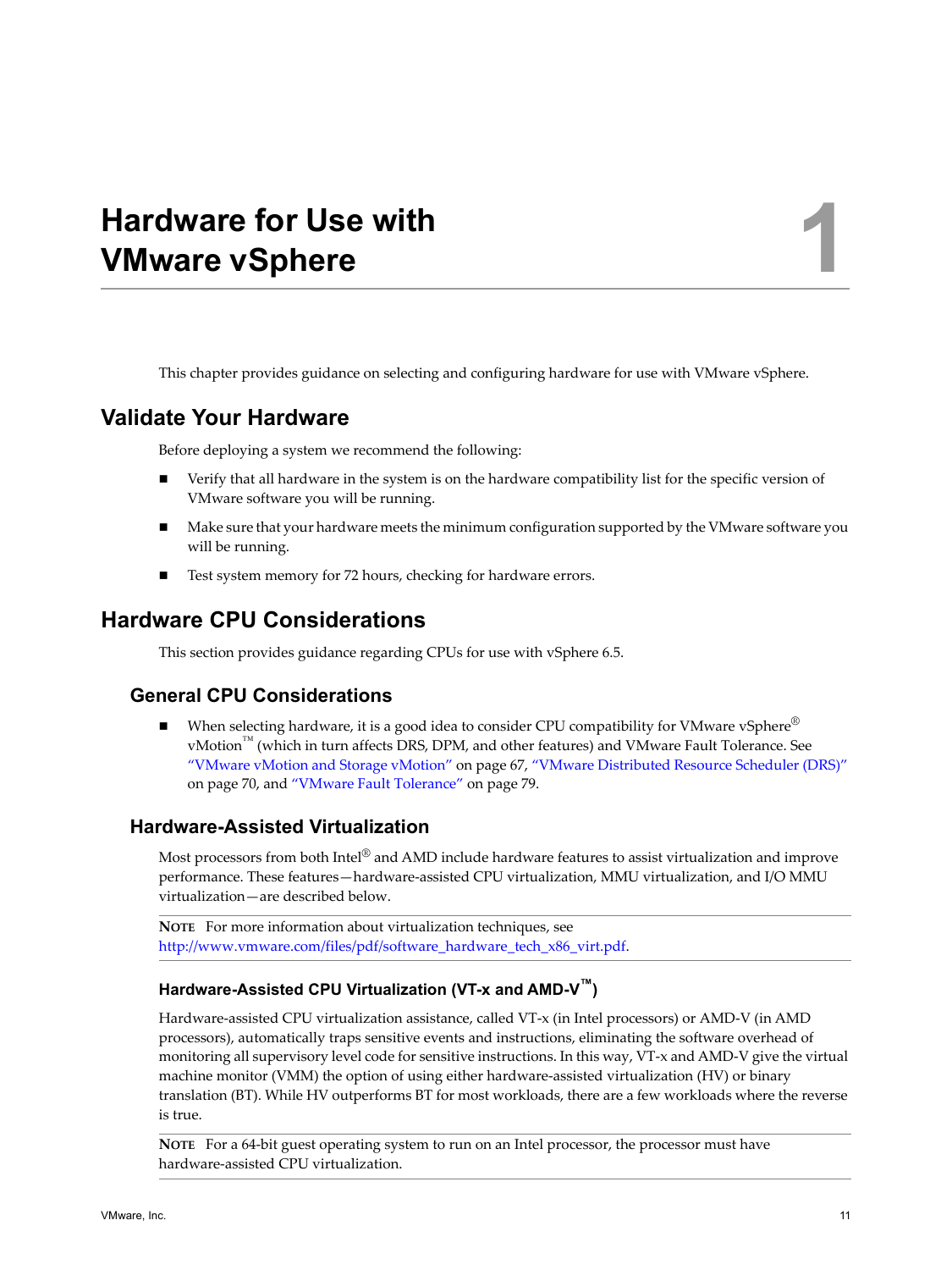For information about configuring the way ESXi uses hardware-assisted CPU virtualization, see ["Configuring](#page-22-2)  [ESXi for Hardware-Assisted Virtualization" on page 23](#page-22-2).

#### <span id="page-11-3"></span><span id="page-11-0"></span>**Hardware-Assisted MMU Virtualization (Intel EPT and AMD RVI)**

Hardware-assisted MMU virtualization, called rapid virtualization indexing (RVI) or nested page tables (NPT) in AMD processors and extended page tables (EPT) in Intel processors, addresses the overheads due to memory management unit (MMU) virtualization by providing hardware support to virtualize the MMU.

Without hardware-assisted MMU virtualization, the guest operating system maintains guest virtual memory to guest physical memory address mappings in guest page tables, while ESXi maintains "shadow page tables" that directly map guest virtual memory to host physical memory addresses. These shadow page tables are maintained for use by the processor and are kept consistent with the guest page tables. This allows ordinary memory references to execute without additional overhead, since the hardware translation lookaside buffer (TLB) will cache direct guest virtual memory to host physical memory address translations read from the shadow page tables. However, extra work is required to maintain the shadow page tables.

Hardware-assisted MMU virtualization allows an additional level of page tables that map guest physical memory to host physical memory addresses, eliminating the need for ESXi to maintain shadow page tables. This reduces memory consumption and speeds up workloads that cause guest operating systems to frequently modify page tables. While hardware-assisted MMU virtualization improves the performance of most workloads, it does increase the time required to service a TLB miss, thus reducing the performance of workloads that stress the TLB. However this increased TLB miss cost can be mitigated by configuring the guest operating system and applications to use large memory pages, as described in ["2MB Large Memory Pages for](#page-29-1)  [Hypervisor and Guest Operating System" on page 30](#page-29-1).

For information about configuring the way ESXi uses hardware-assisted MMU virtualization, see ["Configuring ESXi for Hardware-Assisted Virtualization" on page 23.](#page-22-2)

#### <span id="page-11-1"></span>**Hardware-Assisted I/O MMU Virtualization (VT-d and AMD-Vi)**

Hardware-assisted I/O MMU virtualization, called Intel Virtualization Technology for Directed I/O (VT-d) in Intel processors and AMD I/O Virtualization (AMD-Vi or IOMMU) in AMD processors, is an I/O memory management feature that remaps I/O DMA transfers and device interrupts. This feature (strictly speaking, a function of the chipset, rather than the CPU) can allow virtual machines to have direct access to hardware I/O devices, such as network cards, storage controllers (HBAs), and GPUs.

For information about using hardware-assisted I/O MMU virtualization, see ["DirectPath I/O" on page 40](#page-39-2) and ["Single Root I/O Virtualization \(SR-IOV\)" on page 41.](#page-40-4)

#### <span id="page-11-4"></span><span id="page-11-2"></span>**AES-NI Support**

vSphere 6.5 includes features that perform significantly better, incur significantly lower CPU load, or both, on hardware that supports AES-NI (Intel's Advanced Encryption Standard New Instruction Set). For the best performance with these features:

- Choose processors that support AES-NI, especially some recent processor versions in which the AES-NI implementation is further optimized.
- Make sure your BIOS version supports AES-NI (in some cases a BIOS upgrade might be required for AES-NI support).
- Make sure AES-NI is enabled in BIOS.

On a host that supports AES-NI, that support is exposed by default to virtual machines running on the host. This can be changed if desired by using Enhanced vMotion Compatibility (EVC) or modifying the CPU mask (see VMware KB article 1993). One situation in which disabling AES-NI passthrough might be desirable is to allow vMotion compatibility from a host that supports AES-NI to one that does not.

For more about the features that use AES-NI, see ["vSphere Virtual Machine Encryption Recommendations"](#page-35-3) [on page 36,](#page-35-3) ["VMware vMotion Recommendations" on page 67,](#page-66-3) and "VMware Virtual SAN (vSAN)" on [page 83](#page-82-8).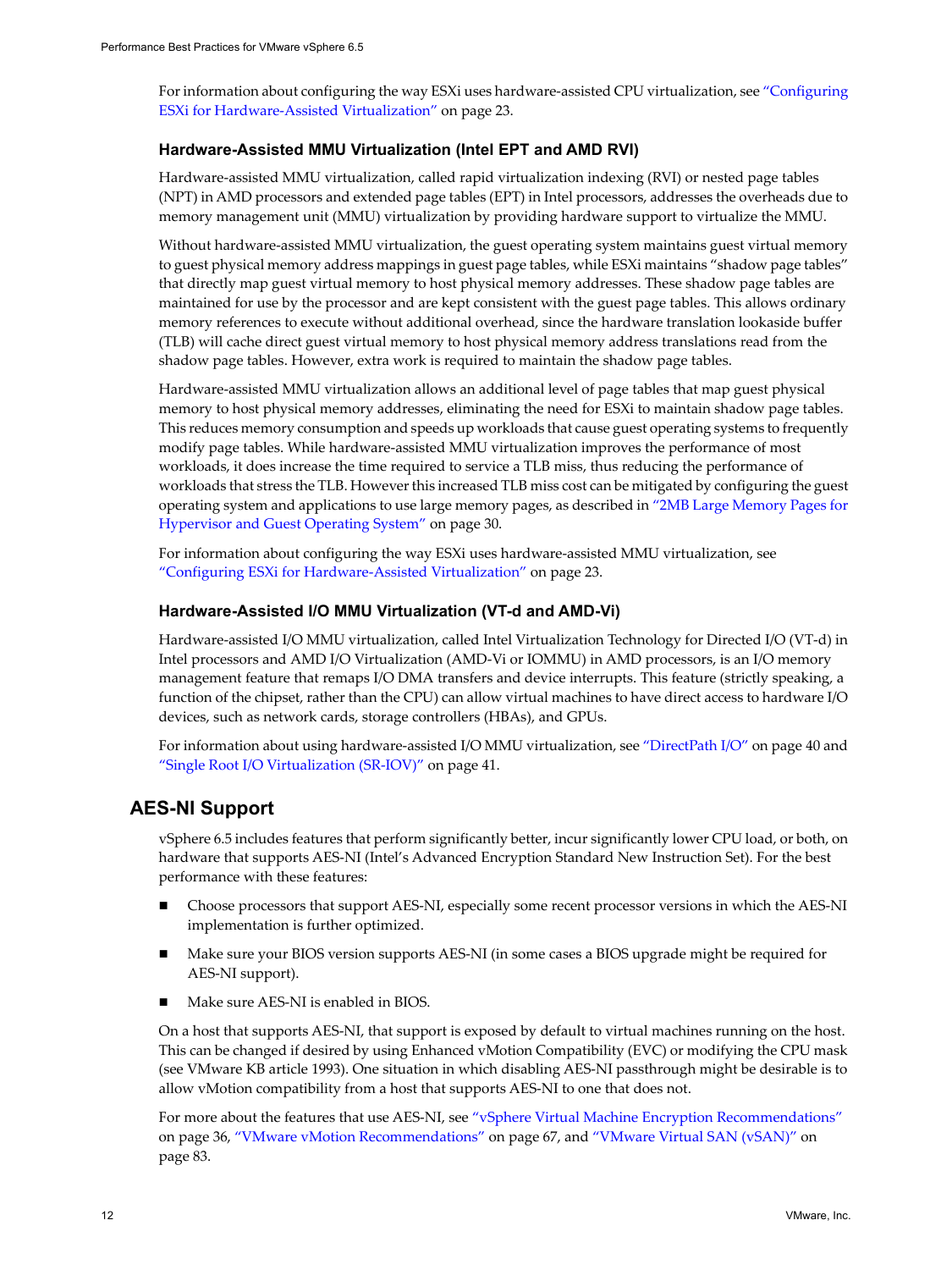## <span id="page-12-1"></span><span id="page-12-0"></span>**Hardware Storage Considerations**

Back-end storage configuration can greatly affect performance. For more information on storage configuration, refer to the *vSphere Storage* document for VMware vSphere 6.5.

Lower than expected storage performance is most often the result of configuration issues with underlying storage devices rather than anything specific to ESXi.

Storage performance is a vast topic that depends on workload, hardware, vendor, RAID level, cache size, stripe size, and so on. Consult the appropriate documentation from VMware as well as the storage vendor.

Many workloads are very sensitive to the latency of I/O operations. It is therefore important to have storage devices configured correctly. The remainder of this section lists practices and configurations recommended by VMware for optimal storage performance.

- VMware Storage vMotion performance is heavily dependent on the available storage infrastructure bandwidth. We therefore recommend you consider the information in ["VMware vMotion and Storage](#page-66-2)  [vMotion" on page 67](#page-66-2) when planning a deployment.
- Consider providing flash devices for the vSphere Flash Infrastructure layer. This layer can be used to store a host swap file (as described in ["Memory Overcommit Techniques" on page 27](#page-26-2)) and for vSphere Flash Read Cache (vFRC) files (as described in ["vSphere Flash Read Cache \(vFRC\)" on page 32\)](#page-31-4).

The vSphere Flash Infrastructure layer can be composed of PCIe flash cards or SAS- or SATA-connected SSD drives, with the PCIe flash cards typically performing better than the SSD drives.

- Consider choosing PCIe flash cards that use the Non-Volatile Memory Express (NVMe) protocol (see ["NVMe Recommendations" on page 36](#page-35-4) for details about NVMe support in vSphere 6.5).
- Consider choosing storage hardware that supports vStorage APIs for Storage Awareness (VASA), thus allowing you to use VVols (as described in ["VMware Virtual Volumes \(VVols\)" on page 85\)](#page-84-4).

Because VVol performance varies significantly between storage hardware vendors, make sure the storage hardware you choose will provide the VVol performance you expect.

 Consider choosing storage hardware that supports VMware vStorage APIs for Array Integration (VAAI), allowing some operations to be offloaded to the storage hardware instead of being performed in ESXi.

Though the degree of improvement is dependent on the storage hardware, VAAI can improve storage scalability, can reduce storage latency for several types of storage operations, can reduce the ESXi host CPU utilization for storage operations, and can reduce storage network traffic.

On SANs, VAAI offers the following features:

- Scalable lock management (sometimes called "hardware-assisted locking," "Atomic Test & Set," or ATS) replaces the use of SCSI reservations on VMFS volumes when performing metadata updates. This can reduce locking-related overheads, speeding up many administrative tasks as well as increasing I/O performance for thin VMDKs. ATS helps improve the scalability of very large deployments by speeding up provisioning operations such as expansion of thin disks, creation of snapshots, and other tasks.
- Extended Copy (sometimes called "full copy," "copy offload," or XCOPY) allows copy operations to take place completely on the array, rather than having to transfer data to and from the host. This can dramatically speed up operations that rely on cloning, such as Storage vMotion, while also freeing CPU and I/O resources on the host.
- Block zeroing (sometimes called "Write Same") speeds up creation of eager-zeroed thick disks and can improve first-time write performance on lazy-zeroed thick disks and on thin disks.
- Dead space reclamation (using the UNMAP command) allows hosts to convey to storage which blocks are no longer in use. On a LUN that is thin-provisioned on the array side this can allow the storage array hardware to reuse no-longer needed blocks.

**NOTE** In this context, "thin provisioned" refers to LUNs on the storage array, as distinct from thin provisioned VMDKs, which are described in ["Virtual Disk Types" on page 33](#page-32-2).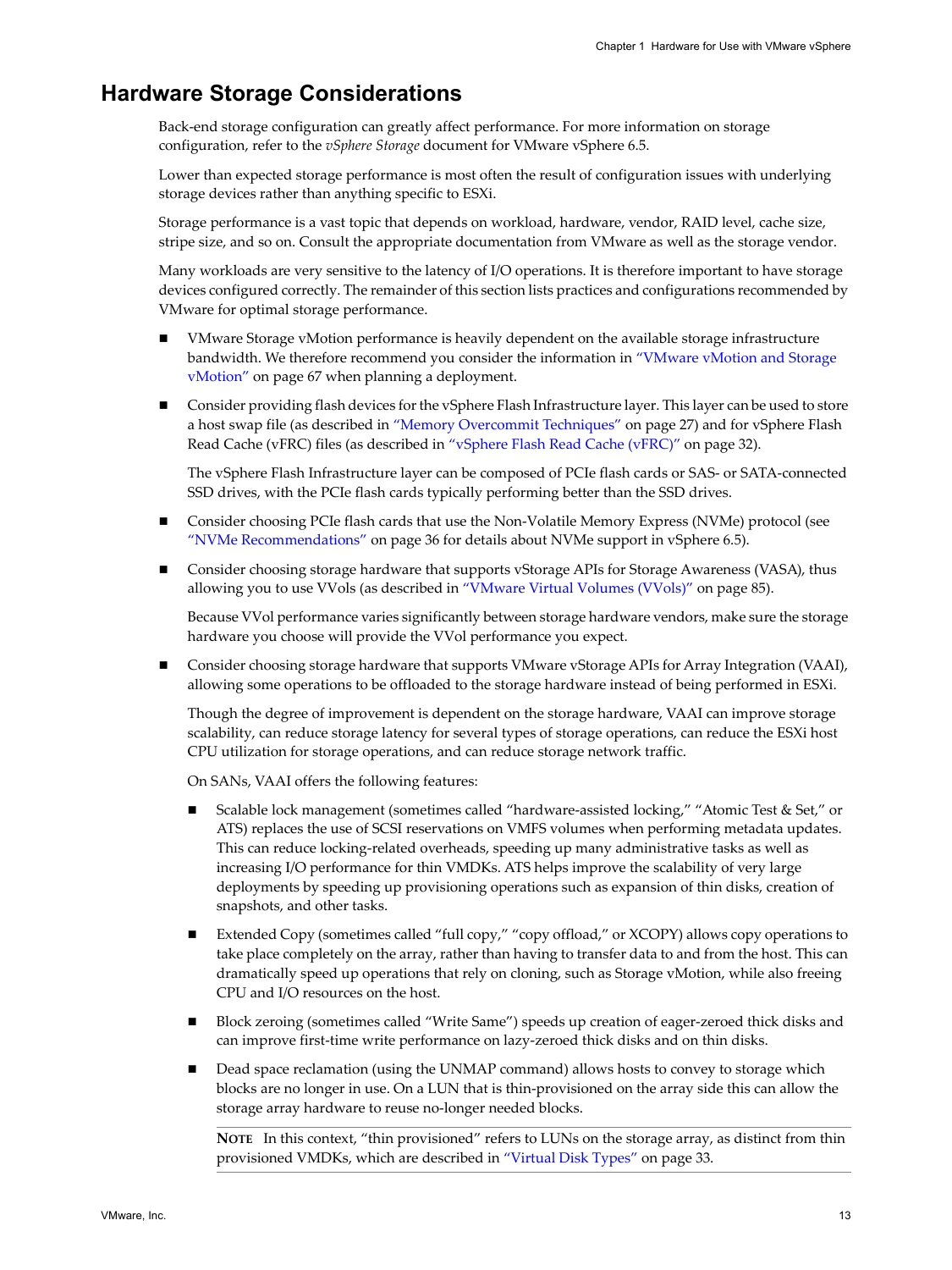On NAS devices, VAAI offers the following features:

- Hardware-accelerated cloning (sometimes called "Full File Clone," "Full Copy," or "Copy Offload") allows virtual disks to be cloned by the NAS device. This frees resources on the host and can speed up workloads that rely on cloning. (Note that Storage vMotion does not make use of this feature on NAS devices.)
- Native Snapshot Support (sometimes called "Fast File Clone") can create virtual machine linked clones or virtual machine snapshots using native snapshot disks instead of VMware redo logs. This feature, which requires virtual machines running on virtual hardware version 9 or later, offloads tasks to the NAS device, thus reducing I/O traffic and resource usage on the ESXi hosts.

**NOTE** Initial creation of virtual machine snapshots with NAS native snapshot disks is slower than creating snapshots with VMware redo logs. To reduce this performance impact, we recommend avoiding heavy write I/O loads in a virtual machine while using NAS native snapshots to create a snapshot of that virtual machine.

Similarly, creating linked clones using NAS native snapshots can be slightly slower than the same task using redo logs.

- Reserve Space allows ESXi to fully preallocate space for a virtual disk at the time the virtual disk is created. Thus, in addition to the thin provisioning that non-VAAI NAS devices support, VAAI NAS devices also support lazy-zeroed thick provisioning and eager-zeroed thick provisioning.
- Extended Statistics provides visibility into space usage on NAS datastores. This is particularly useful for thin-provisioned datastores, because it allows vSphere to display the actual usage of oversubscribed datastores.

For more information about VAAI, see *VMware vSphere Storage APIs — Array Integration (VAAI)* (though written for vSphere 5.1, most of the content applies to vSphere 6.5). For information about configuring the way ESXi uses VAAI, see ["ESXi Storage Considerations" on page 32](#page-31-5).

- If you plan to use VMware Virtual SAN (vSAN), consider the advantages of an all-flash vSAN deployment versus a hybrid deployment (see ["Hybrid versus All-Flash vSAN" on page 83](#page-82-9)).
- If you plan to use virtual machine encryption (see ["vSphere Virtual Machine Encryption](#page-35-3)  [Recommendations" on page 36\)](#page-35-3) consider choosing hardware that supports the AES-NI processor instruction set extensions. For more information, see ["AES-NI Support" on page 12.](#page-11-2)
- Performance design for a storage network must take into account the physical constraints of the network, not logical allocations. Using VLANs or VPNs does not provide a suitable solution to the problem of link oversubscription in shared configurations. VLANs and other virtual partitioning of a network provide a way of logically configuring a network, but don't change the physical capabilities of links and trunks between switches.

VLANs and VPNs do, however, allow the use of network Quality of Service (QoS) features that, while not eliminating oversubscription, do provide a way to allocate bandwidth preferentially or proportionally to certain traffic. See also ["Network I/O Control \(NetIOC\)" on page 39](#page-38-4) for a different approach to this issue.

- Make sure that end-to-end Fibre Channel speeds are consistent to help avoid performance problems. For more information, see VMware KB article 1006602.
- Configure maximum queue depth if needed for Fibre Channel HBA cards. For additional information see VMware KB article 1267.
- Applications or systems that write large amounts of data to storage, such as data acquisition or transaction logging systems, should not share Ethernet links to a storage device with other applications or systems. These types of applications perform best with dedicated connections to storage devices.
- For iSCSI and NFS, make sure that your network topology does not contain Ethernet bottlenecks, where multiple links are routed through fewer links, potentially resulting in oversubscription and dropped network packets. Any time a number of links transmitting near capacity are switched to a smaller number of links, such oversubscription is a possibility.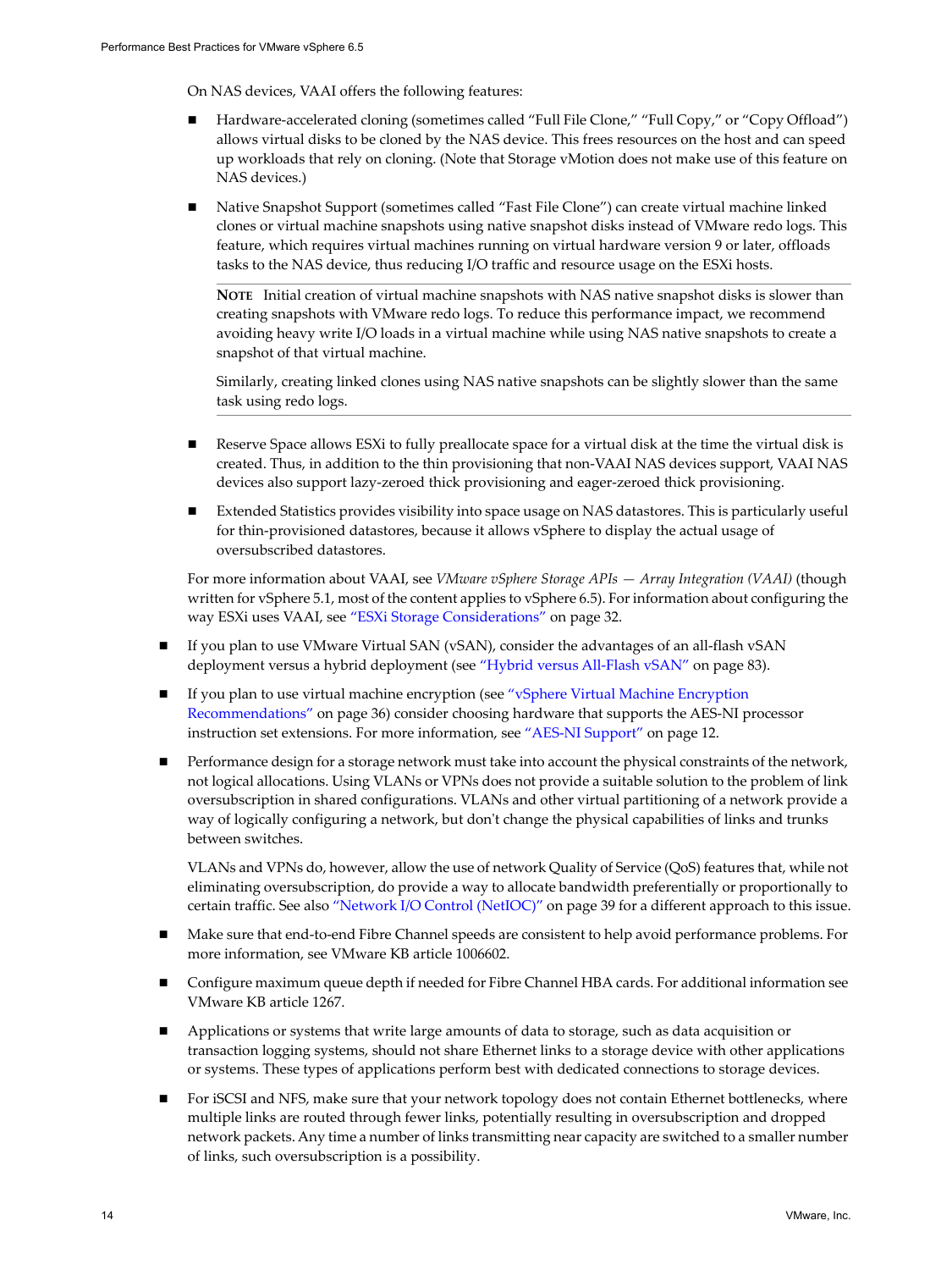Recovering from these dropped network packets results in large performance degradation. In addition to time spent determining that data was dropped, the retransmission uses network bandwidth that could otherwise be used for new transactions.

- Be aware that with software-initiated iSCSI and NFS the network protocol processing takes place on the host system, and thus these might require more CPU resources than other storage options.
- Local storage performance might be improved with write-back cache. If your local storage has write-back cache installed, make sure it's enabled and contains a functional battery module. For more information, see VMware KB article 1006602.
- Make sure storage adapter cards are installed in slots with enough bandwidth to support their expected throughput. Be careful to distinguish between similar-sounding—but potentially incompatible—bus architectures, including PCI, PCI-X, PCI Express (PCIe), and PCIe 3.0 (aka PCIe Gen3), and be sure to note the number of "lanes" for those architectures that can support more than one width.

For example, in order to supply their full bandwidth potential, single-port 32Gb/s Fibre Channel HBA cards would need to be installed in at least PCIe Gen2 x8 or PCIe Gen3 x4 slots (either of which is capable of a net maximum of 32Gb/s in each direction) and dual-port 32Gb/s Fibre Channel HBA cards would need to be installed in at least PCIe Gen3 x8 slots (which are capable of a net maximum of 64Gb/s in each direction).

These high-performance cards will typically function just as well in slower PCIe slots, but their maximum throughput could be limited by the slots' available bandwidth. This is most relevant for workloads that make heavy use of large block size I/Os, as this is where these cards tend to develop their highest throughput.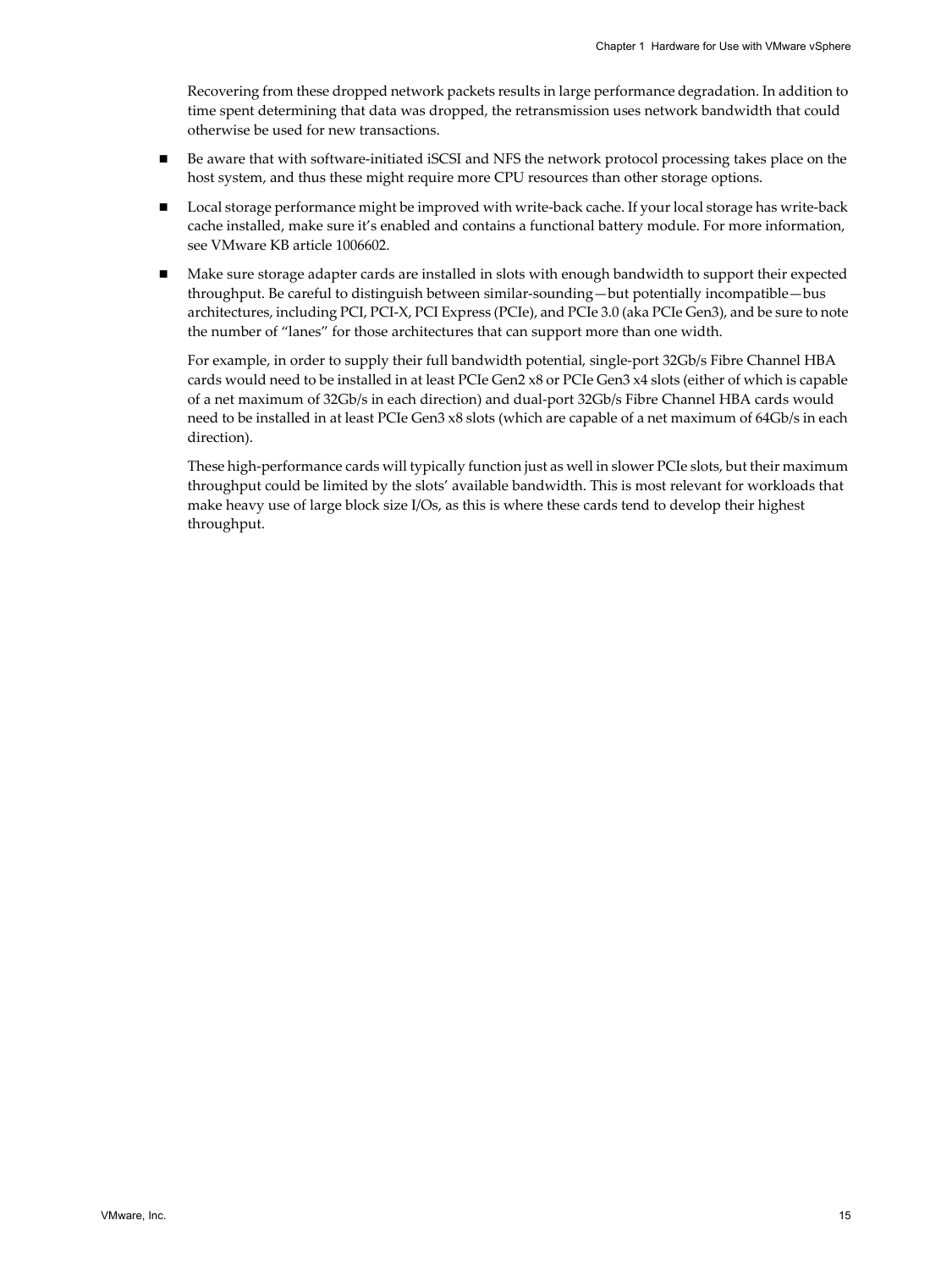# <span id="page-15-0"></span>**Hardware Networking Considerations**

- Before undertaking any network optimization effort, you should understand the physical aspects of the network. The following are just a few aspects of the physical layout that merit close consideration:
	- Consider using server-class network interface cards (NICs) for the best performance.
	- Make sure the network infrastructure between the source and destination NICs doesn't introduce bottlenecks. For example, if both NICs are 10Gb/s, make sure all cables and switches are capable of the same speed and that the switches are not configured to a lower speed.
- For the best networking performance, we recommend the use of network adapters that support the following hardware features:
	- Checksum offload
	- TCP segmentation offload (TSO)
	- Ability to handle high-memory DMA (that is, 64-bit DMA addresses)
	- Ability to handle multiple Scatter Gather elements per Tx frame
	- Jumbo frames (JF)
	- Large receive offload (LRO)
	- When using a virtualization encapsulation protocol, such as VXLAN or GENEVE, the NICs should support offload of that protocol's encapsulated packets.
	- Receive Side Scaling (RSS)
- Make sure network cards are installed in slots with enough bandwidth to support their maximum throughput. As described in ["Hardware Storage Considerations" on page 13](#page-12-0), be careful to distinguish between similar-sounding—but potentially incompatible—bus architectures.

Ideally single-port 10Gb/s Ethernet network adapters should use PCIe x8 (or higher) or PCI-X 266 and dual-port 10Gb/s Ethernet network adapters should use PCIe x16 (or higher). There should preferably be no "bridge chip" (e.g., PCI-X to PCIe or PCIe to PCI-X) in the path to the actual Ethernet device (including any embedded bridge chip on the device itself), as these chips can reduce performance.

Ideally 40Gb/s Ethernet network adapters should use PCI Gen3 x8/x16 slots (or higher).

Multiple physical network adapters between a single virtual switch (vSwitch) and the physical network constitute a NIC team. NIC teams can provide passive failover in the event of hardware failure or network outage and, in some configurations, can increase performance by distributing the traffic across those physical network adapters.

When using load balancing across multiple physical network adapters connected to one vSwitch, all the NICs should have the same line speed.

If the physical network switch (or switches) to which your physical NICs are connected support Link Aggregation Control Protocol (LACP), configuring both the physical network switches and the vSwitch to use this feature can increase throughput and availability.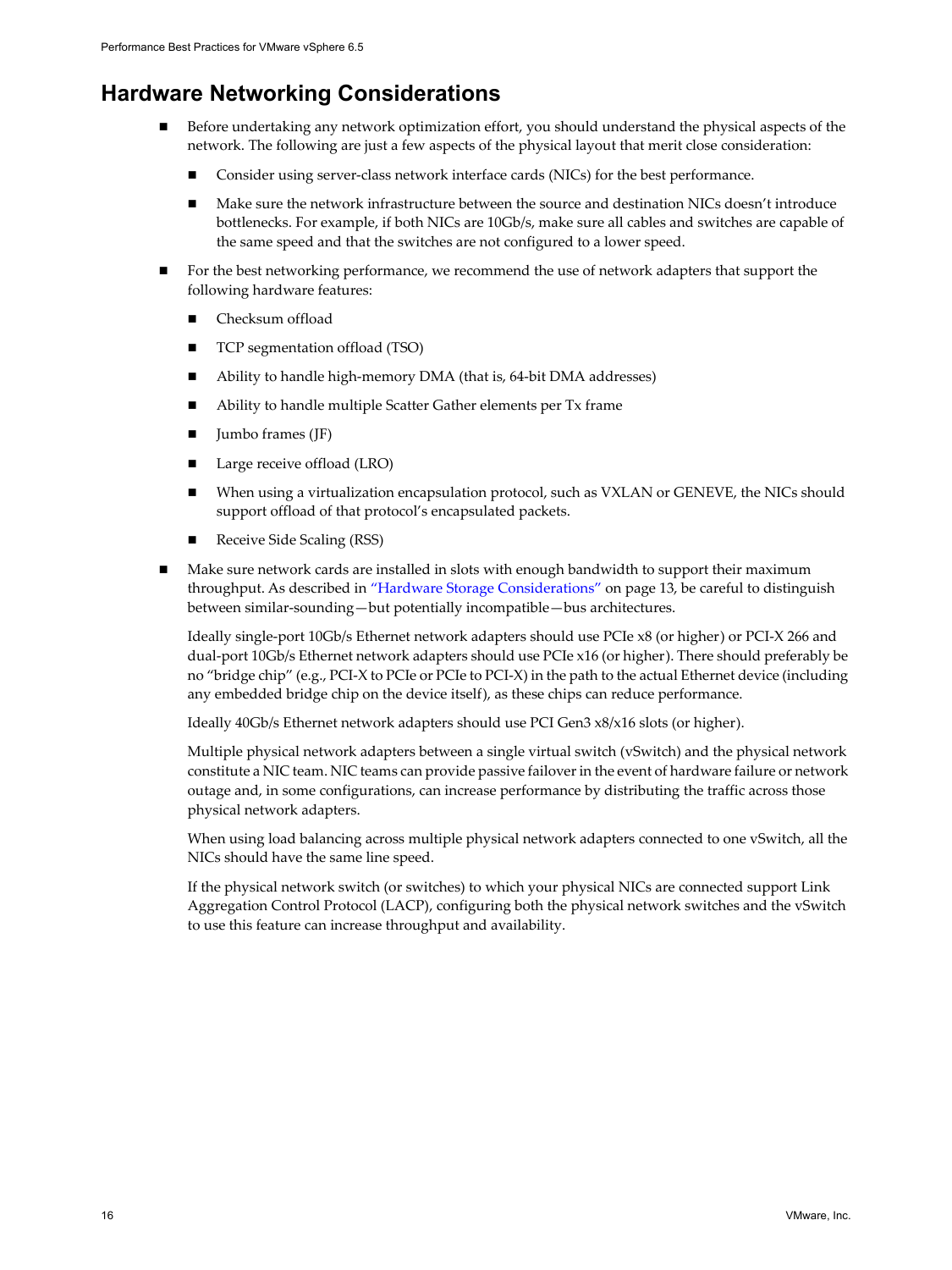# <span id="page-16-3"></span><span id="page-16-0"></span>**Hardware BIOS Settings**

The default hardware BIOS settings on servers might not always be the best choice for optimal performance. This section lists some of the BIOS settings you might want to check, particularly when first configuring a new server.

**NOTE** Because of the large number of different server models and configurations, the BIOS options discussed below might not be comprehensive for your server.

#### <span id="page-16-1"></span>**General BIOS Settings**

Make sure you are running the latest version of the BIOS available for your system.

**NOTE** After updating the BIOS you should revisit your BIOS settings in case new BIOS options become available or the settings of old options have changed.

- Make sure the BIOS is set to enable all populated processor sockets and to enable all cores in each socket.
- Enable "Turbo Boost" in the BIOS if your processors support it.
- Make sure hyper-threading is enabled in the BIOS for processors that support it.
- Some NUMA-capable systems provide an option in the BIOS to disable NUMA by enabling node interleaving. In most cases you will get the best performance by disabling node interleaving (in other words, leaving NUMA enabled).
- Make sure any hardware-assisted virtualization features (VT-x, AMD-V, EPT, RVI, and so on) are enabled in the BIOS.

**NOTE** After changes are made to these hardware-assisted virtualization features, some systems might need a complete power down before the changes take effect. See http://communities.vmware.com/docs/DOC-8978 for details.

- Disable from within the BIOS any devices you won't be using. This might include, for example, unneeded serial, USB, or network ports. See ["ESXi General Considerations" on page 19](#page-18-4) for further details.
- If the BIOS allows the memory scrubbing rate to be configured, we recommend leaving it at the manufacturer's default setting.
- If your hardware supports AES-NI (see ["AES-NI Support" on page 12](#page-11-2)), and your deployment will be able to make use of the feature (see ["vSphere Virtual Machine Encryption Recommendations" on page 36,](#page-35-3) ["VMware vMotion Recommendations" on page 67](#page-66-3), and ["VMware Virtual SAN \(vSAN\)" on page 83](#page-82-8)):
	- Make sure your BIOS version supports AES-NI (in some cases a BIOS upgrade might be required for AES-NI support)
	- Make sure AES-NI is enabled in BIOS.

#### <span id="page-16-2"></span>**Power Management BIOS Settings**

VMware ESXi includes a full range of host power management capabilities in the software that can save power when a host is not fully utilized (see ["Host Power Management in ESXi" on page 24](#page-23-2)). We recommend that you configure your BIOS settings to allow ESXi the most flexibility in using (or not using) the power management features offered by your hardware, and that you then make your power-management choices within ESXi.

- In order to allow ESXi to control CPU power-saving features, set power management in the BIOS to "OS Controlled Mode" or equivalent. Even if you don't intend to use these power-saving features, ESXi provides a convenient way to manage them.
- C1E is a hardware-managed state; when ESXi puts the CPU into the C1 state, the CPU hardware can determine, based on its own criteria, to deepen the state to C1E. Availability of the C1E halt state typically provides a reduction in power consumption with little or no impact on performance.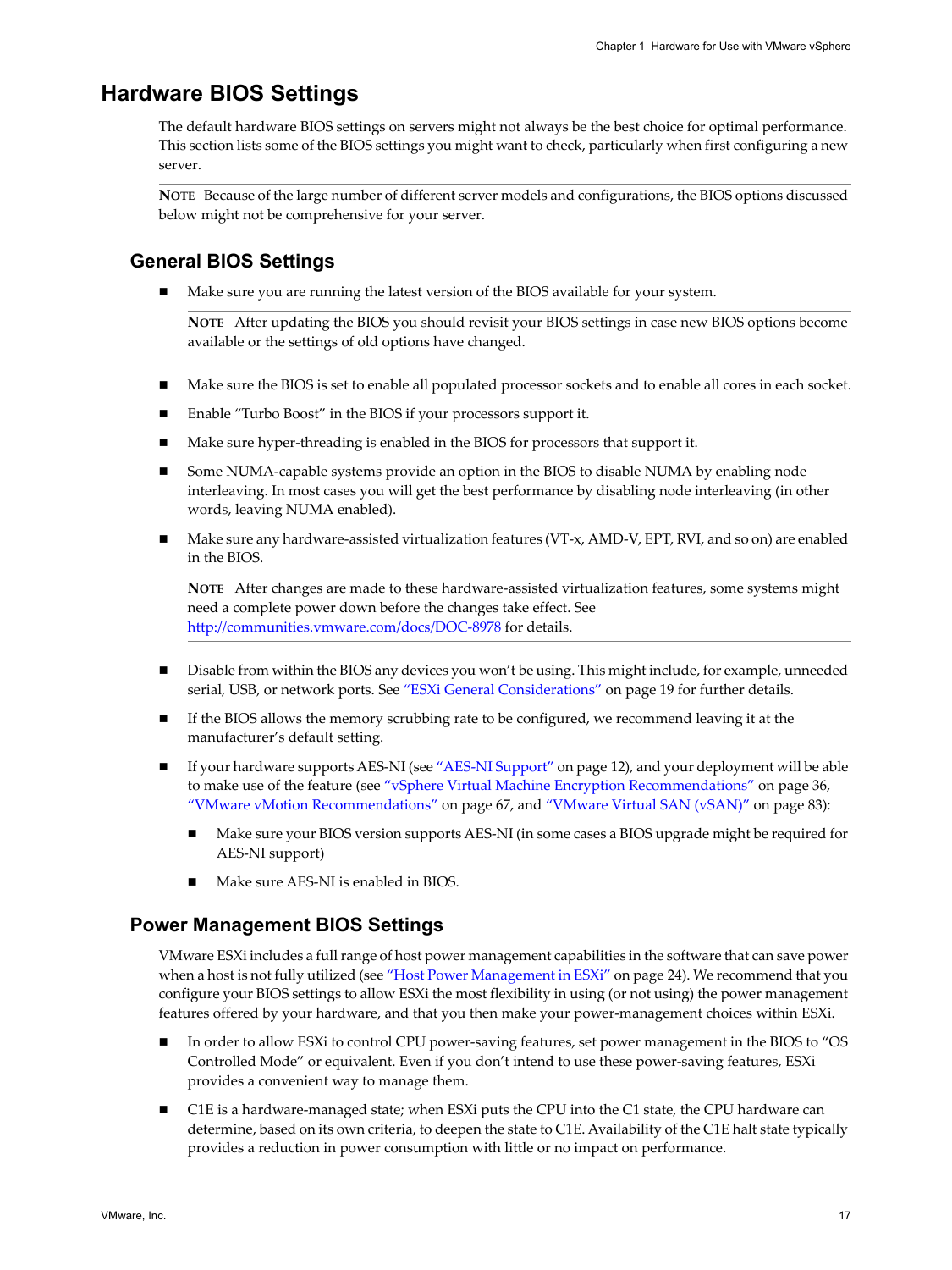- C-states deeper than C1/C1E (typically C3 and/or C6 on Intel and AMD) are managed by software and enable further power savings. In order to get the best performance per watt, you should enable all C-states in BIOS. This gives you the flexibility to use vSphere host power management to control their use.
- When "Turbo Boost" or "Turbo Core" is enabled, C1E and deep halt states (for example, C3 and C6 on Intel) can sometimes even increase the performance of certain lightly-threaded workloads (workloads that leave some hardware threads idle).

However, for a very few multithreaded workloads that are highly sensitive to I/O latency, C-states can reduce performance. In these cases you might obtain better performance by disabling them in the BIOS.

Because C1E and deep C-state implementation can be different for different processor vendors and generations, your results might vary.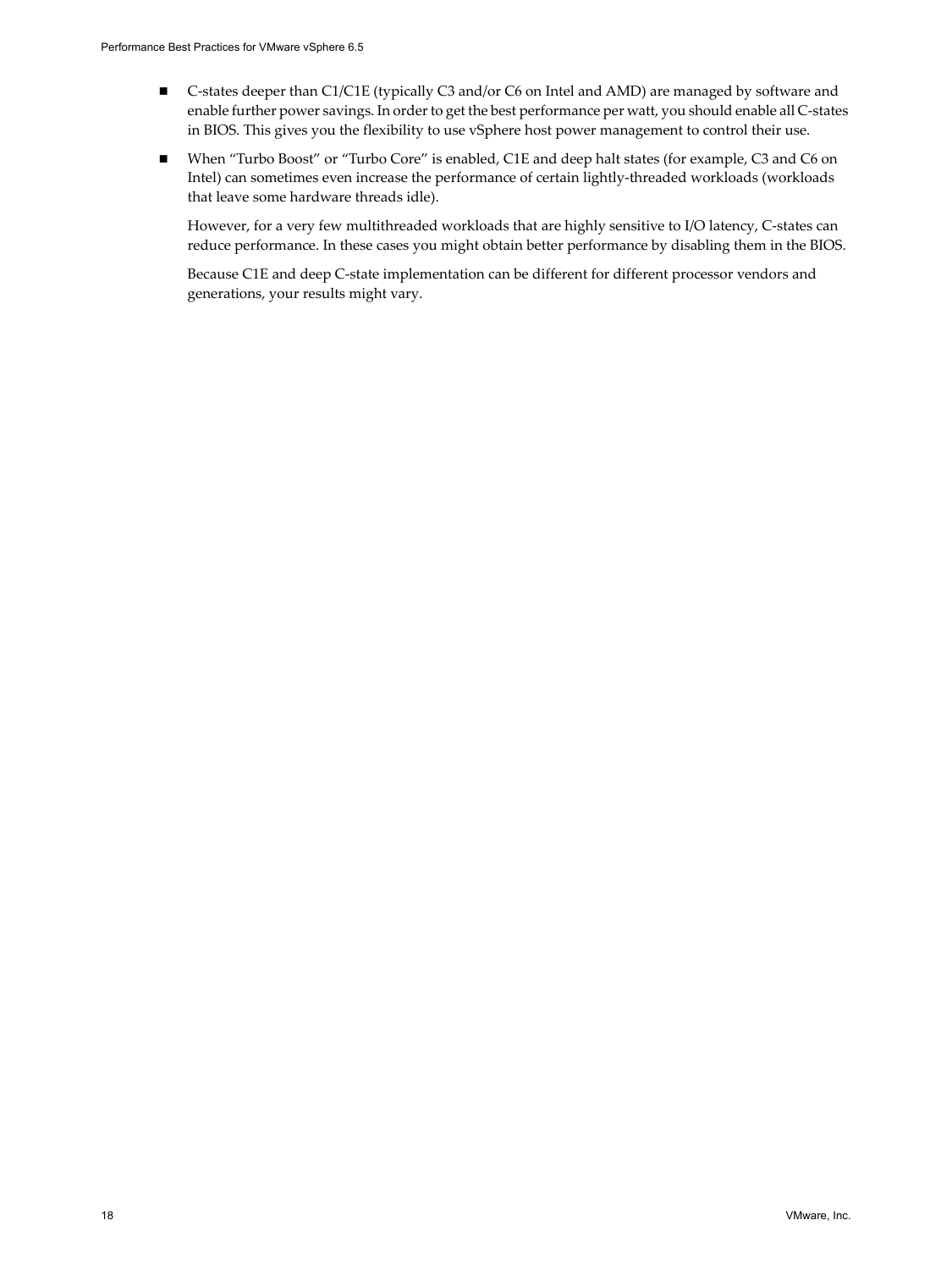# <span id="page-18-3"></span><span id="page-18-1"></span><span id="page-18-0"></span>**ESXi and Virtual Machines 2**

This chapter provides guidance regarding ESXi software itself and the virtual machines that run in it.

# <span id="page-18-4"></span><span id="page-18-2"></span>**ESXi General Considerations**

This subsection provides guidance regarding a number of general performance considerations in ESXi.

- **Plan your deployment by allocating enough resources for all the virtual machines you will run, as well as** those needed by ESXi itself.
- Allocate to each virtual machine only as much virtual hardware as that virtual machine requires. Provisioning a virtual machine with more resources than it requires can, in some cases, *reduce* the performance of that virtual machine as well as other virtual machines sharing the same host.
- Disconnect or disable any physical hardware devices that you will not be using. These might include devices such as:
	- COM ports
	- LPT ports
	- **USB** controllers
	- Floppy drives
	- Optical drives (that is, CD or DVD drives)
	- Network interfaces
	- Storage controllers

Disabling hardware devices (typically done in BIOS) can free interrupt resources. Additionally, some devices, such as USB controllers, operate on a polling scheme that consumes extra CPU resources. Lastly, some PCI devices reserve blocks of memory, making that memory unavailable to ESXi.

Unused or unnecessary virtual hardware devices can impact performance and should be disabled.

For example, Windows guest operating systems poll optical drives (that is, CD or DVD drives) quite frequently. When virtual machines are configured to use a physical drive, and multiple guest operating systems simultaneously try to access that drive, performance could suffer. This can be reduced by configuring the virtual machines to use ISO images instead of physical drives, and can be avoided entirely by disabling optical drives in virtual machines when the devices are not needed.

 ESXi 6.5 introduces virtual hardware version 13. By creating virtual machines using this hardware version, or upgrading existing virtual machines to this version, a number of additional capabilities become available. This hardware version is not compatible with versions of ESXi prior to 6.5, however, and thus if a cluster of ESXi hosts will contain some hosts running pre-6.5 versions of ESXi, the virtual machines running on hardware version 13 will be constrained to run only on the ESXi 6.5 hosts. This could limit vMotion choices for Distributed Resource Scheduling (DRS) or Distributed Power Management (DPM).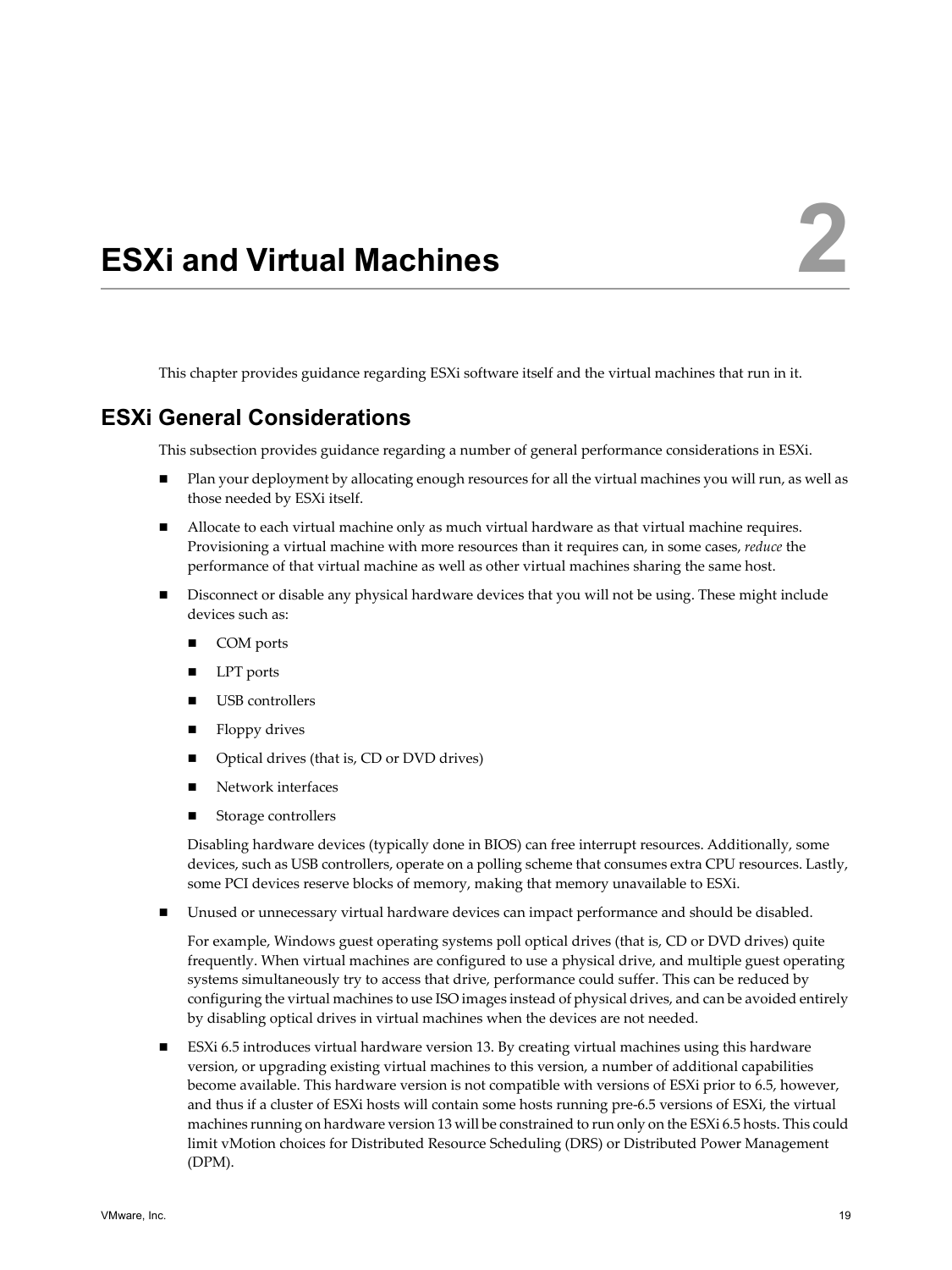# <span id="page-19-0"></span>**ESXi CPU Considerations**

This subsection provides guidance regarding CPU considerations in VMware ESXi.

CPU virtualization adds varying amounts of overhead depending on the percentage of the virtual machine's workload that can be executed on the physical processor as is and the cost of virtualizing the remainder of the workload:

- For many workloads, CPU virtualization adds only a very small amount of overhead, resulting in performance essentially comparable to native.
- Many workloads to which CPU virtualization does add overhead are not CPU-bound—that is, most of their time is spent waiting for external events such as user interaction, device input, or data retrieval, rather than executing instructions. Because otherwise-unused CPU cycles are available to absorb the virtualization overhead, these workloads will typically have throughput similar to native, but potentially with a slight increase in latency.
- For a small percentage of workloads, for which CPU virtualization adds overhead and which are CPU-bound, there might be a noticeable degradation in both throughput and latency.

The rest of this subsection lists practices and configurations recommended by VMware for optimal CPU performance.

 In most environments ESXi allows significant levels of CPU overcommitment (that is, running more vCPUs on a host than the total number of physical processor cores in that host) without impacting virtual machine performance.

If an ESXi host becomes CPU saturated (that is, the virtual machines and other loads on the host demand all the CPU resources the host has), latency-sensitive workloads might not perform well. In this case you might want to reduce the CPU load, for example by powering off some virtual machines or migrating them to a different host (or allowing DRS to migrate them automatically).

- It is a good idea to periodically monitor the CPU usage of the host. This can be done through the vSphere Web Client or by using esxtop or resxtop. Below we describe how to interpret esxtop data:
	- If the load average on the first line of the esxtop CPU panel is equal to or greater than **1**, this indicates that the system is overloaded.
	- The usage percentage for the physical CPUs on the PCPU line can be another indication of a possibly overloaded condition. In general, 80% usage is a reasonable ceiling and 90% should be a warning that the CPUs are approaching an overloaded condition. However organizations will have varying standards regarding the desired load percentage.

For information about using esxtop or resxtop see Appendix A of the VMware *Resource Management Guide*.

■ Configuring a virtual machine with more virtual CPUs (vCPUs) than its workload can use might cause slightly increased resource usage, potentially impacting performance on very heavily loaded systems. Common examples of this include a single-threaded workload running in a multiple-vCPU virtual machine or a multi-threaded workload in a virtual machine with more vCPUs than the workload can effectively use.

Even if the guest operating system doesn't use some of its vCPUs, configuring virtual machines with those vCPUs still imposes some small resource requirements on ESXi that translate to real CPU consumption on the host. For example:

- Unused vCPUs still consume timer interrupts in some guest operating systems. (Though this is not true with "tickless timer" kernels, described in ["Guest Operating System CPU Considerations" on](#page-48-1)  [page 49](#page-48-1).)
- Maintaining a consistent memory view among multiple vCPUs can consume additional resources, both in the guest operating system and in ESXi. (Though hardware-assisted MMU virtualization significantly reduces this cost.)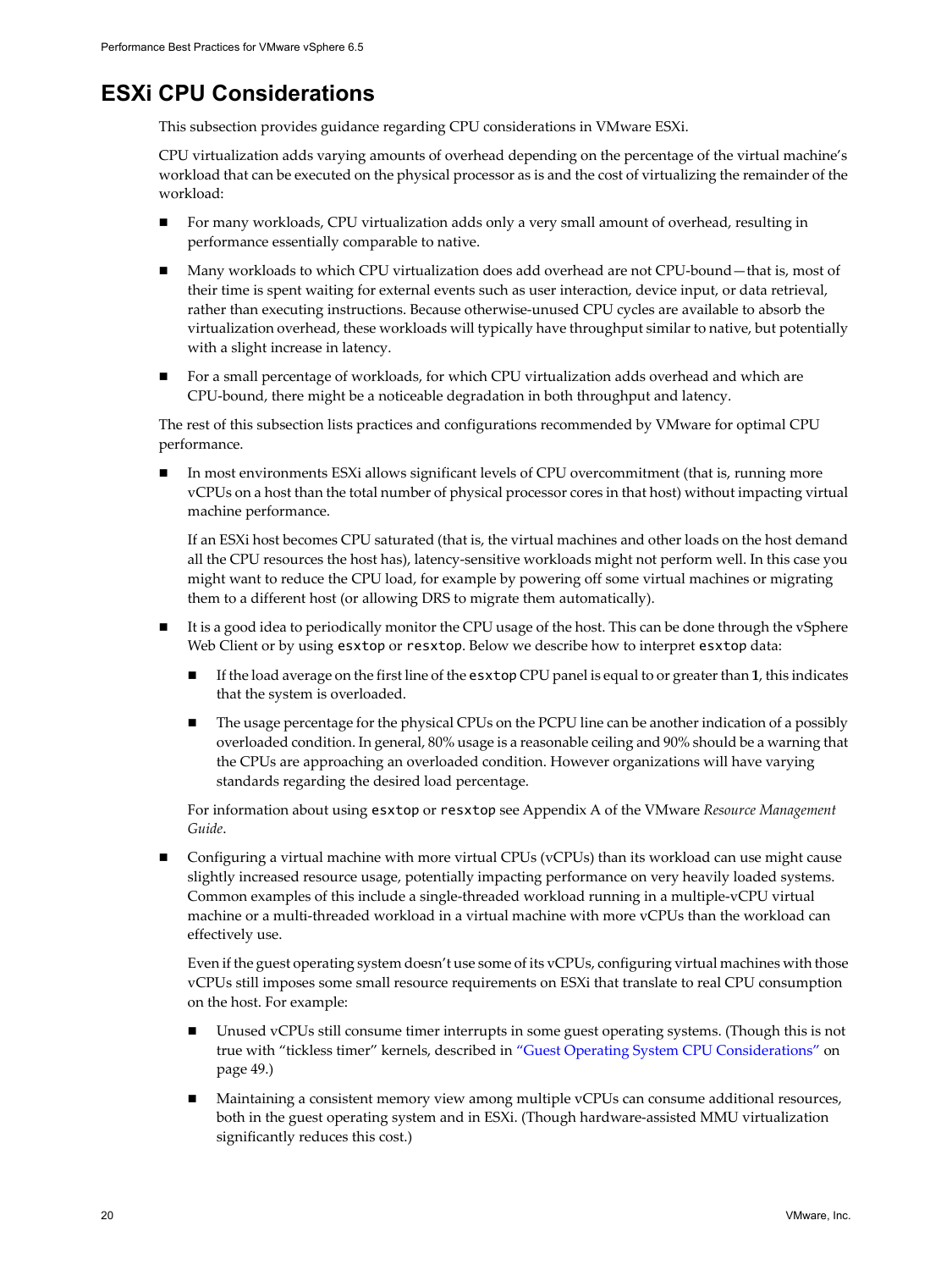Most guest operating systems execute an idle loop during periods of inactivity. Within this loop, most of these guest operating systems halt by executing the HLT or MWAIT instructions. Some older guest operating systems (including Windows 2000 (with certain HALs), Solaris 8 and 9, and MS-DOS), however, use busy-waiting within their idle loops. This results in the consumption of resources that might otherwise be available for other uses (other virtual machines, the VMkernel, and so on).

ESXi automatically detects these loops and de-schedules the idle vCPU. Though this reduces the CPU overhead, it can also reduce the performance of some I/O-heavy workloads. For additional information see VMware KB articles 1077 and 2231.

 The guest operating system's scheduler might migrate a single-threaded workload amongst multiple vCPUs, thereby losing cache locality.

These resource requirements translate to real CPU consumption on the host.

 Some workloads can easily be split across multiple virtual machines. In some cases, for the same number of vCPUs, more smaller virtual machines (sometimes called "scaling out") will provide better performance than fewer larger virtual machines (sometimes called "scaling up"). In other cases the opposite is true, and fewer larger virtual machines will perform better. The variations can be due to a number of factors, including NUMA node sizes, CPU cache locality, and workload implementation details. The best choice can be determined through experimentation using your specific workload in your environment.

#### <span id="page-20-0"></span>**UP vs. SMP HALs/Kernels**

There are two types of hardware abstraction layers (HALs) and kernels: UP and SMP. UP historically stood for "uniprocessor," but should now be read as "single-core." SMP historically stood for "symmetric multi-processor," but should now be read as multi-core.

 Although some recent operating systems (including Windows Vista, Windows Server 2008, and Windows 7) use the same HAL or kernel for both UP and SMP installations, many operating systems can be configured to use either a UP HAL/kernel or an SMP HAL/kernel. To obtain the best performance on a single-vCPU virtual machine running an operating system that offers both UP and SMP HALs/kernels, configure the operating system with a UP HAL or kernel.

The UP operating system versions are for single-core machines. If used on a multi-core machine, a UP operating system version will recognize and use only one of the cores. The SMP versions, while required in order to fully utilize multi-core machines, can also be used on single-core machines. Due to their extra synchronization code, however, SMP operating system versions used on single-core machines are slightly slower than UP operating system versions used on the same machines.

**NOTE** When changing an existing virtual machine running Windows from multi-core to single-core the HAL usually remains SMP. For best performance, the HAL should be manually changed back to UP.

#### <span id="page-20-1"></span>**Hyper-Threading**

 Hyper-threading technology (sometimes also called simultaneous multithreading, or SMT) allows a single physical processor core to behave like two logical processors, essentially allowing two independent threads to run simultaneously. Unlike having twice as many processor cores—that can roughly double performance—hyper-threading can provide anywhere from a slight to a significant increase in system performance by keeping the processor pipeline busier.

If the hardware and BIOS support hyper-threading, ESXi automatically makes use of it. For the best performance we recommend that you enable hyper-threading, which can be accomplished as follows:

- a Ensure that your system supports hyper-threading technology. It is not enough that the processors support hyper-threading—the BIOS must support it as well. Consult your system documentation to see if the BIOS includes support for hyper-threading.
- b Enable hyper-threading in the system BIOS. Some manufacturers label this option **Logical Processor** while others label it **Enable Hyper-threading**.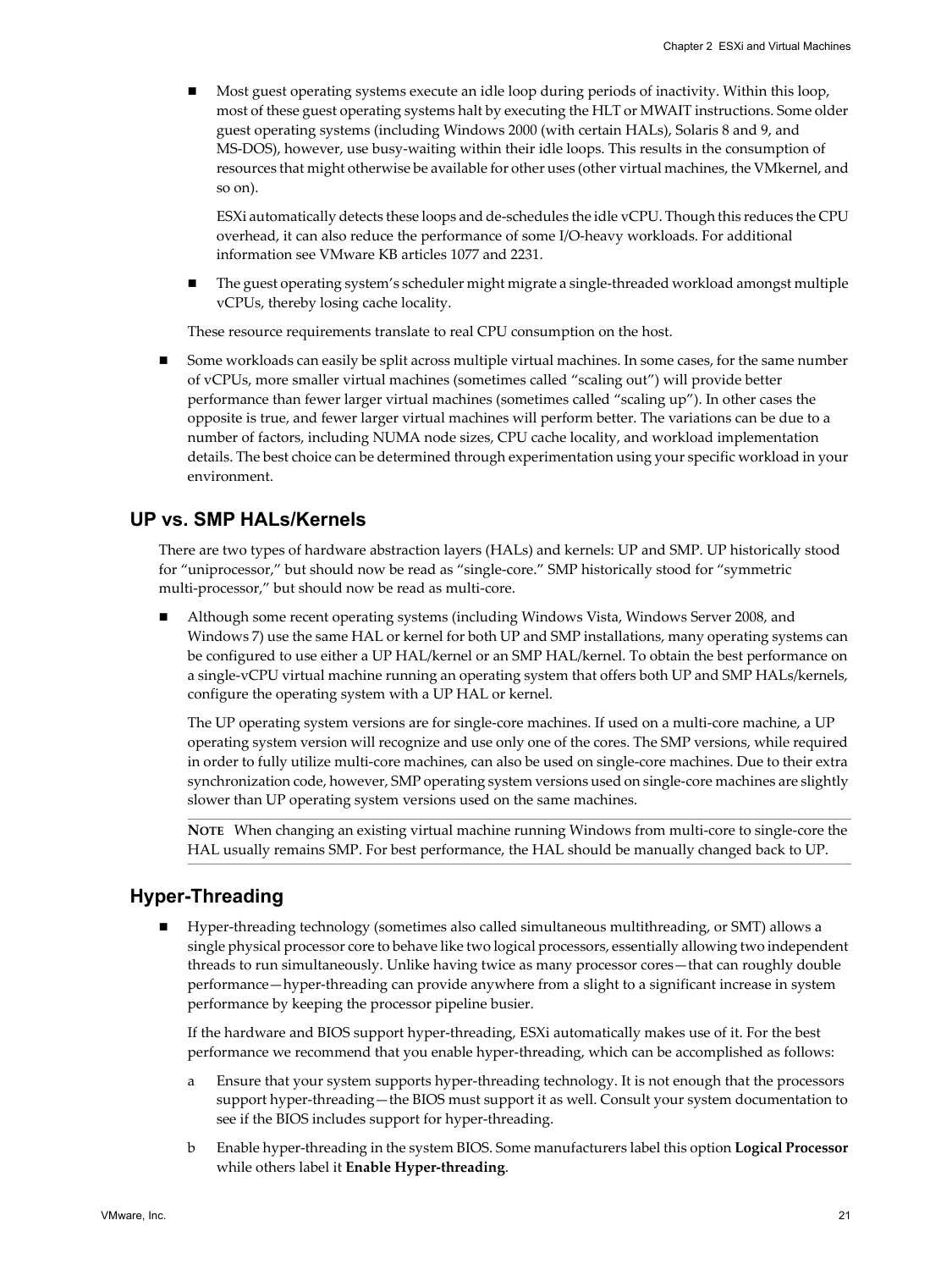■ When ESXi is running on a system with hyper-threading enabled, it assigns adjacent CPU numbers to logical processors on the same core. Thus CPUs 0 and 1 are on the first core, CPUs 2 and 3 are on the second core, and so on.

ESXi systems manage processor time intelligently to guarantee that load is spread smoothly across all physical cores in the system. If there is no work for a logical processor it is put into a halted state that frees its execution resources and allows the virtual machine running on the other logical processor on the same core to use the full execution resources of the core.

Be careful when using CPU affinity on systems with hyper-threading. Because the two logical processors share most of the processor resources, pinning vCPUs, whether from different virtual machines or from a single SMP virtual machine, to both logical processors on one core (CPUs 0 and 1, for example) could cause poor performance.

#### <span id="page-21-0"></span>**Non-Uniform Memory Access (NUMA)**

This section describes how to obtain the best performance when running ESXi on NUMA hardware.

**NOTE** A different feature, Virtual NUMA (vNUMA), allowing the creation of NUMA virtual machines, is described in ["Virtual NUMA \(vNUMA\)" on page 50.](#page-49-1)

VMware vSphere supports AMD (Opteron, Barcelona, etc.), Intel (Nehalem, Westmere, etc.), and IBM (X-Architecture) non-uniform memory access (NUMA) systems.

**NOTE** On some systems BIOS settings for node interleaving (also known as interleaved memory) determine whether the system behaves like a NUMA system or like a uniform memory accessing (UMA) system. If node interleaving is disabled, ESXi detects the system as NUMA and applies NUMA optimizations. If node interleaving is enabled, ESXi does not detect the system as NUMA. For more information, refer to your server's documentation.

More information about using NUMA systems with ESXi can be found in *vSphere Resource Management*.

#### <span id="page-21-1"></span>**Manual NUMA Configuration**

The intelligent, adaptive NUMA scheduling and memory placement policies in ESXi can manage all virtual machines transparently, so that administrators don't need to deal with the complexity of balancing virtual machines between nodes by hand. Manual controls are available to override this default behavior, however, and advanced administrators might prefer to manually set NUMA placement (through the **numa.nodeAffinity** advanced option).

By default, ESXi NUMA scheduling and related optimizations are enabled only on systems with a total of at least four CPU cores and with at least two CPU cores per NUMA node.

On such systems, virtual machines can be separated into the following two categories:

 Virtual machines with a number of vCPUs equal to or less than the number of cores in each physical NUMA node.

These virtual machines will be assigned to cores all within a single NUMA node and will be preferentially allocated memory local to that NUMA node. This means that, subject to memory availability, all their memory accesses will be local to that NUMA node, resulting in the lowest memory access latencies.

■ Virtual machines with more vCPUs than the number of cores in each physical NUMA node (called "wide virtual machines").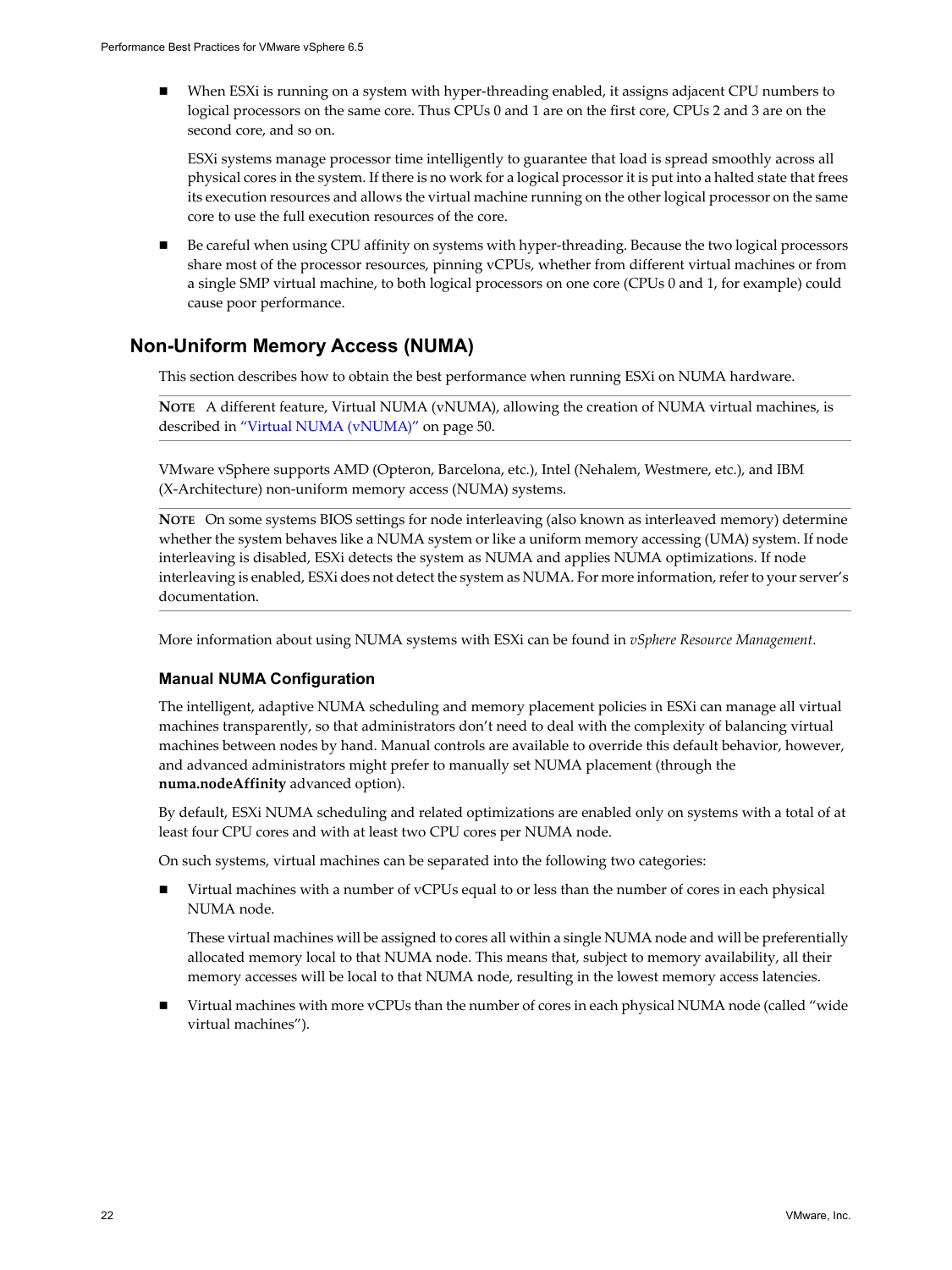These virtual machines will be assigned to two (or more) NUMA nodes and will be preferentially allocated memory local to those NUMA nodes. Because vCPUs in these wide virtual machines might sometimes need to access memory outside their own NUMA node, they might experience higher average memory access latencies than virtual machines that fit entirely within a NUMA node.

**NOTE** This potential increase in average memory access latencies can be mitigated by appropriately configuring Virtual NUMA (described in ["Virtual NUMA \(vNUMA\)" on page 50\)](#page-49-1), thus allowing the guest operating system to take on part of the memory-locality management task.

Because of this difference, there can be a slight performance advantage in some environments to virtual machines configured with no more vCPUs than the number of cores in each physical NUMA node.

Conversely, some memory bandwidth bottlenecked workloads can benefit from the increased aggregate memory bandwidth available when a virtual machine that would fit within one NUMA node is nevertheless split across multiple NUMA nodes. This split can be accomplished by limiting the number of vCPUs that can be placed per NUMA node by using the maxPerMachineNode option (do also consider the impact on vNUMA, however, by referring to ["Virtual NUMA \(vNUMA\)" on page 50\)](#page-49-1).

On hyper-threaded systems, virtual machines with a number of vCPUs greater than the number of cores in a NUMA node but lower than the number of logical processors in each physical NUMA node might benefit from using logical processors with local memory instead of full cores with remote memory. This behavior can be configured for a specific virtual machine with the numa. vcpu.preferHT flag.

#### <span id="page-22-0"></span>**Snoop Mode Selection**

In order to maintain cache data coherency, memory-related operations require "snooping." Snooping is a mechanism by which a processor probes the cache contents of both local and remote processors to determine if a copy of requested data resides in any of those caches.

There are four snoop modes (though not all modes are available on all processors):

- Early Snoop (ES)
- Home Snoop (HS)
- Home snoop with Directory and Opportunistic Snoop Broadcast (HS with DIS + OSB)
- Cluster on Die (COD)

The newest, the Cluster-on-Die (COD) mode, allows boot-time configuration of NUMA nodes within a processor. This feature can logically partition the processor into either a single NUMA node (containing all the processors resources) or multiple NUMA nodes (each one consisting of a set of CPU cores, a portion of the last-level cache, and an integrated memory controller).

Because the best snoop mode for a particular environment depends on both the specific workloads in that environment and the underlying hardware, we recommend following your server manufacturer's guidance in making this selection.

For additional information about snoop modes see VMware KB article 2142499 and https://software.intel.com/en-us/articles/intel-xeon-processor-e5-2600-v4-product-family-technical-overview.

#### <span id="page-22-2"></span><span id="page-22-1"></span>**Configuring ESXi for Hardware-Assisted Virtualization**

ESXi supports hardware-assisted CPU and MMU virtualization on Intel and AMD processors (as described in ["Hardware-Assisted Virtualization" on page 11\)](#page-10-8). Based on the available processor features and the guest operating system, ESXi chooses from three virtual machine monitor (VMM) modes:

- Software CPU and MMU virtualization
- Hardware CPU virtualization and software MMU virtualization
- Hardware CPU and MMU virtualization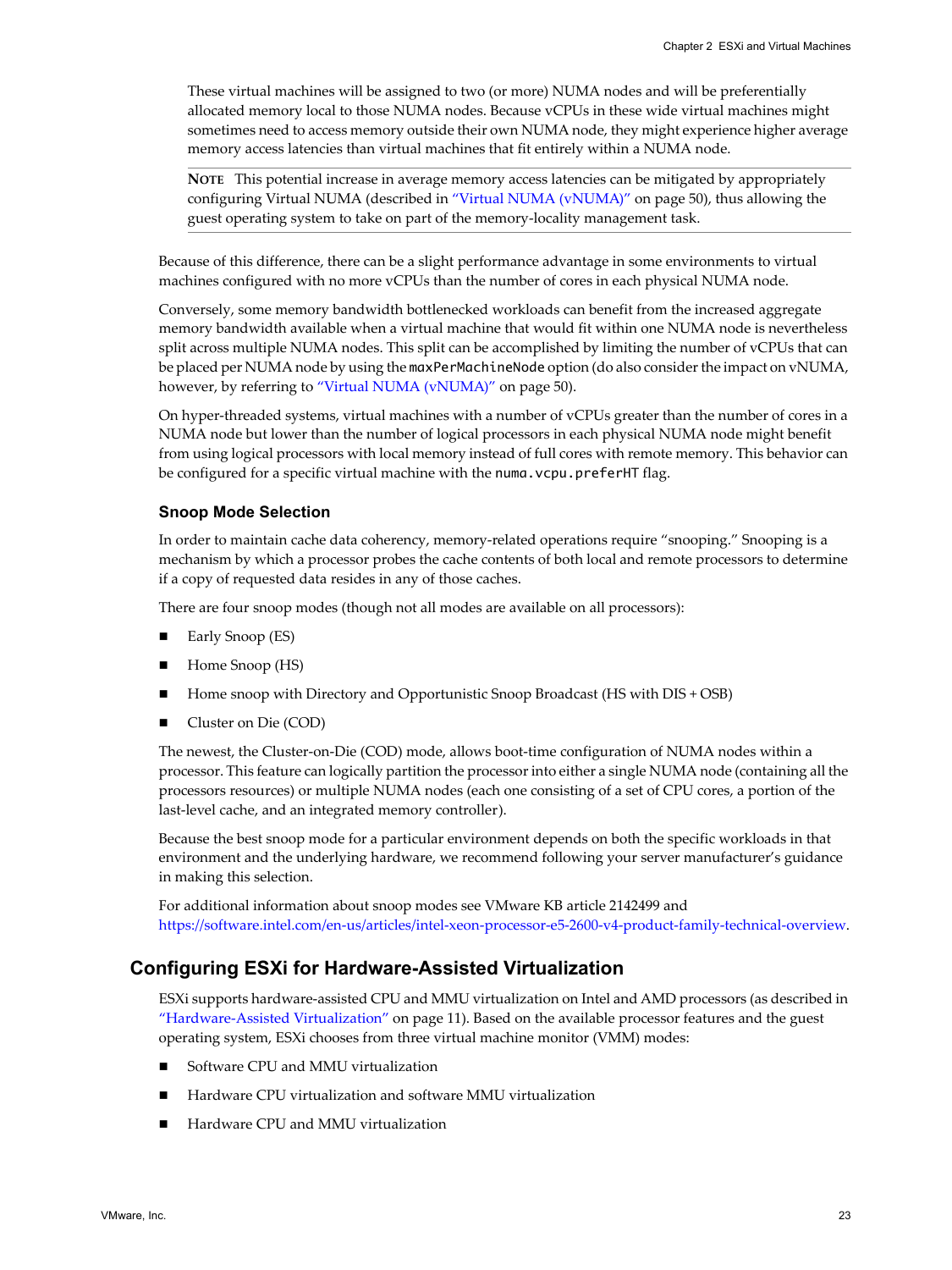In most cases the default behavior provides the best performance; overriding it will often reduce performance. If desired, however, the default behavior can be changed, as described below.

**NOTE** When hardware-assisted MMU virtualization is enabled for a virtual machine we strongly recommend you also—when possible—configure that virtual machine's guest operating system and applications to make use of 2MB large memory pages.

When running on a system with hardware-assisted MMU virtualization enabled, ESXi will attempt to use large memory pages to back the guest's memory pages even if the guest operating system and applications don't make use of large pages. For more information about large pages, see ["2MB Large Memory Pages for](#page-29-0)  [Hypervisor and Guest Operating System" on page 30](#page-29-0).

The VMM mode used for a specific virtual machine can be changed using the vSphere Web Client. To do so:

- 1 Select the virtual machine to be configured.
- 2 Click **Edit virtual machine settings**, choose the **Virtual Hardware** tab, and expand the **CPU** option.
- 3 Under **CPU/MMU Virtualization**, use the drop-down menu to select one of the following options:
	- **Automatic** allows ESXi to determine the best choice. This is the default.
	- **Software CPU and MMU** disables both hardware-assisted CPU virtualization (VT-x/AMD-V) and hardware-assisted MMU virtualization (EPT/RVI).
	- Hardware CPU, Software MMU enables hardware-assisted CPU virtualization (VT-x/AMD-V) but disables hardware-assisted MMU virtualization (EPT/RVI).
	- **Hardware CPU and MMU** enables both hardware-assisted CPU virtualization (VT-x/AMD-V) and hardware-assisted MMU virtualization (EPT/RVI).

**NOTE** Some combinations of CPU, guest operating system, and other factors (for example, turning on Fault Tolerance, described in ["VMware Fault Tolerance" on page 79](#page-78-1)) limit these options. If the setting you select is not available for your particular combination, the setting will be ignored and **Automatic** will be used.

4 Click the **OK** button.

#### <span id="page-23-2"></span><span id="page-23-0"></span>**Host Power Management in ESXi**

Host power management in ESXi is designed to reduce the power consumption of ESXi hosts while they are powered-on.

**NOTE** While Host Power Management applies to powered-on hosts, a very different power-saving technique, Distributed Power Management, attempts to power-off ESXi hosts when they are not needed. This is described in ["VMware Distributed Power Management \(DPM\)" on page 74](#page-73-3).

Host Power Management and Distributed Power Management can be used together for the best power conservation.

#### <span id="page-23-1"></span>**Power Policy Options in ESXi**

ESXi offers the following power policy options:

**High performance**

This power policy maximizes performance, using no power management features.

**Balanced**

This power policy (the default in ESXi 6.5) is designed to reduce host power consumption while having little or no impact on performance.

#### **Low power**

This power policy is designed to more aggressively reduce host power consumption at the risk of reduced performance.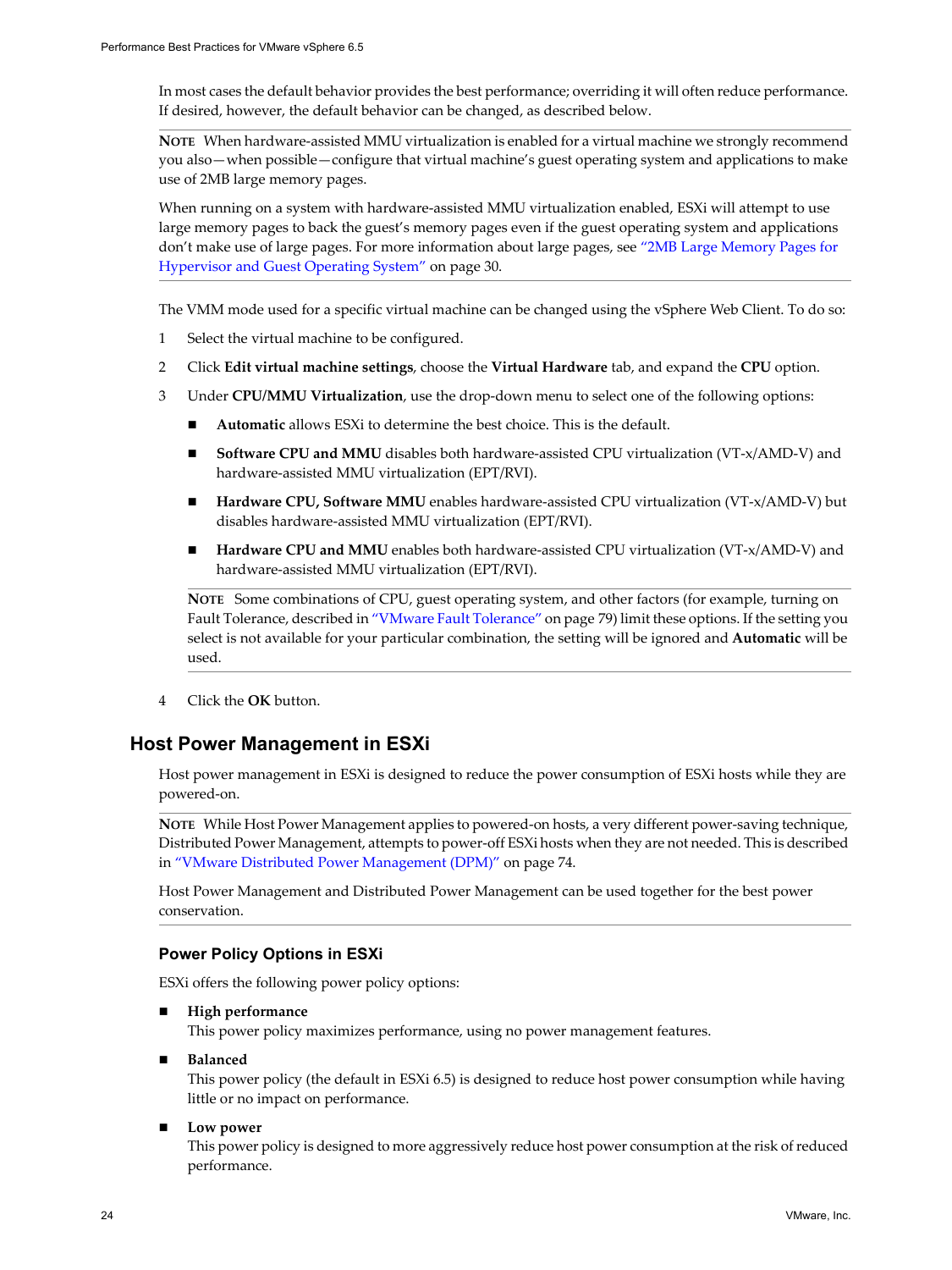#### **Custom**

This power policy starts out the same as **Balanced**, but allows for the modification of individual parameters.

For details on selecting a power policy, search for "Select a CPU Power Management Policy" in the *vSphere Resource Management* guide.

For details on modifying individual power management parameters for the **Custom** policy, search for "Using CPU Power Management Policies" in the *vSphere Resource Management* guide.

Be sure, also, that your server's BIOS settings are configured correctly, as described in ["Hardware BIOS](#page-16-3)  [Settings" on page 17](#page-16-3).

#### <span id="page-24-0"></span>**Confirming Availability of Power Management Technologies**

In some cases, the underlying hardware won't have one or more of the technologies ESXi can use to save power, or won't make those technologies available to ESXi. This will not cause problems, but it might result in the system using more power than necessary.

If desired, you can take the following steps to confirm that the hardware has these technologies and that they're available to ESXi:

- 1 Using the vSphere Web Client, select the host of interest.
- 2 Select the **Manage** tab for that host.
- 3 In the left pane within the **Manage** tab, under **Hardware** (not **System**), select **Power Management**.
- 4 The **Technology** field will show a list of the technologies currently available to ESXi on that host: ACPI P-states, ACPI C-states, or both. For the best power savings, you'd want both technologies to be available to ESXi.

#### <span id="page-24-1"></span>**Choosing a Power Policy**

While the default power policy in ESX/ESXi 4.1 was **High performance**, in ESXi 5.0 and later the default is **Balanced**. This power policy will typically not impact the performance of CPU-intensive workloads. Rarely, however, the **Balanced** policy might slightly reduce the performance of latency-sensitive workloads. In these cases, selecting the **High performance** power policy will provide the full hardware performance. For more information on this, see ["Running Network Latency Sensitive Applications" on page 43.](#page-42-1)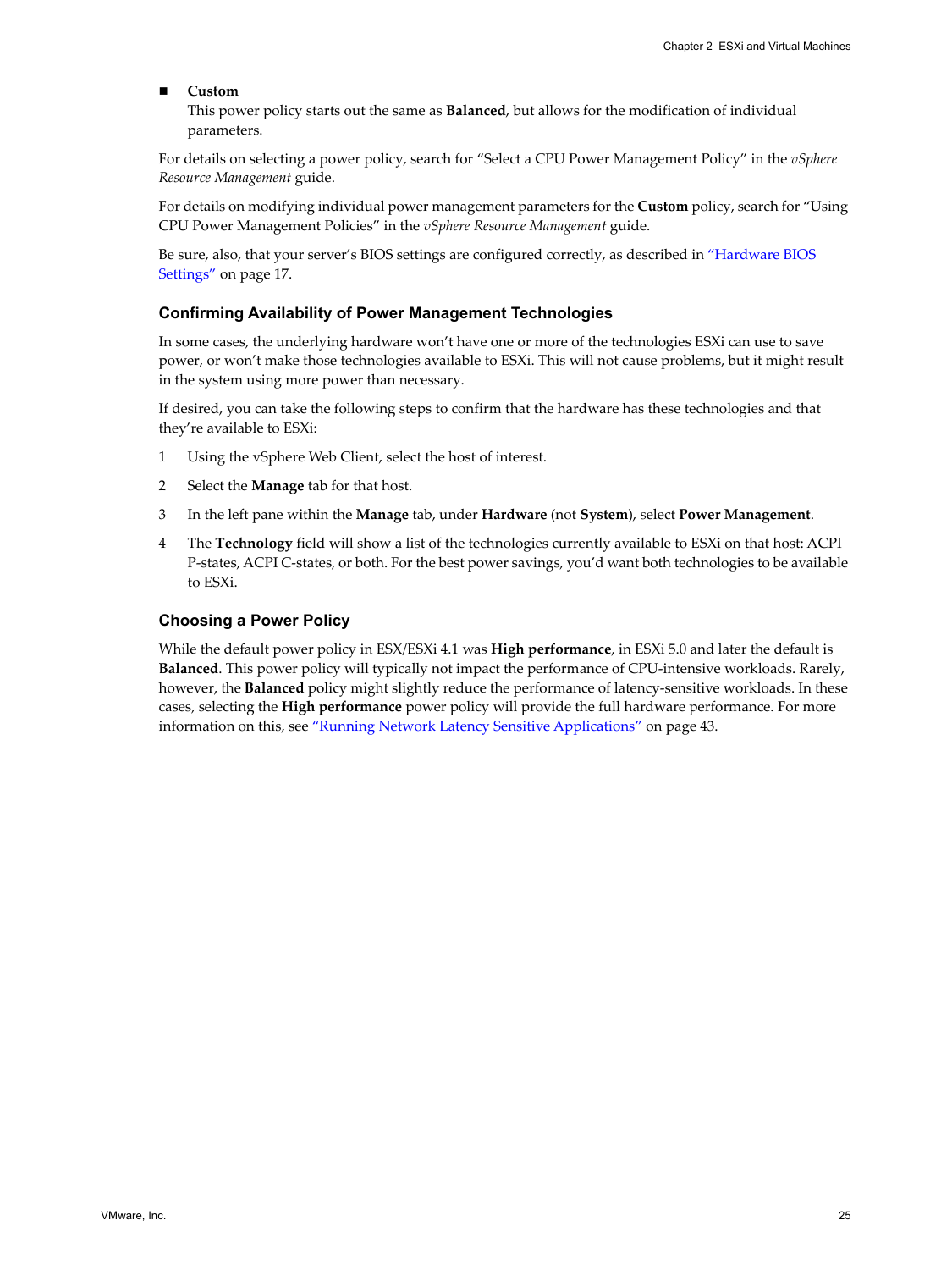# <span id="page-25-0"></span>**ESXi Memory Considerations**

This subsection provides guidance regarding memory considerations in ESXi.

#### <span id="page-25-1"></span>**Memory Overhead**

Virtualization causes an increase in the amount of physical memory required due to the extra memory needed by ESXi for its own code and for data structures. This additional memory requirement can be separated into two components:

1 A system-wide memory space overhead for the VMkernel and various host agents (hostd, vpxa, etc.).

ESXi allows the use of a system swap file to reduce this memory overhead by up to 1GB when the host is under memory pressure. To use this feature, a system swap file must first be manually created. This can be accomplished by issuing the following command from the ESXi console:

```
esxcli sched swap system set -d true -n <datastore name>
```
The swap file is 1GB and is created at the root of the specified datastore.

**NOTE** This system swap file is different from the per-virtual-machine swap files, which store memory pages from the VMX component of the per-virtual-machine memory space overhead.

2 An additional memory space overhead for each virtual machine.

The per-virtual-machine memory space overhead can be further divided into the following categories:

- Memory reserved for the virtual machine executable (VMX) process. This is used for data structures needed to bootstrap and support the guest (i.e., thread stacks, text, and heap).
- Memory reserved for the virtual machine monitor (VMM). This is used for data structures required by the virtual hardware (i.e., TLB, memory mappings, and CPU state).
- Memory reserved for various virtual devices (i.e., mouse, keyboard, SVGA, USB, etc.)
- Memory reserved for other subsystems, such as the kernel, management agents, etc.

The amounts of memory reserved for these purposes depend on a variety of factors, including the number of vCPUs, the configured memory for the guest operating system, whether the guest operating system is 32-bit or 64-bit, the VMM execution mode, and which features are enabled for the virtual machine. For more information about these overheads, see *vSphere Resource Management*.

While the VMM and virtual device memory needs are fully reserved at the time the virtual machine is powered on, a feature called VMX swap can significantly reduce the per virtual machine VMX memory reservation, allowing more memory to be swapped out when host memory is overcommitted. This represents a significant reduction in the overhead memory reserved for each virtual machine.

The creation of a VMX swap file for each virtual machine (and thus the reduction in host memory reservation for that virtual machine) is automatic. By default, this file is created in the virtual machine's working directory (either the directory specified by workingDir in the virtual machine's .vmx file, or, if this variable is not set, in the directory where the .vmx file is located) but a different location can be set with sched.swap.vmxSwapDir.

The amount of disk space required varies, but even for a large virtual machine is typically less than 100MB (typically less than 300MB if the virtual machine is configured for 3D graphics). VMX swap file creation can be disabled by setting sched.swap.vmxSwapEnabled to FALSE.

**NOTE** The VMX swap file is entirely unrelated to swap to host cache or regular host-level swapping, both of which are described in ["Memory Overcommit Techniques" on page 27](#page-26-1).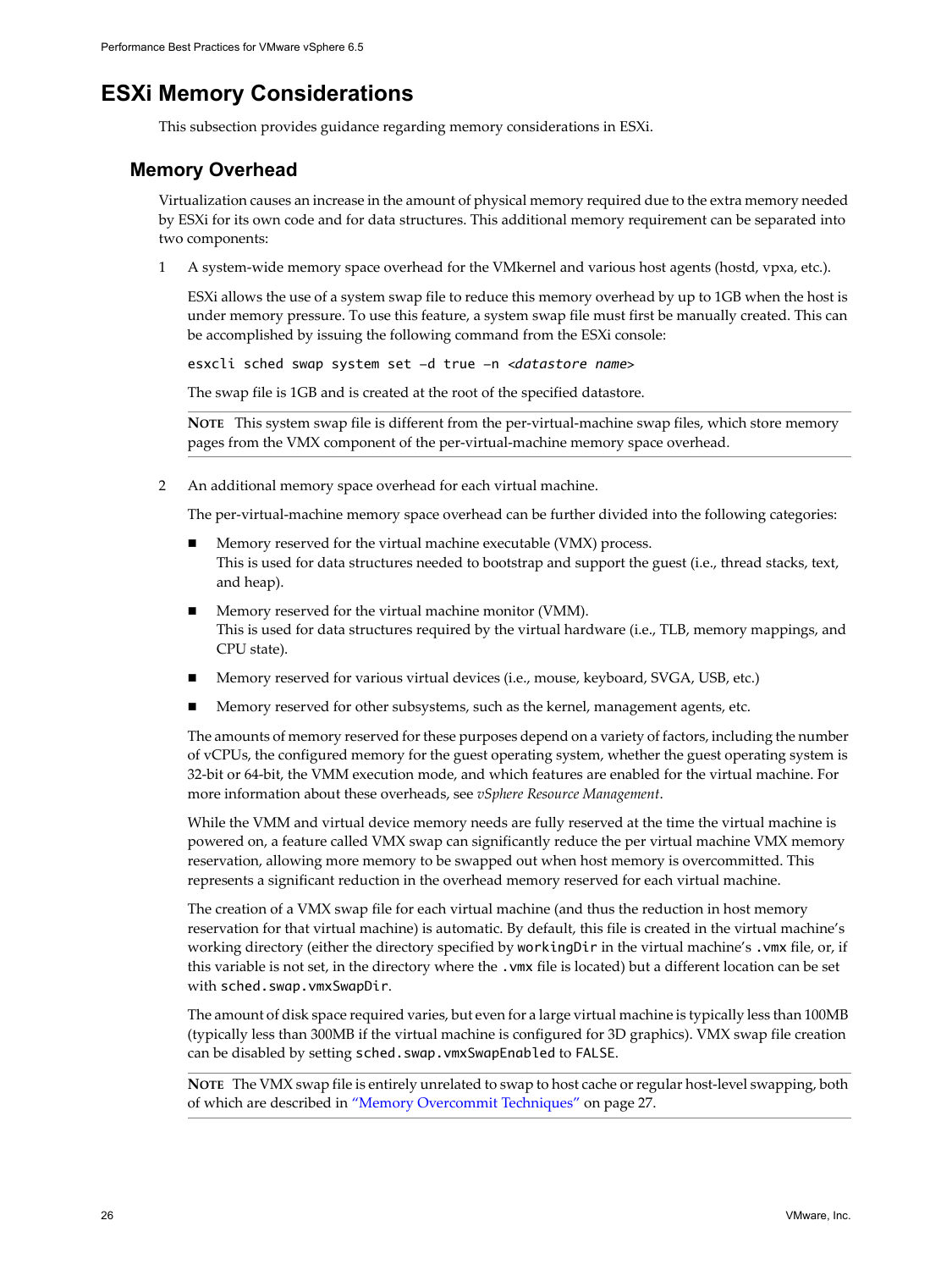In addition, ESXi also provides optimizations, such as page sharing (see ["Memory Overcommit Techniques"](#page-26-1) [on page 27\)](#page-26-1), to reduce the amount of physical memory used on the underlying server. In some cases these optimizations can save more memory than is taken up by the overhead.

#### <span id="page-26-0"></span>**Memory Sizing**

Carefully select the amount of memory you allocate to your virtual machines.

- You should be sure to allocate enough memory to hold the working set of applications you will run in the virtual machine, thus minimizing thrashing. Because thrashing can dramatically impact performance, it is very important not to under-allocate memory.
- On the other hand, though the performance impact of over-allocating memory is far less than under-allocating it, you should nevertheless avoid substantially over-allocating as well.

Memory allocated to a virtual machine beyond the amount needed to hold the working set will typically be used by the guest operating system for file system caches. If memory resources at the host level become low, ESXi can generally use memory ballooning (described in ["Memory Overcommit Techniques" on](#page-26-1)  [page 27](#page-26-1)) to reclaim the portion of memory used for these caches.

But over-allocating memory also unnecessarily increases the virtual machine memory overhead. While ESXi can typically reclaim the over-allocated memory, it can't reclaim the *overhead* associated with this over-allocated memory, thus consuming memory that could otherwise be used to support more virtual machines.

#### <span id="page-26-2"></span><span id="page-26-1"></span>**Memory Overcommit Techniques**

- ESXi uses five memory management mechanisms—page sharing, ballooning, memory compression, swap to host cache, and regular swapping—to dynamically reduce the amount of machine physical memory required for each virtual machine.
	- **Page Sharing:** ESXi can use a proprietary technique to transparently share memory pages between virtual machines, thus eliminating redundant copies of memory pages. While pages are shared by default *within* virtual machines, as of vSphere 6.0 pages are no longer shared by default *between* virtual machines.

In most environments, this change should have little effect. For details on the environments in which it might impact memory usage, and instructions on how to enable the previous default behavior if desired, see ["Memory Page Sharing" on page 28](#page-27-0).

- **Ballooning:** If the host memory begins to get low and the virtual machine's memory usage approaches its memory target, ESXi will use ballooning to reduce that virtual machine's memory demands. Using a VMware-supplied vmmemctl module installed in the guest operating system as part of the VMware Tools suite, ESXi can cause the guest operating system to relinquish the memory pages it considers least valuable. Ballooning provides performance closely matching that of a native system under similar memory constraints. To use ballooning, the guest operating system must be configured with sufficient swap space.
- **Memory Compression**: If the virtual machine's memory usage approaches the level at which host-level swapping will be required, ESXi will use memory compression to reduce the number of memory pages it will need to swap out. Because the decompression latency is much smaller than the swap-in latency, compressing memory pages has significantly less impact on performance than swapping out those pages.
- **Swap to Host Cache:** If memory compression doesn't keep the virtual machine's memory usage low enough, ESXi will next forcibly reclaim memory using host-level swapping to a host cache (if one has been configured). Swap to host cache is a feature that allows users to configure a special swap cache on SSD storage. In most cases this host cache (being on SSD) will be much faster than the regular swap files (typically on hard disk storage), significantly reducing access latency. Thus, although some of the pages ESXi swaps out might be active, swap to host cache has a far lower performance impact than regular host-level swapping.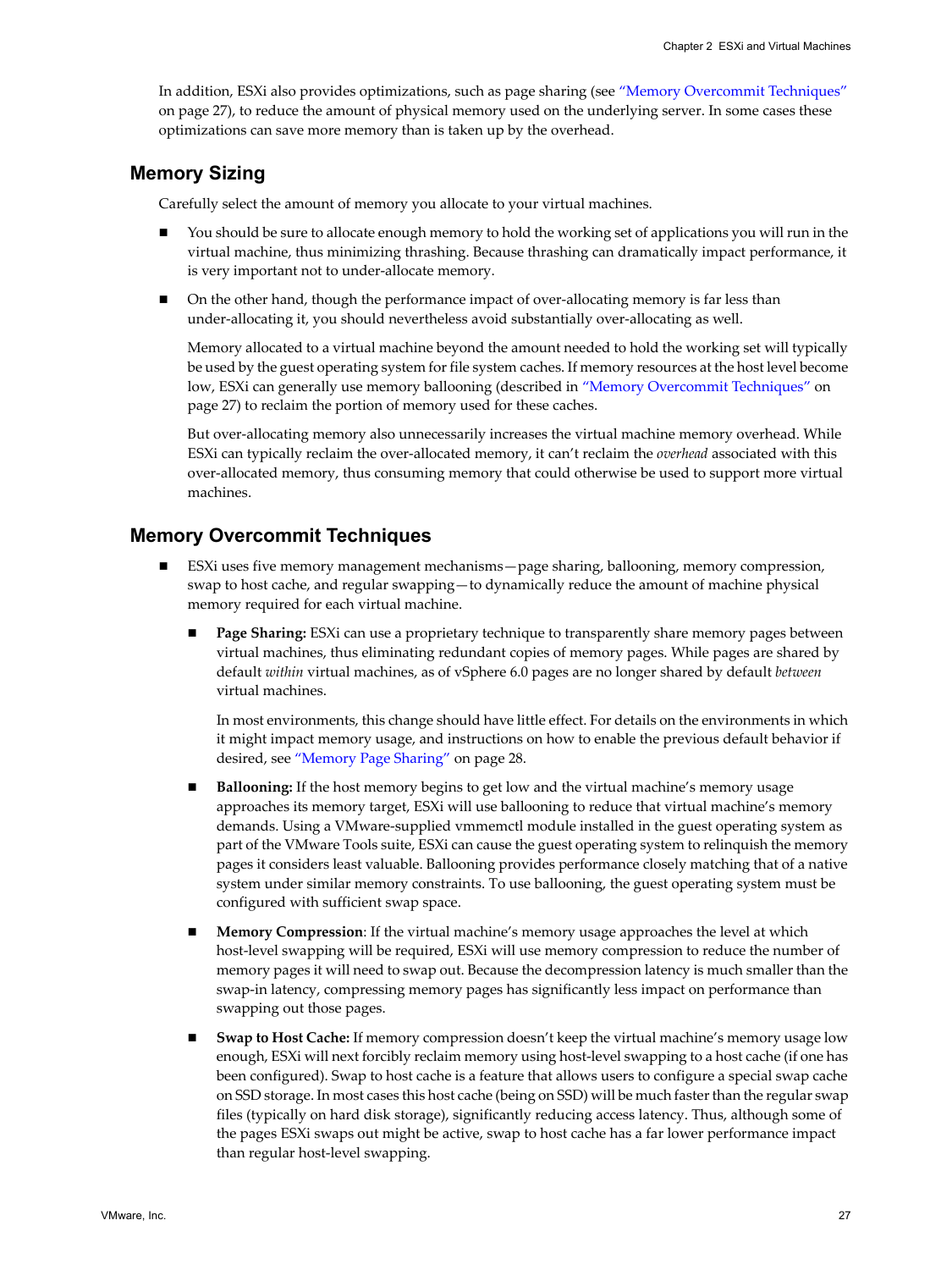**Regular Host-Level Swapping:** If the host cache becomes full, or if a host cache has not been configured, ESXi will next reclaim memory from the virtual machine by swapping out pages to a regular swap file. Like swap to host cache, some of the pages ESXi swaps out might be active. Unlike swap to host cache, however, this mechanism can cause virtual machine performance to degrade significantly due to its high access latency. (Note that this swapping is distinct from the swapping that can occur within the virtual machine under the control of the guest operating system.)

For further information about memory management, see *Understanding Memory Resource Management in VMware vSphere 5.0* (though this paper specifically addresses vSphere 5.0, most of the concepts are applicable to vSphere 6.5) and *Memory Overcommitment in the ESX Server*.

 While ESXi uses page sharing, ballooning, memory compression, and swap to host cache to allow significant memory overcommitment, usually with little or no impact on performance, you should avoid overcommitting memory to the point that regular host-level swapping is used to swap out active memory pages.

If you suspect that memory overcommitment is beginning to affect the performance of a virtual machine you can take the following steps:

**NOTE** The point at which memory overcommitment begins to affect a workload's performance depends heavily on the workload. The areas we describe in this section will be relevant for most workloads. For some of those workloads, however, performance will be noticeably impacted earlier than for others.

a In the vSphere Web Client, select the virtual machine in question, select **Monitor** > **Performance** > **Advanced**, in the drop down at the upper right select **Memory**, then look at the value of **Ballooned memory (Average)**.

An absence of ballooning suggests that ESXi is not under heavy memory pressure and thus memory overcommitment is not affecting the performance of that virtual machine.

**NOTE** This indicator is only meaningful if the balloon driver is installed in the virtual machine and is not prevented from working.

**NOTE** Some ballooning is quite normal and not indicative of a problem.

- b In the vSphere Web Client, select the virtual machine in question, select **Monitor** > **Performance** > **Advanced**, in the drop down at the upper right select **Memory**, then compare the values of **Consumed** memory and **Active** memory. If consumed is higher than active, this suggests that the guest is currently getting all the memory it requires for best performance.
- c In the vSphere Web Client, select the virtual machine in question, select **Monitor** > **Utilization**, expand the **Guest Memory** pane, then look at the values of **Swapped** and **Compressed**. Swapping and compressing at the host level indicate more significant memory pressure.
- d Check for guest operating system swap activity within that virtual machine. This can indicate that ballooning might be starting to impact performance, though swap activity can also be related to other issues entirely within the guest operating system (or can be an indication that the guest memory size is simply too small).

#### <span id="page-27-0"></span>**Memory Page Sharing**

Beginning with vSphere 6.0 (and included in patches or updates to some earlier releases), page sharing is enabled by default *within* virtual machines ("intra-VM sharing"), but is enabled *between* virtual machines ("inter-VM sharing") only when those virtual machines have the same "salt" value (described below). This change was made to ensure the highest security between virtual machines.

Because of the prevalence of 2MB large memory pages (see ["2MB Large Memory Pages for Hypervisor and](#page-29-0)  [Guest Operating System" on page 30\)](#page-29-0), which are not shared even when page sharing is enabled, this change will likely have only a small effect, if any, on memory usage in most deployments.

In environments that make extensive use of small memory pages, however (such as many VDI deployments), sharing pages between virtual machines might provide a considerable reduction in memory usage.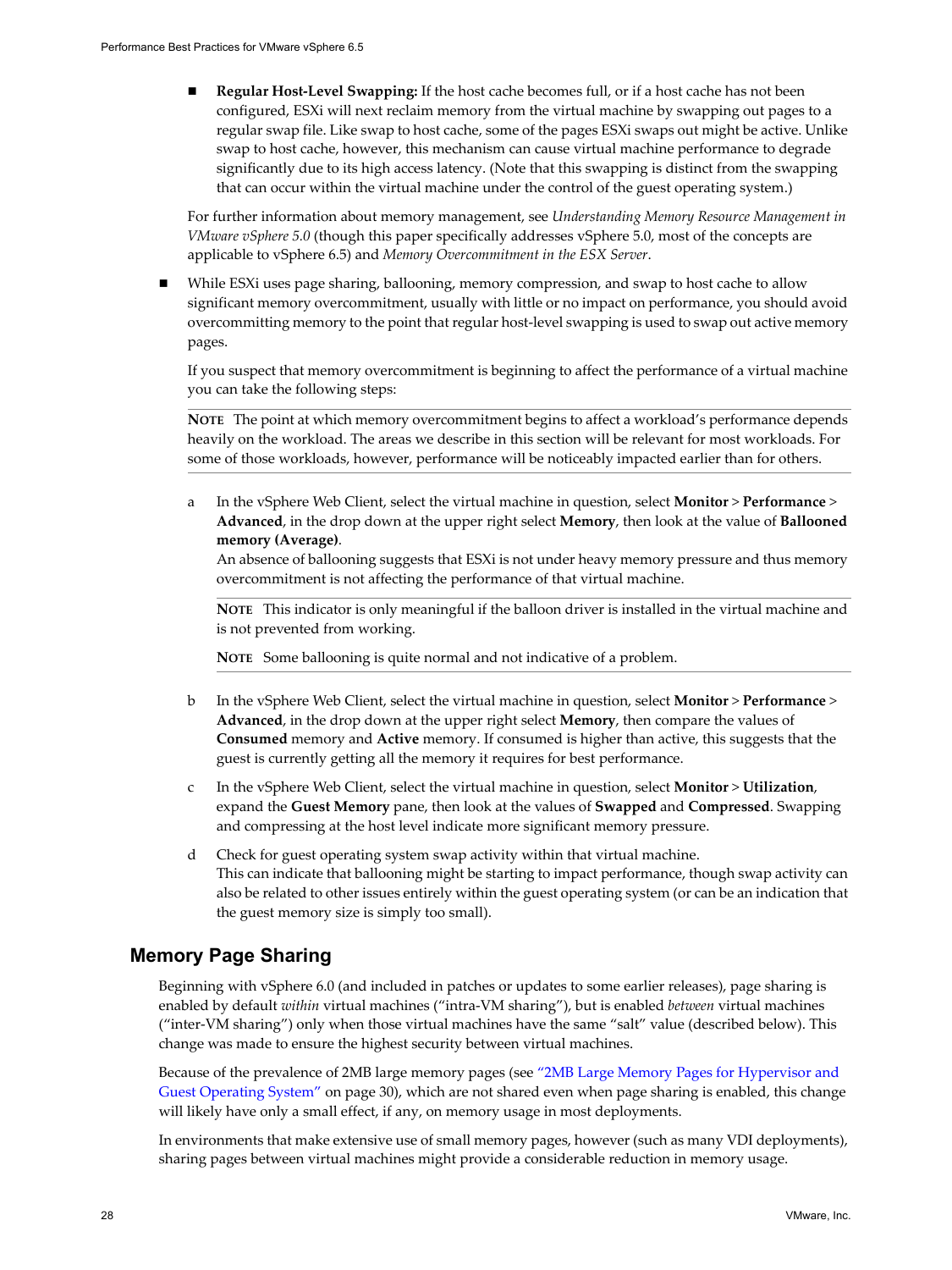By default, the salt value for a specific virtual machine is that virtual machine's vc.uuid, which is always unique among virtual machines on a single ESXi host, thus preventing inter-VM page sharing.

You can enable inter-VM page sharing using one of these methods:

- To enable inter-VM page sharing between all virtual machines on an ESXi host, set the host configuration option Mem.ShareForceSalting to 0. This duplicates the default behavior of previous versions of vSphere.
- Manually specify a salt value in virtual machines' .vmx files with the configuration option sched.mem.pshare.salt. Using this option, you can create pools of virtual machines that have the same salt value, and can thus share memory pages with other virtual machines in that pool.

If desired, you can configure the same salt value for every virtual machine in your environment, effectively creating a single page-sharing pool (thus duplicating the default behavior of previous versions of vSphere).

For more information on page sharing and the relevant security issues, see VMware KB articles 2080735 and 2097593.

#### <span id="page-28-0"></span>**Memory Swapping Optimizations**

As described in ["Memory Overcommit Techniques,"](#page-26-1) above, ESXi supports a bounded amount of memory overcommitment without host-level swapping. If the overcommitment is so large that the other memory reclamation techniques are not sufficient, however, ESXi uses host-level memory swapping, with a potentially significant impact on virtual machine performance.

This subsection describes ways to avoid or reduce host-level swapping, and presents techniques to reduce its impact on performance when it is unavoidable.

- Because ESXi uses page sharing, ballooning, and memory compression to reduce the need for host-level memory swapping, don't disable these techniques.
- If you choose to overcommit memory with ESXi, be sure you have sufficient swap space on your ESXi system. At the time a virtual machine is first powered on, ESXi creates a swap file for that virtual machine equal in size to the difference between the virtual machineʹs configured memory size and its memory reservation. The available disk space must therefore be at least this large (plus the space required for VMX swap, as described in ["Memory Overhead" on page 26\)](#page-25-1).
- You can optionally configure a special host cache on an SSD (if one is installed) to be used for the swap to host cache feature. This swap cache will be shared by all the virtual machines running on the host and host-level swapping of their most active pages will benefit from the low latency of SSD. This allows a relatively small amount of SSD storage to potentially significantly increase performance

**NOTE** Using swap to host cache and putting the regular swap file in SSD (as described below) are two different approaches for improving host swapping performance. Swap to host cache makes the best use of potentially limited SSD space while also being optimized for the large block sizes at which some SSDs work best.

 Even if an overcommitted host uses swap to host cache, it still needs to create regular swap files. Swap to host cache, however, makes much less important the speed of the storage on which the regular swap files are placed.

If a host does *not* use swap to host cache, and memory is overcommitted to the point of thrashing, placing the virtual machine swap files on low latency, high bandwidth storage systems will result in the smallest performance impact from swapping.

The best choice will usually be local SSD.

**NOTE** Placing the regular swap file in SSD and using swap to host cache in SSD (as described above) are two different approaches to improving host swapping performance. Because it is unusual to have enough SSD space for a host's entire swap file needs, we recommend using local SSD for swap to host cache.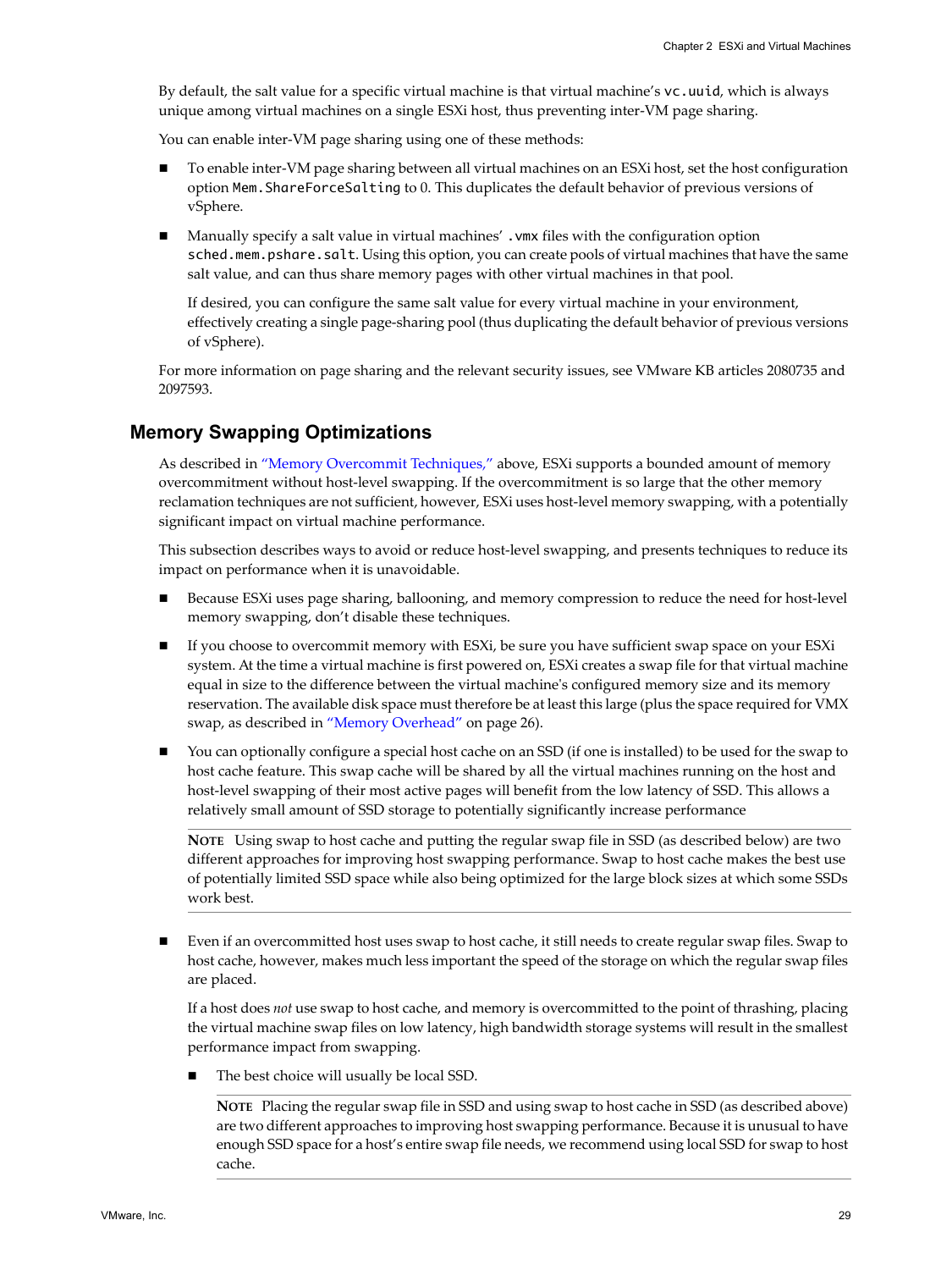- If the host doesn't have local SSD, the second choice would be remote SSD. This would still provide the low-latencies of SSD, though with the added latency of remote access.
- If you can't use SSD storage, place the regular swap file on the fastest available storage. This might be a Fibre Channel SAN array or a fast local disk.
- Placing swap files on local storage (whether SSD or hard drive) could potentially reduce vMotion performance. This is because if a virtual machine has memory pages in a local swap file, they must be swapped in to memory before a vMotion operation on that virtual machine can proceed.
- Regardless of the storage type or location used for the regular swap file, for the best performance, and to avoid the possibility of running out of space, swap files should not be placed on thin-provisioned storage.

The regular swap file location for a specific virtual machine can be set in the vSphere Web Client (right-click the virtual machine, select **Edit Settings**, choose the **VM Options** tab, expand **Advanced**, and select a **Swap file location**). If this option is not set, the swap file will be created in the virtual machine's working directory: either the directory specified by workingDir in the virtual machine's . vmx file, or, if this variable is not set, in the directory where the .vmx file is located. The latter is the default behavior.

 Host-level memory swapping can, in many cases, be reduced for a specific virtual machine by reserving memory for that virtual machine at least equal in size to the machine's active working set. Host-level memory swapping can be *eliminated* for a specific virtual machine by reserving memory equal in size to the virtual machine's entire memory.

**NOTE** When applied to a running virtual machine, the effect of these memory reservations might appear only gradually. To immediately see the full effect you would need to power-cycle the virtual machine.

Be aware, however, that configuring resource reservations will reduce the number of virtual machines that can be run on a system. This is because ESXi will keep available enough host memory to fulfill all reservations (both for virtual machines and for overhead) and won't power-on a virtual machine if doing so would reduce the available memory to less than the reserved amount.

**NOTE** The memory reservation is a guaranteed lower bound on the amount of physical memory ESXi reserves for the virtual machine. It can be configured through the vSphere Web Client in the settings window for each virtual machine (right-click the virtual machine, select **Edit Settings**, choose the **Virtual Hardware** tab, expand **Memory**, then set the desired reservation).

## <span id="page-29-1"></span><span id="page-29-0"></span>**2MB Large Memory Pages for Hypervisor and Guest Operating System**

In addition to the usual 4KB memory pages, ESXi also provides 2MB memory pages (commonly referred to as "large pages"). (Note that although some CPUs support 1GB memory pages, in this book the term "large pages" is used only to refer to 2MB pages.)

ESXi assigns these 2MB machine memory pages to guest operating systems whenever possible; on systems with hardware-assisted MMU virtualization, ESXi does this even if the guest operating system doesn't request them (though the full benefit of large pages comes only when the guest operating system and applications use them as well). The use of large pages can significantly reduce TLB misses, improving the performance of most workloads, especially those with large active memory working sets. In addition, large pages can slightly reduce the per-virtual-machine memory space overhead.

If an operating system or application can benefit from large pages on a native system, that operating system or application can potentially achieve a similar performance improvement on a virtual machine backed with 2MB machine memory pages. Consult the documentation for your operating system and application to determine how to configure each of them to use large memory pages.

Use of large pages can also change page sharing behavior. While ESXi ordinarily uses page sharing regardless of memory demands (though see ["Memory Page Sharing" on page 28](#page-27-0) to read how this behavior changed in vSphere 6.0), ESXi does not share large pages. Therefore with large pages, page sharing might not occur until memory overcommitment is high enough to require the large pages to be broken into small pages. For further information see VMware KB articles 1021095 and 1021896.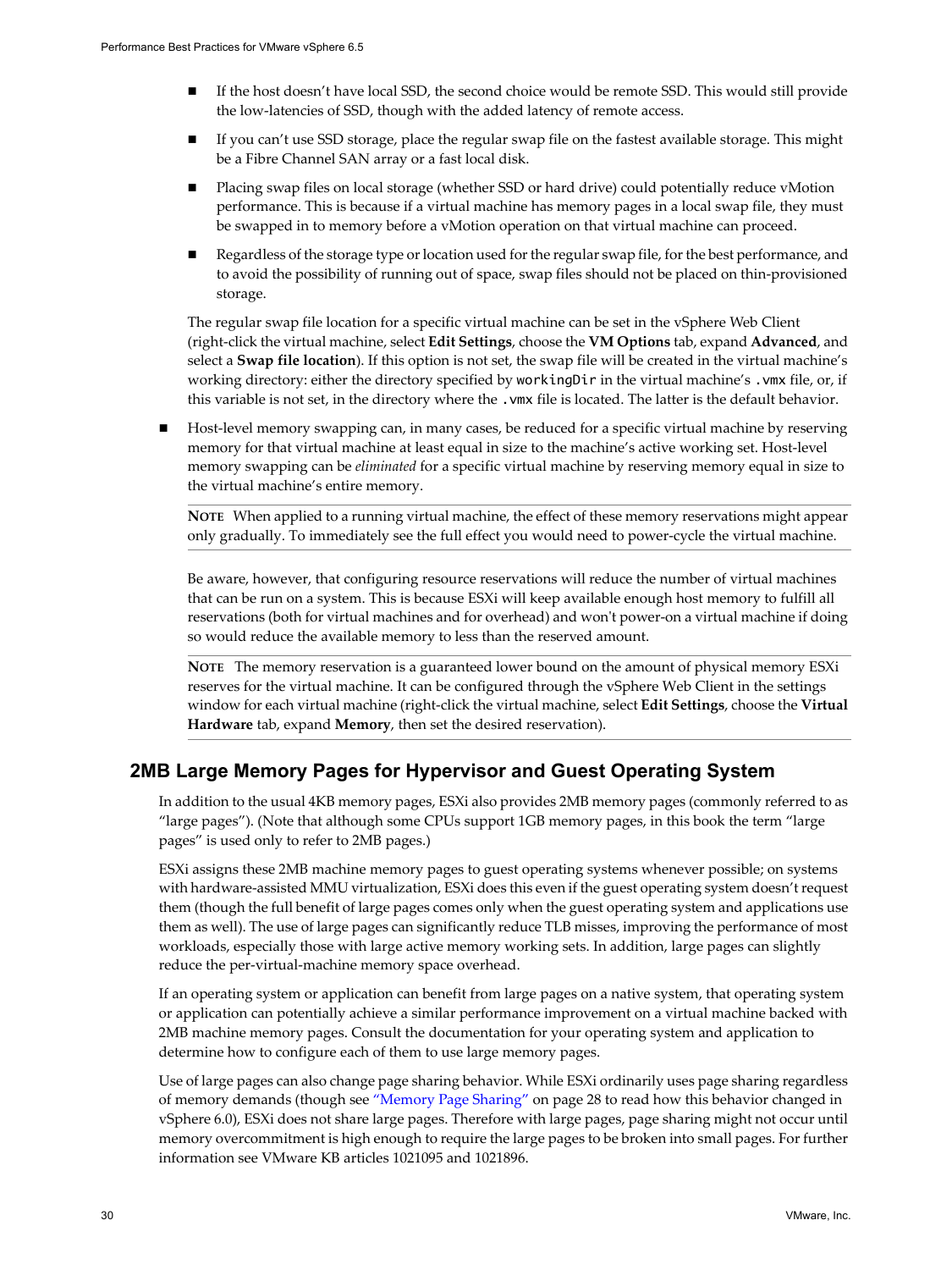#### <span id="page-30-0"></span>**Hardware-Assisted MMU Virtualization**

Hardware-assisted MMU virtualization is a technique that virtualizes the CPU's memory management unit (MMU). For a description of hardware-assisted MMU virtualization, see ["Hardware-Assisted MMU](#page-11-3)  [Virtualization \(Intel EPT and AMD RVI\)" on page 12](#page-11-3); for information about configuring the way ESXi uses hardware-assisted MMU virtualization, see ["Configuring ESXi for Hardware-Assisted Virtualization" on](#page-22-1)  [page 23](#page-22-1).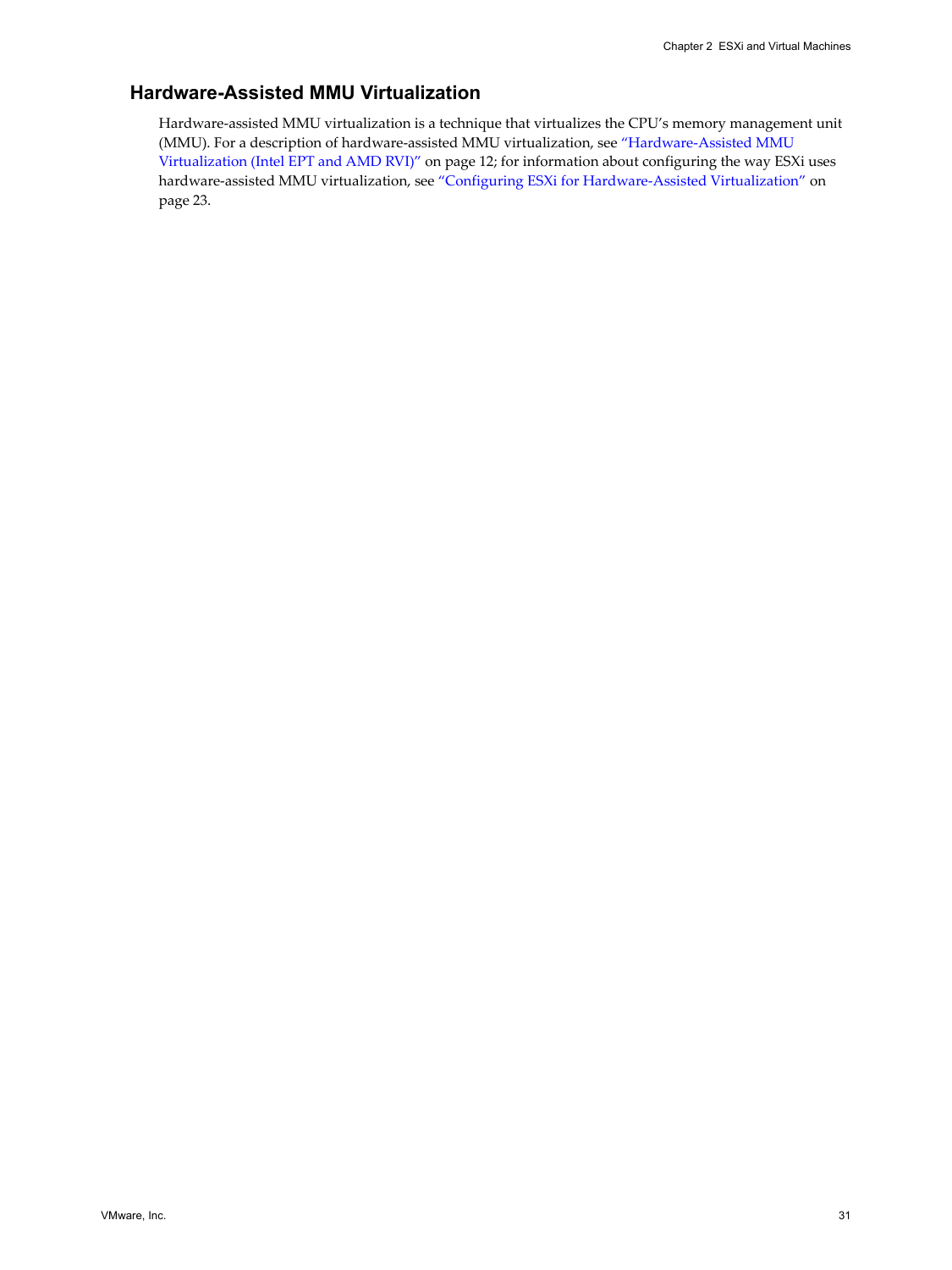# <span id="page-31-5"></span><span id="page-31-0"></span>**ESXi Storage Considerations**

This subsection provides guidance regarding storage considerations in ESXi.

# <span id="page-31-4"></span><span id="page-31-1"></span>**vSphere Flash Read Cache (vFRC)**

vSphere Flash Read Cache (vFRC) allows flash storage resources on the ESXi host (the vSphere Flash Infrastructure layer) to be used for read caching of virtual machine I/O requests. This can dramatically increase the performance of workloads that exhibit locality of access. This section describes how to obtain the best performance using vFRC.

- Select appropriate flash hardware for the vSphere Flash Infrastructure layer (for details see ["Hardware](#page-12-1)  [Storage Considerations" on page 13](#page-12-1)).
- Create a vSphere Flash Infrastructure layer on the ESXi host. (This is not created by default.)
- Enable vFRC by selecting that option when you create a virtual disk, or enabling at a later time. (vFRC is not enabled by default.)
- **O** Configure the cache size appropriately. Ideally the cache would be large enough to hold the active working set, but not much larger. Configuring a larger-than-necessary cache can reduce performance by making that flash space unavailable for other vFRC-enabled virtual machines or for host swap cache. It can also slow vMotion of the virtual machine.

**NOTE** The cache file can also impact vMotion performance; see ["VMware vMotion Recommendations"](#page-66-3) [on page 67](#page-66-3) for more information.

**Configure the cache block size appropriately. This should usually match the I/O size of the workload.** 

For further details about vFRC, including guidance on how to determine the best cache and block sizes, see *Performance of vSphere Flash Read Cache in VMware vSphere 5.5* (though specifically addressing vFRC in vSphere 5.5, this paper is also relevant to vFRC in vSphere 6.5).

## <span id="page-31-2"></span>**VMware vStorage APIs for Array Integration (VAAI)**

 For the best storage performance, consider using VAAI-capable storage hardware. The performance gains from VAAI (described in ["Hardware Storage Considerations" on page 13](#page-12-1)) can be especially noticeable in VDI environments (where VAAI can improve boot-storm and desktop workload performance), large data centers (where VAAI can improve the performance of mass virtual machine provisioning and of thin-provisioned virtual disks), and in other large-scale deployments.

The behavior of ESXi with VAAI-capable storage is slightly different for SAN versus NAS:

- If your SAN storage hardware supports VAAI, ESXi will automatically recognize and use these capabilities.
- If your NAS storage hardware supports VAAI, ESXi will automatically recognize and use these capabilities only if the vendor-specific plugin is present.

To confirm that your hardware does support VAAI and that it is being used, follow the instructions in VMware KB article 1021976. If you determine that VAAI is not being used, contact your storage hardware vendor to see if a firmware upgrade is required for VAAI support.

#### <span id="page-31-3"></span>**LUN Access Methods**

■ ESXi supports raw device mapping (RDM), which allows management and access of raw SCSI disks or LUNs as VMFS files. An RDM is a special file on a VMFS volume that acts as a proxy for a raw device. The RDM file contains metadata used to manage and redirect disk accesses to the physical device. Ordinary VMFS is recommended for most virtual disk storage, but raw disks might be desirable in some cases.

You can use RDMs in virtual compatibility mode or physical compatibility mode: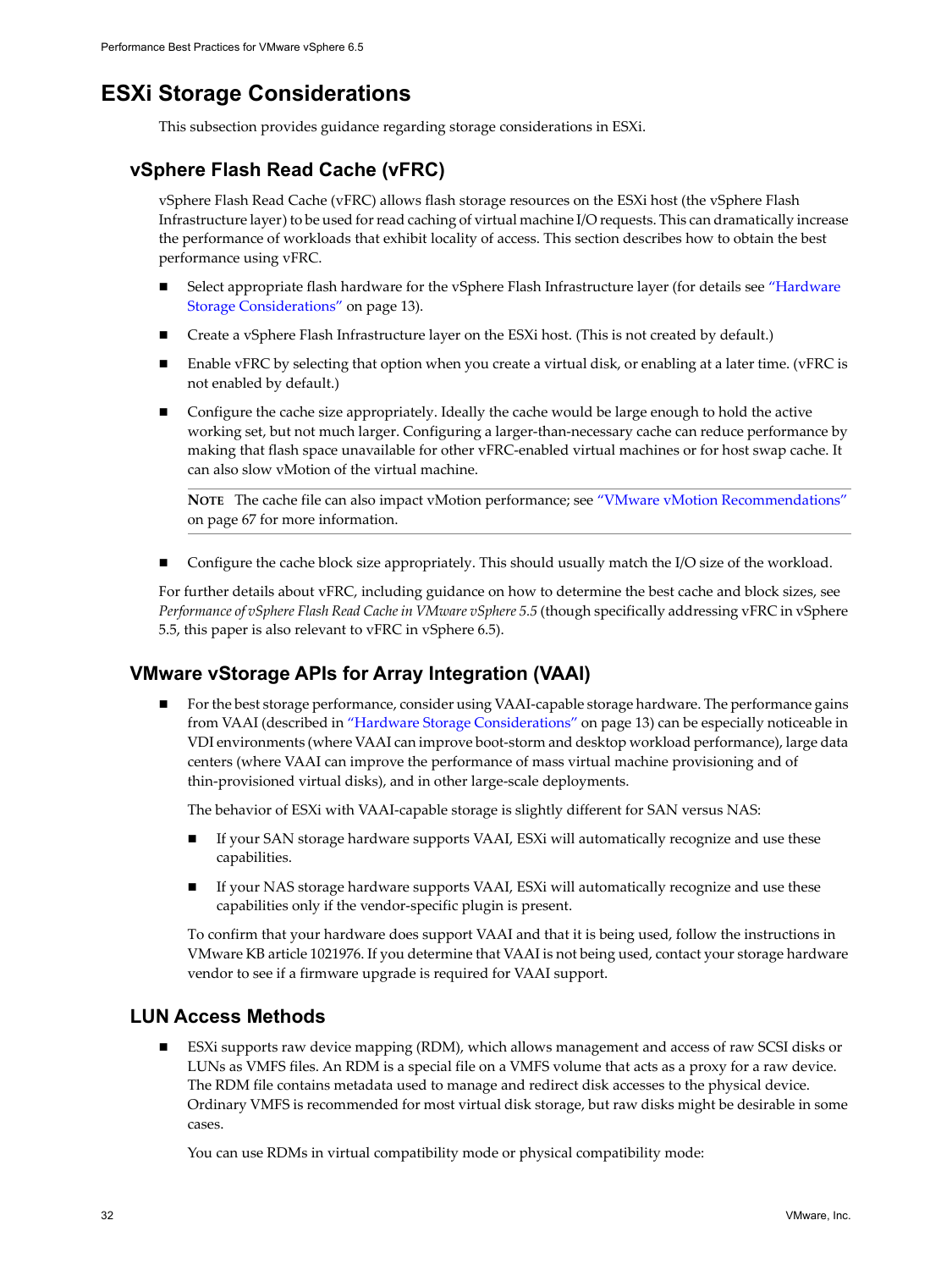- Virtual mode specifies full virtualization of the mapped device, allowing the guest operating system to treat the RDM like any other virtual disk file in a VMFS volume and allowing the use of VMware redo logs to take snapshots of the RDM.
- Physical mode specifies minimal SCSI virtualization of the mapped device, allowing the greatest flexibility for SAN management software or other SCSI target-based software running in the virtual machine.

For more information about RDM, see *vSphere Storage*.

#### <span id="page-32-0"></span>**Virtual Disk Modes**

 ESXi supports three virtual disk modes: Independent persistent, Independent nonpersistent, and Dependent.

**NOTE** An independent disk does not participate in virtual machine snapshots. That is, the disk state will be independent of the snapshot state; creating, consolidating, or reverting to snapshots will have no effect on the disk.

These modes have the following characteristics:

- **Independent persistent** In this mode changes are persistently written to the disk, providing the best performance.
- **Independent nonpersistent** In this mode disk writes are appended to a redo log. The redo log is erased when you power off the virtual machine or revert to a snapshot, causing any changes made to the disk to be discarded. When a virtual machine reads from an independent nonpersistent mode disk, ESXi first checks the redo log (by looking at a directory of disk blocks contained in the redo log) and, if the relevant blocks are listed, reads that information. Otherwise, the read goes to the base disk for the virtual machine. Because of these redo logs, which track the changes in a virtual machine's file system and allow you to commit changes or revert to a prior point in time, performance might not be as high as independent persistent mode disks.
- **Dependent** In this mode, if a snapshot has been taken, disk writes are appended to a redo log that persists between power cycles. Thus, like the independent nonpersistent mode disks described above, dependent mode disk performance might not be as high as independent persistent mode disks. If a snapshot has *not* been taken, however, dependent disks are just as fast as independent disks.

#### <span id="page-32-2"></span><span id="page-32-1"></span>**Virtual Disk Types**

ESXi supports multiple virtual disk types:

 **Thick provisioned** – Thick virtual disks, which have all their space allocated at creation time, are further divided into two types: eager-zeroed and lazy-zeroed.

**NOTE** With VMware Virtual Volumes (VVols; described in ["VMware Virtual Volumes \(VVols\)" on](#page-84-4)  [page 85](#page-84-4)) the array itself automatically does zeroing as necessary; there's thus no need (and no way) to specify "eager" versus "lazy" zeroing for VVols.

 **Eager zeroed** – An eager-zeroed thick disk has all space allocated and zeroed out at the time of creation. This increases the time it takes to create the disk, but results in the best performance, even on the first write to each block.

**NOTE** The use of VAAI-capable SAN storage (described in ["Hardware Storage Considerations" on](#page-12-1)  [page 13](#page-12-1)) can speed up eager-zeroed thick disk creation by offloading zeroing operations to the storage array.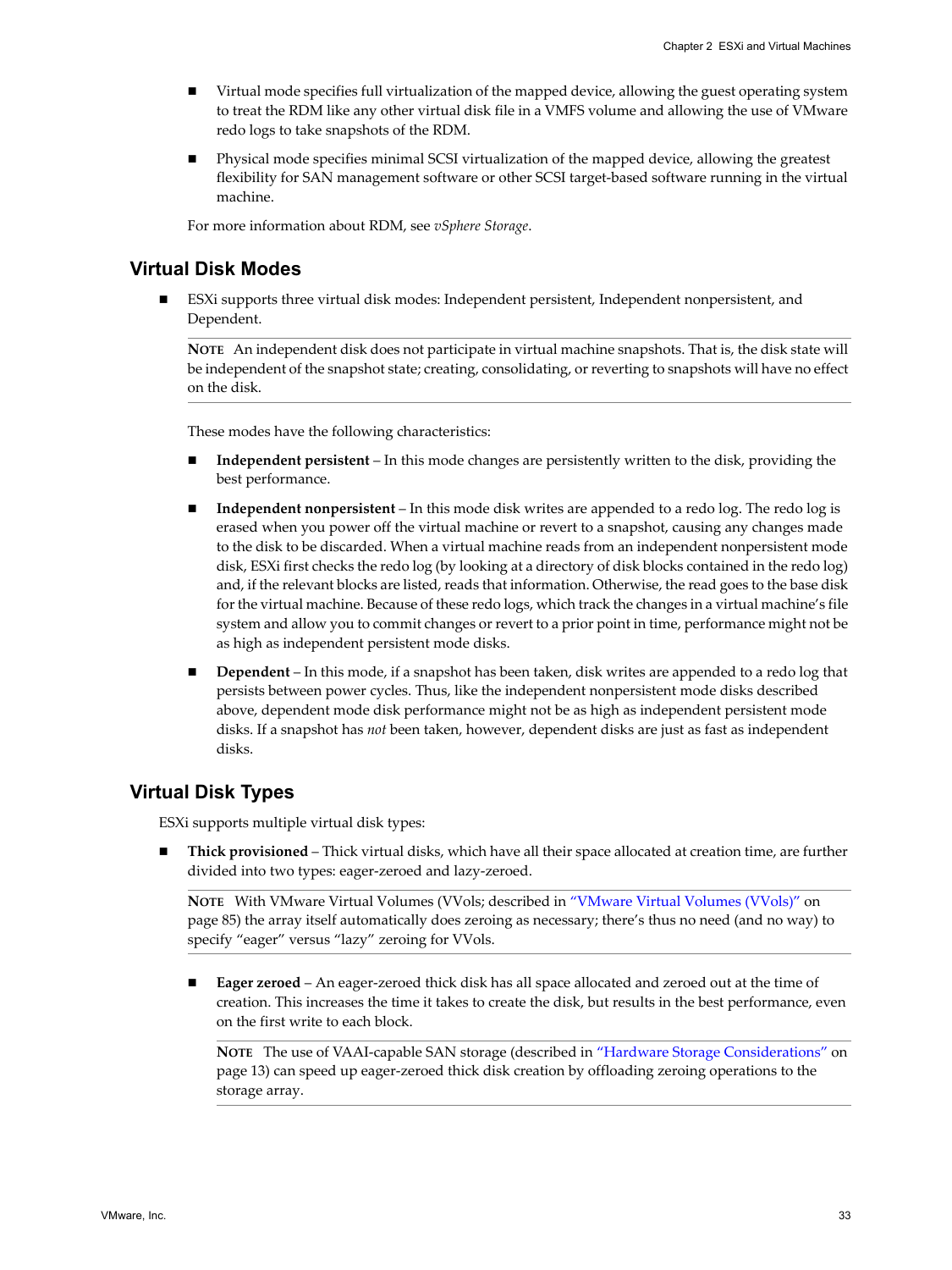**NOTE** The performance advantages of eager-zeroed thick disks are true only for independent persistent virtual disks or for dependent virtual disks that have no snapshots. Independent nonpersistent virtual disks, or dependent virtual disks that have snapshots, will perform like thin provisioned disks.

 **Lazy zeroed** – A lazy-zeroed thick disk has all space allocated at the time of creation, but each block is zeroed only on first write. This results in a shorter creation time, but reduced performance the first time a block is written to. Subsequent writes, however, have the same performance as on eager-zeroed thick disks.

**NOTE** The use of VAAI-capable SAN or NAS storage can improve lazy-zeroed thick disk first-time-write performance by offloading zeroing operations to the storage array.

 **Thin provisioned** – Space required for a thin-provisioned virtual disk is allocated and zeroed upon first write, as opposed to upon creation. There is a higher I/O cost (similar to that of lazy-zeroed thick disks) during the first write to an unwritten file block, but on subsequent writes thin-provisioned disks have the same performance as eager-zeroed thick disks.

**NOTE** The use of VAAI-capable SAN storage can improve thin-provisioned disk first-time-write performance by improving file locking capability and offloading zeroing operations to the storage array.

All three types of virtual disks can be created using the vSphere Web Client (right-click the virtual machine, select **Edit Settings**, choose the **Virtual Hardware** tab, in **New device** (at the bottom) select **New Hard Disk**, click **Add**, expand the **New Hard disk** line, then select the disk type).

Virtual disks can also be created from the vSphere Command-Line Interface (vSphere CLI) using vmkfstools. For details refer to *vSphere Command-Line Interface Reference* and the vmkfstools man page.

**NOTE** Some of these virtual disk types might not be available when creating virtual disks on NFS volumes, depending on the hardware vendor and whether or not the hardware supports VAAI.

#### <span id="page-33-0"></span>**Partition Alignment**

The alignment of file system partitions can impact performance. VMware makes the following recommendations for VMFS partitions:

 Like other disk-based filesystems, VMFS filesystems suffer a performance penalty when the partition is unaligned. Using the vSphere Web Client to create VMFS partitions avoids this problem because, beginning with ESXi 5.0, it automatically aligns VMFS3, VMFS5, or VMFS6 partitions along the 1MB boundary.

**NOTE** If a VMFS3 partition was created using an earlier version of ESX/ESXi that aligned along the 64KB boundary, and that filesystem is then upgraded to VMFS5, it will retain its 64KB alignment. 1MB alignment can be obtained by deleting the partition and recreating it using the vSphere Web Client with an ESXi 5.0 or later host.

Existing VMFS3 or VMFS5 volumes can't be directly converted to VMFS6. Instead, a VMFS6 volume should be created from scratch and virtual machines then migrated to the new volume using Storage vMotion.

- To manually align your VMFS partitions, check your storage vendor's recommendations for the partition starting block address. If your storage vendor makes no specific recommendation, use a starting block address that is a multiple of 8KB.
- Before performing an alignment, carefully evaluate the performance impact of the unaligned VMFS partition on your particular workload. The degree of improvement from alignment is highly dependent on workloads and array types. You might want to refer to the alignment recommendations from your array vendor for further information.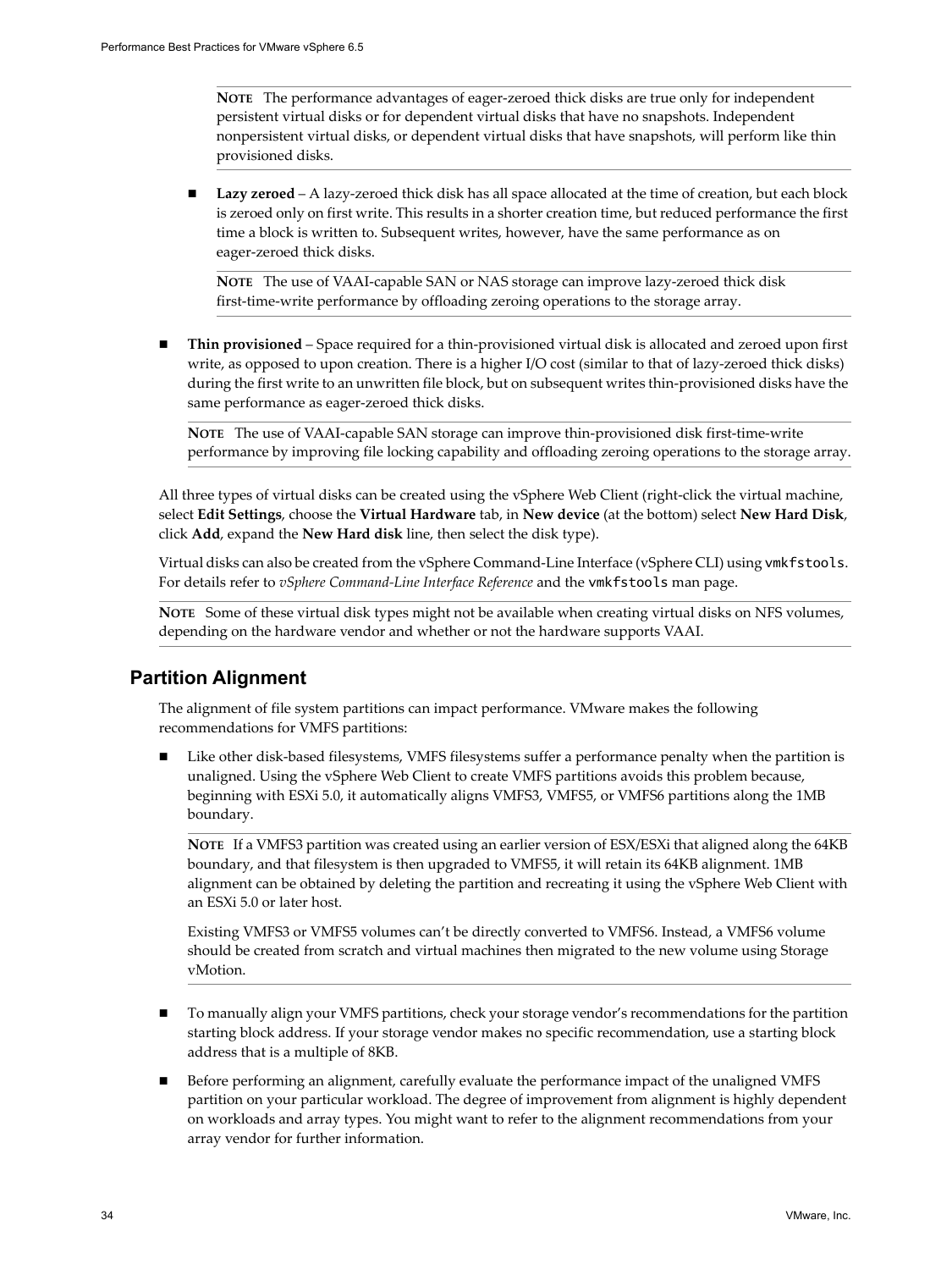#### <span id="page-34-0"></span>**SAN Multipathing**

SAN path policies can have a significant effect on storage performance. In general, the path policy ESXi uses by default for a particular array will be the best choice. If selecting a non-default path policy, we recommend choosing from among those policies tested and supported on that array by its vendor.

This section provides a brief overview of the subject of SAN path policies.

 For most Active/Passive storage arrays ESXi uses the **Most Recently Used** (MRU) path policy by default. We don't recommend using **Fixed** path policy for Active/Passive storage arrays as this can result in frequent and rapid path switching (often called "path-thrashing"), which can cause slow LUN access. For optimal performance with the arrays for which ESXi defaults to MRU you might also consider the Round Robin path policy (described below).

**NOTE** With some Active/Passive storage arrays that support ALUA (described below) ESXi can use Fixed path policy. We recommend, however, that you only use it on arrays where it is specifically supported by the SAN vendor. In most cases Round Robin is a better and safer choice for Active/Passive arrays.

- For most Active/Active storage arrays ESXi uses the **Fixed** path policy by default. When using this policy you can maximize the utilization of your bandwidth to the storage array by designating preferred paths to each LUN through different storage controllers. For optimal performance with these arrays you might also consider the Round Robin path policy (described below).
- ESXi can use the **Round Robin** path policy, which can improve storage performance in some environments. Round Robin policy provides load balancing by cycling I/O requests through all Active paths, sending a fixed (but configurable) number of I/O requests through each one in turn.

**NOTE** Not all storage arrays support the Round Robin path policy. Switching to an unsupported or undesirable path policy can result in connectivity issues to the LUNs or even a storage outage. Check your array documentation or with your storage vendor to see if Round Robin is supported and/or recommended for your array and configuration.

- ESXi also supports third-party path selection plugins (PSPs). In some cases, these might provide the best performance for a specific array by exploiting specific features of the array or knowledge of its design.
- If your storage array supports ALUA (Asymmetric Logical Unit Access), enabling this feature on the array can improve storage performance in some environments. ALUA, which is automatically detected by ESXi, allows the array itself to designate paths as "Active Optimized." When ALUA is combined with the Round Robin path policy, ESXi by default cycles I/O requests through these Active Optimized paths.

For more information, see the *VMware SAN Configuration Guide* and VMware KB article 1011340.

#### <span id="page-34-1"></span>**Storage I/O Resource Allocation**

VMware vSphere provides mechanisms to dynamically allocate storage I/O resources, allowing critical workloads to maintain their performance even during peak load periods when there is contention for I/O resources. This allocation can be performed on the storage resources available to an individual host (as described in this section) or on an entire datastore's resources (as described in ["VMware vSphere Storage I/O](#page-75-1)  [Control" on page 76](#page-75-1)).

The storage I/O resources available to an ESXi host can be allocated to that host's virtual disks by setting disk Shares or Limits.

- The proportion of a datastore's I/O resources available to each virtual disk can be controlled with **Shares**. Each virtual disk will receive a proportion of the datastore bandwidth equal to that virtual disk's share divided by the sum of the shares of all the virtual disks on that host.
- The maximum storage I/O resources available to each virtual disk can be set using **Limits**. These limits, set in I/O operations per second (IOPS), can be used to provide strict isolation and control of certain workloads. By default, these are set to **unlimited**.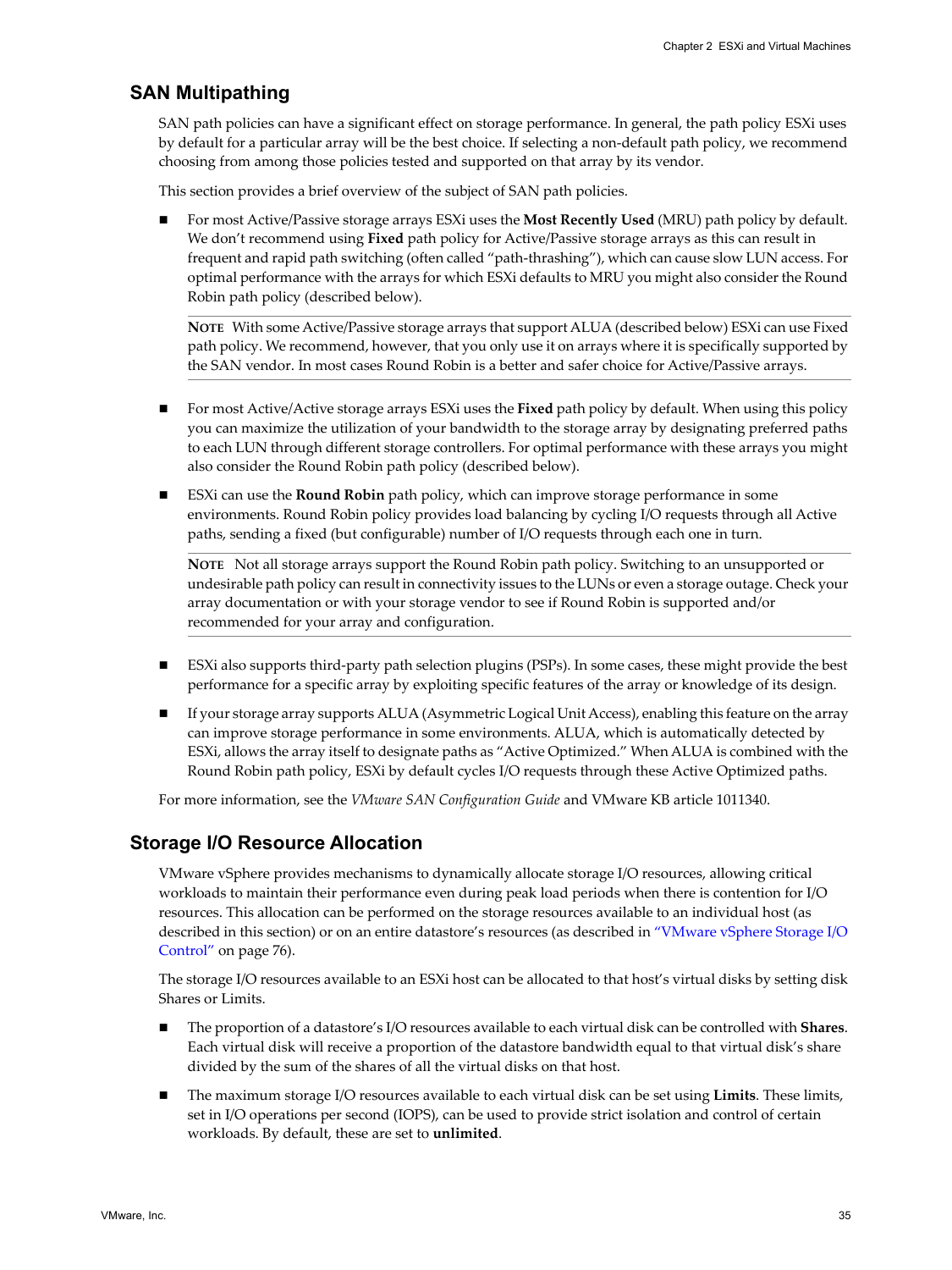To set Shares or Limits, from the vSphere Web Client right-click a virtual machine, select **Edit Settings**, choose the **Virtual Hardware** tab, expand **Hard disk 1** (or whichever hard disk you want to configure), then set the **Shares** or **Limit - IOPs** to the desired value.

#### <span id="page-35-0"></span>**iSCSI and NFS Recommendations**

 For iSCSI and NFS it's sometimes beneficial to create a VLAN, if the network infrastructure supports it, just for the ESXi host's ymknic and the iSCSI/NFS server. This minimizes network interference from other packet sources.

#### <span id="page-35-4"></span><span id="page-35-1"></span>**NVMe Recommendations**

Flash storage on PCIe cards initially used SCSI or SATA interfaces and protocols, often limiting their performance to much less than what the underlying SSD devices were capable of. Some newer PCIe flash devices use the Non-Volatile Memory Express (NVMe) protocol, potentially allowing much higher performance.

**NOTE** vSphere also supports virtual NVMe (vNVMe), which is described in ["Guest Operating System Storage](#page-51-1)  [Considerations" on page 52.](#page-51-1)

NVMe performance considerations:

- NVMe devices are highly parallelized; their maximum throughput is generally achieved when they are backing multiple virtual disks and/or multiple virtual machines.
- The high throughput of NVMe creates a correspondingly high CPU load. NVMe devices are thus a better fit for hardware configurations with many cores per socket (preferably at least eight) and multiple sockets (preferably at least two). High CPU frequencies are also desirable.
- The virtual storage adapters used by the guest virtual machines should be appropriately chosen. These will typically be either PVSCSI or the new vNVMe virtual adapter. (See ["Guest Operating System Storage](#page-51-1)  [Considerations" on page 52](#page-51-1) for details.)

#### <span id="page-35-3"></span><span id="page-35-2"></span>**vSphere Virtual Machine Encryption Recommendations**

Virtual machine encryption, new in vSphere 6.5, can encrypt disk files (.vmdk), snapshot files (.vmsn), NVRAM files (.nvram), swap files (.vswp), and portions of configuration files (.vmx). Encryption and decryption is performed by the CPU and therefore incurs a CPU cost. When possible, vSphere uses the AES-NI processor instruction set extensions (supported by many recent processors) to reduce that CPU cost.

- The resource overhead of virtual machine encryption is primarily in CPU utilization. Thus, with sufficient CPU resources, typical deployments (that is, those that don't use ultra-fast storage) will see no significant performance impact.
- To significantly minimize additional CPU utilization due to VM encryption, choose processors that support AES-NI (see ["AES-NI Support" on page 12](#page-11-4)), especially some recent processor versions in which the AES-NI implementation is further optimized.
- Make sure AES-NI is enabled in BIOS. In some cases a BIOS upgrade might be required for AES-NI support.
- Because the encryption takes place on the host, storage devices see only encrypted data. Special features of some storage devices, such as deduplication or compression, might therefore be ineffective or not provide their full benefit. (For an encryption option that takes place at the storage level, thus allowing deduplication and compression, see ["VMware Virtual SAN \(vSAN\)" on page 83.](#page-82-8))
- When virtual machine encryption is used with storage having very low latencies (below about 200 microseconds), the time taken by the CPU to process encryption requests can begin to impact performance.

Further detail on this topics can be found in the *VMware vSphere Virtual Machine Encryption Performance* white paper.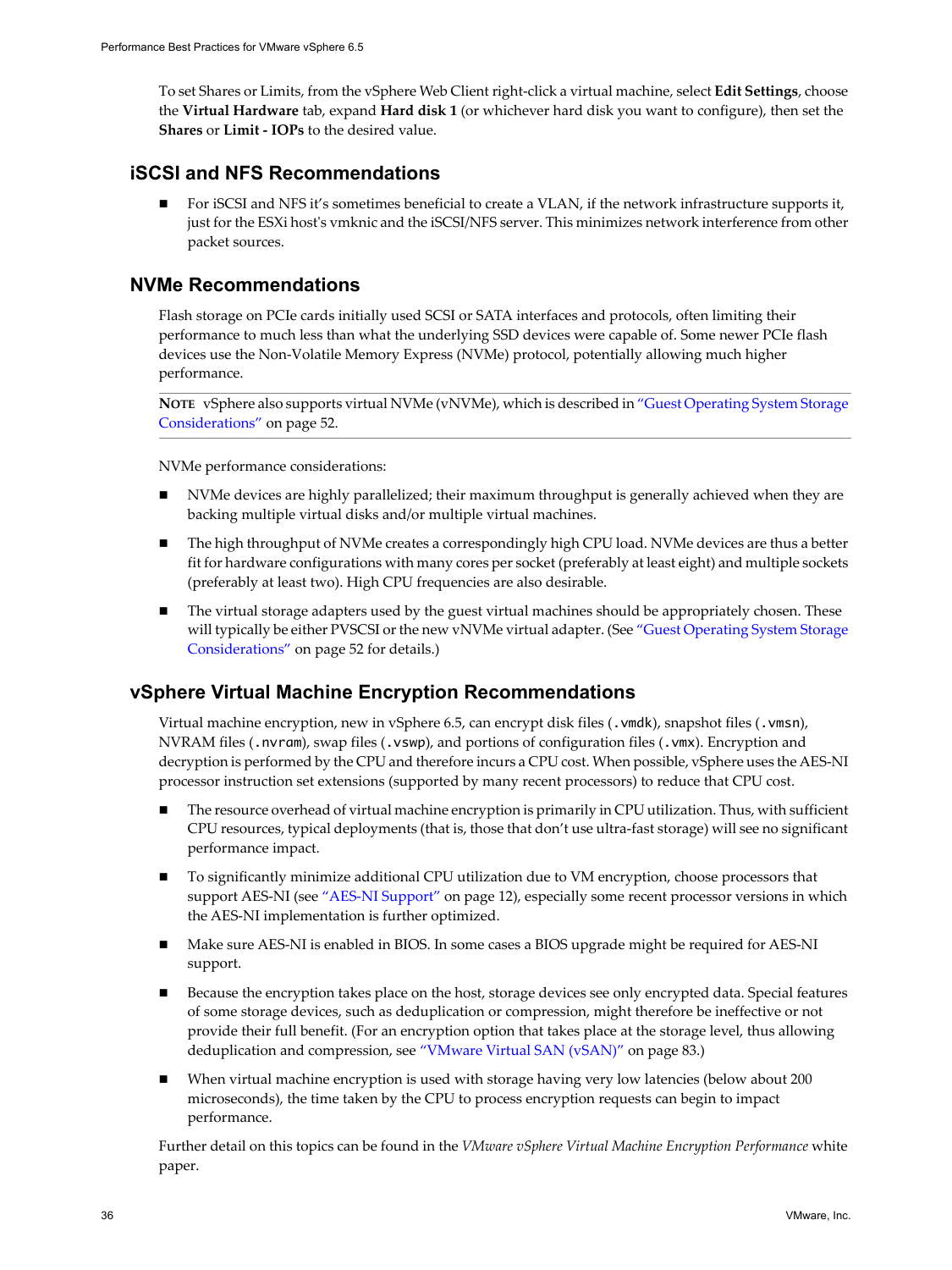#### **General ESXi Storage Recommendations**

- The number of LUNs in a storage array, and the way virtual machines are distributed across those LUNs, can affect performance:
	- Provisioning more LUNs, with fewer virtual machines on each one, can enable the ESXi servers to simultaneously present more I/O requests to the array. This has the potential to improve performance by ensuring full utilization of all array resources and giving the array more opportunities to optimize the I/Os.
	- On the other hand provisioning too many LUNs, especially when many ESXi servers are connected to a single array, can allow the ESXi hosts to simultaneously send so many I/O requests that they fill the array queue and the array returns QFULL/BUSY errors. This can reduce performance due to the need to retry the rejected I/O requests.
- I/O latency statistics can be monitored using esxtop (or resxtop), which reports device latency, time spent in the kernel, and latency seen by the guest operating system.
- Make sure that the average latency for storage devices is not too high. This latency can be seen in esxtop (or resxtop) by looking at the **GAVG/cmd** metric. A reasonable upper value for this metric depends on your storage subsystem. If you use Storage I/O Control (["VMware vSphere Storage I/O Control" on](#page-75-0)  [page 76](#page-75-0)), you can use your Storage I/O Control setting as a guide — your **GAVG/cmd** value should be well below your Storage I/O Control setting. The default Storage I/O Control setting is 30 ms, but if you have very fast storage (SSDs, for example) you might have reduced that value. For further information on average latency see VMware KB article 1008205.
- You can adjust the maximum number of outstanding disk requests per VMFS volume, which can help equalize the bandwidth across virtual machines using that volume. For further information see VMware KB article 1268.
- If you often observe QFULL/BUSY errors, enabling and configuring queue depth throttling might improve storage performance. This feature can significantly reduce the number of commands returned from the array with a QFULL/BUSY error. If any system accessing a particular LUN or storage array port has queue depth throttling enabled, all systems (both ESXi hosts and other systems) accessing that LUN or storage array port should use an adaptive queue depth algorithm. For more information about both QFULL/BUSY errors and this feature see VMware KB article 1008113.

#### **Running Storage Latency Sensitive Applications**

By default the ESXi storage stack is configured to drive high storage throughput at low CPU cost. While this default configuration provides better scalability and higher consolidation ratios, it comes at the cost of potentially higher storage latency. Applications that are highly sensitive to storage latency might therefore benefit from the following:

Adjust the host power management settings:

Some of the power management features in newer server hardware can increase storage latency. Disable them as follows:

- Set the ESXi host power policy to **Maximum performance** (as described in "Host Power Management" [in ESXi" on page 24;](#page-23-0) this is the preferred method) or disable power management in the BIOS (as described in ["Power Management BIOS Settings" on page 17](#page-16-0)).
- Disable C1E and other C-states in BIOS (as described in "Power Management BIOS Settings" on [page 17](#page-16-0)).
- Enable Turbo Boost in BIOS (as described in ["General BIOS Settings" on page 17\)](#page-16-1).
- If you are using an LSILogic vHBA or a PVSCSI vHBA (with hardware version 11) in the virtual machine, you can adjust the reqCallThreshold value.

The lower the reqCallThreshold value, the less time the I/O requests are likely to stay in the vHBAʹs queue. For instance, if reqCallThreshold is set to 1, it means when there is even one I/O request in the vHBAʹs queue, the I/Os will be dispatched to the lower layer. (The default reqCallThreshold value is 8.)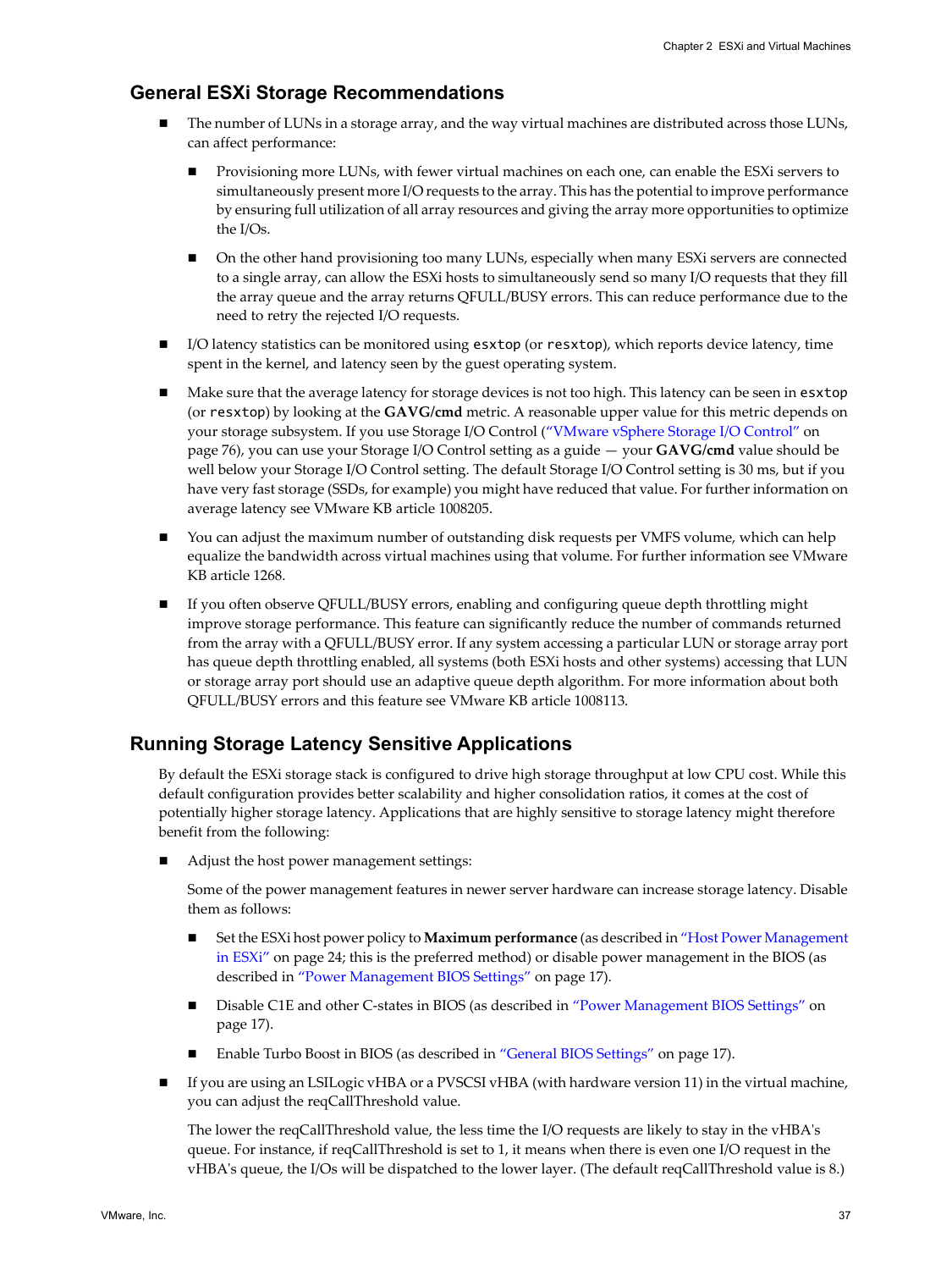There are two ways to adjust the reqCallThreshold value:

- Change the value for *all* vHBAs in the system by running the command: esxcfg-advcfg -s *x* /Disk/ReqCallThreshold (where *x* is the desired reqCallThreshold value).
- Override the system-wide configuration for a *specific* vHBA by adding: scsi*Y*.reqCallThreshold = *X* to the .vmx file (where *Y* is the target SCSI number and *X* is the desired reqCallThreshold value).

For further information on running storage latency sensitive applications, the paper *Best Practices for Performance Tuning of Latency-Sensitive Workloads in vSphere VMs*, while addressing primarily network latency-sensitive applications, might prove helpful.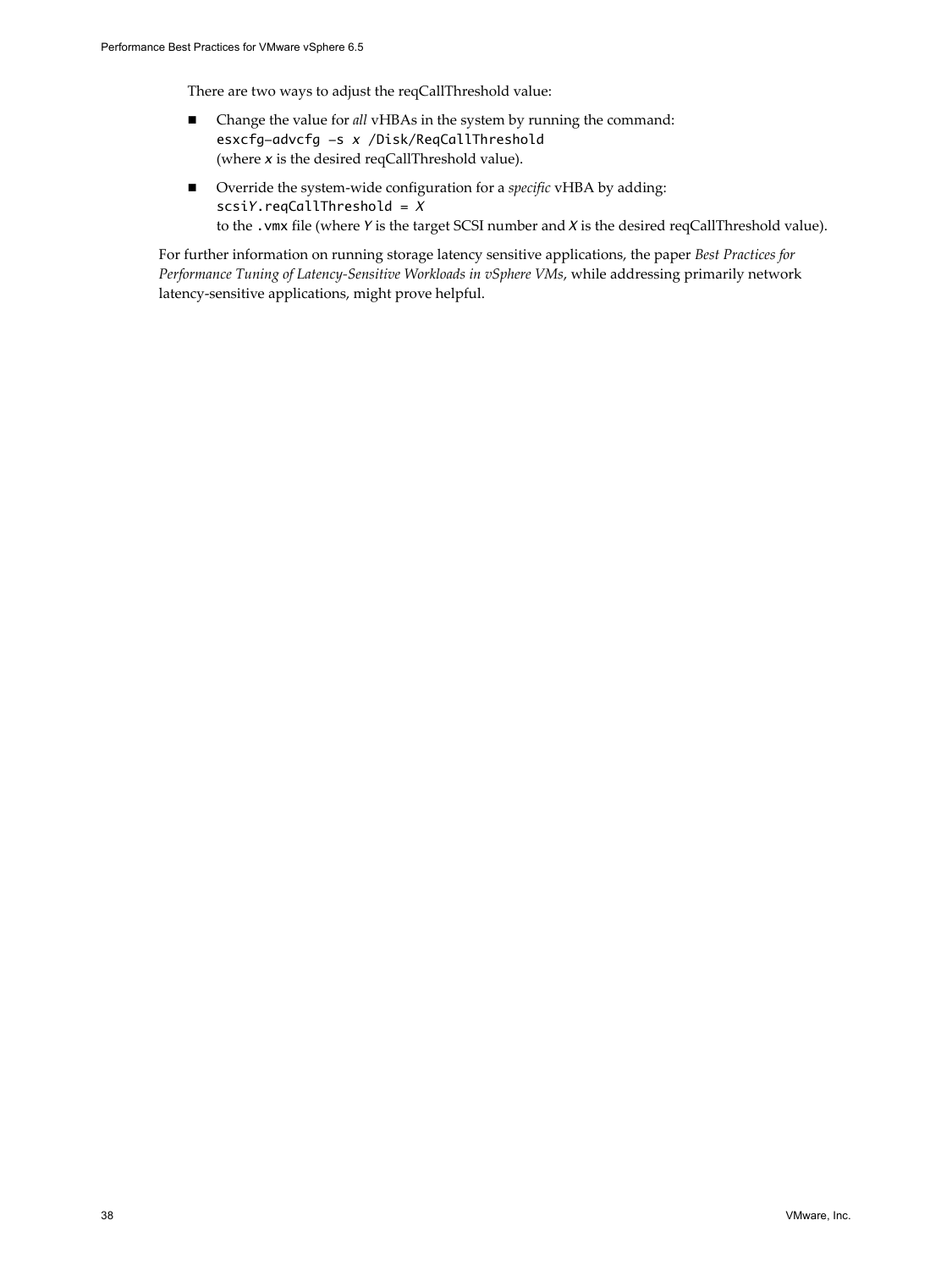## **ESXi Networking Considerations**

This subsection provides guidance regarding networking considerations in ESXi.

#### **General ESXi Networking Considerations**

- In a native environment, CPU utilization plays a significant role in network throughput. To process higher levels of throughput, more CPU resources are needed. The effect of CPU resource availability on the network throughput of virtualized applications is even more significant. Because insufficient CPU resources will limit maximum throughput, it is important to monitor the CPU utilization of high-throughput workloads.
- If a physical NIC is shared by multiple consumers (that is, virtual machines and/or the vmkernel), each such consumer could impact the performance of others. Thus, for the best network performance, use separate physical NICs for consumers with heavy networking I/O (because these could reduce the network performance of other consumers) and for consumers with latency-sensitive workloads (because these could be more significantly affected by other consumers).

Because they have multi-queue support, 10Gb/s and faster NICs can separate these consumers onto different queues. Thus as long as these faster NICs have sufficient queues available, this recommendation typically doesn't apply to them.

Additionally, NetIOC (described below) can be used to reserve bandwidth for specific classes of traffic, providing resource isolation between different flows. While this can be used with NICs of any speed, it's especially useful for 10Gb/s and faster NICs, as these are more often shared by multiple consumers.

■ To establish a network connection between two virtual machines that reside on the same ESXi system, connect both virtual machines to the same virtual switch. If the virtual machines are connected to different virtual switches, traffic will go through wire and incur unnecessary CPU and network overhead.

## <span id="page-38-0"></span>**Network I/O Control (NetIOC)**

Network I/O Control (NetIOC) allows the allocation of network bandwidth to network resource pools. You can either select from among nine predefined resource pools (management traffic, Fault Tolerance traffic, iSCSI traffic, NFS traffic, Virtual SAN traffic, vMotion traffic, vSphere Replication (VR) traffic, vSphere Data Protection Backup traffic, and virtual machine traffic) or you can create user-defined resource pools. Each resource pool is associated with a portgroup.

**NOTE** vSphere 6.0 introduced NetIOC version 3 (NetIOCv3), which allocates bandwidth at the level of the entire distributed switch, rather than at the physical adapter level, as in NetIOC version 2 (NetIOCv2). This book describes only NetIOCv3.

When creating a new vSphere Distributed Switch in vSphere 6.5, that switch will use NetIOCv3 by default. However switches upgraded from a previous ESXi version will, in some cases, not be automatically upgraded to NetIOCv3. For more information about this, see *vSphere Networking* for version 6.5.

NetIOC can guarantee bandwidth for specific needs and can prevent any one resource pool from impacting the others.

As of vSphere 6.0, when DRS [\("VMware Distributed Resource Scheduler \(DRS\)" on page 70](#page-69-0)) load-balances virtual machines across hosts, it will include NetIOC bandwidth reservations in its calculations.

For further information about NetIOC, see *Performance Evaluation of Network I/O Control in VMware vSphere 6.0*  and *vSphere Networking* for version 6.5.

#### **Network I/O Control Configuration**

With NetIOC, network bandwidth can be allocated to resource pools as well as to individual virtual machines using shares, reservations, or limits: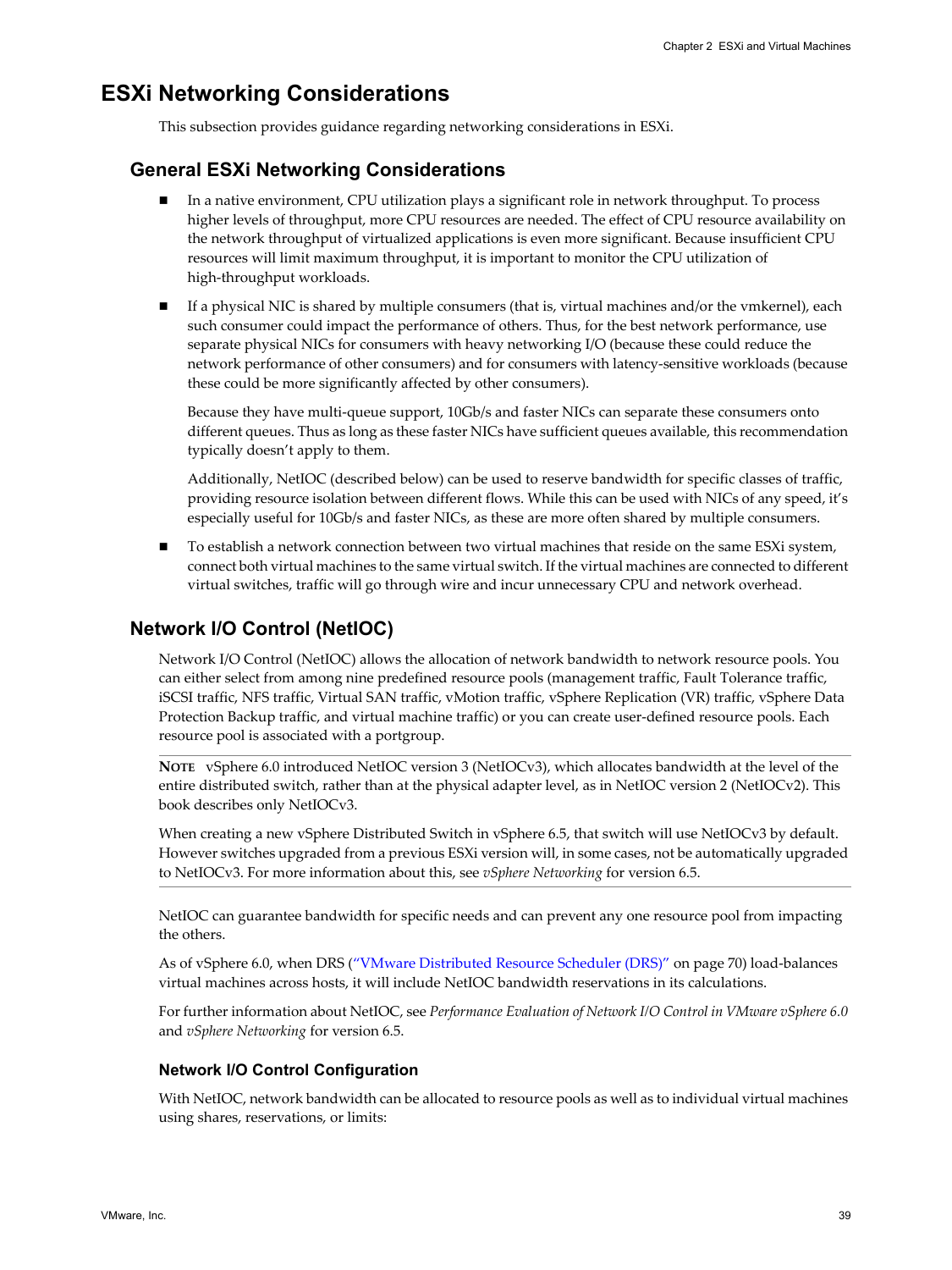- Shares can be used to allocate to a resource pool or virtual machine a proportion of a network link's bandwidth equivalent to the ratio of its shares to the total shares. If a resource pool or virtual machine doesn't use its full allocation, the unused bandwidth is available to other bandwidth consumers using the same physical NIC.
- Bandwidth reservation can be used to guarantee a minimum bandwidth (in Mb/s) to a resource pool or virtual machine. The total bandwidth reservations are limited to 75% of the capacity of the underlying physical adapter. If a resource pool or virtual machine doesn't use its full reservation, the unused bandwidth is available to other bandwidth consumers using the same physical NIC.
- Limits can be used to set a resource pool or virtual machine's maximum bandwidth utilization (in Mb/s or Gb/s) per physical NIC through a specific virtual distributed switch (vDS). These limits are enforced even if a vDS is not saturated, potentially limiting a consumer's bandwidth while simultaneously leaving some bandwidth unused. On the other hand, if a consumer's bandwidth utilization is less than its limit, the unused bandwidth *is* available to other bandwidth consumers using the same physical NIC.

#### **Network I/O Control Advanced Performance Options**

 A new option in vSphere 6.5, HClock Multiqueue, can improve performance in some environments with small packets and high packet rate. This option, which is disabled by default, allows multiple vNICs or multiple vmknics to distribute traffic across multiple hardware transmit queues on a single physical NIC.

You can enable and configure this option for an ESXi host as follows:

- a Enable HClock Multiqueue by running the following command: esxcli system settings advanced set -i *x* -o /Net/NetSchedHClkMQ (where a value for *x* of 1 enables the feature and 0 disables it).
- b Configure the maximum number of queues HClock will use by running the following command: esxcli system settings advanced set -i *n* -o /Net/NetSchedHClkMaxHwQueue (where *n* is the maximum number of queues; the default is 2).
- c Take down then bring up each physical NIC on the ESXi host: esxcli network nic down -n vmnic*X* esxcli network nic up -n vmnic*X* (where *X* identifies which vmnic the command is applied to).

#### <span id="page-39-0"></span>**DirectPath I/O**

vSphere DirectPath I/O leverages Intel VT-d and AMD-Vi hardware support (described in ["Hardware-Assisted I/O MMU Virtualization \(VT-d and AMD-Vi\)" on page 12\)](#page-11-0) to allow guest operating systems to directly access hardware devices. In the case of networking, DirectPath I/O allows the virtual machine to access a physical NIC directly rather than using an emulated device (such as the E1000) or a paravirtualized device (such as VMXNET or VMXNET3). While DirectPath I/O provides limited increases in throughput, it reduces CPU cost for networking-intensive workloads.

DirectPath I/O is not compatible with certain core virtualization features, however. This list varies with the hardware on which ESXi is running:

- When ESXi is running on certain configurations of the Cisco Unified Computing System (UCS) platform, DirectPath I/O for networking is compatible with vMotion, physical NIC sharing, snapshots, and suspend/resume. It is not compatible with Fault Tolerance, NetIOC, memory overcommit, VMCI, VMSafe, or NSX network virtualization.
- For server hardware other than the Cisco UCS platform, DirectPath I/O is not compatible with vMotion, physical NIC sharing, snapshots, suspend/resume, Fault Tolerance, NetIOC, memory overcommit, VMSafe, or NSX network virtualization.

Typical virtual machines and their workloads donʹt require the use of DirectPath I/O. For workloads that are very networking intensive and donʹt need the core virtualization features mentioned above, however, DirectPath I/O might be useful to reduce CPU usage.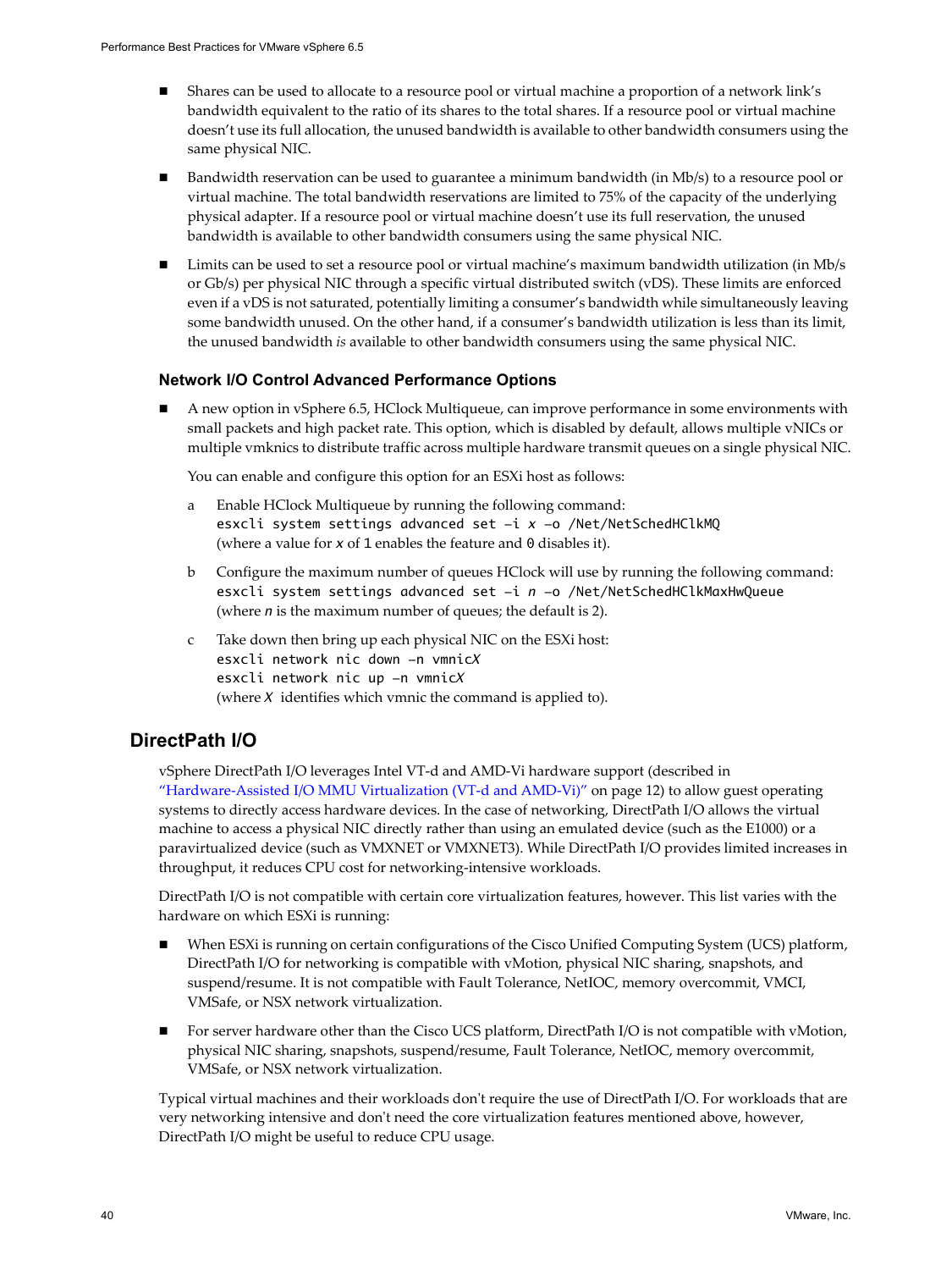#### <span id="page-40-2"></span><span id="page-40-1"></span>**Single Root I/O Virtualization (SR-IOV)**

vSphere supports Single Root I/O virtualization (SR-IOV), a new mode of direct guest access to hardware devices. In addition to Intel VT-d or AMD-Vi hardware support (described in ["Hardware-Assisted I/O MMU](#page-11-0)  [Virtualization \(VT-d and AMD-Vi\)" on page 12](#page-11-0)), SR-IOV also requires BIOS, physical NIC, and network driver support. For more information on supported configurations, see the 6.5 version of *vSphere Networking*.

SR-IOV offers performance benefits and trade-offs similar to those of DirectPath I/O. SR-IOV is beneficial in workloads with very high packet rates or very low latency requirements. Like DirectPath I/O, SR-IOV is not compatible with certain core virtualization features, such as vMotion (for details, see the compatibility list for hardware other than the Cisco UCS platform in ["DirectPath I/O" on page 40\)](#page-39-0). SR-IOV does, however, allow for a single physical device to be shared amongst multiple guests.

#### **SplitRx Mode**

SplitRx mode uses multiple physical CPUs to process network packets received in a single network queue. This feature can significantly improve network performance for certain workloads. These workloads include:

- Multiple virtual machines on one ESXi host all receiving multicast traffic from the same source. (SplitRx mode will typically improve throughput and CPU efficiency for these workloads.)
- Traffic via the vNetwork Appliance (DVFilter) API between two virtual machines on the same ESXi host. (SplitRx mode will typically improve throughput and maximum packet rates for these workloads.)

In vSphere 5.1 and later this feature is automatically enabled for a VMXNET3 virtual network adapter (the only adapter type on which it is supported) when ESXi detects that a single network queue on a physical NIC is both (a) heavily utilized and (b) getting more than 10,000 broadcast/multicast packets per second.

**NOTE** SplitRx mode will be automatically enabled as described above *only* if the network traffic is coming in over a physical NIC, not when the traffic is entirely internal to the ESXi host. In cases where the traffic is entirely internal, however, SplitRx mode can be manually enabled if desired, as described in ["Enabling or](#page-40-0)  [Disabling SplitRx Mode for an Individual Virtual NIC" on page 41.](#page-40-0)

#### **Disabling SplitRx Mode for an Entire ESXi Host**

This automatic behavior can be disabled for an entire ESXi host by using the NetSplitRxMode variable.

The possible values for this variable are:

- $\blacksquare$  NetSplitRxMode = "0" This value disables splitRx mode for the ESXi host.
- NetSplitRxMode = "1" This value (the default) enables splitRx mode for the ESXi host.

To change this variable through the vSphere Web Client:

- 1 Select the ESXi host you wish to change.
- 2 Under the **Configure** tab, expand **System**, then click on **Advanced System Settings**.
- 3 Click **Edit** (in the upper right corner).
- 4 Find **NetSplitRxMode** (it's under **Net.NetSplitRxMode**).
- 5 Click on the value to be changed and configure it as you wish.
- 6 Click **OK** to close the **Edit Advanced System Settings** window.

The change will take effect immediately and does not require the ESXi host to be restarted.

#### <span id="page-40-0"></span>**Enabling or Disabling SplitRx Mode for an Individual Virtual NIC**

The SplitRx mode feature can also be individually configured for each virtual NIC (overriding the global NetSplitRxMode setting) using the ethernet*X*.emuRxMode variable in each virtual machine's .vmx file (where *X* is replaced with the network adapter's ID).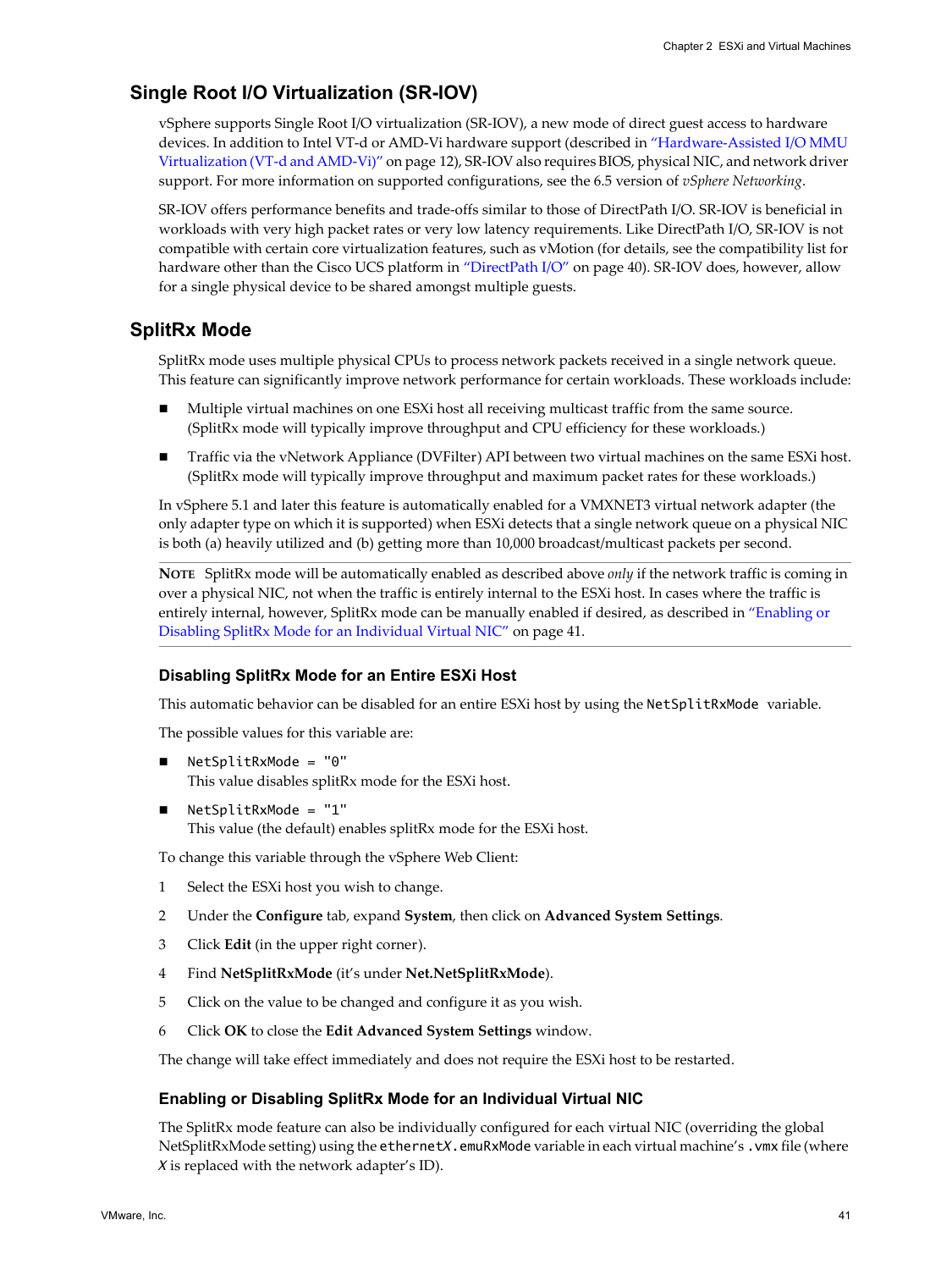The possible values for this variable are:

- $ethernetX$ .emuRxMode =  $"0"$ This value disables splitRx mode for ethernet*X*.
- $\blacksquare$  ethernet*X*.emuRxMode = "1" This value enables splitRx mode for ethernet*X*.

To change this variable through the vSphere Web Client:

- 1 Select the virtual machine you wish to change.
- 2 Under the **Configure** tab, expand **Settings**, then select **VM Options**
- 3 Click **Edit** (in the upper right corner).
- 4 Expand **Advanced**, then in **Configuration Parameters** click **Edit Configuration**.
- 5 Look for **ethernet***X***.emuRxMode** (where *X* is the number of the desired NIC) and configure it as you wish. If the variable isn't present, enter it as a new variable and click **Add**.
- 6 Click **OK** to close the **Configuration Parameters** window.
- 7 Click **OK** to close the **Edit Settings** window.

The change will not take effect until the virtual machine has been restarted or the relevant vNIC is disconnected from the virtual machine and connected again.

## **Receive Side Scaling (RSS)**

Receive Side Scaling (RSS) is a feature that allows network packets from a single NIC to be scheduled in parallel on multiple CPUs by creating multiple hardware queues. While this might increase network throughput for a NIC that receives packets at a high rate, it can also increase CPU overhead.

When using certain 10Gb/s or 40Gb/s Ethernet physical NICs, ESXi allows the RSS capabilities of the physical NICs to be used by the virtual NICs. This can be especially useful in environments where a single MAC address gets large amounts of network traffic (for example VXLAN or network-intensive virtual appliances). Because of the potential for increased CPU overhead, this feature is disabled by default.

You can enable this feature as follows:

For Intel 82599EB SFI/SFP+ 10Gb/s NICs:

Load the driver by running vmkload\_mod ixgbe RSS="4"

To enable the feature on multiple Intel 82599EB SFI/SFP+ 10Gb/s NICs, include another comma-separated 4 for each additional NIC (for example, to enable the feature on three such NICs, you'd run vmkload\_mod ixgbe RSS="4,4,4").

For Mellanox Technologies MT27500 Family ConnectX-3 10Gb/s or 40Gb/s NICs:

Load the driver by running vmkload\_mod nmlx4\_en num\_rings\_per\_rss\_queue=4

```
NOTE After loading the driver with vmkload_mod, you should make vmkdevmgr rediscover the NICs 
with the following command:
'kill -HUP "<pid of vmkdevmgr>"'
(where <pid of vmkdevmgr> is the process ID of the vmkdevmgr process).
```
To enable the feature on multiple MT27500 Family ConnectX-3 10Gb/s or 40Gb/s NICs, include an additional comma-separated 4 for each additional NIC (for example, to enable the feature on three such NICs, youʹd run vmkload\_mod nmlx4\_en num\_rings\_per\_rss\_queue=4,4,4.

 In the .vmx file for each virtual machine that will use this feature add ethernet*X*.pNicFeatures = "4" (where *X* is the number of the virtual network card to which the feature should be added).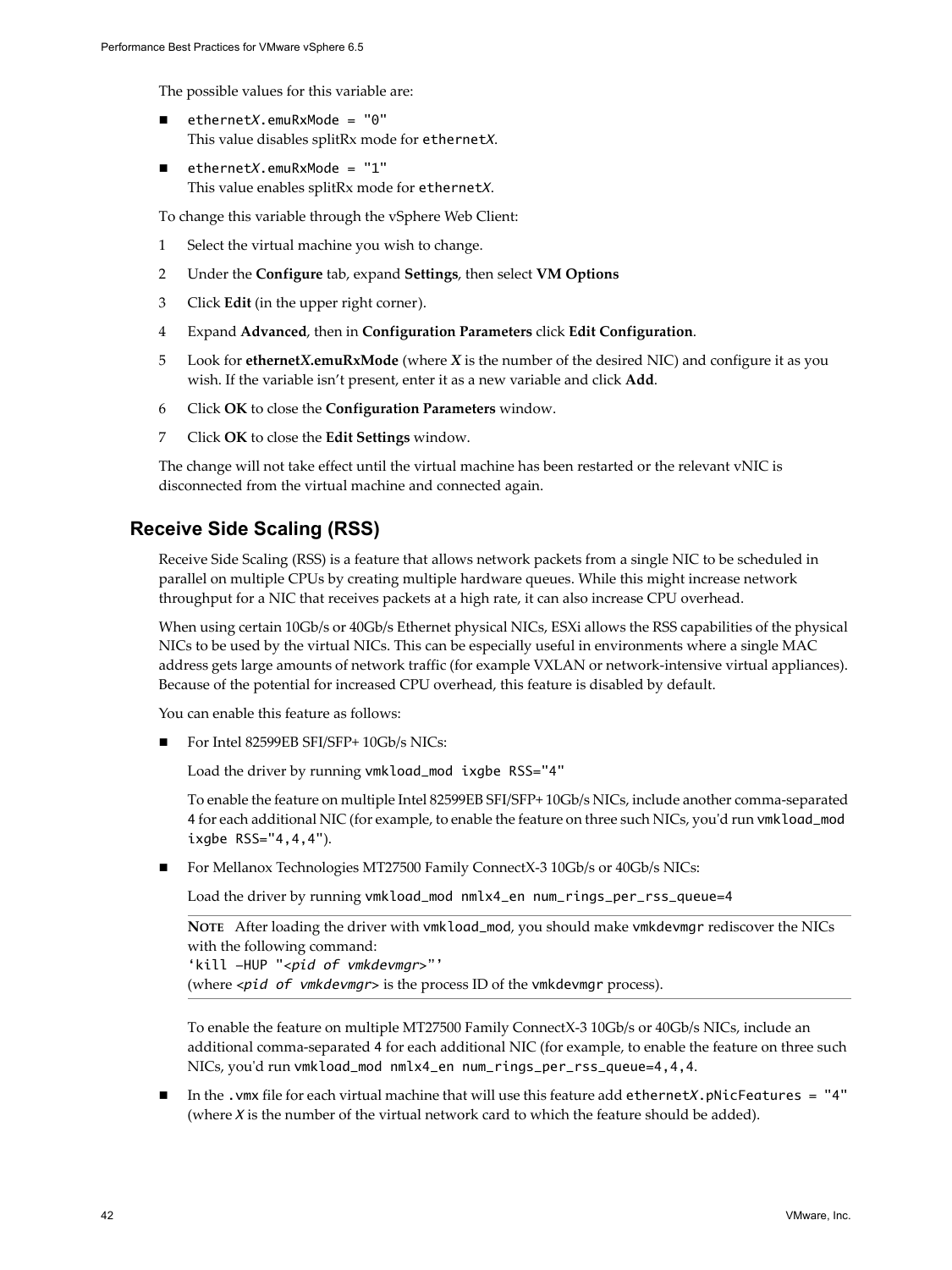#### <span id="page-42-0"></span>**Virtual Network Interrupt Coalescing**

Virtual network interrupt coalescing can reduce the number of interrupts, thus potentially decreasing CPU utilization. Though this could increase network latency, many workloads are not impacted by additional network latency of anywhere from a few hundred microseconds to a few milliseconds, and the reduction in virtual networking overhead can potentially allow more virtual machines to be run on a single ESXi host.

By default, this feature is enabled for all virtual NICs in ESXi. For VMXNET3 virtual NICs, however, this feature can be set to one of three schemes or disabled by changing the ethernet*X*.coalescingScheme variable (where *X* is the number of the virtual NIC to configure).

■ The feature will be enabled (the default) if the ethernet*X*.coalescingScheme variable is not present in the .vmx file or if the variable is present and set to **rbc**.

In this case, the ethernetX.coalescingParams variable can be used to set the virtual network interrupt rate in interrupts per second. The value can range from 100 to 100,000, with a default of 4,000.

 The feature can be set to queue a predefined number of packets before interrupting the virtual machine or transmitting the packets by setting ethernet*X*.coalescingScheme to **static**.

In this case, the ethernetX.coalescingParams variable can be used to set the number of packets ESXi will queue. The value can range from 1 to 64, with a default of 64. A larger queue size can reduce the number of context switches between the virtual machine and the VMkernel, potentially reducing CPU utilization both in the virtual machine and in the VMkernel.

Regardless of the number of packets queued, however, ESXi waits no longer than 4 milliseconds before sending an interrupt or transmitting the packets. Other events, such as the virtual machine being idle, can also trigger virtual machine interrupts or packet transmission, so packets are rarely delayed the full 4 milliseconds.

- The feature can be set to be adaptive by setting ethernet*X*.coalescingScheme to **adapt**. This setting, new in vSphere 6.5, bases the interrupt rate on both the virtual machine load and the overall system load; it uses a lower interrupt rate when the load is high and a higher interrupt rate when the load is low.
- The feature can be disabled by setting ethernet*X*.coalescingScheme to **disabled**. Disabling this feature will typically result in more interrupts (and thus higher CPU utilization), but will typically also lead to lower network latency.

To configure VMXNET3 virtual interrupt coalescing through the vSphere Web Client:

- 1 Right-click the virtual machine you wish to change, then select **Edit Settings**.
- 2 Under the **VM Options** tab, expand **Advanced**, then click **Edit Configuration**.
- 3 Look for and set the variable you wish to change:
	- If selecting a virtual interrupt coalescing scheme, look for **ethernetX.coalescingScheme** (where **X** is the number of the virtual NIC to configure) and set it to your desired value.

If the variable isn't present, enter it as a new variable, enter a value, and click **Add**.

 If configuring the virtual network interrupt rate or queue size, look for **ethernetX.coalescingParams** (where **X** is the number of the virtual NIC to configure) and set it to your desired value.

If the variable isn't present, enter it as a new variable, enter a value, and click **Add**.

The change will not take effect until the virtual machine has been restarted.

#### **Running Network Latency Sensitive Applications**

By default the ESXi network stack is configured to drive high network throughout at low CPU cost. While this default configuration provides better scalability and higher consolidation ratios, it comes at the cost of potentially higher network latency. vSphere provides a variety of configuration options to improve performance of applications that are highly sensitive to network latency (latency on the order of a few tens of microseconds). This section describes those options. For further information on this topic, see *Best Practices for Performance Tuning of Latency-Sensitive Workloads in vSphere VMs*.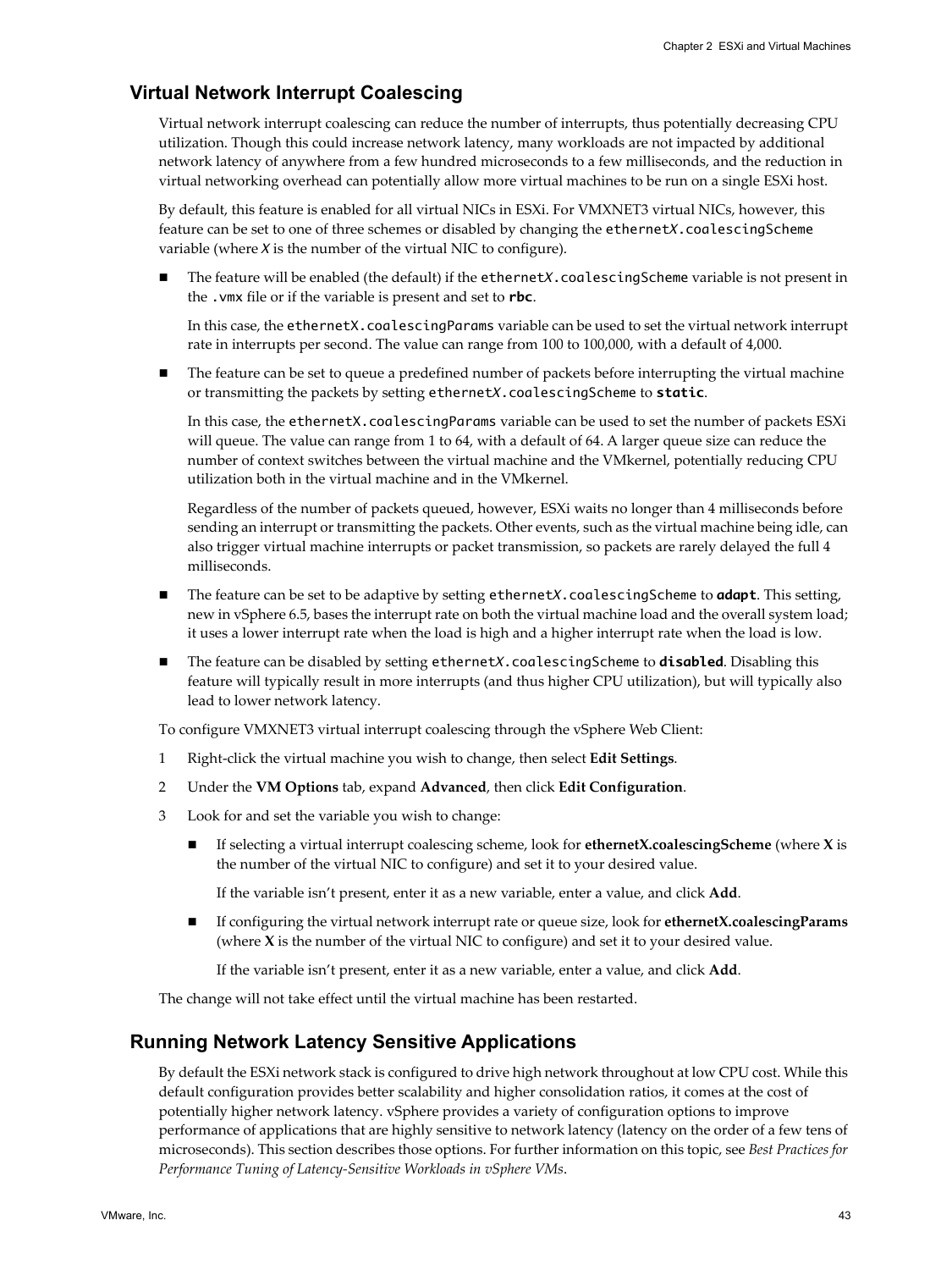Designate specific virtual machines as highly sensitive to network latency.

vSphere allows you to set the network latency sensitivity of a virtual machine to **High** (from the default of **Normal**). This causes the scheduler to attempt to exclusively assign one physical CPU core for each vCPU in the virtual machine. If the assignment succeeds, network-related latency and jitter is greatly reduced. This also means, though, that the assigned physical cores are then no longer available to other virtual machines or vmkernel worlds.

When setting network latency sensitivity to high, consider these additional important points:

- Before network latency sensitivity can be set to high for a virtual machine, memory for that virtual machine must be reserved 100%.
- You can ensure the virtual machine is granted exclusive assignment of the CPU cores it uses by setting a 100% CPU reservation in advance. While this is not required in order to set latency sensitivity to high, failing to do so might result in the virtual machine not getting exclusive access to the physical CPUs due to pre-existing CPU over-commitment.
- The reservations for both CPU cores and memory, as well as the latency-sensitivity=high setting, will persist when the virtual machine is moved to other hosts using vMotion.
- Fully reserve memory.

In addition to being required in order to use latency-sensitivity=high (as described above), fully reserving memory can help reduce latency even when that option is not set.

**Fully reserve CPUs.** 

In addition to allowing latency-sensitivity=high to work reliably (as described above), making a full CPU reservation, even without setting latency-sensitivity=high, can help to reduce network latency.

 To further reduce latency and jitter for a virtual machine that has been set to latency-sensitivity=high and has a full CPU reservation, you can also reserve CPU cores exclusively for related system contexts using the sched.cpu.latencySensitivity.sysContexts option (**Edit Settings** > **VM Options** > **Advanced** > **Edit Configuration**; if the option is not present you can add it). This option specifies the number of extra cores to exclusively reserve for system contexts detected by the CPU scheduler as related to this VM.

Exclusive affinity for the system contexts is obtained on a best-effort basis and can be automatically unset.

■ Use SR-IOV or DirectPath I/O for latency sensitive traffic.

Virtual network adapters such as VMXNET3 and E1000 incur virtualization overhead on the order of a few microseconds per packet. When this overhead is not desirable, and certain core virtualization features are not needed, you might obtain lower network latency by providing the virtual machine direct access to the network device using DirectPath I/O [\("DirectPath I/O" on page 40\)](#page-39-0) or SR-IOV [\("Single Root I/O](#page-40-1)  [Virtualization \(SR-IOV\)" on page 41\)](#page-40-1). In either case, we also recommend tuning the interrupt rate for the device in the guest.

The VMXNET3 virtual network adapter is the best choice if direct device access is unavailable or undesirable (see ["Guest Operating System Networking Considerations" on page 53](#page-52-0)).

Adjust the host power management settings.

Some of the power management features in newer server hardware can increase network latency. If desired, you can disable them as follows:

- Set the ESXi host power policy to **Maximum performance** (as described in ["Host Power Management](#page-23-0)  [in ESXi" on page 24;](#page-23-0) this is the preferred method) or disable power management in the BIOS (as described in ["Power Management BIOS Settings" on page 17](#page-16-0)).
- Disable C1E and other C-states in BIOS (as described in "Power Management BIOS Settings" on [page 17](#page-16-0)).
- Enable Turbo Boost in BIOS (as described in ["General BIOS Settings" on page 17\)](#page-16-1).
- Tune the virtual network adapter.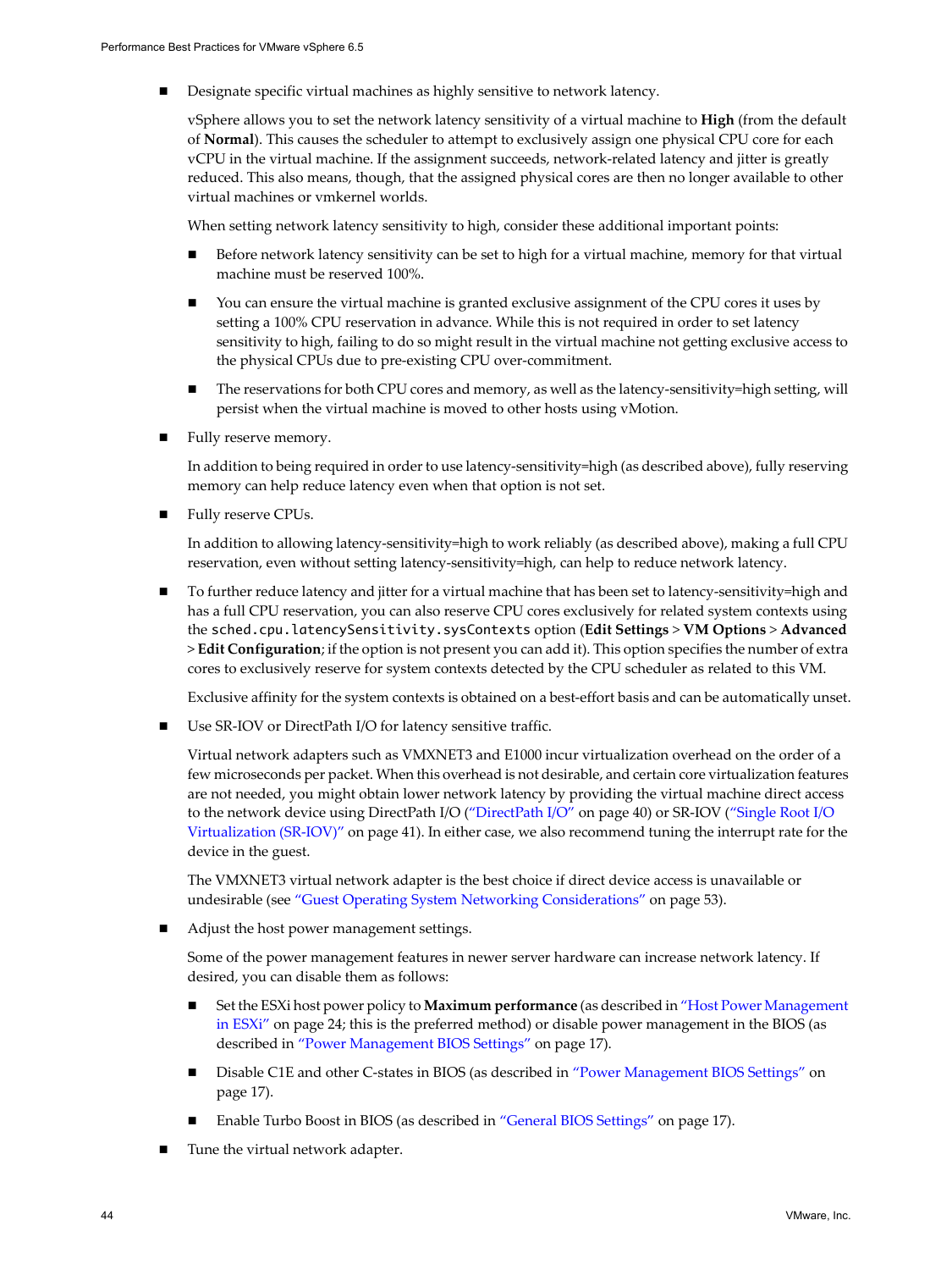For a majority of general purpose applications, and for moderately latency-sensitive applications, the VMXNET3 virtual network adapter, left at its default settings, will provide the best performance. Applications with low packet rate or few active threads might benefit by disabling VMXNET3 virtual interrupt coalescing for the desired NIC. In other cases—most notably applications with high numbers of outstanding network requests—disabling interrupt coalescing can reduce performance.

For further details about virtual interrupt coalescing, and instructions to change its configuration, see ["Virtual Network Interrupt Coalescing" on page 43](#page-42-0).

#### **Host-Wide Performance Tuning**

By default ESXi supports high consolidation ratios while still providing good response times for every virtual machine and every individual request. There are scenarios, however, where the ability to support very high consolidation ratios while keeping *average* response times low is more important than keeping *all* response times low. A feature introduced in vSphere 6.0, host-wide performance tuning (also called dense mode), allows system administrators to optimize individual ESXi hosts for such very high consolidation ratios (up to about 10% higher than without the feature).

When dense mode is enabled, ESXi monitors the number of virtual machines, number of vCPUs, and total CPU utilization; when all three exceed certain thresholds (numVMs  $\ge$ = numPCPUs, numvCPUs  $\ge$ = 2  $^*$ numPCPUs, and CPUUtil >= 50%) the dense mode optimizations are implemented.

The dense mode optimizations essentially batch packets more aggressively at various points. This primarily accomplishes two things:

Reduces hypervisor overhead for packet processing

Lower hypervisor overhead leaves more CPU resources for virtual machines. This is beneficial because when CPU utilization is high, average response time is greatly influenced by the availability of spare CPU resources.

Reduces the number of interruptions to virtual machine execution

Reducing the number of interruptions can increase the efficiency of the virtual machines.

Because dense mode increases batching of packets, it can increase the latency for individual requests. Under low CPU utilization conditions, or when some virtual machines consume a disproportionately large amount of network throughput, enabling dense mode might reduce system-wide throughput (though while still also reducing CPU utilization per unit of throughput). We therefore recommend enabling dense mode only on those hosts where its trade-offs will be useful, rather than simply enabling it on all hosts.

To enable or disable dense mode, use the vSphere Web Client (or esxcli) to change the /Net/NetTuneHostMode variable as follows:

- Dense mode disabled (the default configuration): /Net/NetTuneHostMode = "default"
- Dense mode enabled: /Net/NetTuneHostMode = "dense"

**NOTE** Even when dense mode is enabled, the dense mode optimizations are implemented only when a host's consolidation ratio and CPU utilization reach the thresholds described above.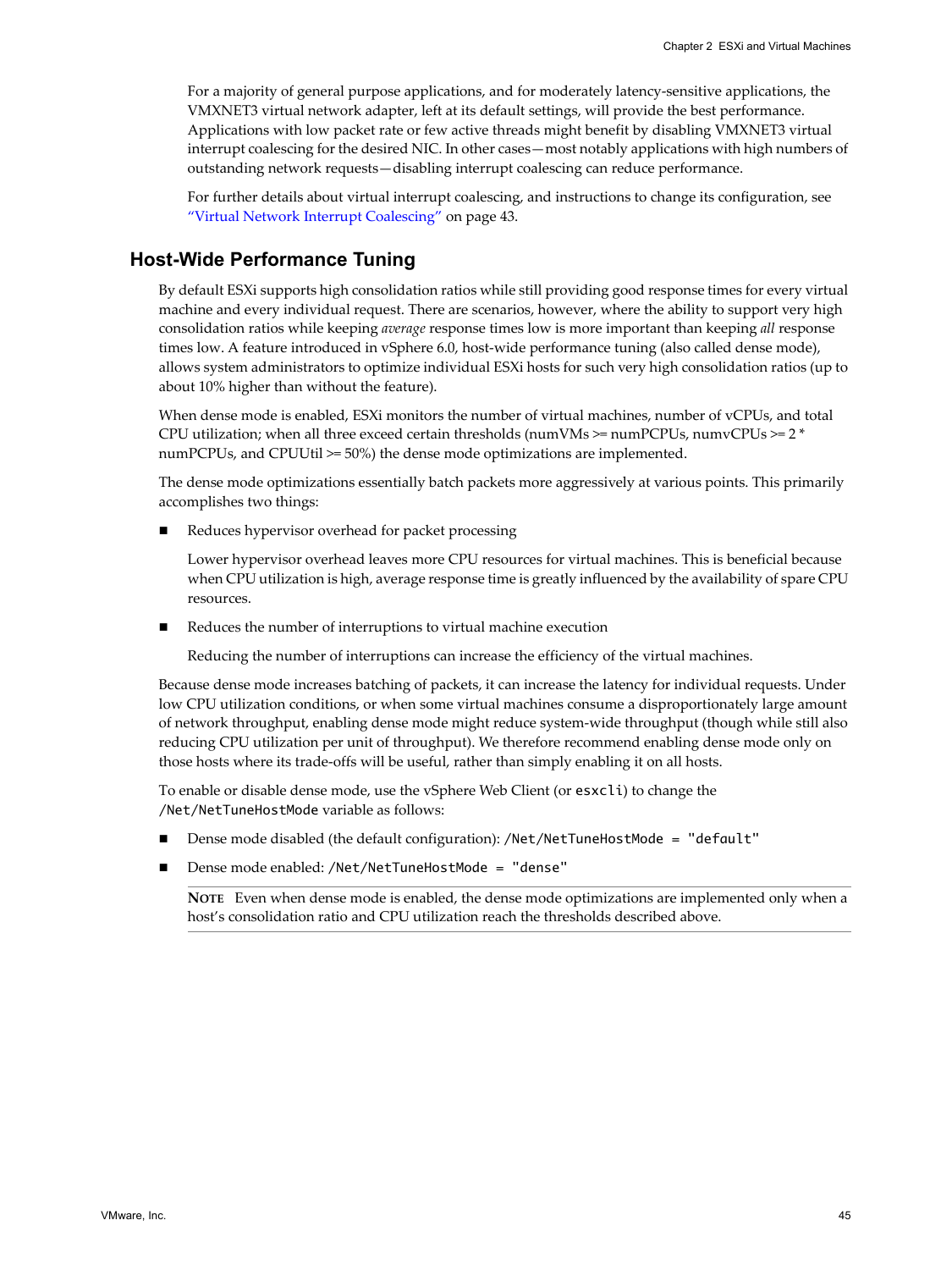Performance Best Practices for VMware vSphere 6.5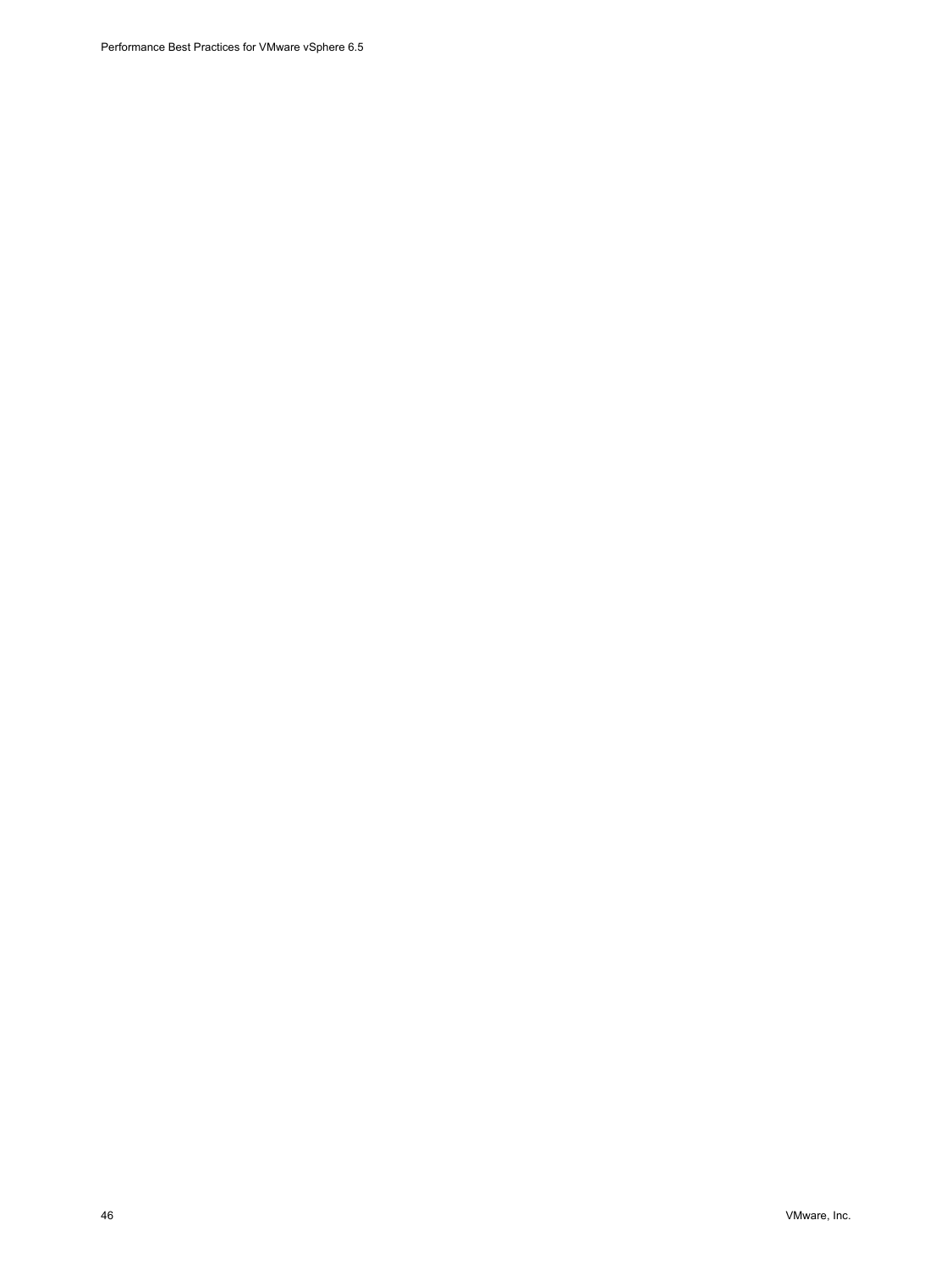# **Guest Operating Systems 3**

This chapter provides guidance regarding the guest operating systems running in virtual machines.

## **Guest Operating System General Considerations**

 Use guest operating systems that are supported by ESXi. Refer to the VMware Compatibility Guide for a list (go to http://www.vmware.com/resources/compatibility then, in **What are you looking for:** choose **Guest OS**).

**NOTE** VMware Tools might not be available for unsupported guest operating systems.

 Install the latest version of VMware Tools in the guest operating system. Make sure to update VMware Tools after each ESXi upgrade.

Installing VMware Tools in Windows guests updates the BusLogic SCSI driver included with the guest operating system to the VMware-supplied driver. The VMware driver has optimizations that guest-supplied Windows drivers do not.

VMware Tools also includes the balloon driver used for memory reclamation in ESXi. Ballooning (described in ["Memory Overcommit Techniques" on page 27\)](#page-26-0) will not work if VMware Tools is not installed.

- Disable screen savers and Window animations in virtual machines. On Linux, if using an X server is not required, disable it. Screen savers, animations, and X servers all consume extra physical CPU resources, potentially affecting consolidation ratios and the performance of other virtual machines.
- Schedule backups and virus scanning programs in virtual machines to run at off-peak hours. Avoid scheduling them to run simultaneously in multiple virtual machines on the same ESXi host. In general, it is a good idea to evenly distribute CPU usage, not just across CPUs but also across time. For workloads such as backups and virus scanning, where the load is predictable, this is easily achieved by scheduling the jobs appropriately.
- For the most accurate timekeeping, consider configuring your guest operating system to use NTP, Windows Time Service, the VMware Tools time-synchronization option, or another timekeeping utility suitable for your operating system.

**NOTE** As of the version included in ESXi 5.0, the VMware Tools time-synchronization option is a suitable choice. Versions prior to ESXi 5.0 were not designed for the same level of accuracy and do not adjust the guest time when it is ahead of the host time.

We recommend, however, that within any particular virtual machine you use either the VMware Tools time-synchronization option or another timekeeping utility, but not both.

For additional information about best practices for timekeeping within virtual machines, see VMware KB articles 1318 and 1006427.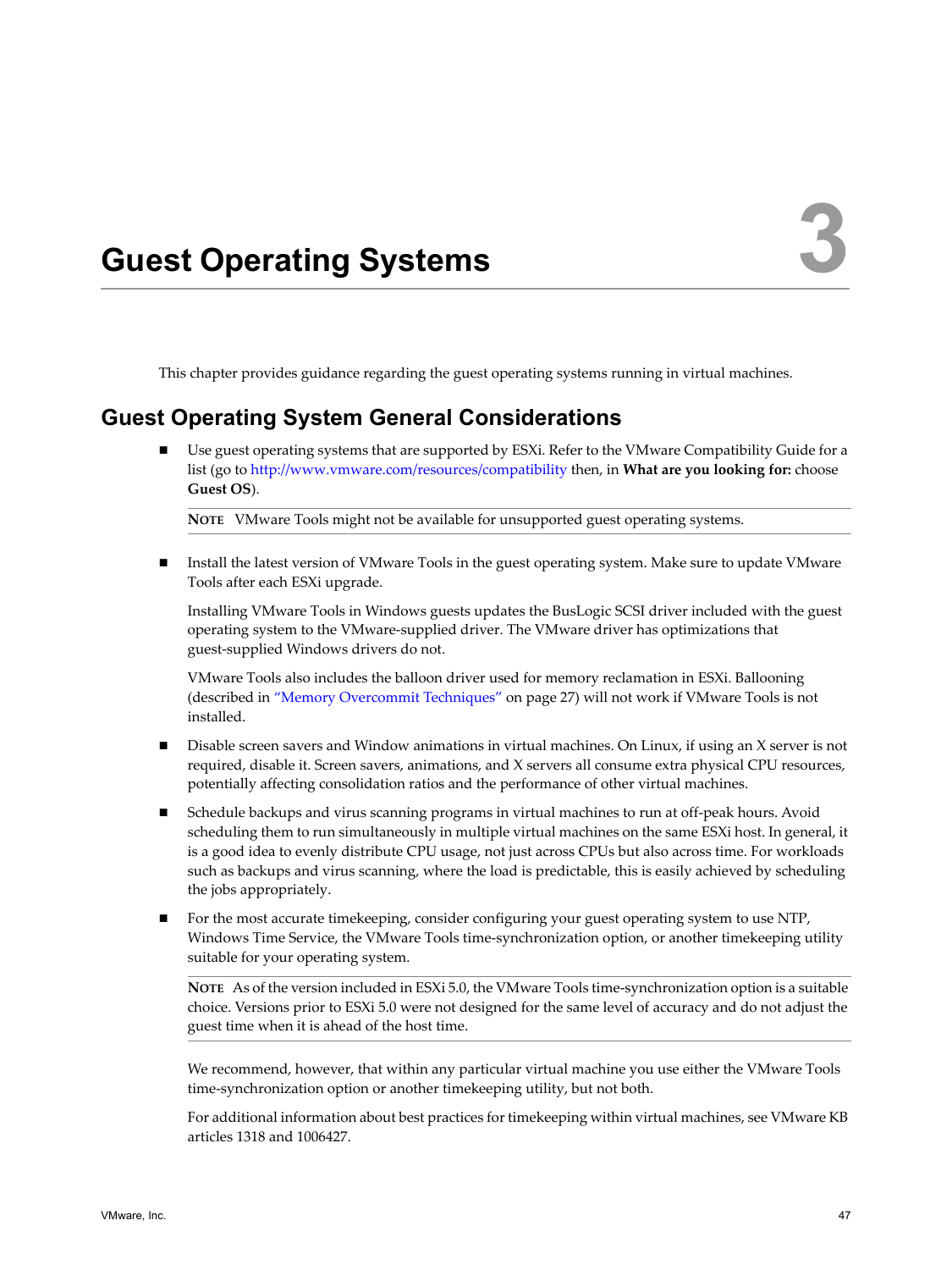## **Measuring Performance in Virtual Machines**

Be careful when measuring performance from within virtual machines.

- vSphere allows you to take advantage of virtualized CPU performance counters to use performance tuning tools inside the guest operating system. For more information, see the *vSphere Virtual Machine Administration* guide.
- Timing numbers measured from within virtual machines can be inaccurate, especially when the processor is overcommitted.

**NOTE** One possible approach to this issue is to use a guest operating system that has good timekeeping behavior when run in a virtual machine, such as a guest that uses the NO\_HZ kernel configuration option (sometimes called "tickless timer"). More information about this topic can be found in *Timekeeping in VMware Virtual Machines* (http://www.vmware.com/files/pdf/Timekeeping-In-VirtualMachines.pdf).

 Measuring performance from within virtual machines can fail to take into account resources used by ESXi for tasks it offloads from the guest operating system, as well as resources consumed by virtualization overhead.

Measuring resource utilization using tools at the ESXi level, such as the vSphere Web Client, VMware Tools, esxtop, or resxtop, can avoid these problems.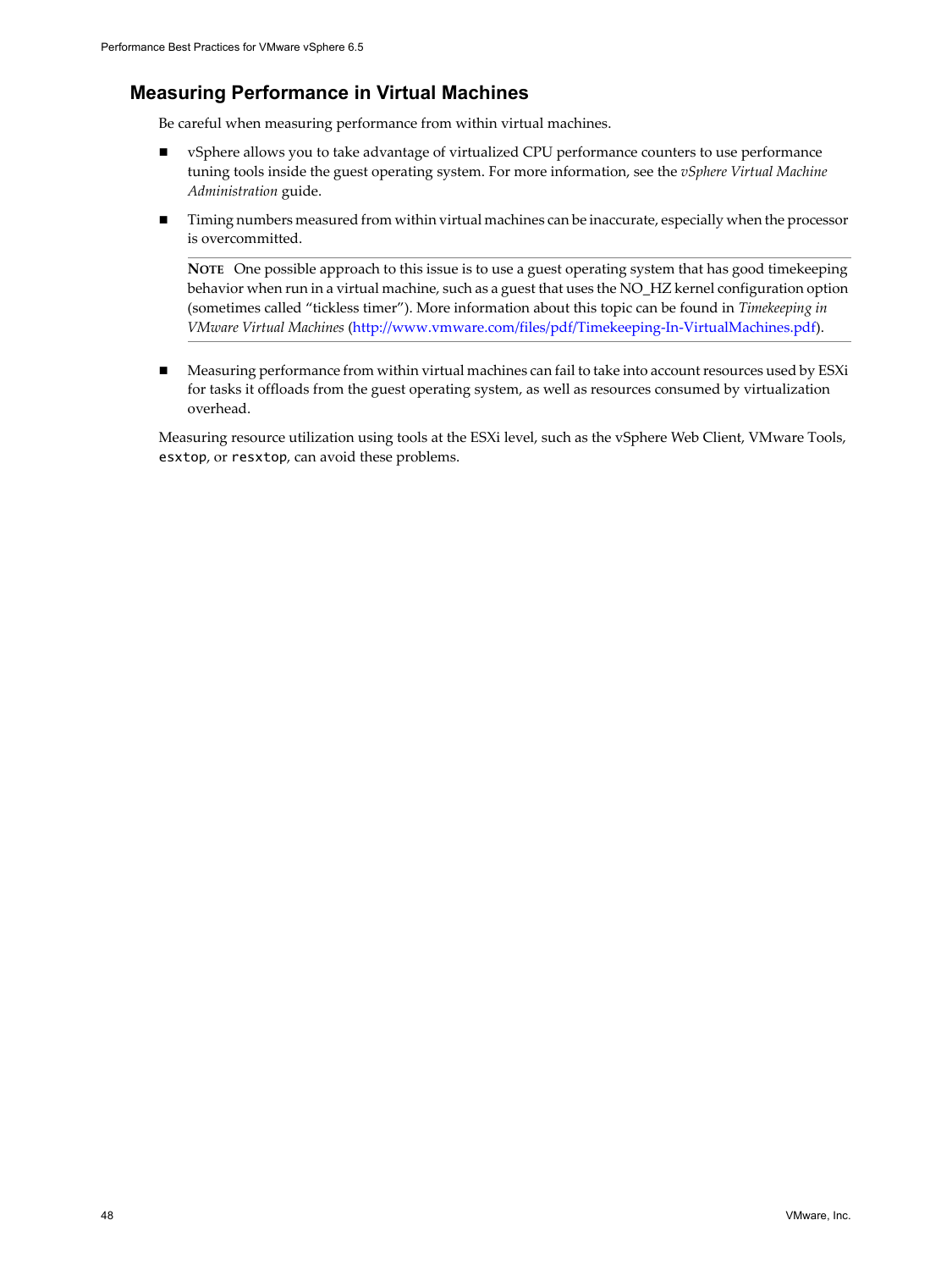## **Guest Operating System CPU Considerations**

- In SMP virtual machines the guest operating system can migrate processes from one vCPU to another. This migration can incur a small CPU overhead. If the migration is very frequent it might be helpful to pin guest threads or processes to specific vCPUs. (Note that this is another reason not to configure virtual machines with more vCPUs than they need.)
- Many operating systems keep time by counting timer interrupts. The timer interrupt rates vary between different operating systems and versions. For example:
	- Linux kernels after version 2.6 support the NO\_HZ kernel configuration option (sometimes called "tickless timer") that uses a variable timer interrupt rate. Linux kernel versions 2.6 and earlier typically request a fixed timer rate, such as 100 Hz, 250 Hz, or 1000 Hz.
	- Microsoft Windows operating system timer interrupt rates are specific to the version of Microsoft Windows and the Windows HAL that is installed. Windows systems typically use a base timer interrupt rate of 64 Hz or 100 Hz.
	- Running applications that make use of the Microsoft Windows multimedia timer functionality can increase the timer interrupt rate. For example, some multimedia applications or Java applications increase the timer interrupt rate to approximately 1000 Hz.

In addition to the timer interrupt rate, the total number of timer interrupts delivered to a virtual machine also depends on a number of other factors:

- Virtual machines running SMP HALs/kernels (even if they are running on a UP virtual machine) require more timer interrupts than those running UP HALs/kernels (see ["UP vs. SMP HALs/Kernels"](#page-20-0) [on page 21](#page-20-0) for more information on HALs/kernels).
- The more vCPUs a virtual machine has, the more interrupts it requires.

Delivering many virtual timer interrupts negatively impacts virtual machine performance and increases host CPU consumption. If you have a choice, use guest operating systems that require fewer timer interrupts. For example:

- If you have a UP virtual machine use a UP HAL/kernel (see ["UP vs. SMP HALs/Kernels" on page 21](#page-20-0) for more information on HALs/kernels).
- In some Linux versions, such as RHEL 5.1 and later, the "divider=10" kernel boot parameter reduces the timer interrupt rate to one tenth its default rate. See VMware KB article 1006427 for further information.
- Kernels with tickless-timer support (NO\_HZ kernels) do not schedule periodic timers to maintain system time. As a result, these kernels reduce the overall average rate of virtual timer interrupts, thus improving system performance and scalability on hosts running large numbers of virtual machines.

For background information on the topic of timer interrupts, refer to *Timekeeping in Virtual Machines*.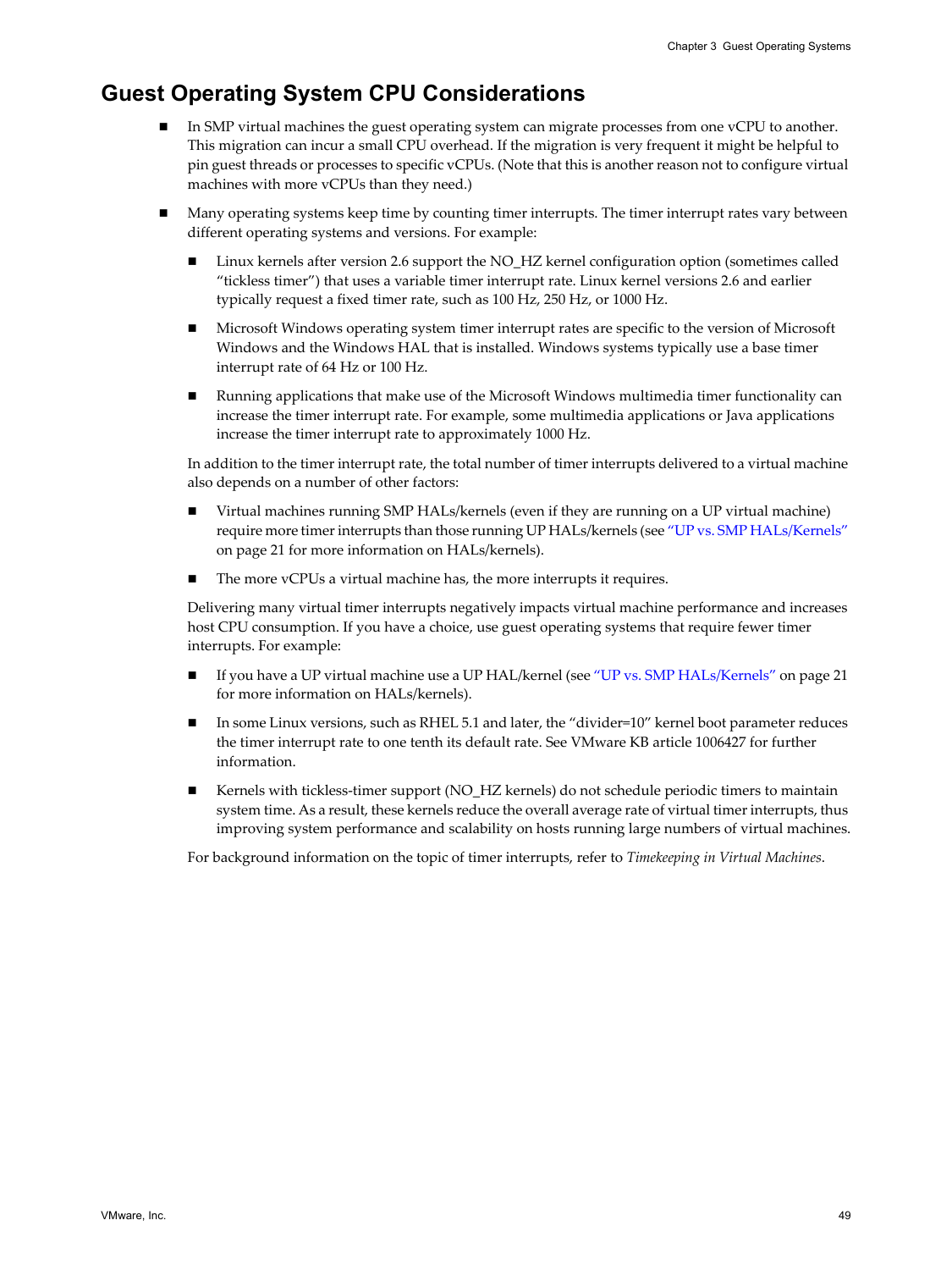## **Virtual NUMA (vNUMA)**

Virtual NUMA (vNUMA) exposes NUMA topology to the guest operating system, allowing NUMA-aware guest operating systems and applications to make the most efficient use of the underlying hardware's NUMA architecture.

**NOTE** For more information about NUMA, see ["Non-Uniform Memory Access \(NUMA\)" on page 22](#page-21-0).

Virtual NUMA, which requires virtual hardware version 8 or later, can in some cases provide significant performance benefits for wide virtual machines (as defined in ["Non-Uniform Memory Access \(NUMA\)" on](#page-21-0)  [page 22](#page-21-0)), though the benefits depend heavily on the level of NUMA optimization in the guest operating system and applications.

 You can obtain the maximum performance benefits from vNUMA if your clusters are composed entirely of hosts with matching NUMA architecture.

This is because the very first time a vNUMA-enabled virtual machine is powered on, its vNUMA topology is set based in part on the NUMA topology of the underlying physical host on which it is running. By default, once a virtual machine's vNUMA topology is initialized it doesn't change unless the number of vCPUs in that virtual machine is changed. This means that if a vNUMA virtual machine is moved to a host with a different NUMA topology, the virtual machine's vNUMA topology might no longer be optimal for the underlying physical NUMA topology, potentially resulting in reduced performance.

When sizing your virtual machines, take into account the size of the physical NUMA nodes:

**NOTE** Some multi-core processors have NUMA node sizes that are different than the number of cores per socket. For example, some 12-core processors have two six-core NUMA nodes per processor.

- For the best performance, try to size your virtual machines to stay within a physical NUMA node. For example, if you have a host system with six cores per NUMA node, try to size your virtual machines with no more than six vCPUs.
- When a virtual machine needs to be larger than a single physical NUMA node, try to size it such that it can be split evenly across as few physical NUMA nodes as possible.
- Use caution when creating a virtual machine that has a vCPU count that exceeds the physical processor core count on a host. Because hyper-threads are considered logical threads, this is sometimes permissible, but will potentially create contention when used.
- As of vSphere 6.5, changing the corespersocket value no longer influences vNUMA or the configuration of the vNUMA topology. The configuration of vSockets and corespersocket now only affects the presentation of the virtual processors to the guest OS, something potentially relevant for software licensing. vNUMA will automatically determine the proper vNUMA topology to present to the guest OS based on the underlying ESXi host.

For example: prior to vSphere 6.5, if you create a four-vSocket virtual machine and set corespersocket to four (for a total of 16 vCPUs) on a dual-socket physical ESXi host with 16 core per socket (for a total of 32 physical cores), vNUMA would have created four vNUMA nodes based on the corespersocket setting. In vSphere 6.5, the guest OS will still see four sockets and four cores per socket, but vNUMA will now create just one 16-core vNUMA node for the entire virtual machine because that virtual machine can be placed in a single physical NUMA node.

This new decoupling of the corespersocket setting from vNUMA allows vSphere to automatically determine the best vNUMA topology.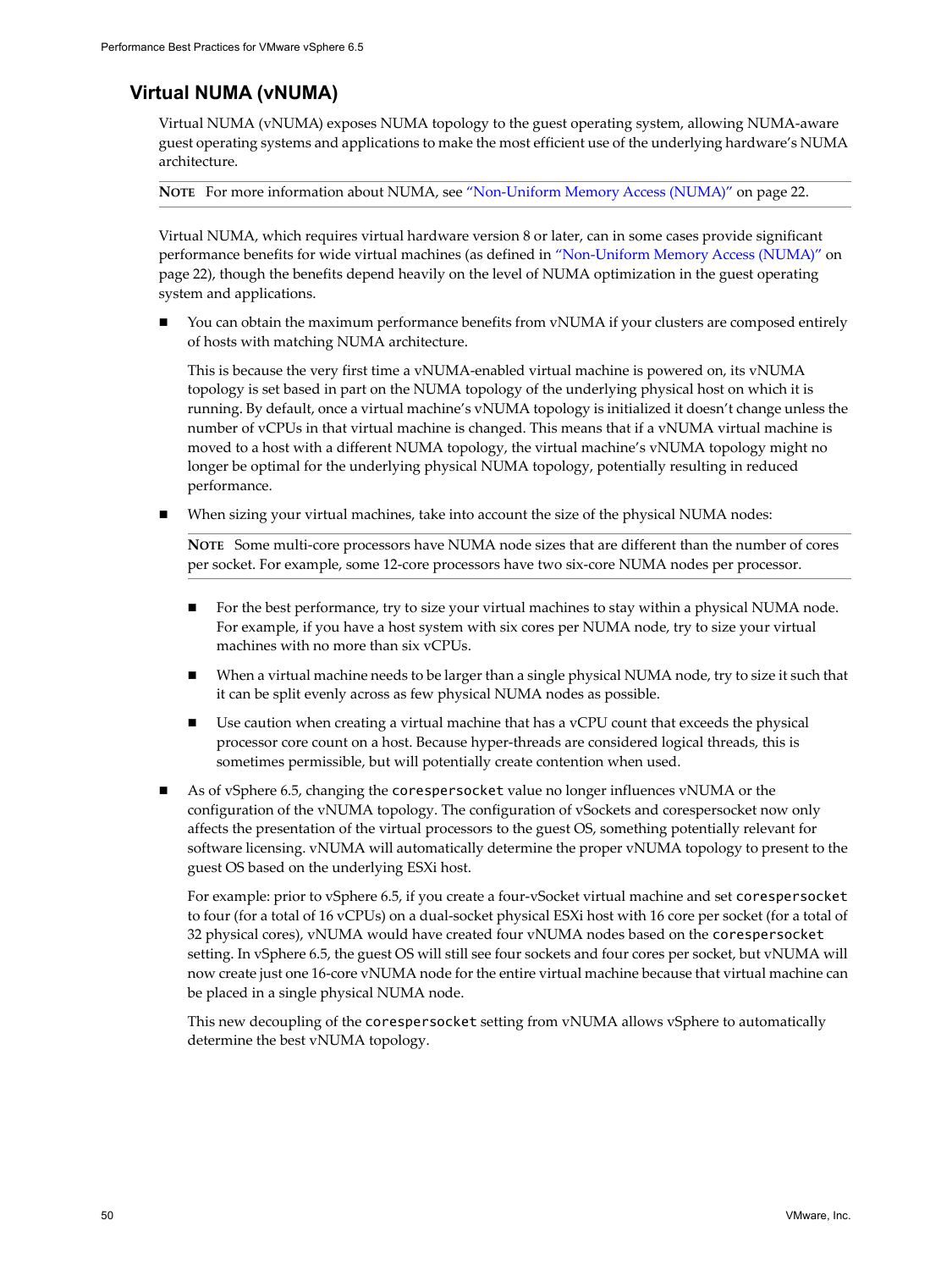To revert this behavior and directly control the vNUMA topology, see the numa.vcpu.followcorespersocket setting in the "Virtual NUMA Controls" section of the *vSphere 6.5 Resource Management Guide*.

**NOTE** Although corespersocket no longer directly sets the vNUMA topology, some corespersocket values could result in sub-optimal guest OS topologies; that is, topologies that are not efficiently mapped to the physical NUMA nodes, potentially resulting in reduced performance.

For more information about this, see VMware KB article [81383](https://kb.vmware.com/s/article/81383) and the [Virtual Machine vCPU and](https://blogs.vmware.com/performance/2017/03/virtual-machine-vcpu-and-vnuma-rightsizing-rules-of-thumb.html)  [vNUMA Rightsizing – Guidelines](https://blogs.vmware.com/performance/2017/03/virtual-machine-vcpu-and-vnuma-rightsizing-rules-of-thumb.html) blog post. In addition, the [Virtual Machine Compute Optimizer](https://flings.vmware.com/virtual-machine-compute-optimizer) tool can provide guidance on configuring optimal topologies.

 By default, vNUMA is enabled only for virtual machines with more than eight vCPUs. This feature can be enabled for smaller virtual machines, however, while still allowing ESXi to automatically manage the vNUMA topology. This can be useful for wide virtual machines (that is, virtual machines with more vCPUs than the number of cores in each physical NUMA node) with eight or fewer vCPUs.

You can enable vNUMA for virtual machines with eight or fewer vCPUs by adding to the . vmx file the line:

```
numa.vcpu.min = X
(where X is the number of vCPUs in the virtual machine).
```
**NOTE** This change can be made through the vSphere Web Client:

To change this variable through the vSphere Web Client:

- 1 Select the virtual machine you wish to change.
- 2 Under the **Configure** tab, expand **Settings**, then select **VM Options**
- 3 Click **Edit** (in the upper right corner).
- 4 Expand **Advanced**, then in **Configuration Parameters** click **Edit Configuration**.
- 5 Look for **numa.vcpu.min** and configure it as you wish. If the variable isn't present, enter it as a new variable and click **Add**.
- 6 Click **OK** to close the **Configuration Parameters** window.
- 7 Click **OK** to close the **Edit Settings** window.

Alternatively, you can take full manual control of a virtual machine's vNUMA topology using the maxPerVirtualNode option. For more details, see the "Virtual NUMA Controls" section of the *vSphere 6.5 Resource Management Guide*.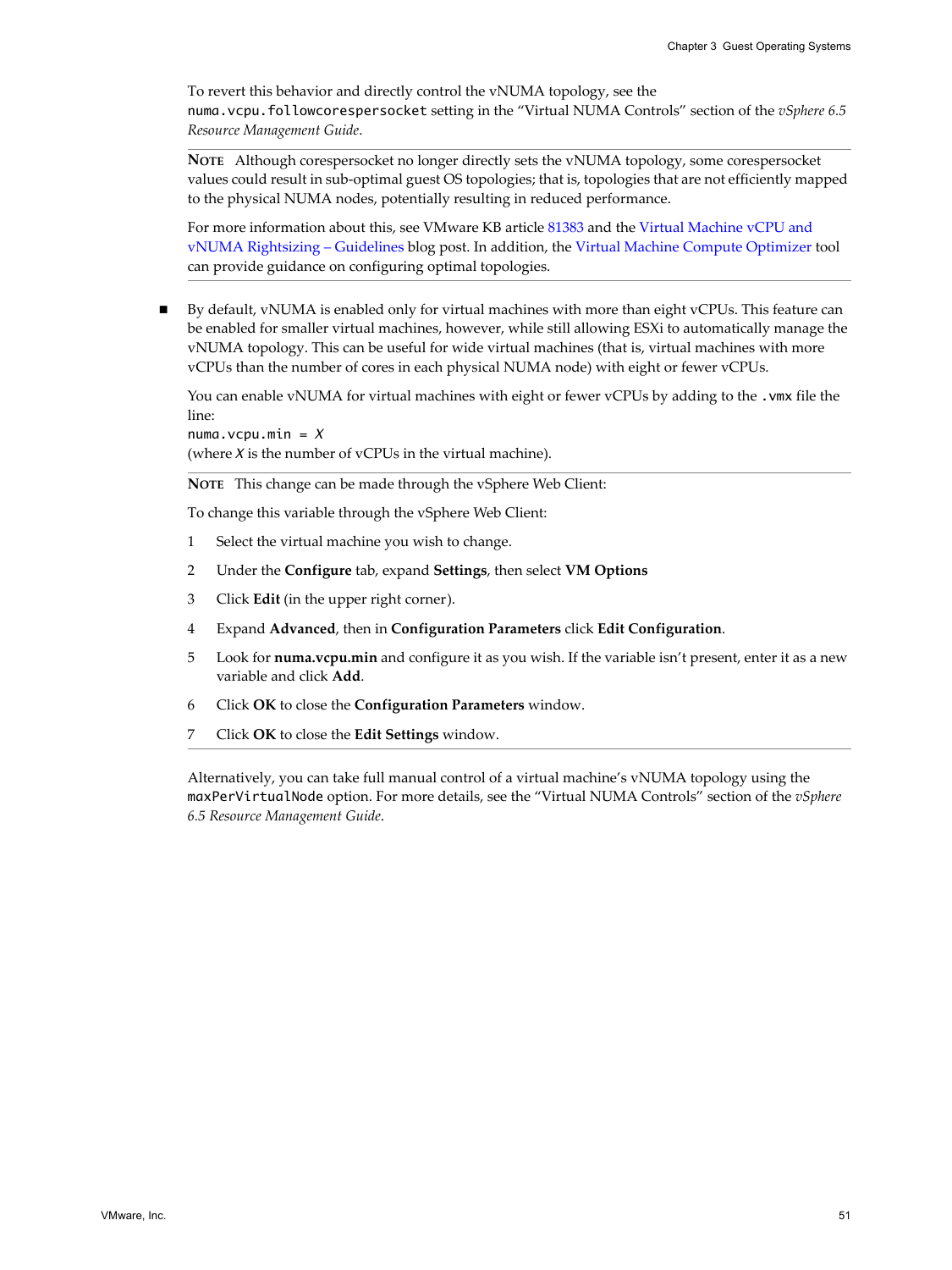## **Guest Operating System Storage Considerations**

The virtual storage adapter presented to the guest operating system can influence storage performance, as can that device driver, driver settings, and other factors within the guest. This section addresses those considerations.

■ For most guest operating systems, the default virtual storage adapter in ESXi 6.5 is either LSI Logic Parallel or LSI Logic SAS, depending on the guest operating system and the virtual hardware version. However, ESXi also includes a paravirtualized SCSI storage adapter, PVSCSI (also called VMware Paravirtual). The PVSCSI adapter offers a significant reduction in CPU utilization as well as potentially increased throughput compared to the default virtual storage adapters, and is thus the best choice for environments with very I/O-intensive guest applications.

**NOTE** In order to use PVSCSI, your virtual machine must be using virtual hardware version 7 or later, as described under ["ESXi General Considerations" on page 19](#page-18-0).

**NOTE** PVSCSI adapters are supported for boot drives in only some operating systems. For additional information see VMware KB article 1010398.

- If you choose to use the BusLogic Parallel virtual SCSI adapter, and are using a Windows guest operating system, you should use the custom BusLogic driver included in the VMware Tools package.
- vSphere 6.5 introduces a Non-Volatile Memory Express (NVMe) virtual storage adapter (virtual NVMe, or vNVMe). This allows recent guest operating systems that include a native NVMe driver to use that driver to access storage through ESXi, whether or not ESXi is itself using NVMe storage.

Because the vNVMe virtual storage adapter has been designed for extreme low latency flash and non-volatile memory based storage, it isn't best suited for highly parallel I/O workloads and slow disk storage. For workloads that primarily have low outstanding I/O, especially latency-sensitive workloads, vNVMe will typically perform quite well. Compared to virtual SATA devices, vNVMe virtual storage adapters access local PCIe SSD devices with significantly lower CPU cost per I/O and significantly higher IOPS.

- The depth of the queue of outstanding commands in the guest operating system SCSI driver can significantly impact disk performance. A queue depth that is too small, for example, limits the disk bandwidth that can be pushed through the virtual machine. See the driver-specific documentation for more information on how to adjust these settings.
- In some cases large I/O requests issued by applications in a virtual machine can be split by the guest storage driver. Changing the guest operating system's registry settings to issue larger block sizes can eliminate this splitting, thus enhancing performance. For additional information see VMware KB article 9645697.
- Make sure the disk partitions within the guest are aligned. For further information you might want to refer to the literature from the operating system vendor regarding appropriate tools to use as well as recommendations from the array vendor.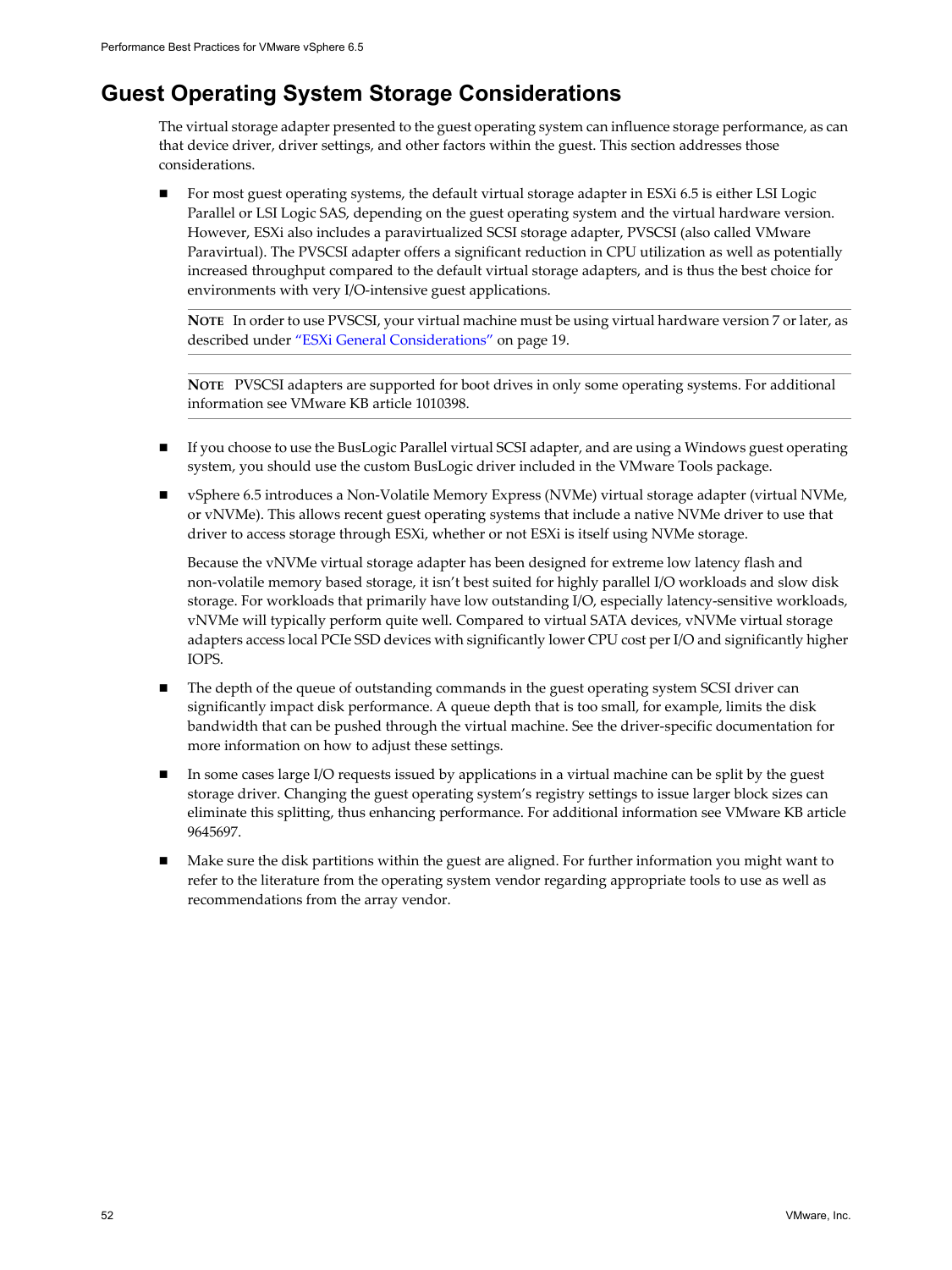## <span id="page-52-0"></span>**Guest Operating System Networking Considerations**

When a virtual machine is first created, ESXi allows selection of the virtual network adapter (vNIC) it will use. The available options are based on the specified guest operating system and the virtual hardware version. Because some operating systems don't have built-in drivers for the best-performing virtual network adapters, the list of available vNICs won't always include those that might provide the best performance. In some of these cases, though, a driver can later be installed in the guest operating system (typically as part of VMware Tools) and the vNIC then changed to a different type.

This section describes the various types of vNICs, how to select one, and how to obtain the best performance from it.

## **Types of Virtual Network Adapters**

The possible virtual network adapters include three emulated types, three paravirtualized types, and a hybrid adapter.

The emulated virtual network adapters are:

- The Vlance virtual network adapter, which emulates an AMD 79C970 PCnet32 NIC. Drivers for this NIC are found in most 32-bit operating systems.
- The E1000 virtual network adapter, which emulates an Intel 82545EM NIC. Drivers for this NIC are found in many recent operating systems.
- The E1000e virtual network adapter, which emulates an Intel 82574 NIC. Drivers for this NIC are found in a smaller set of recent operating systems.

The VMXNET family of paravirtualized network adapters provide better performance in most cases than the emulated adapters. These paravirtualized network adapters implement an idealized network interface that passes network traffic between the virtual machine and the physical network interface card with minimal overhead. The VMXNET virtual network adapters (especially VMXNET3) also offer performance features not found in the other virtual network adapters. Drivers for VMXNET-family adapters are available for many guest operating systems supported by ESXi; for optimal performance these adapters should be used for any guest operating system that supports them.

The VMXNET family includes:

- The VMXNET virtual network adapter.
- The VMXNET2 virtual network adapter (also called "Enhanced VMXNET"). Based on the VMXNET adapter, this adapter adds a number of performance features.
- The VMXNET3 virtual network adapter (also called VMXNET Generation 3). This adapter has all the features of the VMXNET2, along with several new ones.

Lastly, there's a hybrid virtual network adapter:

 The Flexible virtual network adapter, which starts out emulating a Vlance adapter, but can function as a VMXNET adapter with the right driver.

In some cases, the virtual network adapter options will include **SR-IOV passthrough**. For information on this feature, see ["Single Root I/O Virtualization \(SR-IOV\)" on page 41.](#page-40-2)

**NOTE** The network speeds reported by the guest network driver in the virtual machine do not reflect the actual speed of the underlying physical network interface card. For example, the Vlance guest driver in a virtual machine reports a speed of 10Mb/s because the AMD PCnet card that ESXi is emulating is a 10Mb/s device. This is true even if the physical card on the server is 100Mb/s, 1Gb/s, or faster. However, ESXi is not limited to 10Mb/s in this situation and transfers network packets as fast as the resources on the physical server machine allow.

For more information on virtual network adapters, see VMware KB article 1001805 and *Virtual Machine Administration* for vSphere 6.5.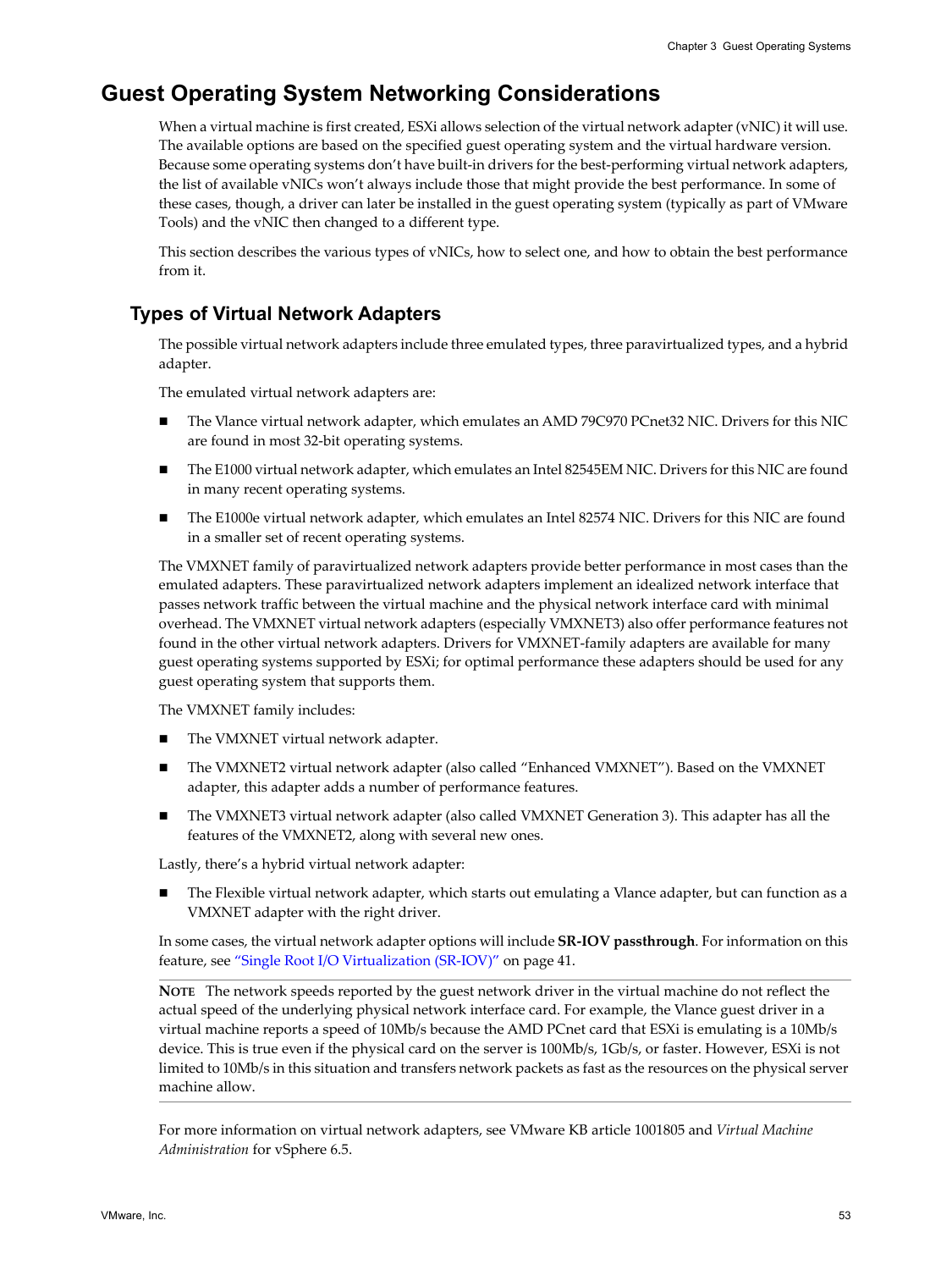## **Selecting Virtual Network Adapters**

This section describes how to select virtual network adapters for the best performance.

 For the best performance, use the VMXNET3 paravirtualized network adapter for operating systems in which it is supported. This requires that the virtual machine use virtual hardware version 7 or later and, in some cases, requires that VMware Tools be installed in the guest operating system.

**NOTE** A virtual machine with a VMXNET3 device cannot vMotion to a host running ESX/ESXi 3.5.x or earlier.

 For guest operating systems in which VMXNET3 is not supported, or if you don't wish to use virtual hardware version 7 or later (to maintain vMotion compatibility with older versions of ESX/ESXi, for example), the best performance can be obtained with the use of VMXNET2 for operating systems in which it is supported. This typically requires that VMware Tools be installed in the guest operating system.

**NOTE** A virtual machine with a VMXNET2 device cannot vMotion to a host running ESX 3.0.x or earlier.

 For the operating systems in which VMXNET2 is not supported, use the flexible device type. In ESXi, the "flexible NIC" automatically converts each Vlance network device to a VMXNET device (a process also called "NIC Morphing") if the VMware Tools suite is installed in the guest operating system and the operating system supports VMXNET.

## **Virtual Network Adapter Features and Configuration**

This section describes various virtual network adapter features and how to configure the adapters for the best performance.

- When networking two virtual machines on the same ESXi host, try to connect them to the same vSwitch. When connected this way, their network speeds are not limited by the wire speed of any physical network card. Instead, they transfer network packets as fast as the host resources allow.
- The E1000, E1000e, VMXNET2, and VMXNET3 devices support jumbo frames. The use of jumbo frames can allow data to be transmitted using larger, and therefore fewer, packets. Because much of the CPU load from network traffic is per-packet overhead, a lower packet rate can reduce the CPU load and thus increase performance.

To enable jumbo frames, set the MTU size to 9000 in both the guest network driver and the virtual switch configuration. The physical NICs at both ends and all the intermediate hops/routers/switches must also support jumbo frames.

- In ESXi TCP Segmentation Offload (TSO) is enabled by default in the VMkernel but is supported in virtual machines only when they are using the E1000 device, the E1000e device, the VMXNET2 device, or the VMXNET3 device. TSO can improve performance even if the underlying hardware does not support TSO.
- Similarly, in ESXi Large Receive Offload (LRO) is enabled by default in the VMkernel, but is supported in virtual machines only when they are using the VMXNET2 device or the VMXNET3 device. LRO might improve performance even if the underlying hardware does not support LRO.

**NOTE** LRO support varies by operating system. Many Linux variants support LRO. In Windows virtual machines LRO is supported when the following prerequisites are met:

- The virtual machine uses virtual hardware version 11 or later.
- The virtual machine uses the VMXNET3 device.
- The virtual machine is running Windows Server 2012 or later or Windows 8.0 or later.
- The guest operating system uses VMXNET3 vNIC driver version 1.6.6.0 or later.
- Receive Segment Coalescing (RSC) is globally enabled in the guest operating system.

For more information about configuring LRO, search for "Large Receive Offload" in *vSphere Networking* for vSphere 6.5.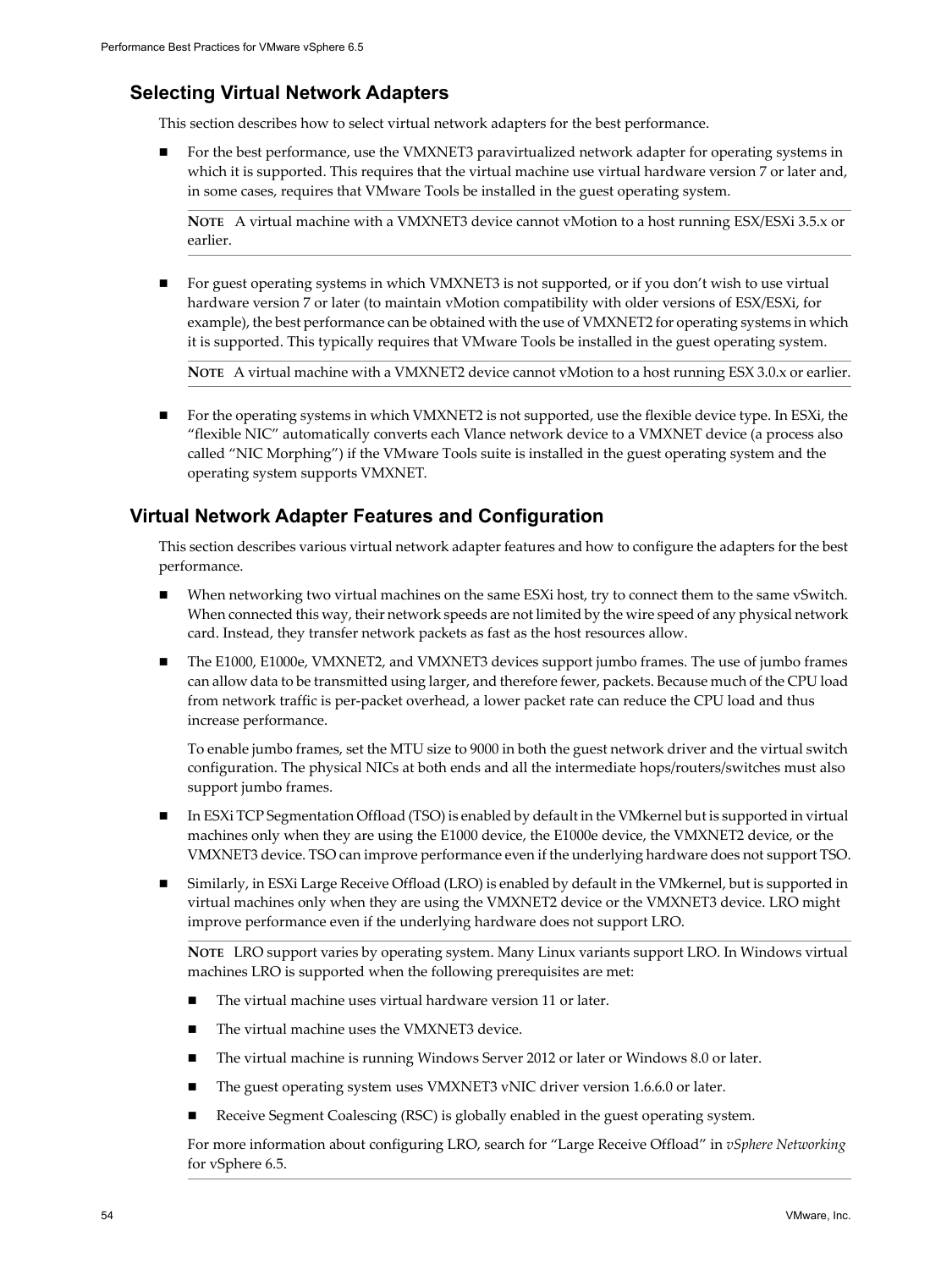In some cases, low receive throughput in a virtual machine can be due to insufficient receive buffers (also described as an overflowing receive ring), in the receiver network device. If the receive buffers in the guest operating system's network driver are insufficient, packets will be dropped in the VMkernel, degrading network throughput. A possible workaround is to increase the number of receive buffers, though this might increase the host physical CPU workload.

For VMXNET, the default number of receive and transmit buffers is 100 each, with the maximum possible being 128. For VMXNET2, the default number of receive and transmit buffers are 150 and 256, respectively, with the maximum possible receive buffers being 512. You can alter these settings by changing the buffer size defaults in the .vmx (configuration) files for the affected virtual machines. For additional information see VMware KB article 1010071.

For E1000, E1000e, and VMXNET3, the default number of receive and transmit buffers are controlled by the guest driver, with the maximum possible for both being 4096. In Linux, these values can be changed from within the guest by using ethtool. In Windows, the values can be changed from within the guest in the device properties window. For additional information see VMware KB article 1010071.

 Multiple receive and transmit queues (often referred to as receive-side scaling (RSS) or scalable I/O) allow network packets from a single NIC to be scheduled in parallel on multiple CPUs. Without multiple queues, network interrupts can be handled on only one CPU at a time. Multiple queues help throughput in cases where a single CPU would otherwise be saturated with network packet processing and become a bottleneck. To prevent out-of-order packet delivery, the driver schedules all of a flow's packets to the same CPU.

The E1000e and VMXNET3 devices support multiple queues for many guest operating systems that natively support the feature, which include Windows Server 2003 SP2 or later, Windows 7 or later, and some Linux distributions.

The VMXNET3 drivers included with the vSphere 5.0 and later versions of VMware Tools default to having multiple receive queues enabled, as does the VMXNET3 driver included with Linux kernel 2.6.37 and later. For more information, see VMware KB article 2020567.

When multiple receive queues are enabled, the feature by default configures 1, 2, 4, or 8 receive queues in a virtual machine, choosing the largest of these values less than or equal to the number of vCPUs in that virtual machine.

In Windows, regardless of the number of receive queues, the number of transmit queues defaults to 1. If the driver is also configured to use multiple transmit queues, the number of transmit queues will be the same as the number of receive queues.

In Linux the number the number of transmit queues, by default, is the same as the number of receive queues.

In order to obtain the maximum performance with your specific workloads and resource availability you can try out different values for the number of receive queues (which must be set to a power of 2 and can be a maximum of 8 or the number of vCPUs, whichever is lower), and you can try configuring the driver to use multiple transmit queues (except in Linux, where the number of transmit queues will already match the number of receive queues). These settings are changed on the advanced driver configuration tab within the guest operating system.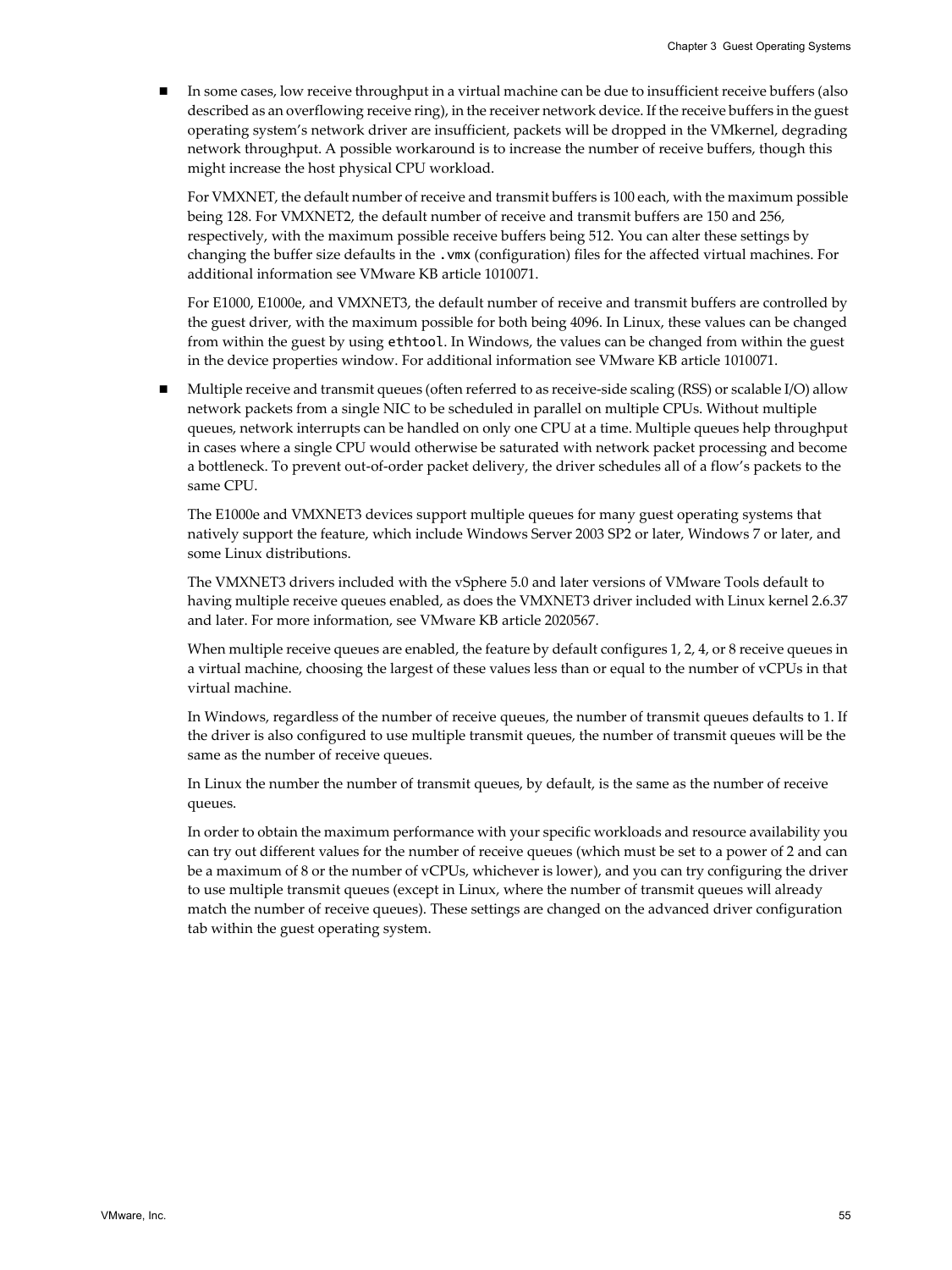Performance Best Practices for VMware vSphere 6.5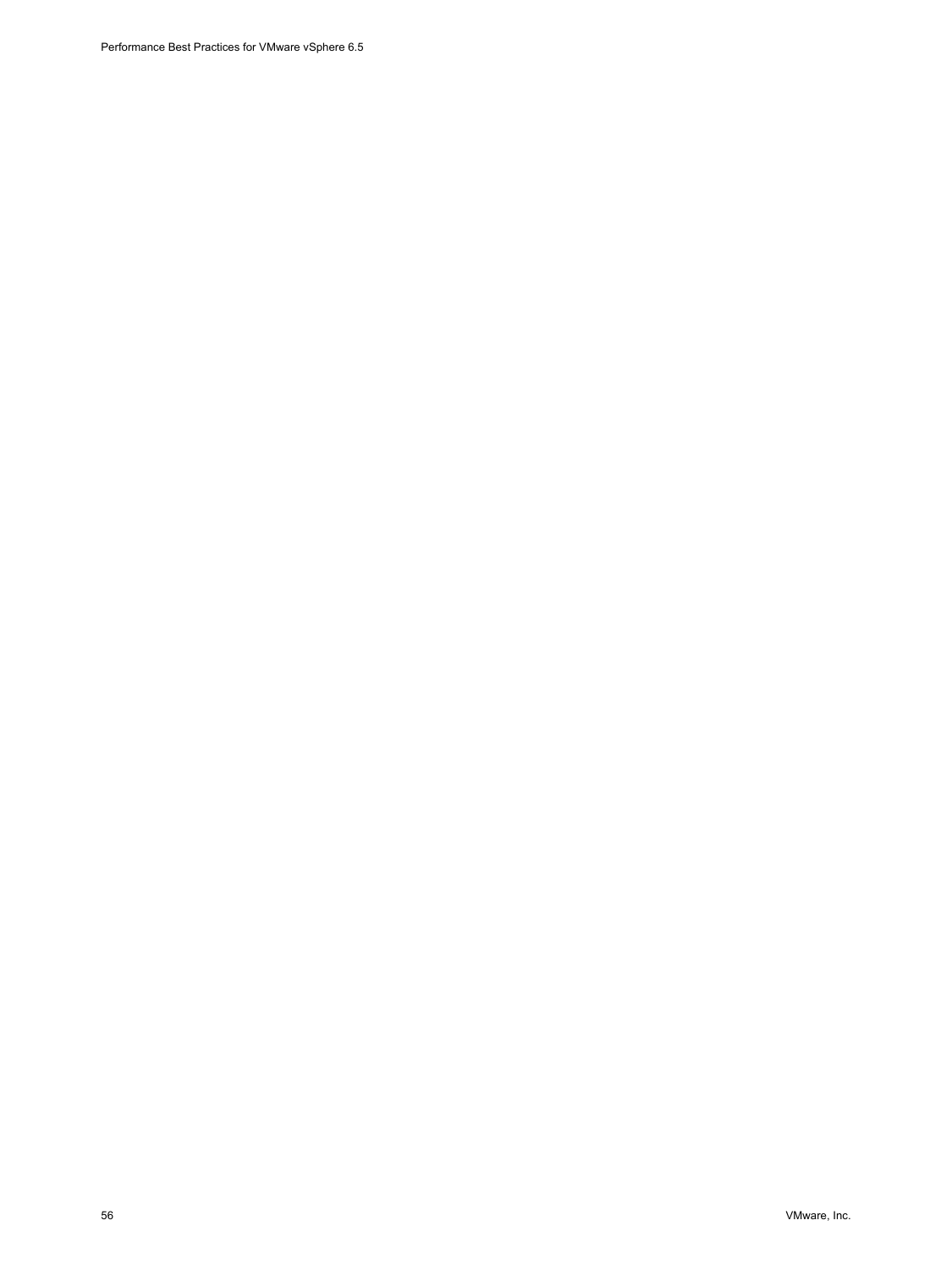## **Virtual Infrastructure Management 4**

This chapter provides guidance regarding infrastructure management best practices. Most of the suggestions included in this section can be implemented using a vSphere Web Client connected to a VMware vCenter Server. Some can also be implemented using a vSphere Host Client connected to an individual ESXi host.

Further detail about many of these topics, as well as background information, can be found in the *VMware vCenter Server Performance and Best Practices* white paper.

## **General Resource Management**

ESXi provides several mechanisms to configure and adjust the allocation of CPU and memory resources for virtual machines running within it. Resource management configurations can have a significant impact on virtual machine performance.

This section lists resource management practices and configurations recommended by VMware for optimal performance.

- Use resource settings (that is, **Reservation**, **Shares**, and **Limits**) only if needed in your environment.
- If you expect frequent changes to the total available resources, use **Shares**, not **Reservation**, to allocate resources fairly across virtual machines. If you use **Shares** and you subsequently upgrade the hardware, each virtual machine stays at the same relative priority (keeps the same number of shares) even though each share represents a larger amount of memory or CPU.
- Use **Reservation** to specify the *minimum* acceptable amount of CPU or memory, not the amount you would like to have available. After all resource reservations have been met, ESXi allocates the remaining resources based on the number of shares and the resource limits configured for your virtual machine.

As indicated above, reservations can be used to specify the minimum CPU and memory reserved for each virtual machine. In contrast to shares, the amount of concrete resources represented by a reservation does not change when you change the environment, for example by adding or removing virtual machines. Donʹt set **Reservation** too high. A reservation thatʹs too high can limit the number of virtual machines you can power on in a resource pool, cluster, or host.

When specifying the reservations for virtual machines, always leave some headroom for memory virtualization overhead (as described in ["ESXi Memory Considerations" on page 26\)](#page-25-0) and migration overhead. In a DRS-enabled cluster, reservations that fully commit the capacity of the cluster or of individual hosts in the cluster can prevent DRS from migrating virtual machines between hosts. As you approach fully reserving all capacity in the system, it also becomes increasingly difficult to make changes to reservations and to the resource pool hierarchy without violating admission control.

- Use resource pools for delegated resource management. To fully isolate a resource pool, make the resource pool type **Fixed** and use **Reservation** and **Limit**.
- Group virtual machines for a multi-tier service into a resource pool. This allows resources to be assigned for the service as a whole.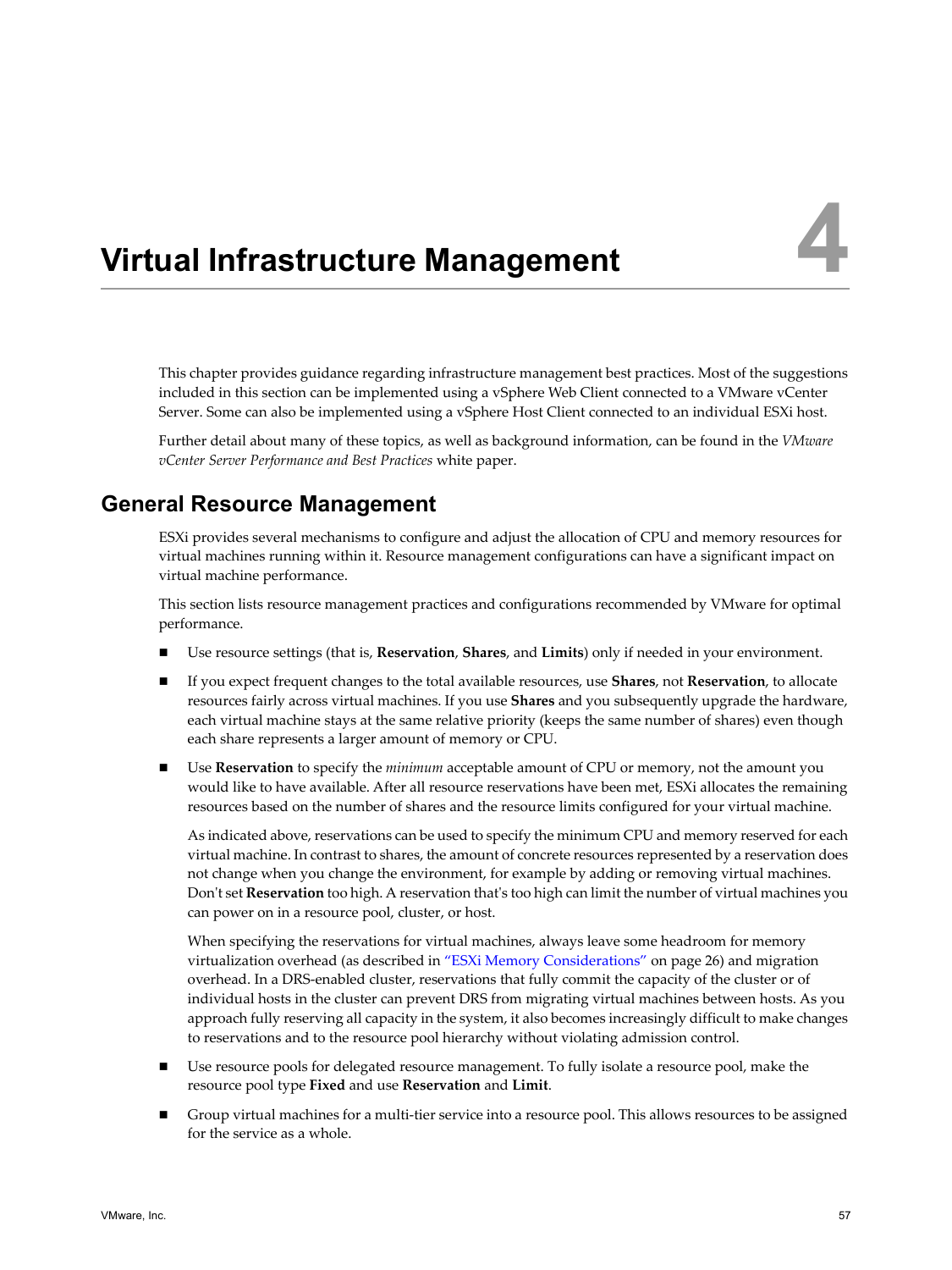## **VMware vCenter**

This section lists VMware vCenter practices and configurations recommended for optimal performance. It also includes a few features that are controlled or accessed through vCenter.

- Whether run on virtual machines or physical systems, make sure you provide vCenter Server and the vCenter Server database with sufficient CPU, memory, and storage resources (both capacity and performance) for your deployment size. For additional information see the 6.5 version of *vSphere Installation and Setup*.
- **Because of the importance of the database to vCenter performance, make sure to follow the** recommendations in ["VMware vCenter Database Considerations" on page 59.](#page-58-0)
- The performance of vCenter Server is dependent in large part on the number of managed entities (hosts and virtual machines) and the number of connected vSphere Web Clients. Exceeding the maximums specified in *Configuration Maximums for vSphere 6.5*, in addition to being unsupported, is thus likely to impact vCenter Server performance.
- To minimize the latency of vCenter operations, keep to a minimum the number of network hops between the vCenter Server system and the vCenter Server database.
- Be aware, also, that network latency between vCenter Server and the hosts it manages can impact the performance of operations involving those hosts.
- The VMware vSphere Update Manager, when deployed in Windows, can be run on the same system and use the same database as vCenter Server but, for maximum performance on heavily-loaded vCenter systems, consider running Update Manager on its own system and providing it with a dedicated database. (Note that this doesn't apply to vSphere Update Manager in Linux — that is, with the vCenter Server Appliance) For additional information see ["VMware vSphere Update Manager" on page 81.](#page-80-0)
- **During installation of VMware vCenter you will be asked to choose a target inventory size. This choice** will be used to set Java virtual machine (JVM) maximum heap memory sizes for various services. The default values (detailed in the 6.5 version of *vSphere Installation and Setup*; search for "Tomcat Server settings") should provide good performance while avoiding unnecessary memory commitment. If you will have inventory sizes well into the large range (as defined in the 6.5 version of *vSphere Installation and Setup*; search for "vCenter Server for Windows Hardware Requirements"), however, you might obtain better performance by increasing one or more of these settings.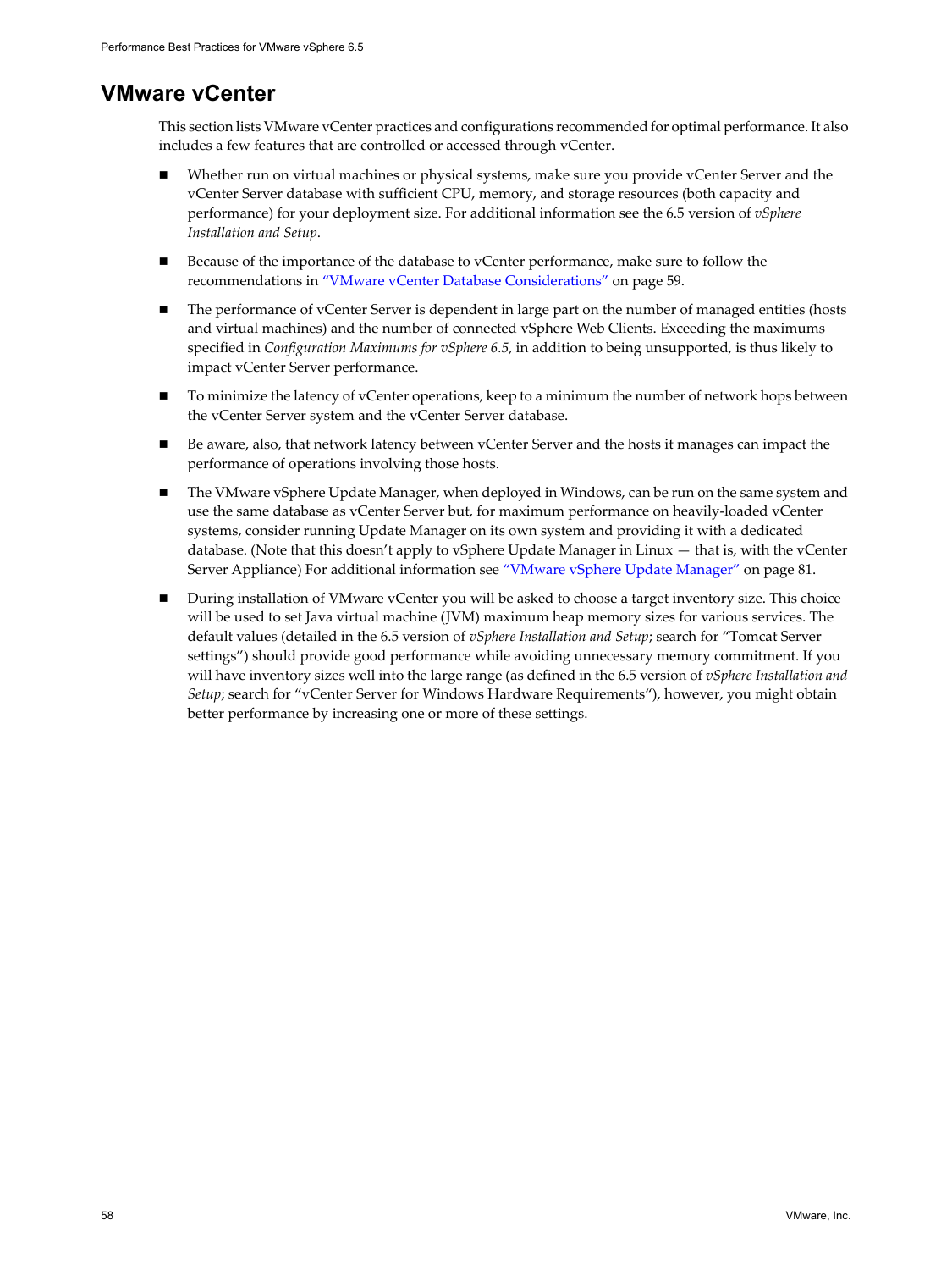## <span id="page-58-0"></span>**VMware vCenter Database Considerations**

vCenter Server relies heavily on a database to store configuration information about inventory items and performance statistics data. It also stores data about alarms, events, and tasks. Due to the importance of this database to the reliability and performance of your vCenter Server, VMware recommends the database practices described in this section.

#### **VMware vCenter Database Network and Storage Considerations**

- To minimize the latency of operations between vCenter Server and the database, keep to a minimum the number of network hops between the vCenter Server system and the database system.
- The hardware on which the vCenter database is stored, and the arrangement of the files on that hardware, can have a significant effect on vCenter performance:
	- The vCenter database performs best when its files are placed on high-performance storage.
	- The database data files generate mostly random write I/O traffic, while the database transaction logs generate mostly sequential write I/O traffic. For this reason, and because their traffic is often significant and simultaneous, vCenter performs best when these two file types are placed on separate storage resources that share neither disks nor I/O bandwidth.
- If the vCenter database is placed on thin-provisioned or lazy-zeroed thick-provisioned storage, vCenter startup might be slower than it would be if placed on eager-zeroed thick-provisioned storage. See ["Virtual](#page-32-0)  [Disk Types" on page 33](#page-32-0) for more information on these provisioning types.
- Large deployments can rapidly generate significant amounts of data. It's good practice to periodically monitor the database storage to avoid running out of storage space. For information about setting an alert for this in a vCenter Server Appliance, see VMware KB article 2058187.

#### **VMware vCenter Database Configuration and Maintenance**

 Configure the vCenter statistics level to a setting appropriate for your uses. This setting can range from 1 to 4, but a setting of 1 is recommended for most situations. Higher settings can slow the vCenter Server system. You can also selectively disable statistics rollups for particular collection levels.

When you do need higher levels (for interactive debugging, for example), increase the level only temporarily, and set it back to a lower level when done.

For more a detailed discussion of this topic, see *VMware vCenter 5.1 Database Performance Improvements and Best Practices for Large-Scale Environments* (though this paper specifically addresses vSphere 5.1, most of the concepts are applicable to vSphere 6.5).

- To avoid frequent transaction log switches, ensure that your vCenter database logs are sized appropriately for your vCenter inventory. For example, with a large vCenter inventory running with an Oracle database, the size of each redo log should be at least 1GB.
- vCenter Server starts up with a database connection pool of 50 threads. This pool is then dynamically sized, growing adaptively as needed based on the vCenter Server workload, and does not require modification. However, if a heavy workload is expected on the vCenter Server, the size of this pool at startup can be increased, with the maximum being 128 threads. Note that this might result in increased memory consumption by vCenter Server and slower vCenter Server startup.

```
To change the pool size, edit the vpxd.cfg file, adding:
<vpxd>
  <odbc>
   <maxConnections>xxx</maxConnections>
  </odbc>
</vpxd>
(where xxx is the desired pool size).
```
**NOTE** If you make this change to the vCenter pool size, you should also consider increasing your database's maximum allowed connections.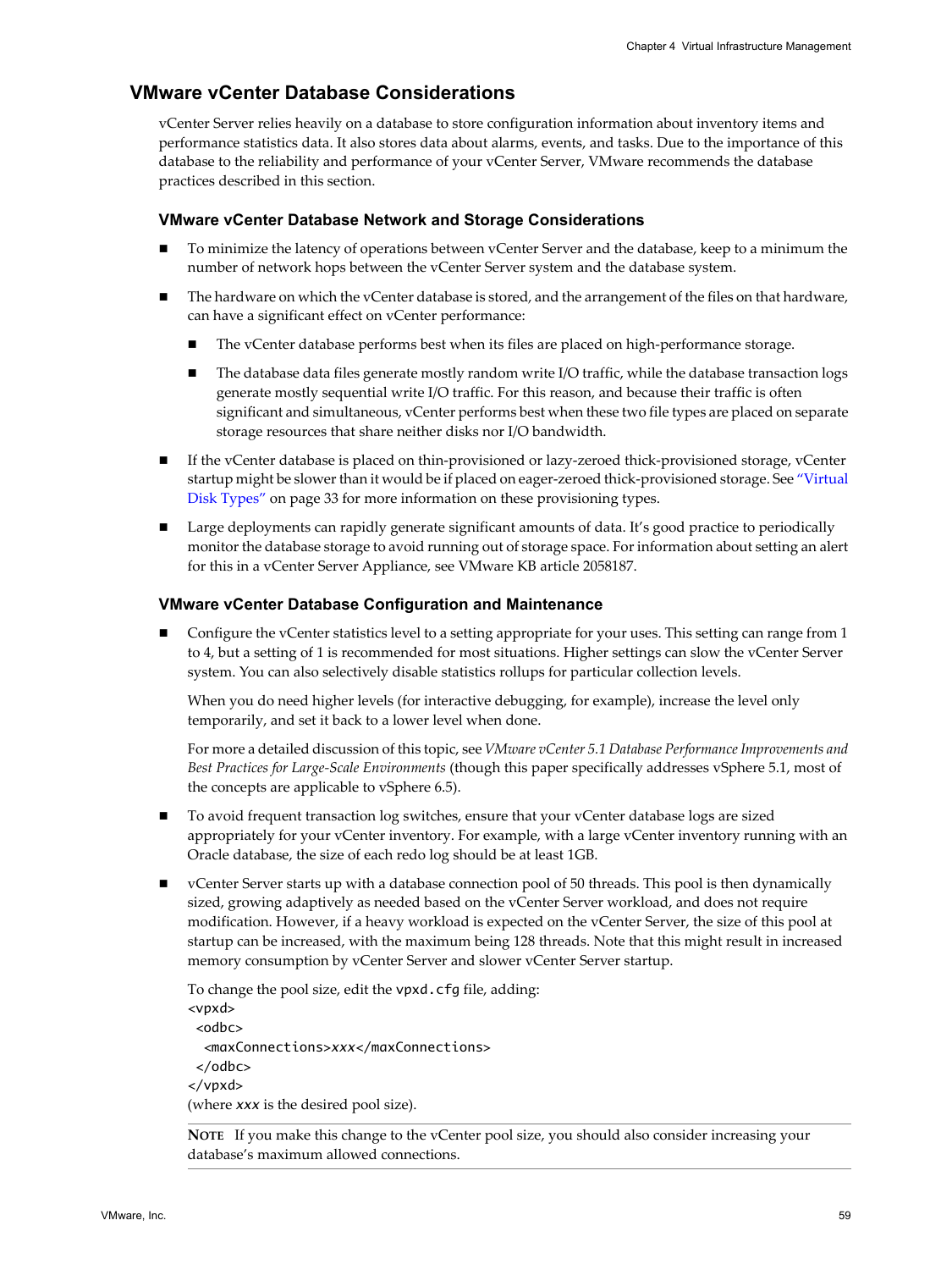- Update statistics of the tables and indexes on a regular basis for better overall performance of the database.
- As part of the regular database maintenance activity, check the fragmentation of the index objects and recreate indexes if needed (i.e., if fragmentation is more than about 30%).
- Top N is a vCenter feature that allows you to view the top consumers of certain resources (CPU, memory, disk, and network) in chart form (in the vSphere Web Client select a cluster or host, choose the **Monitor** tab, choose **Performance**, click **Overview**, then select **Resource Pools and Virtual Machines**, **Hosts**, or **Virtual Machines**). The computation of Top N data imposes a small additional load on the vCenter database. While we expect this load to be negligible in most circumstances, the feature can be disabled if desired. Disabling the feature would result only in the Top N charts being blank. If you wish to disable it, follow these steps:
	- On Microsoft SQL Server: From the SQL Server Agent, disable the **\*TOPN\* tables** job.
	- On Oracle: Use the DBMS\_JOB.BROKEN package to disable the **\*TOPN\* tables** job.

**NOTE** There is no option to disable the Top N feature when using the vPostgres database (used by vCenter Server if you select the embedded database option during deployment).

If you later wish to re-enable Top N, wait until all the database sessions are cleared and the database is back to a normal state, then re-enable the job.

#### **Recommendations for Specific Database Vendors**

This subsection describes database-specific recommendations.

#### **PostgreSQL (vPostgres) Database Recommendations**

If you are using a PostgreSQL (vPostgres) database (used by vCenter Server if you select the embedded database option during deployment), many optimizations are done automatically. However, the points in this section can improve vCenter Server performance.

**NOTE** Many vCenter Server Appliance configuration tasks can be accomplished using the vCenter Server Appliance Management Interface. This interface can be accessed using a web browser to access port 5480 on the appliance (https://*<appliance-IP-address>*:5480), then logging in as root (using the password set when the vCenter Server Appliance was deployed).

- The vCenter Server Appliance creates multiple virtual disks. For improved performance in large scale environments, make sure that the database virtual disk (/storage/db) and the virtual disks related to logs, statistics, events, and alarms (/storage/dblog, and /storage/seat) are all backed by different physical disks.
- The /storage/dblog virtual disk stores the database transaction log. While the performance of each partition is important to vCenter performance, vCenter is particularly sensitive to the latency and throughput of this partition. We thus recommend placing this partition on low latency, high throughput storage. VMware KB article 2126276, though primarily addressing resizing of virtual disks, also includes a table showing which VMDK corresponds to each mount point.
- Though PostgreSQL does its own data caching, data is also cached at the operating system level. Performance can be improved by increasing the size of the OS-level cache. This can be accomplished by increasing the amount of memory allocated to the vCenter Server Appliance virtual machine; a portion of this additional memory will be automatically used for the OS-level data cache.
- PostgreSQL periodically sets checkpoints to guarantee that preceding transactions have been flushed to disk. These checkpoints are triggered every time database writes cumulatively approach 90% of the size of the /storage/dblog/ partition. Increasing the size of this partition beyond its default size of 5GB therefore increases the time between checkpoints. This reduces the overall I/O load on the system, especially for large vCenter deployments, but increases recovery time after a crash. For information about changing the size of the /storage/dblog/ partition, see VMware KB article 2126276.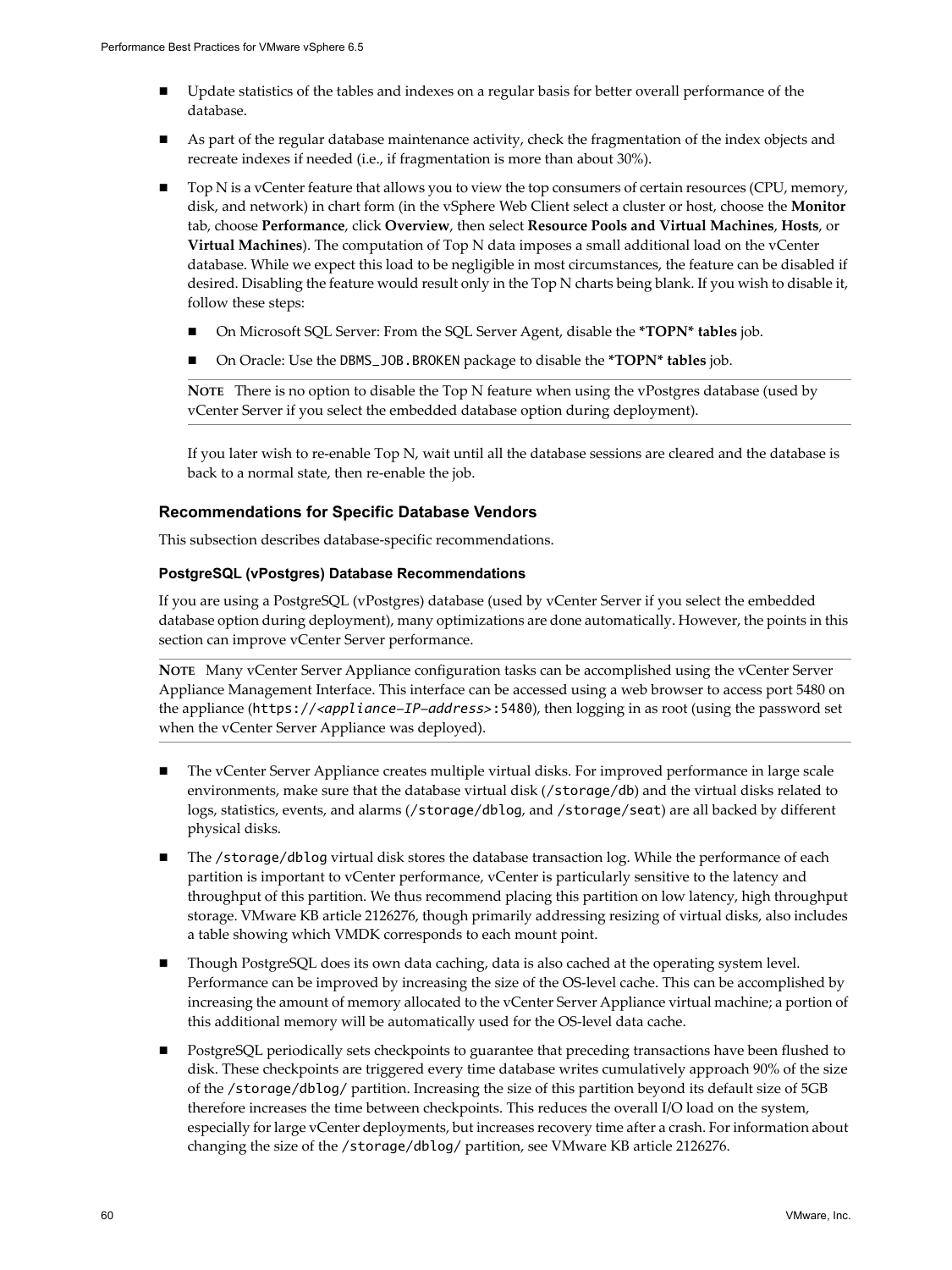In order to avoid having the vCenter Server Appliance database run out of disk space, you can set alarms using the vpxd.vdb.space.errorPercent and vpxd.vdb.space.warningPercent parameters under the advanced vCenter Server settings. In addition to displaying warnings in the vSphere Web Client, these alarms can also be configured to send email notifications.

#### **Microsoft SQL Server Database Recommendations**

If you are using a Microsoft SQL Server database, the following points can improve vCenter Server performance:

- Setting the transaction logs to **Simple** recovery mode significantly reduces the database logs' disk space usage as well as their storage I/O load. If it isn't possible to set this to **Simple**, make sure to have a high-performance storage subsystem.
- To further improve database performance for large vCenter Server inventories, place tempDB on a different disk than either the database data files or the database transaction logs.
- To ensure consistent database performance and avoid login failures, make sure the AUTO\_CLOSE parameter is set to OFF. This will prevent SQL Server from releasing resources when there are no users, only to have to reserve them again as soon as another connection is made.

#### **Oracle Database Recommendations**

If you are using an Oracle database, the following points can improve vCenter Server performance:

- When using Automatic Memory Management (AMM) in Oracle 11g, or Automatic Shared memory Management (ASMM) in Oracle 10g, allocate sufficient memory for the Oracle database.
- Set appropriate **PROCESSES** and **SESSIONS** initialization parameters. Oracle creates a new server process for every new connection that is made to it. The number of connections an application can make to the Oracle instance thus depends on how many processes Oracle can create. **PROCESSES** and **SESSIONS** together determine how many simultaneous connections Oracle can accept. In large vSphere environments (as defined in the 6.5 version of *vSphere Installation and Setup*; search for "vCenter Server for Windows Hardware Requirements") we recommend setting both **PROCESSES** and **SESSIONS** to **1000**. In environments that approach the configuration maximums (as specified in *Configuration Maximums for vSphere 6.5*), it might be necessary to increase both of these values to **1200**.
- If database operations are slow, after checking that the statistics are up to date and the indexes are not fragmented, you should move the indexes to separate tablespaces (i.e., place tables and primary key (PK) constraint index on one tablespace and the other indexes (i.e., BTree) on another tablespace).
- For large vCenter Server inventories (i.e., those that approach the limits for the number of hosts or virtual machines), increase the number of threads available for writing by changing the db\_writer\_processes parameter to 6. This change can be useful for applications that issue many disk writes, such as vpxd.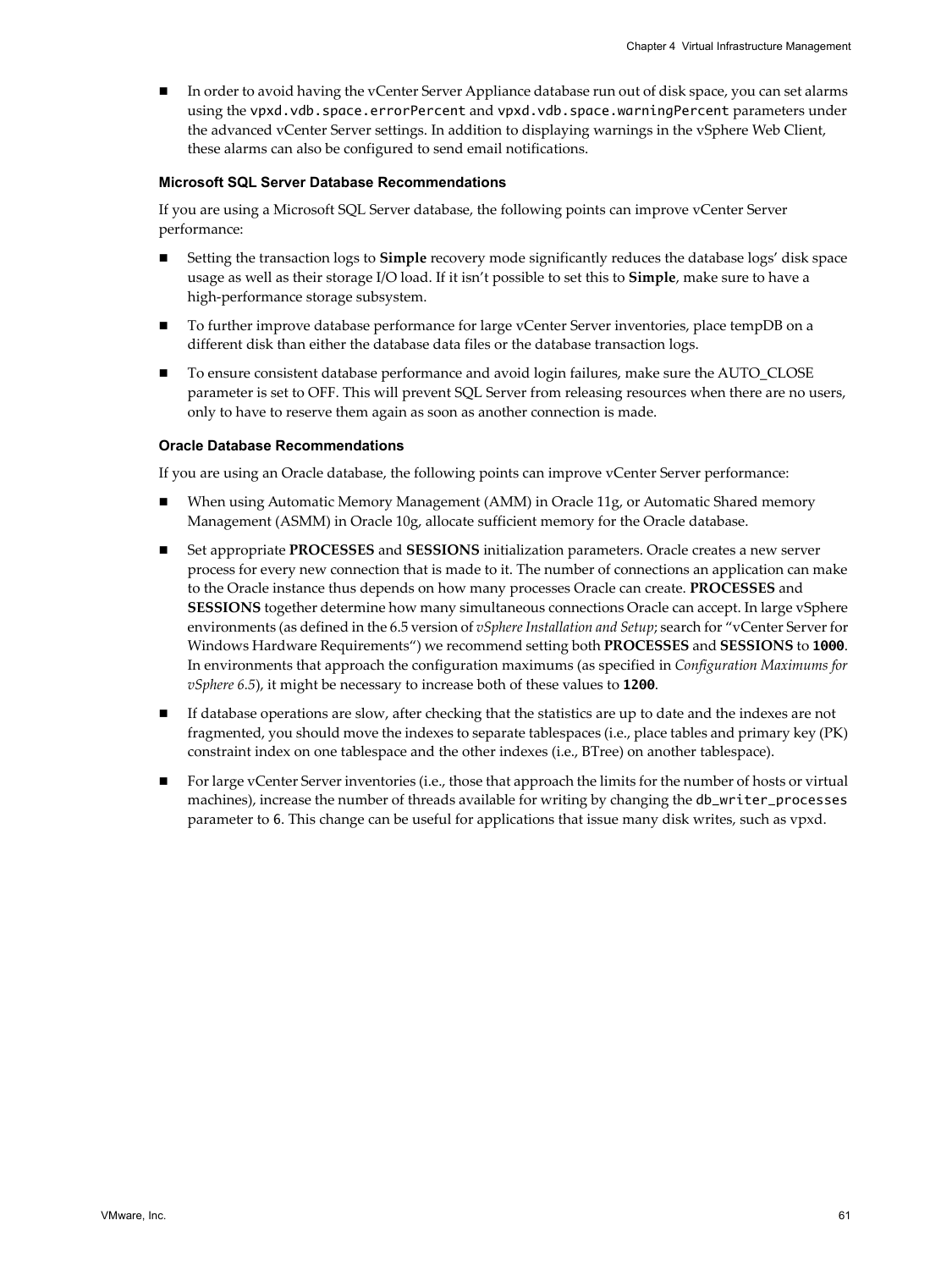## **VMware vSphere Management**

VMware vSphere environments are typically managed with the VMware vSphere® Web Client or the VMware vSphere® Web Services SDK.

Large numbers of connected vSphere Web Clients and vSphere Web Services SDK Clients can affect the performance of a vCenter Server. Exceeding the maximums specified in *Configuration Maximums for vSphere 6.5* is not supported. Even if it seems to work, doing so is even more likely to affect vCenter Server performance.

## **vSphere Web Clients**

The VMware vSphere Web Client can be used to control and configure vCenter Servers, ESXi hosts, and virtual machines. The back end, called the vSphere Web Client Server, is a Java application. The front end, called the vSphere Web Client, is an Adobe Flash application running in a web browser pointed to the Java-based Application Server.

#### **vSphere Web Client Back-End Performance Considerations**

The vSphere Web Client back-end consists of the vSphere Web Client Server, a Java application, which in turn interacts heavily with the vCenter Server. Both of these modules thus impact the vSphere Web Client back-end performance. This subsection describes how to obtain the best performance from the vSphere Web Client back-end.

**NOTE** In vSphere 6.5, the inventory service is replaced by vpxd-svcs, a lighter-weight service containing logic for authorization, roles, and privileges.

- For optimal performance, make sure you provide the vSphere Web Client Server with sufficient CPU, memory, and storage resources for your deployment size and usage patterns. These resource requirements are listed in the 6.5 version of *vSphere Installation and Setup* (included as part of the vCenter Server requirements) and are described during the installation process.
- Performance of the vSphere Web Client is also significantly influenced by the following factors:
	- The vCenter inventory size
	- The rate of operations (that is, tasks per hour) performed through vCenter
	- The number of vSphere Web Clients in use
	- The usage patterns of vSphere Web Client users
- Installing plug-ins in the vSphere Web Client Server might cause higher memory usage on the system running the vSphere Web Client Server. It's therefore a good practice, after any plug-ins are installed and enabled, to monitor the vSphere Web Client Serverʹs memory usage. You can use Task Manager (in Windows) or top (in Linux) to make sure the memory usage of the Java process is either below or only slightly above its maximum heap size. (You can also use a Java profiler to see a more detailed view of the memory usage of the JVM.)

**NOTE** You can determine the JVM's maximum heap size as follows:

- In a vCenter Server Appliance, run: cloudvm-ram-size -l vsphere-client
- In Windows, locate the file cloudvm-ram-size.bat (by default, it is in C:\Program Files\VMware\vCenter Server\visl-integration\usr\sbin) and run: cloudvm-ram-size.bat -l vspherewebclientsvc

If you find that the amount of memory allocated to the vSphere Web Client Server is insufficient, increasing it can significantly improve performance.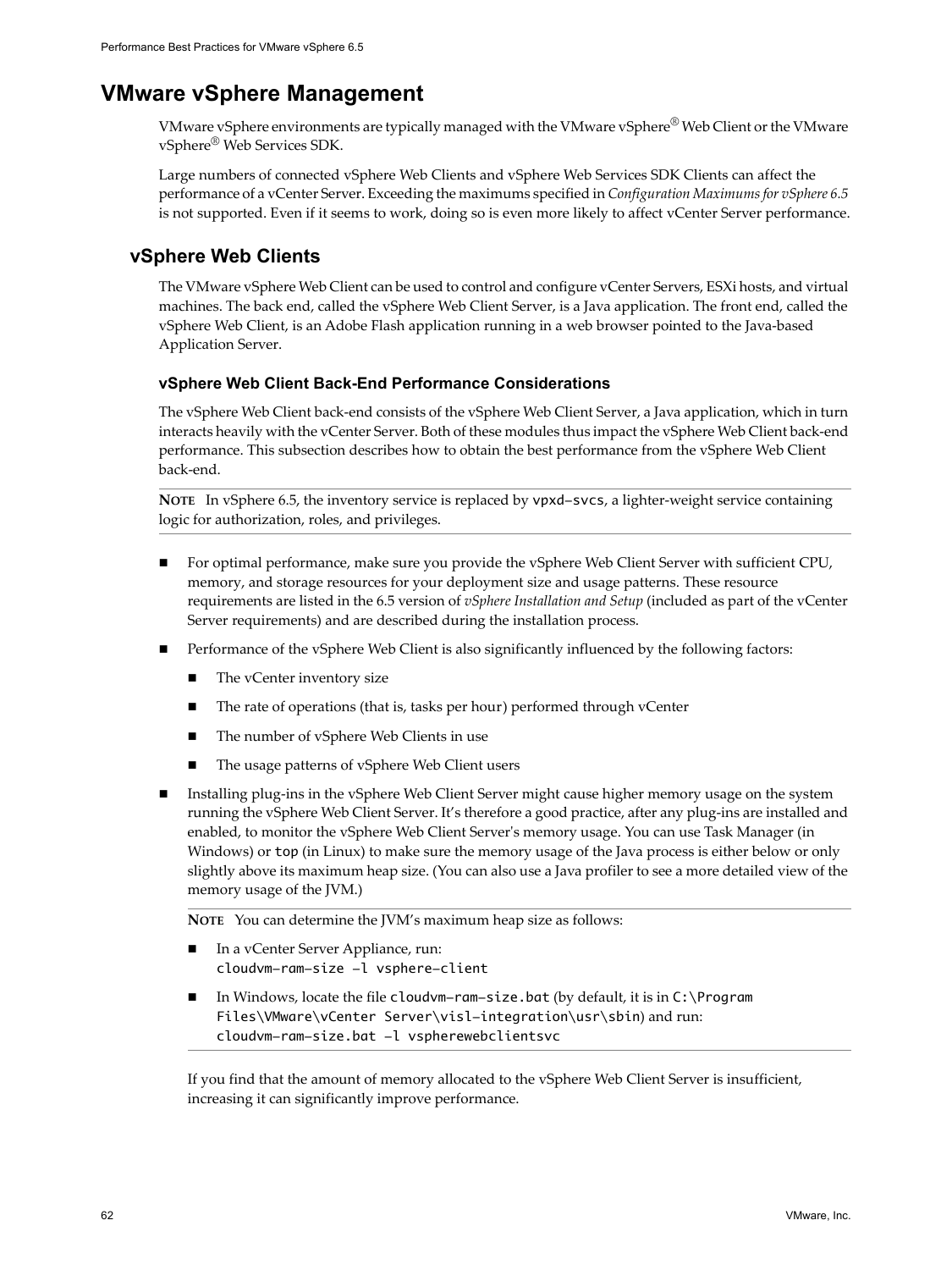The most straightforward way to increase the memory allocated to the vSphere Web Client Server is to increase the total amount of memory provisioned for the system on which it's running, then reboot the system. At boot-up, a dynamic memory algorithm will automatically reconfigure the amount of memory allocated to the various services, including the vSphere Web Client Server.

If you don't wish to increase the total memory, or if you find that the choices made by the dynamic memory algorithm aren't appropriate for your environment, you can manually change the vSphere Web Client Server maximum heap size. Be aware, though, that this will affect the amount of memory available for other services as well as for the operating system.

To manually change the vSphere Web Client Server maximum heap size:

- In a vCenter Server Appliance, run: cloudvm-ram-size -C *XXX* vsphere-client (where *XXX* is the desired heap size in MB). For more information, run cloudvm-ram-size -h.
- In Windows, locate the file cloudvm-ram-size.bat (by default, it is in C:\Program Files\VMware\vCenter Server\visl-integration\usr\sbin) and run: cloudvm-ram-size.bat -C *XXX* vspherewebclientsvc (where *XXX* is the desired heap size in MB). For more information, run cloudvm-ram-size.bat -h.

After changing the maximum heap size, you'll need to restart the vSphere Web Client service for the change to take effect:

- In a vCenter Server Appliance, run: service-control -stop vsphere-client service-control -start vsphere-client
- In Windows, open **Component Services** (the details vary slightly with Windows versions, but typically: **Start** menu > **All Programs** > **Administrative Tools** > **Component Services**), in the left pane select **Services**, scroll to **vsphere web client service**, right click on it and select **Stop**, then right click it again and select **Start**.
- A number of advanced configuration options can influence the performance of the vSphere Web Client. These options, listed in [Table 4-1](#page-62-0), can be configured in the webclient.properties file, found at the following locations:
	- In a vCenter Server Appliance: /etc/vmware/vsphere-client
	- In Windows: %ProgramData%\VMware\vSphere Web Client

<span id="page-62-0"></span>**Table 4-1.** Advanced Configuration Options for the vSphere Web Client Back-End

| <b>Advanced option name</b>  | <b>Description</b>                                                                                                                            | <b>Default Value</b> |
|------------------------------|-----------------------------------------------------------------------------------------------------------------------------------------------|----------------------|
| live.updates.enabled         | Whether or not to enable live refresh<br>in Recent Tasks view.                                                                                | true                 |
| live.updates.alarms.enabled  | Whether or not to enable live refresh<br>in <b>Alarms</b> view.                                                                               | true                 |
| live.updates.navtree.enabled | Whether or not to enable live refresh<br>in four types of inventory trees (Hosts<br>and Clusters, VMs and Templates,<br>Storage, Networking). | true                 |
| live.updates.lists.enabled   | Whether or not to enable live refresh<br>in lists.                                                                                            | true                 |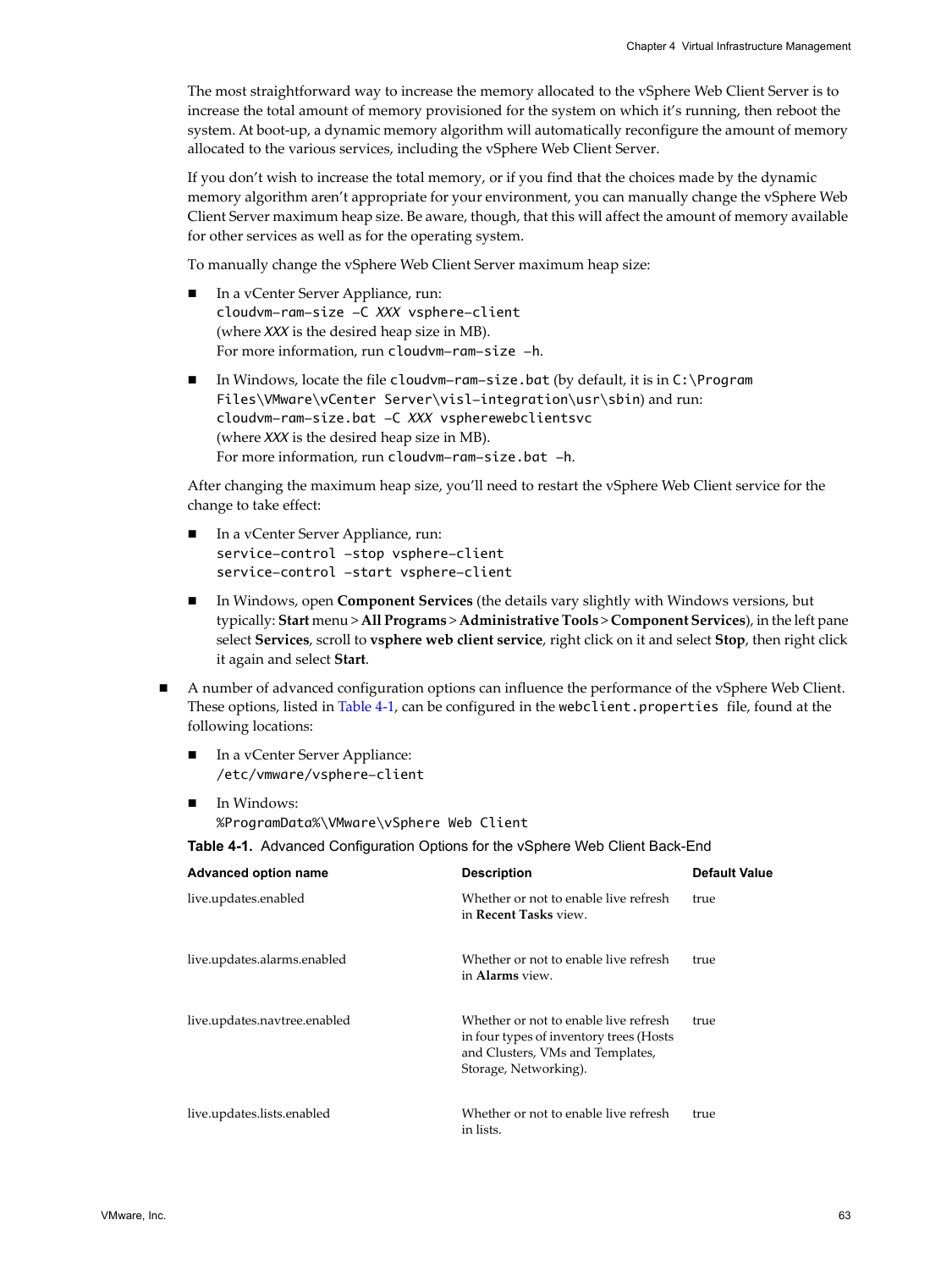| <b>Advanced option name</b>                                                                                                                                                                                                            | <b>Description</b>                                                                                                                                                                                                                                                                                                                                                                                       | <b>Default Value</b>                                                                                                                     |
|----------------------------------------------------------------------------------------------------------------------------------------------------------------------------------------------------------------------------------------|----------------------------------------------------------------------------------------------------------------------------------------------------------------------------------------------------------------------------------------------------------------------------------------------------------------------------------------------------------------------------------------------------------|------------------------------------------------------------------------------------------------------------------------------------------|
| live.updates.objectstate.enabled                                                                                                                                                                                                       | Whether or not to enable live refresh<br>in the <b>Summary</b> tab of the current<br>object. This is not done for each<br>property shown on each Summary<br>tab, but only for a well-defined subset<br>of properties for each type (the<br>so-called "critical properties," that can<br>roughly be described as the properties<br>that determine the icon and the state<br>of the corresponding object). | true                                                                                                                                     |
| pagingThreshold                                                                                                                                                                                                                        | The initial number of retrieved<br>children per type for a node in the<br>inventory tree. The rest of the children<br>will be loaded on demand.                                                                                                                                                                                                                                                          | 2000                                                                                                                                     |
| navigation.tabMode.convertSecondaryToToc                                                                                                                                                                                               | Whether or not to enable flattened<br>view of Manage to Configure tab.                                                                                                                                                                                                                                                                                                                                   | true                                                                                                                                     |
| navigation.tabMode.convertSecondaryToToc.<br>excludedPlugins                                                                                                                                                                           | A denylist of plug-ins for which the<br>Manage to Configure tab flattening<br>cannot be applied.                                                                                                                                                                                                                                                                                                         | com.vmware.srm.client,c<br>om.vmware.vShieldMan<br>ager,com.vmware.vsphe<br>re.client.cmui,com.vmw<br>are.vum.client.updatema<br>nagerui |
| navigation.tabMode.convertSecondaryToToc.<br>supportedPlugins                                                                                                                                                                          | An allowlist of plug-ins for which the<br>Manage to Configure tab flattening<br>can be applied.                                                                                                                                                                                                                                                                                                          | com.vmware.*.client.*                                                                                                                    |
| show.allusers.tasks                                                                                                                                                                                                                    | Whether or not to enable All Users<br>Tasks in the Recent Tasks view.                                                                                                                                                                                                                                                                                                                                    | true                                                                                                                                     |
| aggregationThreshold.VirtualMachine<br>aggregationThreshold.HostSystem<br>aggregationThreshold.Datastore<br>aggregationThreshold.Network<br>aggregationThreshold.OpaqueNetwork<br>aggregationThreshold.DistributedVirtualPort<br>group | The number of objects of each type the<br>vSphere Web Client will display in its<br>inventory tree before aggregating<br>them to a single node with a count<br>label.<br>A value of 0 disables aggregation.                                                                                                                                                                                              | 5000                                                                                                                                     |
| session.timeout                                                                                                                                                                                                                        | Time (in minutes) before a user is<br>automatically logged out.                                                                                                                                                                                                                                                                                                                                          | 120                                                                                                                                      |
| refresh.rate                                                                                                                                                                                                                           | Time (in seconds) between automatic<br>refreshes of the vSphere Web Client.<br>Warning: Enabling auto-refresh<br>prevents automatic logout of inactive<br>users.<br>A value of -1 disables automatic<br>refresh.                                                                                                                                                                                         | $-1$                                                                                                                                     |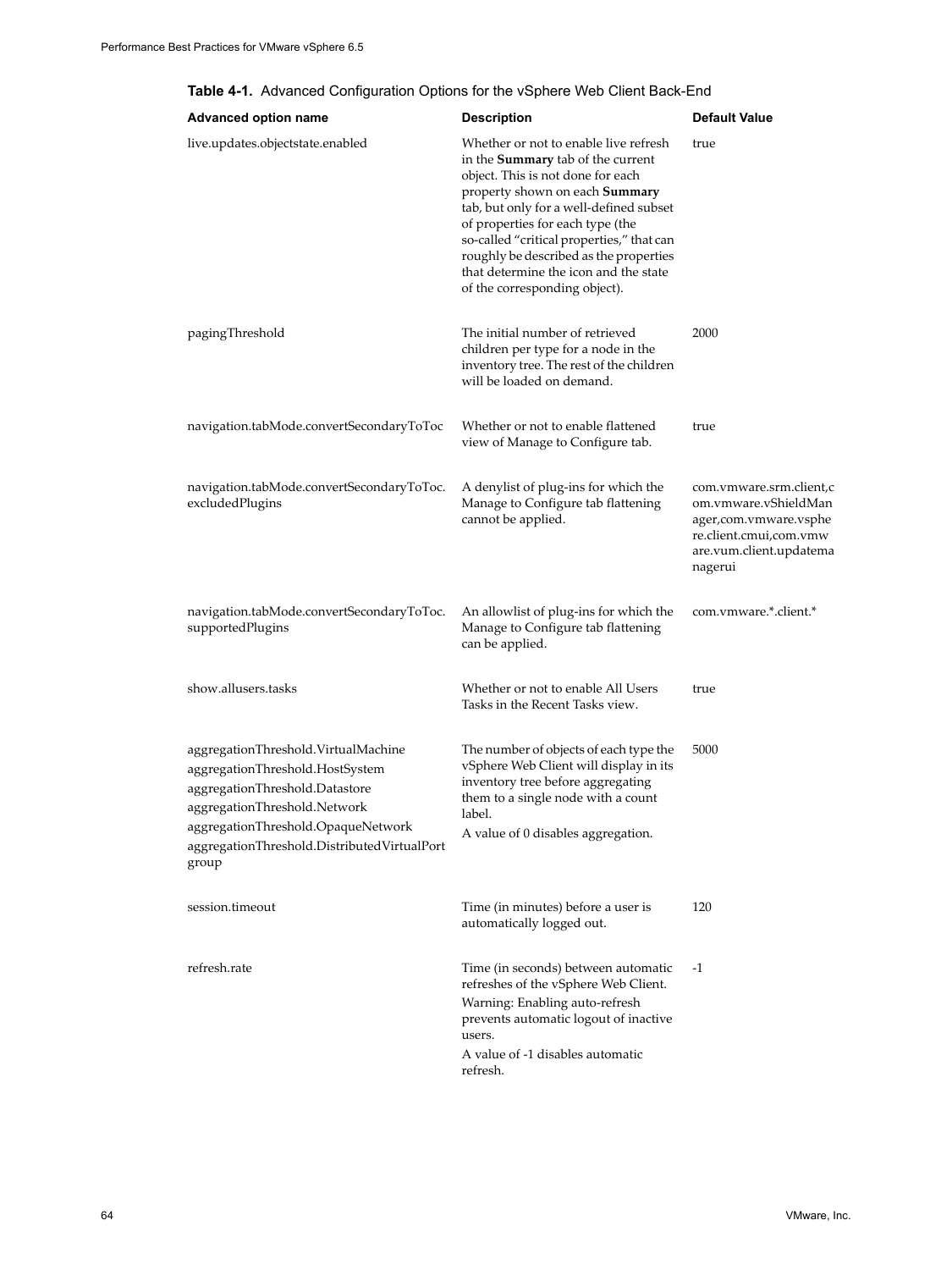| <b>Advanced option name</b>   | <b>Description</b>                                                                                                                                                                                                      | <b>Default Value</b> |
|-------------------------------|-------------------------------------------------------------------------------------------------------------------------------------------------------------------------------------------------------------------------|----------------------|
| alarms.refresh.rate           | Time (in seconds) between automatic<br>refreshes of the alarms list.<br>Must be between 10 and 600.<br>A value of -1 disables automatic<br>refresh of alarms.                                                           | 60                   |
| tasks.refresh.rate            | Time (in seconds) between automatic<br>refreshes of recent tasks lists.<br>Must be between 10 and 600.<br>A value of -1 disables automatic<br>refresh of recent tasks lists.                                            | 60                   |
| tasks.display.count           | The maximum number of tasks<br>displayed in the recent tasks list.<br>Must be between 1 and 100.                                                                                                                        | 50                   |
| feature.facetedSearch.enabled | Whether or not the facet filter options<br>will be available in lists.                                                                                                                                                  | true                 |
| portlets.collapsed            | Whether or not the portlets shown on<br>the summary page will be collapsed<br>by default.<br>When collapsed they request no data,<br>thus potentially improving<br>performance.                                         | false                |
| navigator.disableAnimation    | Disables the sliding animation of the<br>navigator pane                                                                                                                                                                 | true                 |
| optimizedLogin.disabled       | Disables the preloading of certain<br>files.<br>In some browsers, the preloading<br>introduces a noticeable delay between<br>a user typing their login credentials<br>and those credentials appearing on<br>the screen. | false                |

#### **Table 4-1.** Advanced Configuration Options for the vSphere Web Client Back-End

#### **vSphere Web Client Front-End Performance Considerations**

The vSphere Web Client front-end is an Apache Flex application running in a web browser on the user's system. This subsection describes how to obtain the best performance from the vSphere Web Client front-end

- The first vSphere Web Client login will typically be slower than subsequent logins due to various one-time initializations.
- **For the best vSphere Web Client performance, make sure the user's system has sufficient CPU resources** (we recommend at least two CPU cores; the faster the better) and memory (as an example, for client systems running Windows we recommend at least 4GB of RAM).
- **Example 1** Large network latencies can significantly reduce vSphere Web Client performance. For the best performance, the network latencies between the vSphere Web Client running on the user's system and the vSphere Web Client back end should be under 30ms.

**NOTE** When it's not possible to establish a low-latency connection, an alternate option would be to place a virtual or physical system near the vSphere Web Client back-end (such that it has a low-latency connection to the back-end), and run the vSphere Web Client front-end on that system, remotely accessing it from the more distant location using RDP or another remote protocol.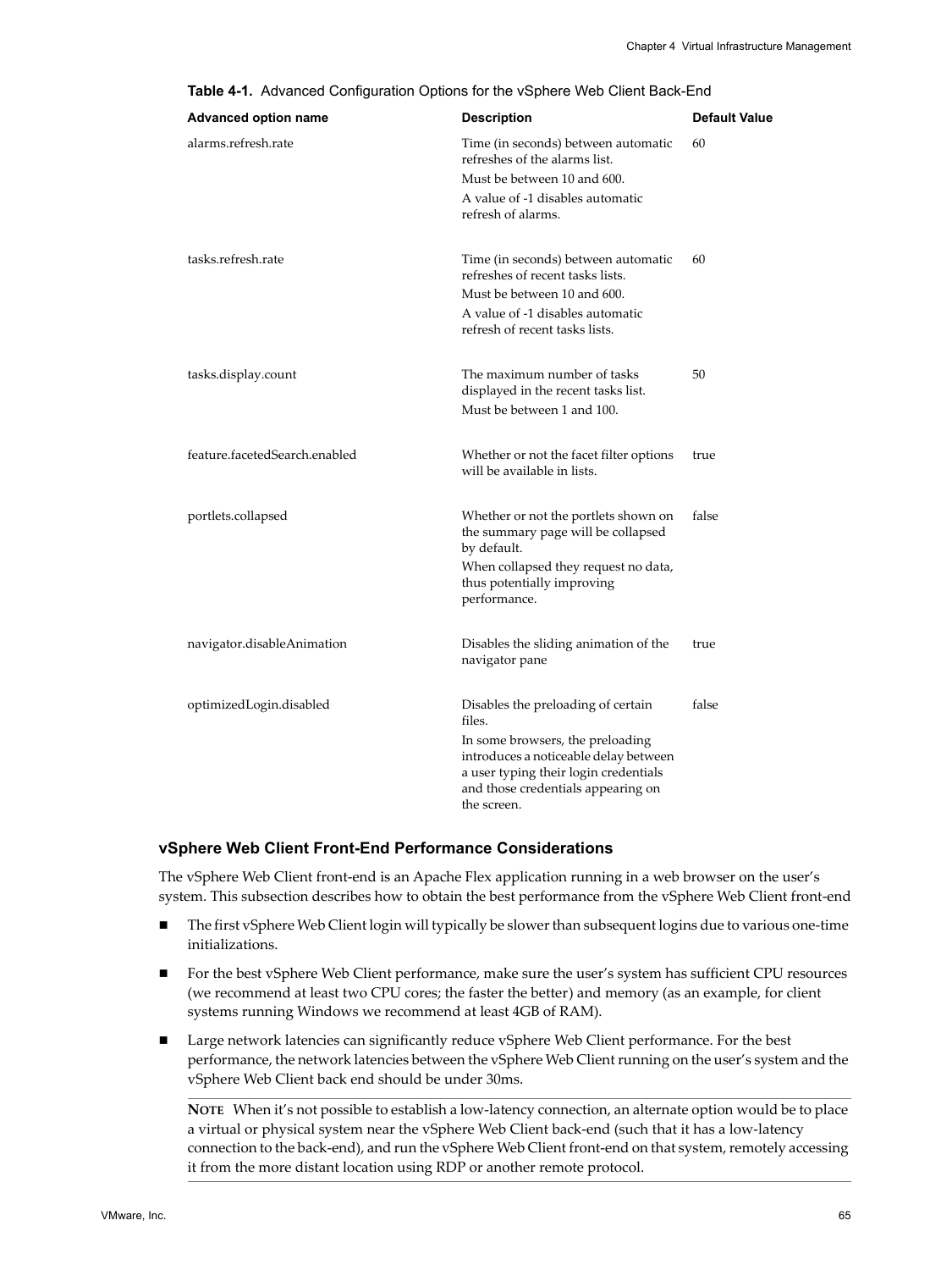- Using a 64-bit browser to view the vSphere Web Client allows the allocation of more memory, potentially improving performance and avoiding the Flash player running out of memory.
- When possible, use the search function instead of navigating to managed objects. The vSphere Web Client is designed for the use of inventory search to find managed objects (clusters, hosts, virtual machines, datastores, and so on). Though you can access managed objects through the inventory tree or inventory list views, the inventory search function will typically provide better performance than navigating among these objects.
- **D** Close the vSphere Web Client browser window occasionally (approximately daily). Closing and restarting the browser window in which the vSphere Web Client is running will prevent client sessions from consuming more memory than required.

## **vSphere Web Services SDK Clients**

The VMware vSphere Web Services SDK can be an efficient way to manage the vSphere environment.

To learn more about the VMware vSphere API and supported SDK libraries, refer to the vSphere API and SDK Documentation.

For examples of good programming practices, see code samples from the VMware Communities sample code page (http://communities.vmware.com/community/vmtn/developer/codecentral).

To use the SDK to obtain cluster performance data by aggregating information from individual hosts, see the vCenter Cluster Performance Tool fling (https://labs.vmware.com/flings/vcenter-cluster-performance-tool).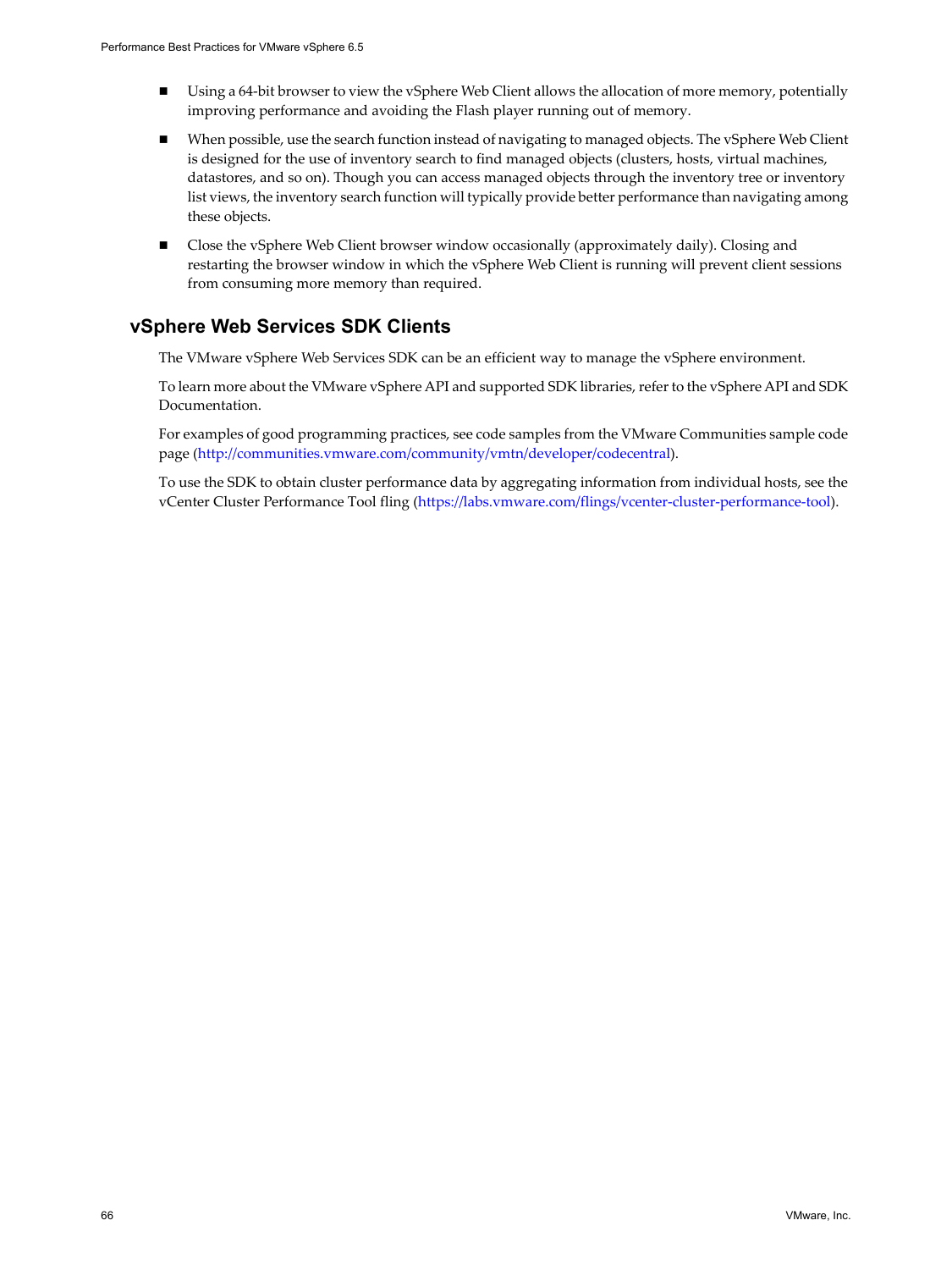## **VMware vMotion and Storage vMotion**

This section provides performance best practices for vMotion™, Storage vMotion, and Cross-host Storage vMotion.

#### <span id="page-66-0"></span>**VMware vMotion Recommendations**

The following performance recommendations apply to vMotion:

- ESXi 6.5 introduces virtual hardware version 13. Because virtual machines running on hardware version 13 can't run on prior versions of ESX/ESXi, such virtual machines can be moved using VMware vMotion only to other ESXi 6.5 hosts. ESXi 6.5 is also backward compatible with virtual machines running on earlier virtual hardware versions, however, and these virtual machines can be moved using VMware vMotion to hosts running earlier ESX/ESXi versions with which they are compatible.
- vSphere 6.5 introduces encrypted vMotion. This feature encrypts vMotion traffic when both the source and destination hosts are capable of supporting encrypted vMotion (that is, when both hosts are running ESXi 6.5). If a virtual machine running on ESXi 6.5 is migrated to a host running an earlier ESX/ESXi version, vMotion traffic is not encrypted.

Encryption performance is significantly higher on hosts that support AES-NI (Intel's Advanced Encryption Standard New Instruction Set). Without AES-NI encrypted vMotion operations might have unacceptable performance.

Encrypted virtual machines are always moved with encrypted vMotion. For virtual machines that are not encrypted, vMotion encryption can be changed from **Opportunistic** (the default) to **Disabled** or **Required** (right-click the virtual machine, select **Edit Settings**, select **VM Options**, click **Encryption**, select an option from the **Encrypted vMotion** drop-down menu).

 vMotion performance will increase as additional network bandwidth is made available to the vMotion network. Consider provisioning 10Gb/s or faster vMotion network interfaces for maximum vMotion performance. Multiple vMotion vmknics can provide a further increase in the network bandwidth available to vMotion.

All vMotion vmknics on a host should share a single vSwitch. Each vmknicʹs portgroup should be configured to leverage a different physical NIC as its active vmnic. In addition, all vMotion vmknics should be on the same vMotion network.

- To achieve full line rate on a 40Gb/s vMotion network, we recommend configuring three vMotion vmknics on the 40Gb/s NIC. The use of multiple vMotion vmknics enables vMotion to create multiple vMotion worker threads, thus spreading the CPU load across multiple cores rather than saturating a single core and bottlenecking network bandwidth. For further information see VMware KB article 2108824.
- While a vMotion operation is in progress, ESXi opportunistically reserves CPU resources on both the source and destination hosts in order to ensure the ability to fully utilize the network bandwidth. ESXi will attempt to use the full available network bandwidth regardless of the number of vMotion operations being performed. The amount of CPU reservation thus depends on the number of vMotion NICs and their speeds; 10% of a processor core for each 1Gb/s network interface, 100% of a processor core for each 10Gb/s network interface, and a minimum total reservation of 30% of a processor core. Therefore leaving some unreserved CPU capacity in a cluster can help ensure that vMotion tasks get the resources required in order to fully utilize available network bandwidth.
- vMotion performance might be reduced if host-level swap files are placed on local storage (whether SSD or hard drive). For more information on host-level swap files, see ["Memory Swapping Optimizations" on](#page-28-0)  [page 29](#page-28-0).
- During vMotion of a vFRC-enabled virtual machine (described in ["vSphere Flash Read Cache \(vFRC\)" on](#page-31-0)  [page 32](#page-31-0)), the vFRC cache is migrated by default. Because this cache can potentially be quite large, migrating it can increase the time required to perform a vMotion operation on the virtual machine and can consume more network bandwidth in the process.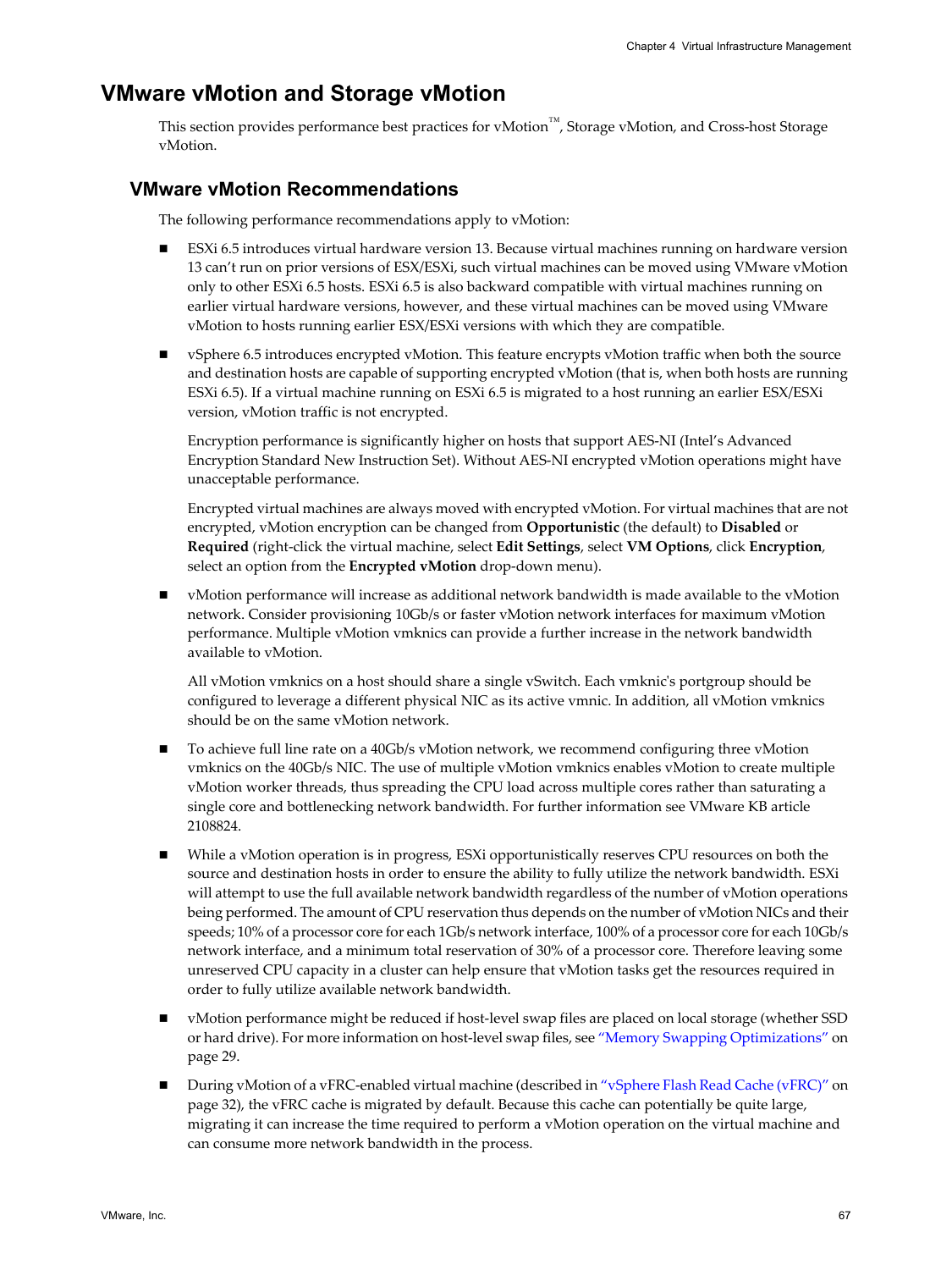If desired, migration of the vFRC cache during vMotion can be manually disabled, causing the cache file to be discarded at the source host and recreated at the destination host. This can decrease vMotion time and save network bandwidth, it might also temporarily reduce the vFRC performance gains in the virtual machine after the vMotion operation is complete, while the cache gets repopulated.

The choice to disable vFRC cache migration should be made after taking into account the relative importance of application performance, network bandwidth utilization, and vMotion duration.

- To obtain the best vMotion performance with EMC VPLEX Metro Distributed Virtual Volume hardware, we recommend the following:
	- Provision hardware TSO-capable NICs for the vMotion network.
	- Add the VMX option (extension.converttonew = "FALSE") to virtual machine's .vmx files. This option optimizes the opening of virtual disks during virtual machine power-on and thereby reduces switch-over time during vMotion. While this option can also be used in other situations, it is particularly helpful on VPLEX Metro deployments.
	- Because virtual machine snapshots slow the switchover process, avoid unneeded snapshots.

For further information on this topic, see VMware KB article 1026692.

#### <span id="page-67-0"></span>**VMware Storage vMotion Recommendations**

The following performance recommendations apply to Storage vMotion:

 VMware Storage vMotion performance depends strongly on the available storage infrastructure bandwidth between the ESXi host where the virtual machine is running and both the source and destination data stores.

During a Storage vMotion operation the virtual disk to be moved is being read from the source data store and written to the destination data store. At the same time the virtual machine continues to read from and write to the source data store while also writing to the destination data store.

This additional traffic takes place on storage that might also have other I/O loads (from other virtual machines on the same ESXi host or from other hosts) that can further reduce the available bandwidth.

- Storage vMotion will have the highest performance during times of low storage activity (when available storage bandwidth is highest) and when the workload in the virtual machine being moved is least active.
- Storage vMotion can perform up to four simultaneous disk copies per Storage vMotion operation. Storage vMotion will involve each datastore in no more than one disk copy at any one time, however. This means, for example, that moving four VMDK files from datastore A to datastore B will happen serially, but moving four VMDK files from datastores A, B, C, and D to datastores E, F, G, and H will happen in parallel.

For performance-critical Storage vMotion operations involving virtual machines with multiple VMDK files, you can use anti-affinity rules to spread the VMDK files across multiple datastores, thus ensuring simultaneous disk copies.

- **During a Storage vMotion operation, the benefits of moving to a faster data store will be seen only when** the migration has completed. However, the impact of moving to a slower data store will gradually be felt as the migration progresses.
- Storage vMotion will often have significantly better performance on VAAI-capable storage arrays (described in ["Hardware Storage Considerations" on page 13](#page-12-0)).

#### **VMware Cross-Host Storage vMotion Recommendations**

Cross-host Storage vMotion allows a virtual machine to be moved simultaneously across both hosts and datastores. The following performance recommendations apply to Cross-host Storage vMotion: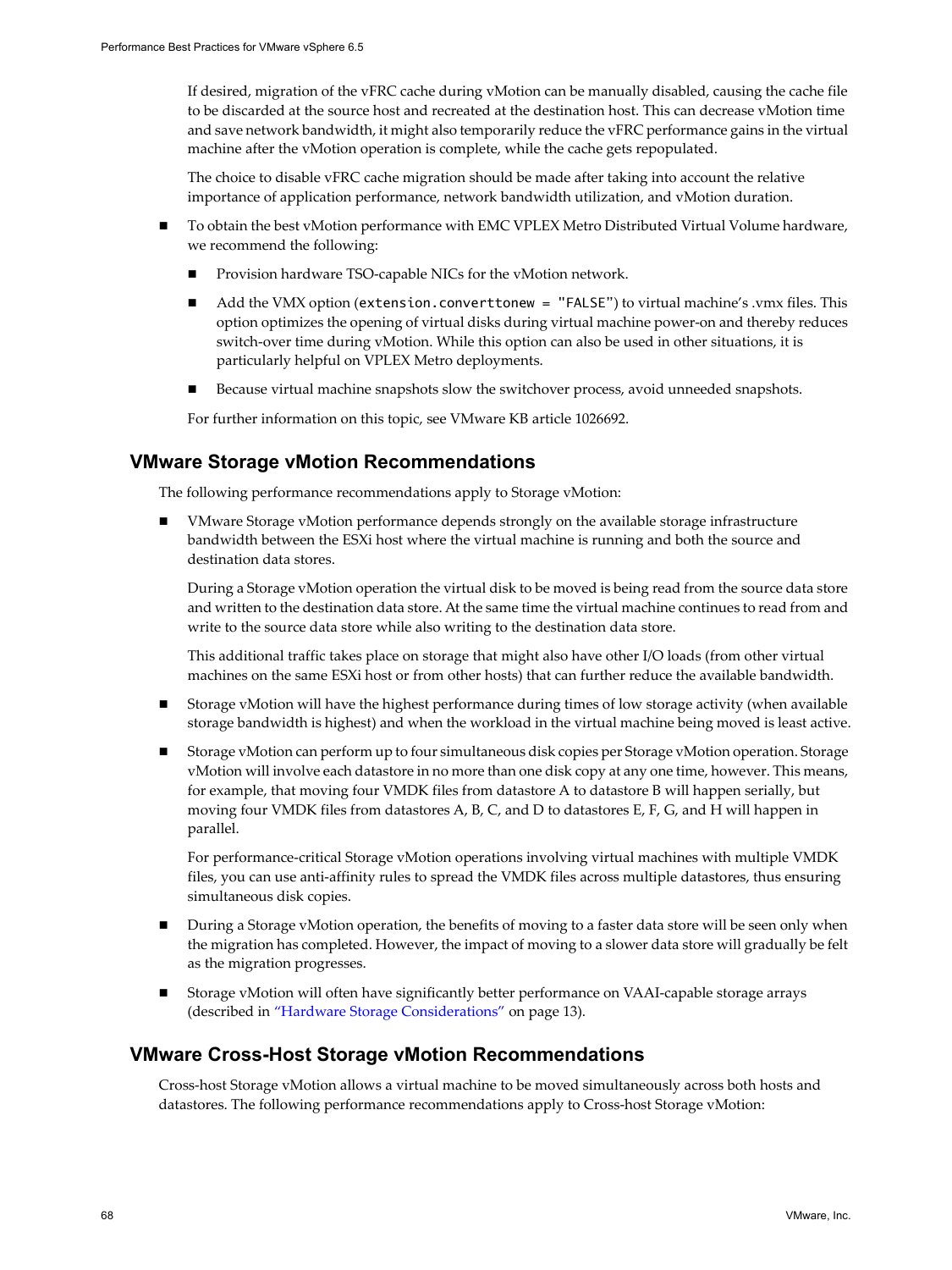Cross-host Storage vMotion has performance optimizations that depend on a 1MB file system block size. While 1MB has been the default VMFS block size since the early VMFS versions, certain VMFS versions (VMFS 3.x, for example) allowed users to choose a different block size. If your VMFS file systems don't use 1MB block sizes, you can obtain significant reductions in the vMotion migration time by switching to the latest VMFS 5.x version.

**NOTE** In-place upgrades of VMFS datastores with non-1MB block sizes to VMFS 5.x leave the block size unchanged. Thus in this situation it would be necessary to create a new VMFS 5.x datastore to obtain the performance benefits of 1MB block size.

- When using a 40Gb/s NIC, Cross-host Storage vMotion performs best with three vMotion vmknics, as described for vMotion in ["VMware vMotion Recommendations" on page 67](#page-66-0).
- Cross-host Storage vMotion can perform up to four simultaneous disk copies, as described for Storage vMotion in ["VMware Storage vMotion Recommendations" on page 68](#page-67-0).
- Cross-host Storage vMotion has a variety of options it can use to migrate virtual disk contents between datastores.

For most powered-on virtual machines, Cross-host Storage vMotion typically uses the vMotion network. In a number of circumstances, however, it instead uses the following alternative methods (listed most-preferred first):

- If both the source and destination datastores are on the same VAAI-capable array, and the source host has access to the destination datastore, Cross-host Storage vMotion will offload to the array via VAAI the task of copying the disk content.
- If the source host has access to the destination datastore, vMotion will use the source host's storage interface to transfer the disk content, thus reducing vMotion network utilization and host CPU utilization.

To migrate powered-off virtual machines and, in some cases, to migrate "cold" data (the base disk, and any snapshots other than the current one, in a virtual machine that has a snapshot), Cross-host Storage vMotion will use the Network File Copy (NFC) service. As in the case for powered-on virtual machines, the NFC service will similarly preferentially use VAAI or the source host's storage interface. If neither of these approaches are possible, the NFC service will use the network designated for NFC traffic.

**NOTE** Prior to vSphere 6.0, NFC traffic could use only the management network (sometimes called the "provisioning network"). Starting with vSphere 6.0, NFC traffic still uses the management network by default, but can optionally be routed over a network dedicated to NFC traffic. This allows NFC traffic to be separated from management traffic, giving more flexibility in network provisioning.

In any case, we recommend that NFC traffic be provided at least 1Gb/s of network bandwidth.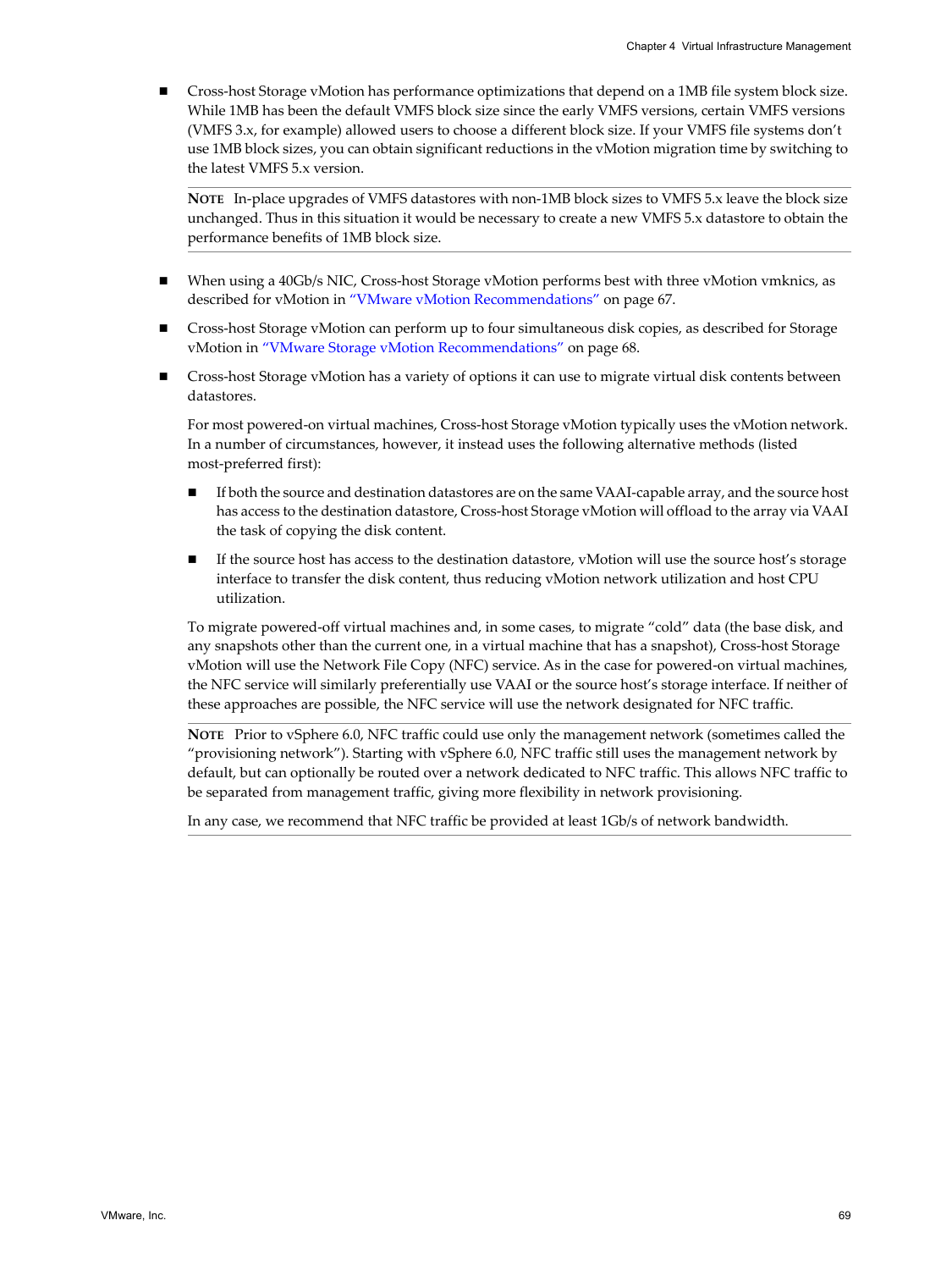## <span id="page-69-0"></span>**VMware Distributed Resource Scheduler (DRS)**

This section lists Distributed Resource Scheduler (DRS) practices and configurations recommended by VMware for optimal performance.

## **DRS in General**

- Watch for manual recommendations generated by DRS, especially if you've set any manual overrides. In some cases unaddressed manual recommendations might prevent DRS from generating recommendations.
- When DRS affinity rules are set, watch for DRS faults generated by rule violations. Addressing such faults can often significantly help with load balancing.

## **DRS Cluster Configuration Settings**

When deciding which hosts to group into DRS clusters, try to choose hosts that are as homogeneous as possible in terms of CPU and memory. This improves performance predictability and stability.

When heterogeneous systems have compatible CPUs, but have different CPU frequencies and/or amounts of memory, DRS generally prefers to locate virtual machines on the systems with more memory and higher CPU frequencies (all other things being equal), since those systems have more capacity to accommodate peak loads.

■ VMware vMotion is not supported across hosts with incompatible CPU's. Hence with 'incompatible CPU' heterogeneous systems, the opportunities DRS has to improve the load balance across the cluster are limited.

To ensure CPU compatibility, make sure systems are configured with the same CPU vendor, with similar CPU families, and with matching SSE instruction-set capability. For more information on this topic see VMware KB articles 1991, 1992, and 1993.

You can also use Enhanced vMotion Compatibility (EVC) to facilitate vMotion between different CPU generations. For more information on this topic see *VMware vMotion and CPU Compatibility* and VMware KB article 1003212.

The more vMotion compatible ESXi hosts DRS has available, the more choices it has to better balance the DRS cluster. Besides CPU incompatibility, there are other misconfigurations that can block vMotion between two or more hosts. For example, if the hostsʹ vMotion network adapters are not connected by a 1Gb/s or faster Ethernet link then the vMotion might not occur between the hosts.

Other configuration settings to check for are virtual hardware version compatibility, misconfiguration of the vMotion gateway, incompatible security policies between the source and destination host vMotion network adapter, and virtual machine network availability on the destination host. Refer to *vSphere vCenter Server and Host Management* for further details.

- When possible, make sure every host in a DRS cluster has connectivity to the full set of datastores accessible by the other hosts in that cluster. Such full connectivity allows DRS to make better decisions when balancing loads among hosts.
- Virtual machines with smaller memory sizes and/or fewer vCPUs provide more opportunities for DRS to migrate them in order to improve balance across the cluster. Virtual machines with larger memory sizes and/or more vCPUs add more constraints in migrating the virtual machines. This is one more reason to configure virtual machines with only as many vCPUs and only as much virtual memory as they need.
- Have virtual machines in DRS automatic mode when possible, as they are considered for cluster load balancing migrations across the ESXi hosts before the virtual machines that are not in automatic mode.
- Powered-on virtual machines consume memory resources—and typically consume some CPU resources—even when idle. Thus even idle virtual machines, though their utilization is usually small, can affect DRS decisions. For this and other reasons, a marginal performance increase might be obtained by shutting down or suspending virtual machines that are not being used.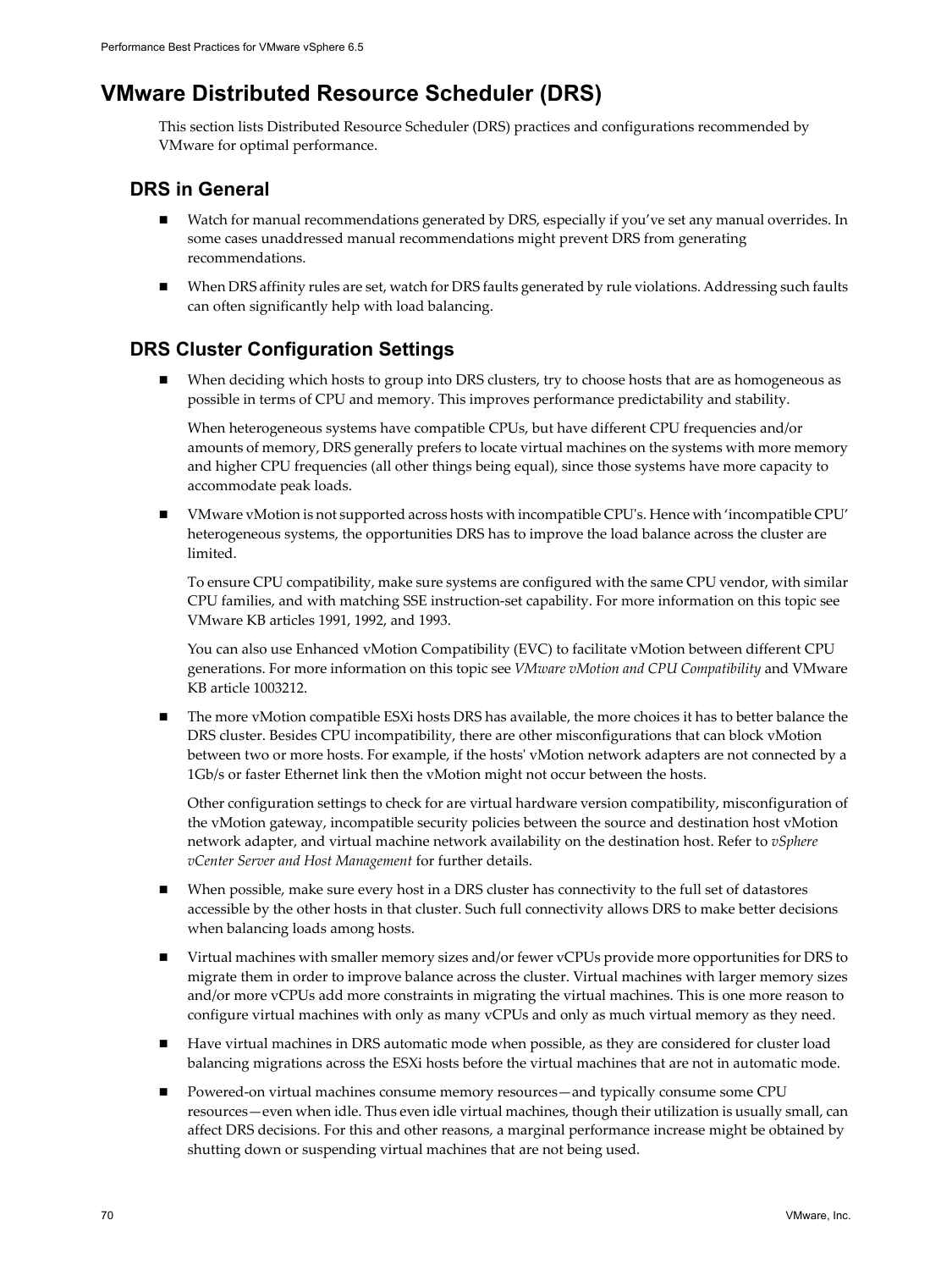- Resource pools help improve manageability and troubleshooting of performance problems. We recommend, however, that resource pools and virtual machines not be made siblings in a hierarchy. Instead, each level should contain only resource pools or only virtual machines. This is because by default resource pools are assigned share values that might not compare appropriately with those assigned to virtual machines, potentially resulting in unexpected performance.
- DRS affinity rules can keep two or more virtual machines on the same ESXi host ("VM/VM affinity") or make sure they are always on different hosts ("VM/VM anti-affinity"). DRS affinity rules can also be used to make sure a group of virtual machines runs only on (or has a preference for) a specific group of ESXi hosts ("VM/Host affinity") or never runs on (or has a preference against) a specific group of hosts ("VM/Host anti-affinity").

In most cases leaving the affinity settings unchanged will provide the best results. In rare cases, however, specifying affinity rules can help improve performance. To change affinity settings, from the vSphere Web Client select a cluster, click the **Configure** tab, expand **Configuration**, click **VM/Host Rules**, click **Add**, enter a name for the new rule, choose a rule type, and proceed through the GUI as appropriate for the rule type you selected.

Besides the default setting, the affinity setting types are:

**Keep Virtual Machines Together**

This affinity type can improve performance due to lower latencies of communication between machines.

**Separate Virtual Machines**

This affinity type can maintain maximal availability of the virtual machines. For instance, if they are both web server front ends to the same application, you might want to make sure that they don't both go down at the same time. Also co-location of I/O intensive virtual machines could end up saturating the host I/O capacity, leading to performance degradation.

 **Virtual Machines to Hosts** (including **Must run on...**, **Should run on...**, **Must not run on...**, and **Should not run on...**)

These affinity types can be useful for clusters with software licensing restrictions or specific availability zone requirements.

- To allow DRS the maximum flexibility:
	- Place virtual machines on shared datastores accessible from all hosts in the cluster.
	- Make sure virtual machines are not connected to host devices that would prevent them from moving off of those hosts.
- DRS Doctor, an unofficial tool from VMware (https://labs.vmware.com/flings/drsdoctor), can provide insight into DRS and the actions it performs. This can be useful when troubleshooting DRS issues.

## **DRS Cluster Sizing and Resource Settings**

- Exceeding the maximum number of hosts, virtual machines, or resource pools for each DRS cluster specified in *Configuration Maximums for vSphere 6.5* is not supported. Even if it seems to work, doing so could adversely affect vCenter Server or DRS performance.
- Carefully select the resource settings (that is, reservations, shares, and limits) for your virtual machines.
	- Setting reservations too high can leave few unreserved resources in the cluster, thus limiting the options DRS has to balance load.
	- Setting limits too low could keep virtual machines from using extra resources available in the cluster to improve their performance.

Use reservations to guarantee the minimum requirement a virtual machine needs, rather than what you might like it to get. Note that shares take effect only when there is resource contention. Note also that additional resources reserved for virtual machine memory overhead need to be accounted for when sizing resources in the cluster.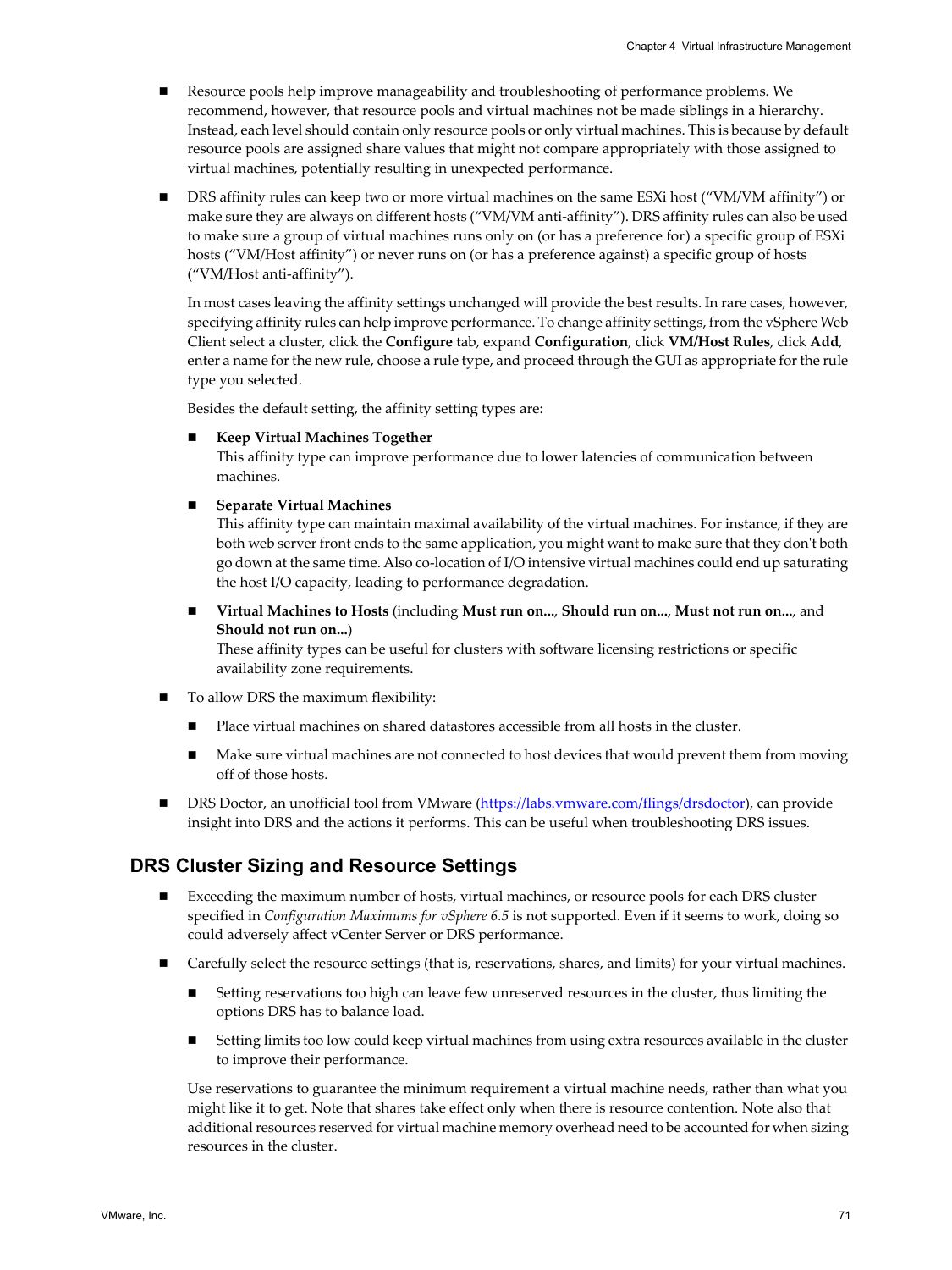If the overall cluster capacity might not meet the needs of all virtual machines during peak hours, you can assign relatively higher shares to virtual machines or resource pools hosting mission-critical applications to reduce the performance interference from less-critical virtual machines.

- As of vSphere 6.0, DRS includes NetIOC (["Network I/O Control \(NetIOC\)" on page 39\)](#page-38-0) bandwidth reservations in its calculations.
- If you will be using vMotion, it's a good practice to leave some unused (and unreserved) CPU capacity in your cluster. As described in ["VMware vMotion Recommendations" on page 67](#page-66-0), when a vMotion operation is started, ESXi reserves some CPU resources for that operation.

### **DRS Performance Tuning**

 The migration threshold for fully automated DRS allows the administrator to control the aggressiveness of the DRS algorithm. In many cases, the default setting of the migration threshold, representing a medium level of aggressiveness, will work well.

The migration threshold should be set to more aggressive levels when the following conditions are satisfied:

- The hosts in the cluster are relatively homogeneous.
- The virtual machinesʹ resource utilization does not vary much over time.

The migration threshold should be set to more conservative levels in the converse situations.

**NOTE** If the most conservative threshold is chosen, DRS will not perform load balancing; it will only apply move recommendations that must be taken either to satisfy hard constraints, such as affinity or anti-affinity rules, or to evacuate virtual machines from a host entering maintenance or standby mode.

- In order to simplify cluster management, vSphere 6.5 provides three new advanced options that provide simple customizations to DRS behavior to better suit varied cluster needs.
	- The **VM Distribution** option causes DRS to consider distributing VMs evenly across the hosts in the cluster for availability purposes.
	- The **Memory Metric for Load Balancing** option causes DRS to consider consumed memory usage for load balancing rather than its default of considering active memory usage.
	- The **CPU Over-Commitment** option allows you to specify how much CPU overcommitment (as a percentage of total cluster CPU capacity) DRS should consider. This can be useful when you need to consolidate your workloads for better utilization of hardware resources.

These options are available in the vSphere Web Client (select a cluster, click the **Configure** tab, expand **Services**, select **vSphere DRS**, click the **Edit** button, and expand **Additional Options**).

For more information about these options, refer to *vSphere 6.5 DRS Performance*.

 An advanced option, AggressiveCPUActive, affects how DRS predicts CPU demand of virtual machines in the DRS cluster.

When AggressiveCPUActive is set to  $\theta$  (the default), DRS predicts CPU demand using the 5-minute average of CPU activity.

When AggressiveCPUActive is set to **1**, DRS predicts CPU demand using the larger of *either* the 5-minute average of CPU activity *or* the 80th percentile of the last five 1-minute average values of CPU activity (in other words, the second highest 1-minute average).

The more aggressive DRS behavior when this value is set to **1** can better detect spikes in CPU ready time and thus better predict CPU demand in some deployments.

- There are a variety of reasons that a DRS cluster might be shown as **Load imbalanced**. These include:
	- Migrations being filtered out due to affinity/anti-affinity rules.
	- Migrations being filtered out due to VM-host incompatibilities.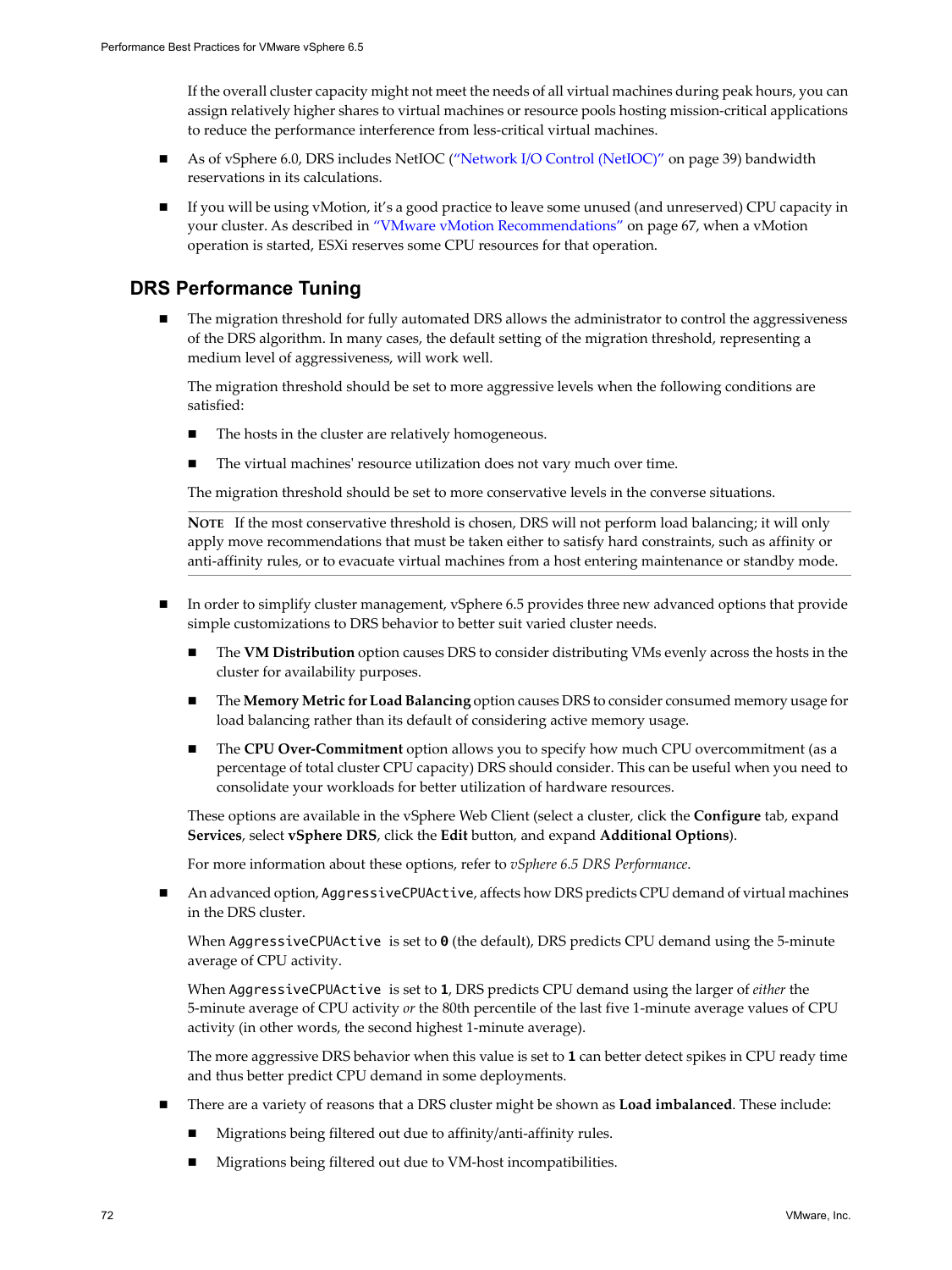- The cost estimate for potential migrations (based on the costs of previous migrations) exceeding the expected benefits of the potential migrations.
- All the hosts in the cluster are network saturated.

If achieving a "load balanced" cluster is critical for your specific environment you can relax some rules or adjust the migration threshold.

On the other hand, if all the virtual machines are receiving 100% of their entitled resources, it might be acceptable to have a slightly imbalanced cluster.

- A set of scripts with which advanced DRS users can conduct more proactive cluster load balancing is available on the *Scripts for Proactive DRS* VMware community page, at http://communities.vmware.com/docs/DOC-10231.
- Starting with vSphere 6.5, predictive DRS can be configured to receive predictions from VMware vRealize<sup>®</sup> Operations<sup>™</sup> and use this information to make load-balancing moves.

**NOTE** This requires vRealize Operations version 6.4 or later. For more detail, see https://blogs.vmware.com/management/2016/11/david-davis-vrealize-operations-post-34-new-predictiv e-drs-vrealize-operations-6-4.html.

For more information on DRS, refer to *vSphere 6.5 Resource Management*.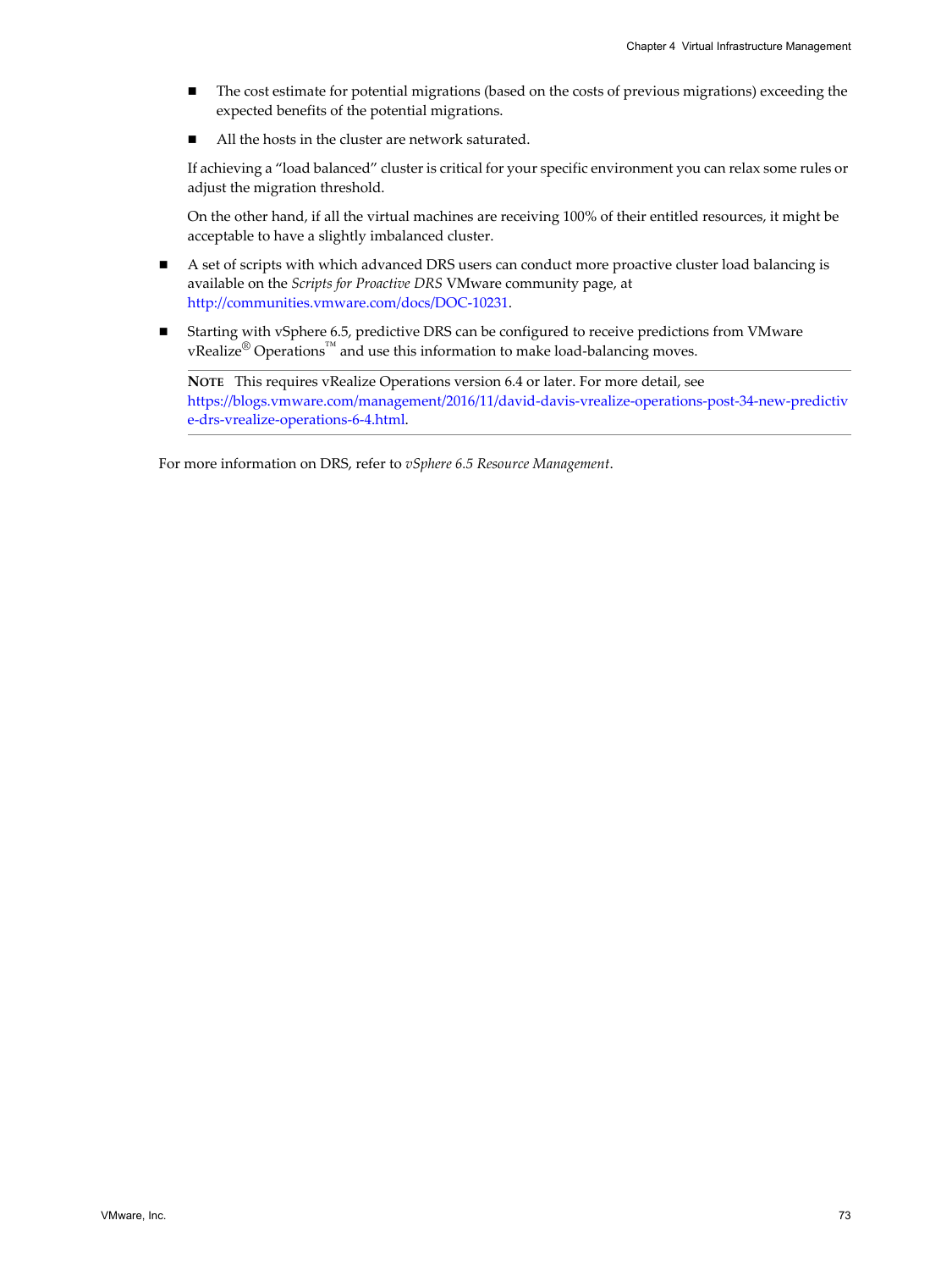## **VMware Distributed Power Management (DPM)**

<span id="page-73-1"></span><span id="page-73-0"></span>VMware Distributed Power Management (DPM) conserves power when hosts in a cluster are underutilized. It does this by consolidating virtual machines to a subset of the hosts in the cluster, then putting the remaining hosts into standby mode. DPM keeps sufficient host capacity powered-on to meet the needs of the virtual machines in the cluster. When demand increases, DPM powers-on additional hosts and migrates virtual machines to them, keeping the cluster's load balanced across the powered-on hosts.

DPM is most appropriate for clusters in which composite virtual machine demand varies significantly over time; for example, clusters in which overall demand is higher during the day and significantly lower at night. If demand is consistently high relative to overall cluster capacity DPM will have little opportunity to put hosts into standby mode to save power.

Because DPM uses DRS, most DRS best practices (described in ["VMware Distributed Resource Scheduler](#page-69-0)  [\(DRS\)" on page 70](#page-69-0)) are also relevant to DPM.

**NOTE** While DPM powers-off hosts to save power, a very different power-saving technique, Host Power Management, can be used to reduce the power consumption of individual ESXi hosts while they are powered on. This is described in ["Host Power Management in ESXi" on page 24](#page-23-0).

DPM and Host Power Management can be used together for the best power conservation.

## **DPM Configuration and Modes of Operation**

- <span id="page-73-5"></span> DPM is complementary to host power management policies (described in ["Host Power Management in](#page-23-0)  [ESXi" on page 24](#page-23-0)). DPM saves power at the cluster scale by putting underutilized hosts into standby mode, thus eliminating their idle power consumption. Host-level power management policies allow efficient use of the hosts in the cluster that remain powered on. Using DPM and host power management together can offer greater power savings than those obtained when either solution is used alone.
- The hosts in a DPM-enabled cluster inherit the automation level (automatic or manual) set at the cluster level. The automation level can also be set for individual hosts, overriding the inherited automation level. When a host is enabled for manual DPM, vCenter requests user approval before putting that host into or taking it out of standby mode.

<span id="page-73-4"></span>DPM has the most flexibility and the potential for maximum power savings when all hosts are enabled for automatic DPM. DPM also preferentially chooses hosts in automatic mode over hosts in manual mode to put into or take out of standby mode.

 If desired, DPM can also be disabled for individual hosts in a cluster even when DPM is enabled for that cluster. This might be done for hosts running mission-critical virtual machines, for example. VM/Host affinity rules can then be used to ensure that those virtual machines are not migrated away from these hosts.

## **Tuning the DPM Algorithm**

- <span id="page-73-3"></span>**DPM** considers historical demand in determining how much capacity to keep powered on and keeps some excess capacity available for increases in demand. DPM will also power on additional hosts as needed for unexpected increases in the demand of existing virtual machines or to allow new virtual machines to be admitted to the cluster.
- <span id="page-73-2"></span> The aggressiveness of the DPM algorithm can be tuned by adjusting the **DPM Threshold** in the cluster settings menu. This parameter is similar to the DRS imbalance threshold in that it controls how aggressively DPM recommends migrations and putting hosts into and taking them out of standby mode. The default setting for the threshold is 3 (medium aggressiveness).
- Hosts are not put into standby mode unless the memory demand of the virtual machines in the cluster is low. Before vSphere 5.5, the memory demand of virtual machines was considered low when their active memory was low, even when their consumed memory was high.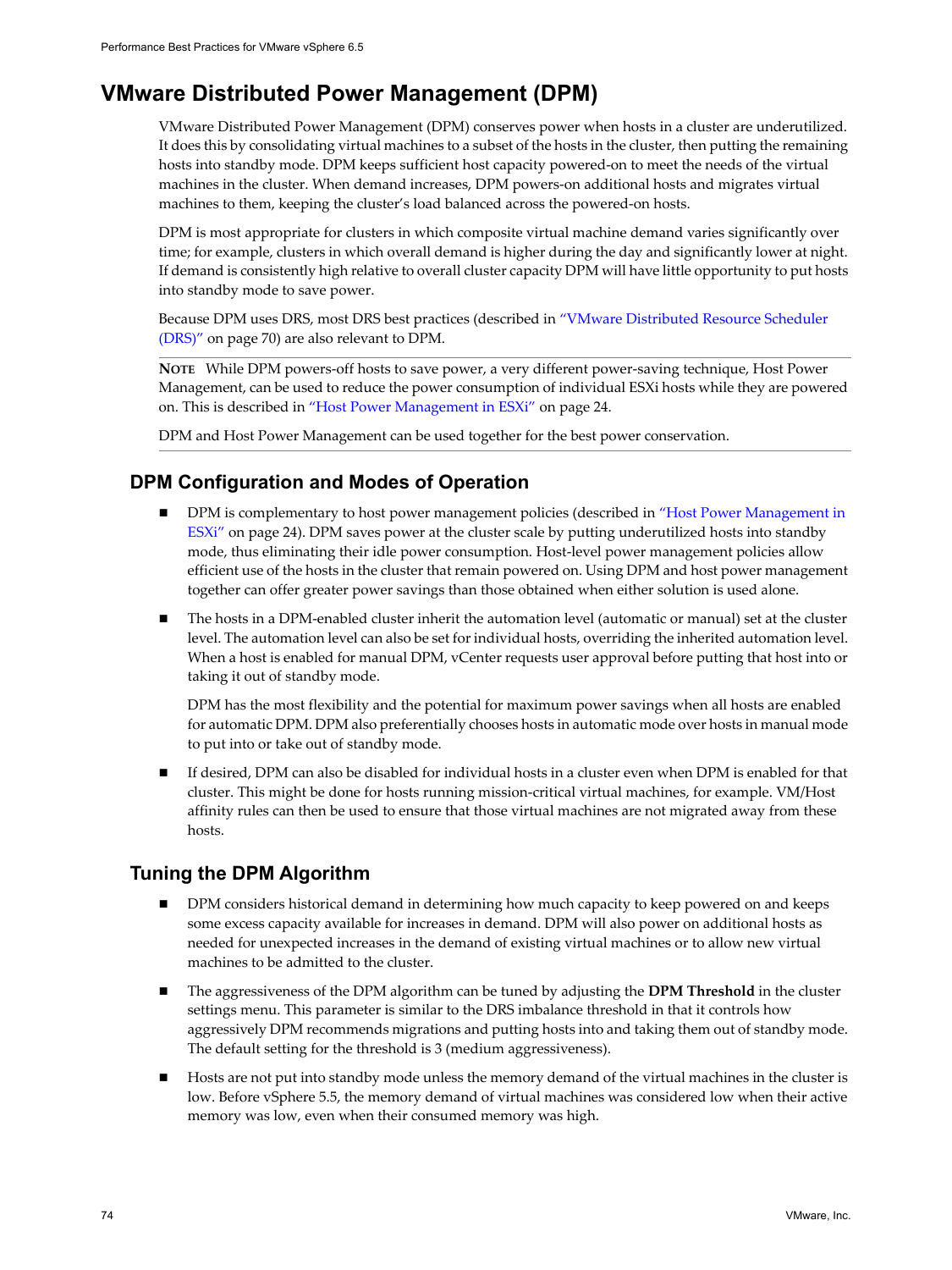vSphere 5.5 introduced a change in the default behavior of DPM designed to make the feature less aggressive. When estimating memory demand, DPM now takes into account a percentage of the idle-consumed memory (25% by default). This behavior can help prevent performance degradation for virtual machines when active memory is low but consumed memory is high.

If desired, this behavior can be adjusted using the variable in the advanced options for DPM, PercentIdleMBInMemDemand. As mentioned above, the default value of this variable is 25. Setting it to 0 would revert to the more aggressive DPM behavior found in previous releases of vSphere. Setting it to 100 would make DPM very conservative by equating estimates of memory demand to consumed memory.

 For clusters that often have unexpected spikes in virtual machine resource demands, two variables in the advanced options for DPM can be used to set the minimum CPU and memory capacities that DPM will always keep powered on, MinPoweredOnCpuCapacity (default: 1, unit: MHz) and MinPoweredOnMemCapacity (default: 1, unit: MB).

## **Scheduling DPM and Running DPM Proactively**

 DPM can be enabled or disabled on a predetermined schedule using **Scheduled Tasks** in vCenter Server. When DPM is disabled, all standby ESXi hosts in the cluster will be powered on. This might be useful, for example, to reduce the delay in responding to load spikes expected at certain times of the day or to reduce the likelihood of some hosts being left in standby mode for extended periods of time.

**NOTE** Similarly, when the vCenter server or the vCenter vpxd service is restarted, all standby ESXi hosts managed by that vCenter server will be powered on.

 When predictive DRS is enabled and is configured to receive predictions from vRealize Operations, DPM can make use of these predictions to proactively bring hosts back from standby mode even before the workload demand increases. For example, if workload demand increases every morning at 9am, DPM can use predictions to bring hosts out of standby by 8am to accommodate the expected demand.

**NOTE** This requires vRealize Operations version 6.4 or later. For more detail, see https://blogs.vmware.com/management/2016/11/david-davis-vrealize-operations-post-34-new-predictiv e-drs-vrealize-operations-6-4.html.

■ The VMware Community page *Scripts for "Proactive DPM"* (http://communities.vmware.com/docs/DOC-10230) provides a set of Perl scripts with which advanced DPM users can conduct more proactive power management.

## **Using DPM With VMware High Availability (HA)**

 DPM respects VMware High Availability (HA) settings and takes them into account when making recommendations to put a host into or take it out of standby mode. In a cluster with HA enabled, DPM maintains excess powered-on capacity to meet the HA requirements.

<span id="page-74-0"></span>This could mean that additional virtual machines might not be admitted even if the cluster seems to have available resources (just as in a DRS cluster with HA enabled). Also, in order to reserve the additional capacity for HA, fewer hosts might be put into standby mode than if the cluster did not have HA enabled. These factors should be considered when configuring HA and DPM.

 If VMware HA is enabled in a cluster, and one or more virtual machines are powered on, DPM keeps a minimum of two hosts powered on. This is true even if HA admission control is disabled.

For more information on DPM performance tuning, see *VMware Distributed Power Management Concepts and Use*.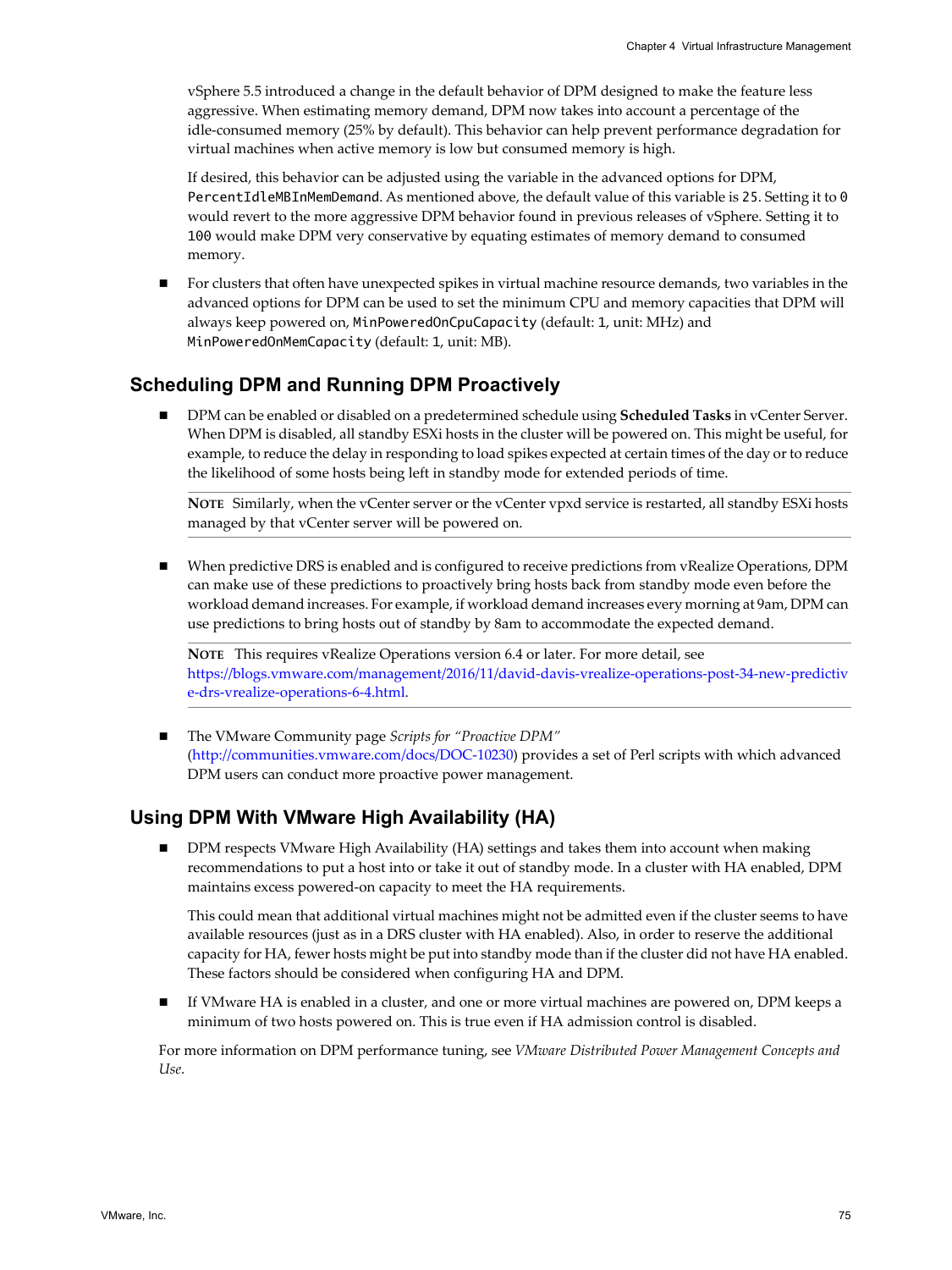## **VMware vSphere Storage I/O Control**

<span id="page-75-0"></span>VMware vSphere® Storage I/O Control is a feature that allows an entire datastore's resources to be allocated as desired between the various virtual machines accessing the datastore. Beginning with vSphere 6.5, Storage I/O Control now works with SSD datastores.

**NOTE** To control how an individual ESXi host allocates the storage I/O resources it receives (rather than allocating an entire datastore's I/O resources), see ["Storage I/O Resource Allocation" on page 35.](#page-34-0)

With Storage I/O Control disabled (the default), each host accessing a datastore gets a portion of that datastore's resources corresponding to the proportion of the datastore's total I/O workload coming from that host.

Even with Storage I/O Control enabled, no action is taken until Storage I/O Control is triggered, which happens automatically when datastore congestion is detected. Storage I/O Control tunes the trigger threshold to adapt to the datacenter environment in which it's running.

The datastore's I/O resources can be allocated based on the following settings:

- IOPS **shares** designate what proportion of a datastore's IOPS a virtual machine will receive. Shares are evaluated globally and the portion of the datastore's resources each host receives is the sum of the shares of the virtual machines running on that host divided by the sum of the shares of all the virtual machines accessing that datastore.
- **IOPS reservations**, new in vSphere 6.5, set a lower bound on the IOPS a virtual machine will receive. Storage I/O Control will guarantee this minimum provided the hardware can support it.
- **IOPS limits** set an upper bound on the IOPS a virtual machine will receive.

To enable Storage I/O Control, from the vSphere Web Client in the **Navigator** pane, select the **Storage** tab, select a datastore, select the **Configure** tab, select **General**, to the right of **Datastore Capabilities** click the **Edit...** button, select the **Enable Storage I/O Control** check box, then click **OK**.

For more information about Storage I/O Control performance, especially with SSD storage, see *Performance Implications of Storage I/O-Enabled SSD Datastores in VMware vSphere 6.5*.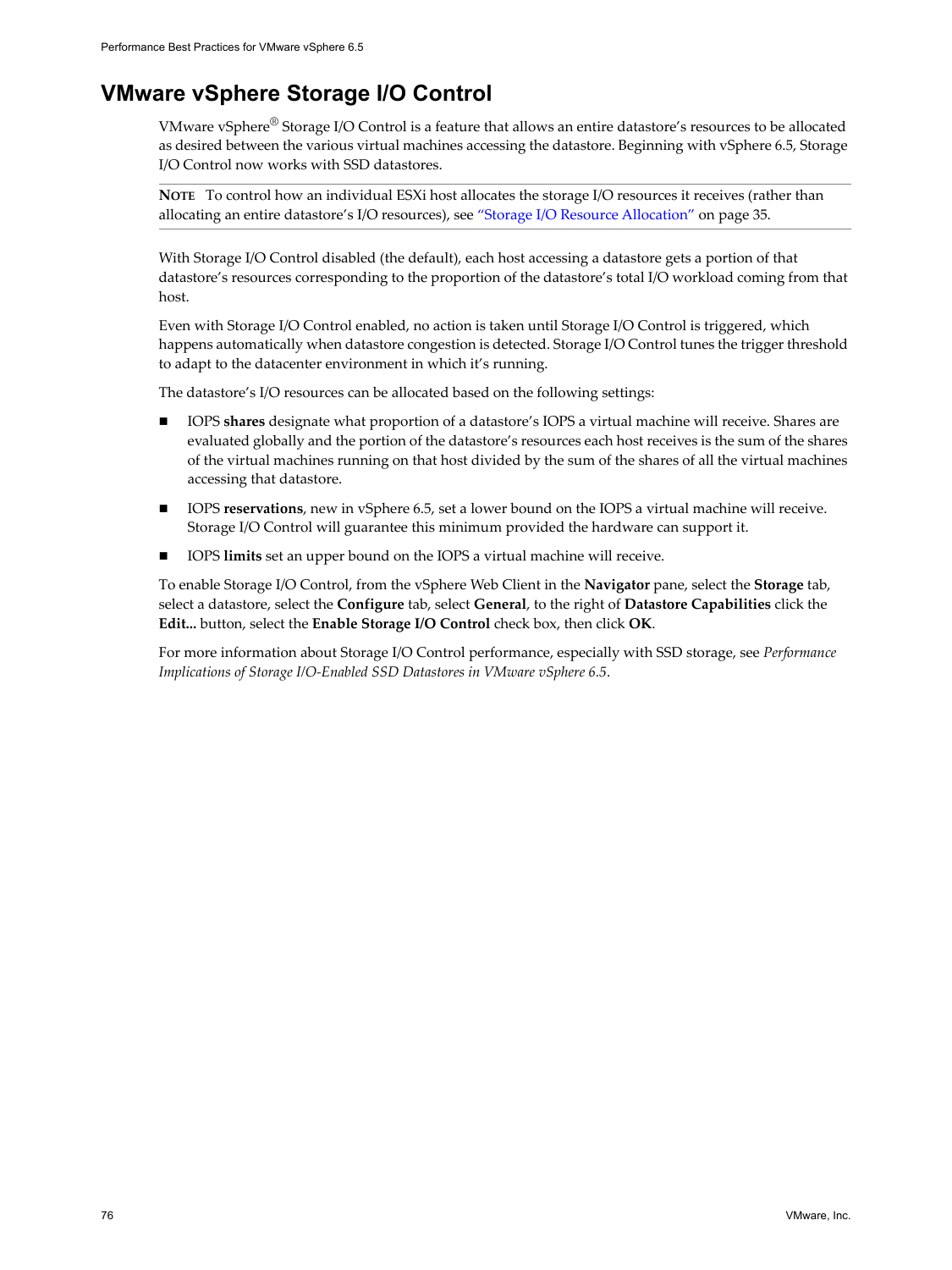## **VMware Storage Distributed Resource Scheduler (Storage DRS)**

<span id="page-76-4"></span><span id="page-76-3"></span><span id="page-76-0"></span>Storage Distributed Resource Scheduler (Storage DRS) provides I/O load balancing and space balancing across datastores within a datastore cluster as well as providing out-of-space avoidance. This can avoid storage performance bottlenecks or address them if they occur.

This section lists Storage DRS practices and configurations recommended by VMware for optimal performance.

- When deciding which datastores to group into a datastore cluster, try to choose datastores that are as homogeneous as possible in terms of host interface protocol (i.e., FCP, iSCSI, NFS), RAID level, and performance characteristics. We recommend not mixing SSD and hard disks in the same datastore cluster.
- Don't configure into a datastore cluster more datastores or virtual disks than the maximum allowed in *Configuration Maximums for vSphere 6.5*.
- While a datastore cluster can have as few as two datastores, the more datastores a cluster has, the more flexibility Storage DRS has to better balance that cluster's I/O load and capacity usage.
- When possible, make sure every datastore in a datastore cluster can be accessed by the full set of hosts that can access the other datastores in that cluster. Such full connectivity allows Storage DRS to make better decisions when addressing high I/O loads or out-of-space issues.
- As you add workloads you should monitor datastore I/O latency in the performance chart for the datastore cluster, particularly during peak hours. If most or all of the datastores in a datastore cluster consistently operate with latencies close to the congestion threshold used by Storage I/O Control (set to 30ms by default, but sometimes tuned to reflect the needs of a particular deployment), this might be an indication that there arenʹt enough spare I/O resources left in the datastore cluster. In this case, consider adding more datastores to the datastore cluster or reducing the load on that datastore cluster.

**NOTE** Make sure, when adding more datastores to increase I/O resources in the datastore cluster, that your changes do actually add resources, rather than simply creating additional ways to access the same underlying physical disks.

- <span id="page-76-2"></span> By default, Storage DRS affinity rules keep all of a virtual machine's virtual disks on the same datastore (using intra-VM affinity). However you can give Storage DRS more flexibility in I/O load balancing, potentially increasing performance, by overriding the default intra-VM affinity rule. This can be done for either a specific virtual machine or for the entire datastore cluster.
- <span id="page-76-1"></span> Inter-VM anti-affinity rules can be used to keep the virtual disks from two or more different virtual machines from being placed on the same datastore, potentially improving performance in some situations. They can be used, for example, to separate the storage I/O of multiple workloads that tend to have simultaneous but intermittent peak loads, preventing those peak loads from combining to stress a single datastore.
- If a datastore cluster contains thin-provisioned LUNs, make sure those LUNs don't run low on backing disk space. If many thin-provisioned LUNs in a datastore cluster simultaneously run low on backing disk space (quite possible if they all share the same backing store), this could cause excessive Storage vMotion activity or limit the ability of Storage DRS to balance datastore usage.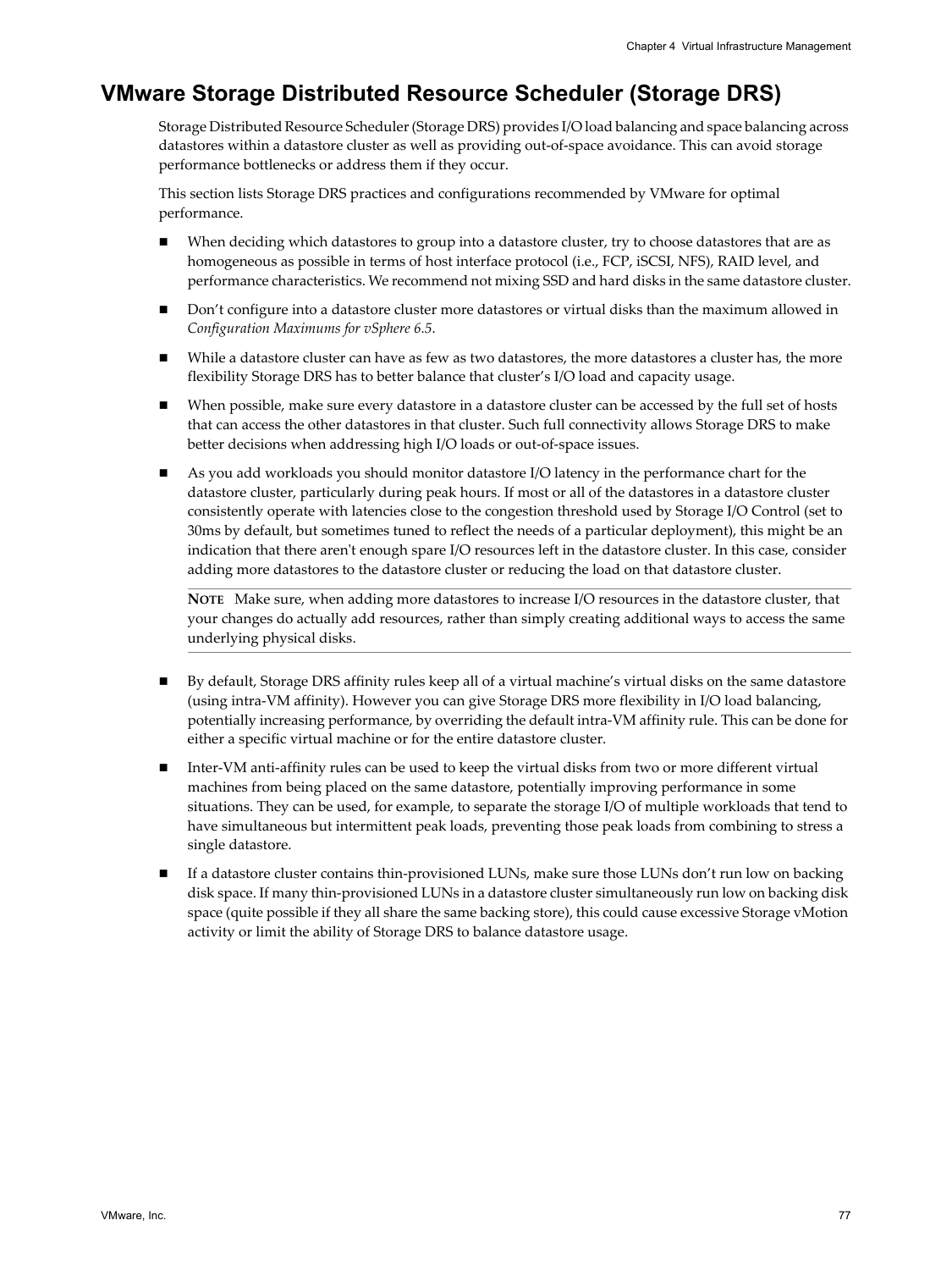## <span id="page-77-0"></span>**VMware vSphere High Availability**

<span id="page-77-3"></span><span id="page-77-2"></span><span id="page-77-1"></span>VMware vSphere® High Availability (HA) minimizes virtual machine downtime by monitoring hosts, virtual machines, or applications within virtual machines, then, in the event a failure is detected, restarting virtual machines on alternate hosts.

## **VMware High Availability in General**

- When vSphere HA is enabled in a cluster, all active hosts (those not in standby mode, maintenance mode, or disconnected) participate in an election to choose the primary host for the cluster; all other hosts become secondary hosts. The primary has a number of responsibilities, including monitoring the state of the hosts in the cluster, protecting the powered-on virtual machines, initiating failover, and reporting cluster health state to vCenter Server. The primary is elected based on the properties of the hosts, with preference being given to the one connected to the greatest number of datastores. Serving in the role of primary will have little or no effect on a host's performance.
- When the primary host can't communicate with a secondary host over the management network, the primary uses datastore heartbeating to determine the state of that secondary host. By default, vSphere HA uses two datastores for heartbeating, resulting in very low false failover rates. In order to reduce the chances of false failover even further—at the potential cost of a very slight performance impact—you can use the advanced option das.heartbeatdsperhost to change the number of datastores used for heartbeating (up to a maximum of five) and can configure vCenter Server to give preference to datastores that don't share a point of failure with the network used by HA.
- Enabling HA on a host reserves some host resources for HA agents, slightly reducing the available host capacity for powering on virtual machines.
- When HA is enabled, the vCenter Server reserves sufficient unused resources in the cluster to support the failover capacity specified by the chosen admission control policy. This can reduce the number of virtual machines the cluster can support.

For further details about HA, see *vSphere Availability*.

## **Virtual Machine Component Protection (VMCP)**

 Virtual Machine Component Protection (VMCP) is a feature that allows HA to detect failure of FC, iSCSI, or NFS storage connectivity and provide automated recovery for affected virtual machines. VMCP is disabled by default; when the feature is enabled, the HA agent consumes slightly more CPU cycles.

For further details about VMCP, including how to enable the feature, see the *vSphere Availability* guide for ESXi 6.5 and vCenter Server 6.5.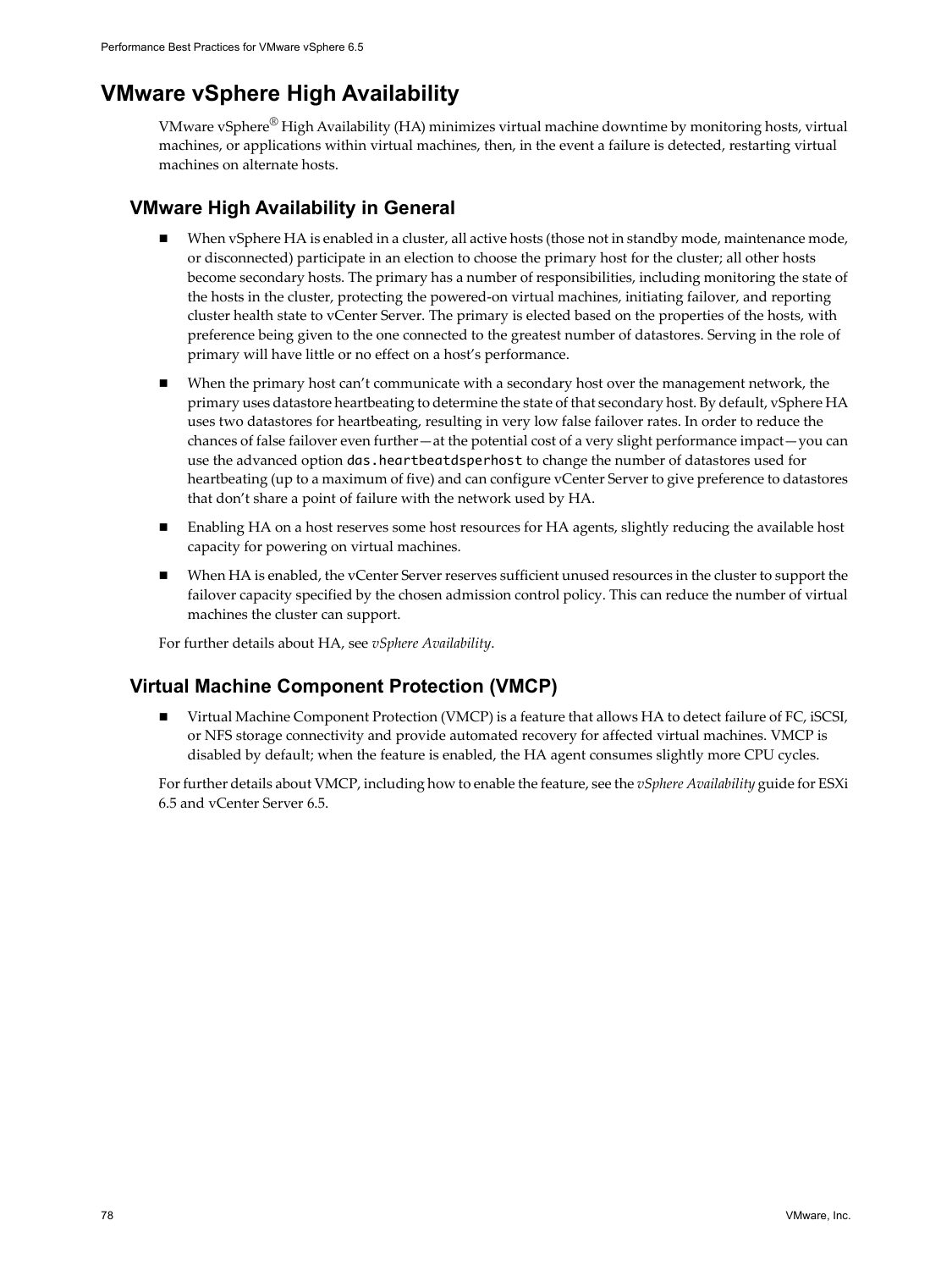## **VMware Fault Tolerance**

<span id="page-78-1"></span><span id="page-78-0"></span>VMware Fault Tolerance (FT) provides continuous virtual machine availability in the event of a server failure.

<span id="page-78-2"></span>Because FT uses HA, most HA best practices (described in ["VMware vSphere High Availability" on page 78\)](#page-77-0) are relevant to FT as well.

When FT is enabled in a virtual machine, that virtual machine is called the FT primary virtual machine, or primary. Each such FT primary virtual machine is paired with another virtual machine, called the FT secondary virtual machine, or secondary. The roles of primary and secondary are dynamic: the virtual machines can swap roles when there is a failover.

- FT requires some additional resources. Before turning on FT for a virtual machine, make sure you have the following resources available:
	- **Storage**: The secondary virtual machine consumes storage for its configuration file, as well as its VMDK files, each of which are complete copies of the primaryʹs VMDK files. Make sure you have space for the secondary virtual machine; this space can be on the same datastore as the primary or a different datastore. As long as a virtual machine is FT protected, changes to the primary's VMDK files will be mirrored to the secondary's VMDK files.
	- **Memory**: The primary and secondary virtual machines automatically receive a full memory reservation, ensuring ballooning or swapping are never necessary on either virtual machine. Make sure that the hosts on which the primary and secondary virtual machines will run have enough memory for this reservation.

When the primary virtual machine is powered on, both the primary and secondary virtual machines consume additional overhead memory. The amount depends on virtual machine memory size, but is typically in the range of 1GB-2GB each.

- **Network**: Make sure the FT logging traffic is carried by at least a 10Gb/s NIC. While the amount of network traffic depends on the workload, even one multi-vCPU virtual machine can require several Gb/s.
- **CPU**: The secondary virtual machine requires some additional CPU cycles to support the synchronization between the primary and secondary. This is in proportion to how active the primary VM is, and is generally low.
- Before a virtual machine is FT protected, the primary and secondary must undergo an initial synchronization of their memory and VMDK states. This is done through a live memory and disk migration that occurs while the FT virtual machine is running. The disk synchronization, in particular, can be a lengthy operation, so expect a delay before it completes and the virtual machine becomes FT protected.

The initial synchronization happens in the following cases. Because this process can be resource intensive, avoid performing these operations more often than necessary.

- When FT is turned on for a running virtual machine.
- When an FT virtual machine changes from powered-off to powered-on.
- When the **Resume Fault Tolerance** operation is executed on a running FT virtual machine that has had the **Suspend Fault Tolerance** operation performed on it.
- When FT protection is reestablished following the failure of either the primary or secondary. This could be caused by a hardware failure or intentionally triggered with the **Test Failover** or **Test Restart Secondary** operations. In either case the initial synchronization will execute to re-establish FT protection.
- The live migration that takes place for initial synchronization can briefly saturate the vMotion network link and can also cause spikes in CPU utilization.
- Avoid using the same network link for both FT logging traffic and other network traffic (such as vMotion traffic); one type of traffic can negatively affect the other, especially when multiple FT virtual machines are running on the same host.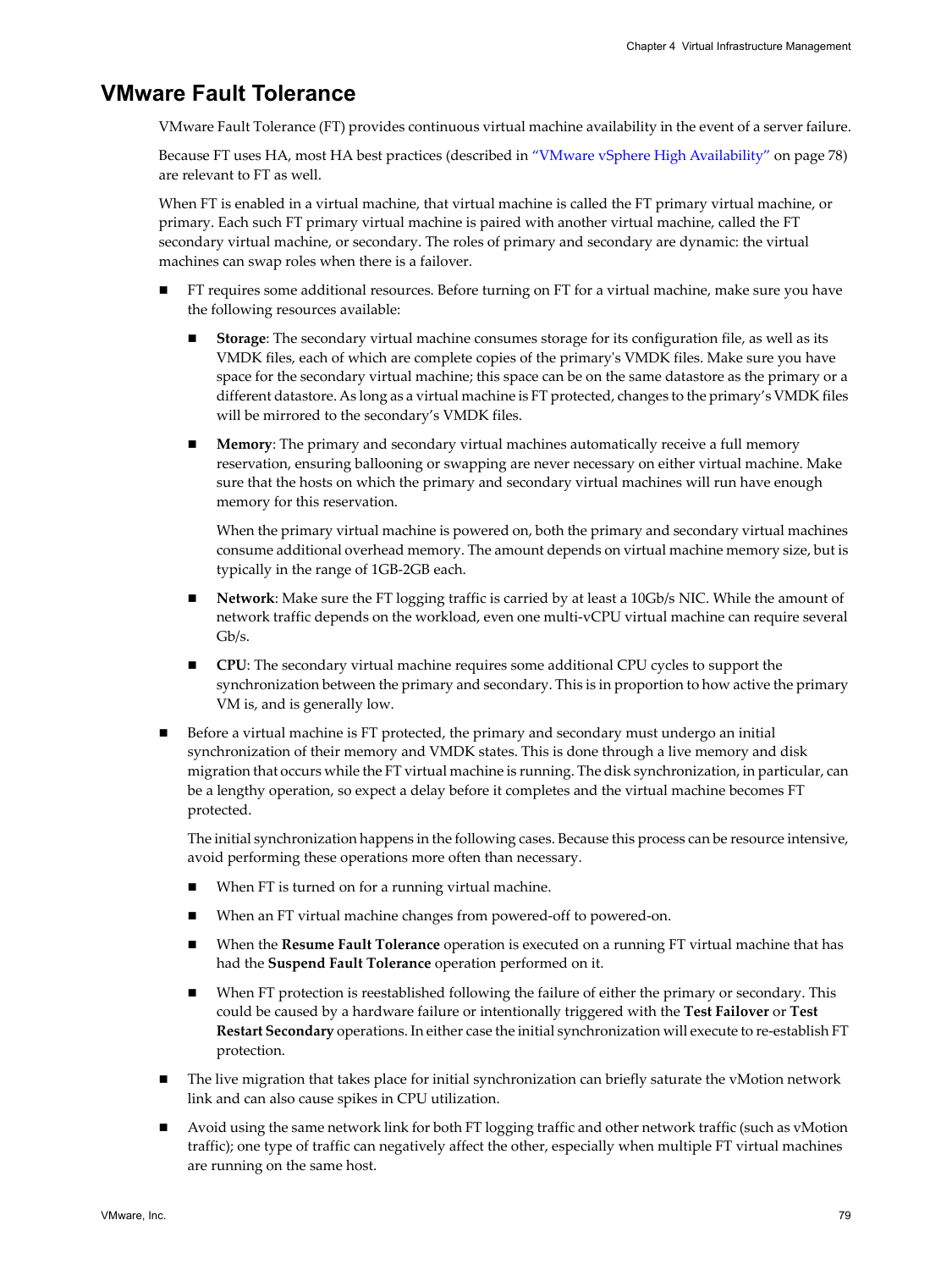- **FT** logging traffic is asymmetric; the majority of the traffic flows from primary to secondary. Congestion of logging traffic can therefore be reduced by distributing primaries across multiple hosts. For example on a cluster with two ESXi hosts and two FT virtual machines, placing one of the primary virtual machines on each of the hosts allows FT logging traffic to utilize the network bandwidth bidirectionally.
- Avoid placing more than four FT virtual machines on a single host, or having more than eight total FT vCPUs on a host. In addition to reducing the likelihood of saturating the FT logging NIC, this also limits the number of simultaneous live-migrations needed to create new secondary virtual machines in the event of a host failure.
- If the secondary virtual machine runs out of resources (such as FT logging bandwidth, storage bandwidth, or CPU cycles) that the primary virtual machine has plenty of, then ESXi might slow the primary to allow the secondary to keep up.

For example, if the host on which the secondary is running also has many other secondaries saturating the FT logging bandwidth, but the host on which the primary is running has only one FT virtual machine, then that primary might be slowed to accommodate the lack of resources on the secondary. The following recommendations help avoid this situation:

- Make sure the hosts on which the primary and secondary virtual machines run are relatively closely matched in terms of CPU performance, virtual machine load (including and especially FT virtual machine load), FT logging bandwidth and load, and datastore bandwidth and load. Bottlenecks in any of these areas on the primary or secondary can be detrimental to the performance of the other virtual machine.
- Make sure that power management scheme settings (both in the BIOS and in ESXi) that cause CPU frequency scaling are consistent between the hosts on which the primary and secondary virtual machines run.
- Enable CPU reservations for the primary virtual machine (which will be duplicated for the secondary virtual machine) to ensure that the secondary gets CPU cycles when it requires them.
- When FT is enabled for a virtual machine, that virtual machine can use only hardware CPU and MMU virtualization (for information about hardware-assisted virtualization, see ["Hardware-Assisted](#page-10-0)  [Virtualization" on page 11](#page-10-0) and ["Configuring ESXi for Hardware-Assisted Virtualization" on page 23](#page-22-0)).
- Although FT will work on many earlier generation CPUs (for minimum requirements, see the *vSphere Availability* guide for ESXi 6.5 and vCenter Server 6.5), for the best performance we recommend the following CPUs:
	- Intel Platform: Intel "Haswell" generation (such as Intel Xeon 2600-v3 Series) or later.
	- AMD Platform: AMD "Piledriver" generation (such as AMD Opteron 6300 Series) or later.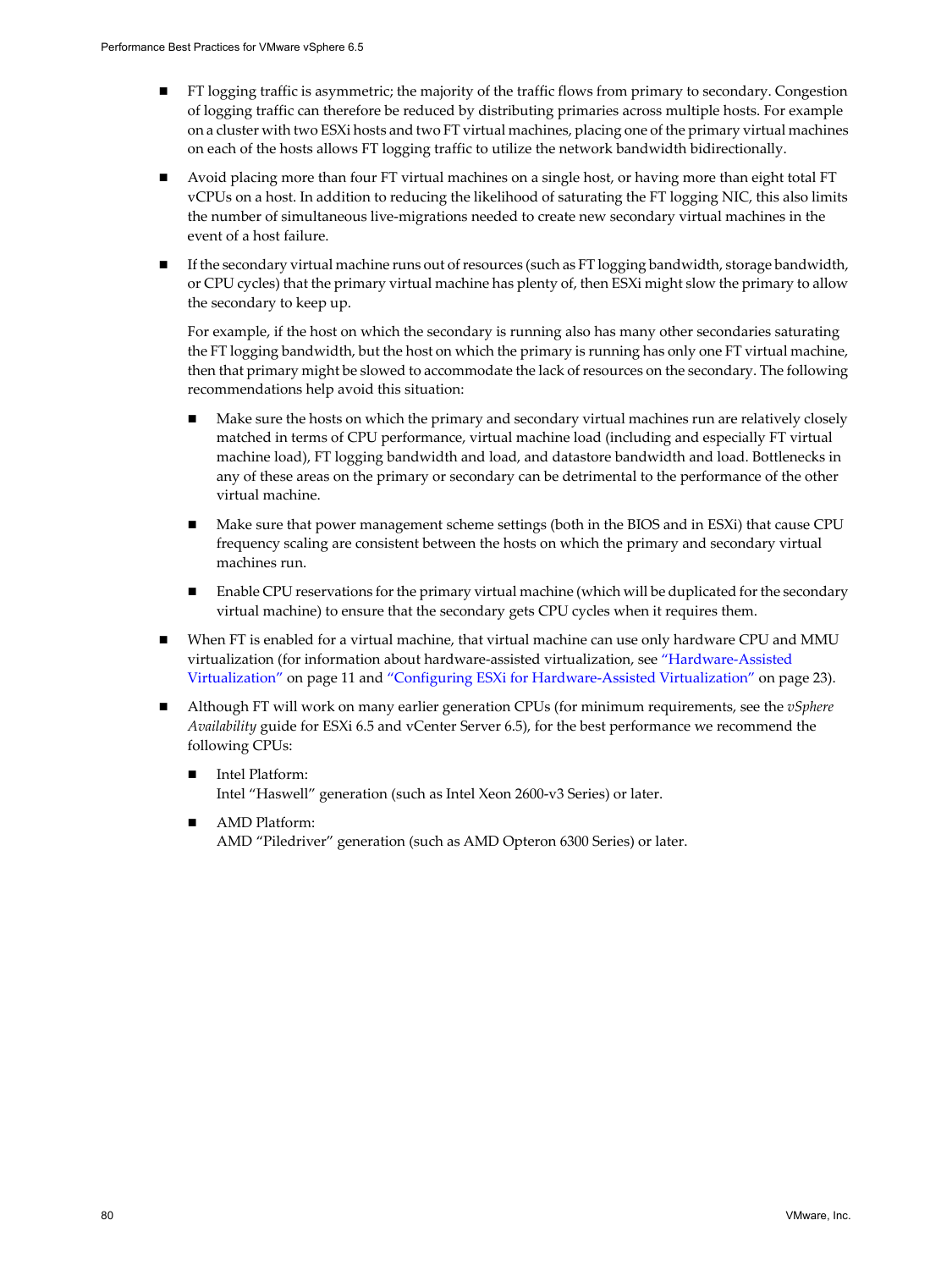## **VMware vSphere Update Manager**

<span id="page-80-0"></span>VMware vSphere Update Manager provides a patch management framework for VMware vSphere. It can be used to apply patches, updates, and upgrades to VMware ESX and ESXi hosts, VMware Tools and virtual hardware, and so on.

In addition to the material presented here, more information about vSphere Update Manager performance can be found in the white paper *VMware vSphere Update Manager Performance and Best Practices*.

## **Update Manager Deployed in Windows**

For deployments of vCenter Server in Windows, Update Manager can be run either on the same host as the vCenter Server or on a different host and can be configured to share a database with vCenter Server or to have its own database. The following recommendations apply to these Windows deployments:

- When there are more than 300 virtual machines or more than 30 hosts, separate the Update Manager database from the vCenter Server database.
- When there are more than 1000 virtual machines or more than 100 hosts, separate the Update Manager server from the vCenter Server *and* separate the Update Manager database from the vCenter Server database.
- Allocate separate physical disks for the Update Manager patch store and the Update Manager database.
- To reduce network latency and packet drops, keep to a minimum the number of network hops between the Update Manager server system and the ESXi hosts.
- In order to cache frequently used patch files in memory, make sure the Update Manager server host has at least 2GB of RAM.

## **Update Manager Deployed in Linux (with vCenter Server Appliance)**

Beginning with vSphere 6.5, vCenter Server Appliance (vCSA) deployments share both a Linux host and a database with Update Manager. The Update Manager service updatemgr is enabled and started by default once the appliance starts. The following recommendations apply to these Linux deployments:

**NOTE** Despite the shared resources, Linux deployments of Update Manager support the same maximum configurations as Windows deployments.

- Make sure the database has enough space for both the vCenter inventory and the Update Manager data. Update Manager initialization needs about 150MB, and its database usage can increase by up to about 100MB per month.
- The amount of memory consumed by Update Manager is primarily affected by the size of the inventory, especially the number of virtual machines. Periodically monitor the resource usage by Update Manager, as well as other services, using top, htop, or other tools, especially when the system is under heavy load. Update the resources or configuration when necessary.
- An Update Manager plug-in (about 6MB in size) will be automatically installed into the vSphere Web Client the first time the Web Client is connected to a vCenter Server Appliance running the Update Manager service. (In contrast, this plug-in must be manually installed when the Web Client is used with Update Manager in Windows.)

### **Update Manager General Recommendations**

- For compliance view for all attached baselines, latency is increased linearly with the number of attached baselines. We therefore recommend the removal of unused baselines, especially when the inventory size is large.
- Upgrading VMware Tools is faster if the virtual machine is already powered on. Otherwise, Update Manager must power on the virtual machine before the VMware Tools upgrade, which could increase the overall latency.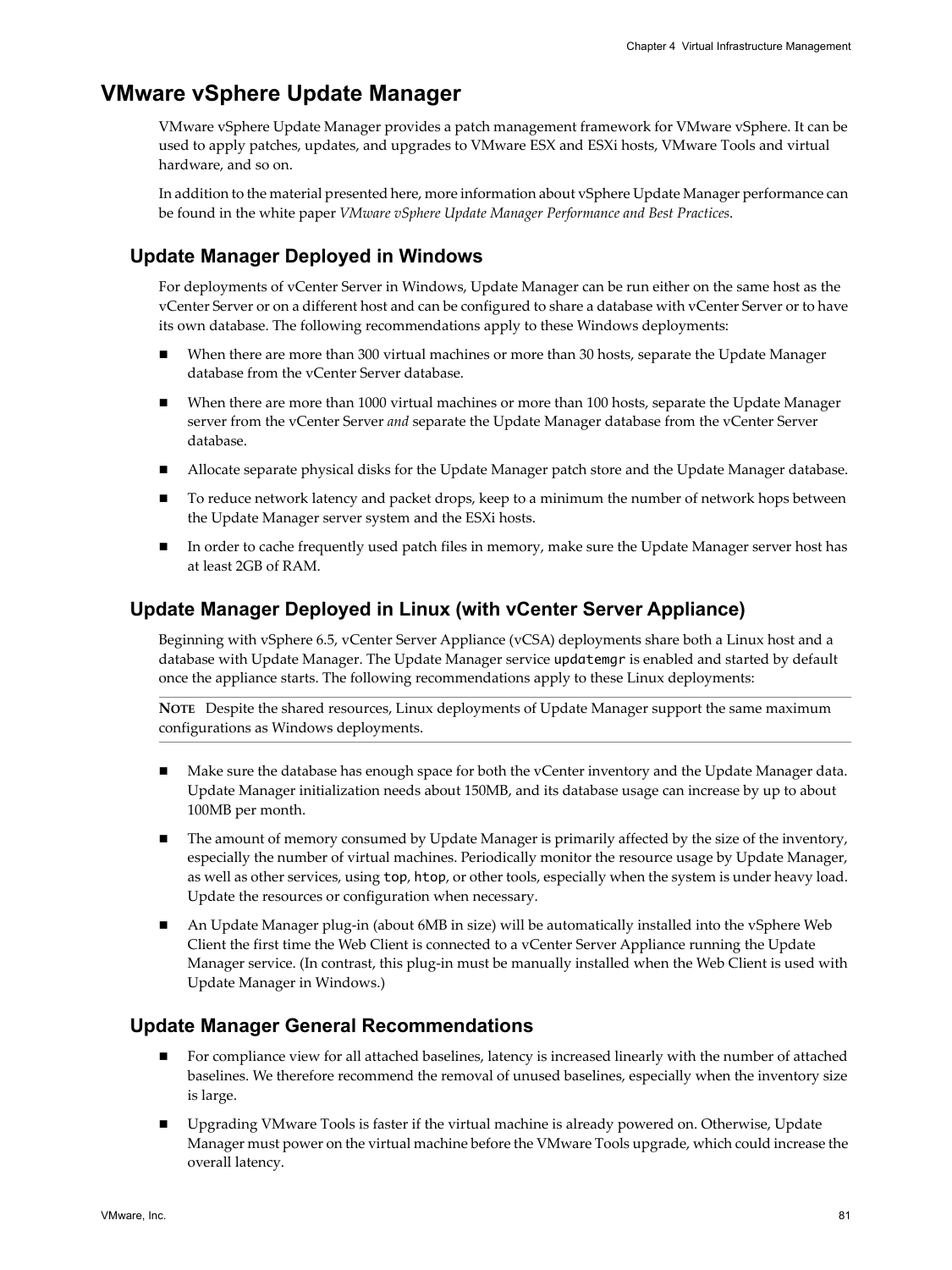Upgrading virtual machine hardware is faster if the virtual machine is already powered off. Otherwise, Update Manager must power off the virtual machine before upgrading the virtual hardware, which could increase the overall latency.

**NOTE** Because VMware Tools must be up to date before virtual hardware is upgraded, Update Manager might need to upgrade VMware Tools before upgrading virtual hardware. In such cases the process is faster if the virtual machine is already powered-on.

## **Update Manager Cluster Remediation**

- Limiting the remediation concurrency level (i.e., the maximum number of hosts that can be simultaneously updated) to half the number of hosts in the cluster can reduce vMotion intensity, often resulting in better overall host remediation performance. (This option can be set using the cluster remediate wizard.)
- When all hosts in a cluster are ready to enter maintenance mode (that is, they have no virtual machines powered on), concurrent host remediation will typically be faster than sequential host remediation.
- Cluster remediation is most likely to succeed when the cluster is no more than 80% utilized. Thus for heavily-used clusters, cluster remediation is best performed during off-peak periods, when utilization drops below 80%. If this is not possible, it is best to suspend or power-off some virtual machines before the operation is begun.

## **Update Manager Bandwidth Throttling**

- During remediation or staging operations, hosts download patches. On slow networks you can prevent network congestion by configuring hosts to use bandwidth throttling. By allocating comparatively more bandwidth to some hosts, those hosts can more quickly finish remediation or staging.
- To ensure that network bandwidth is allocated as expected, the sum of the bandwidth allocated to multiple hosts on a single network link should not exceed the bandwidth of that link. Otherwise, the hosts will attempt to utilize bandwidth up to their allocation, resulting in bandwidth utilization that might not be proportional to the configured allocations.
- Bandwidth throttling applies only to hosts that are downloading patches. If a host is not in the process of patch downloading, any bandwidth throttling configuration on that host will not affect the bandwidth available in the network link.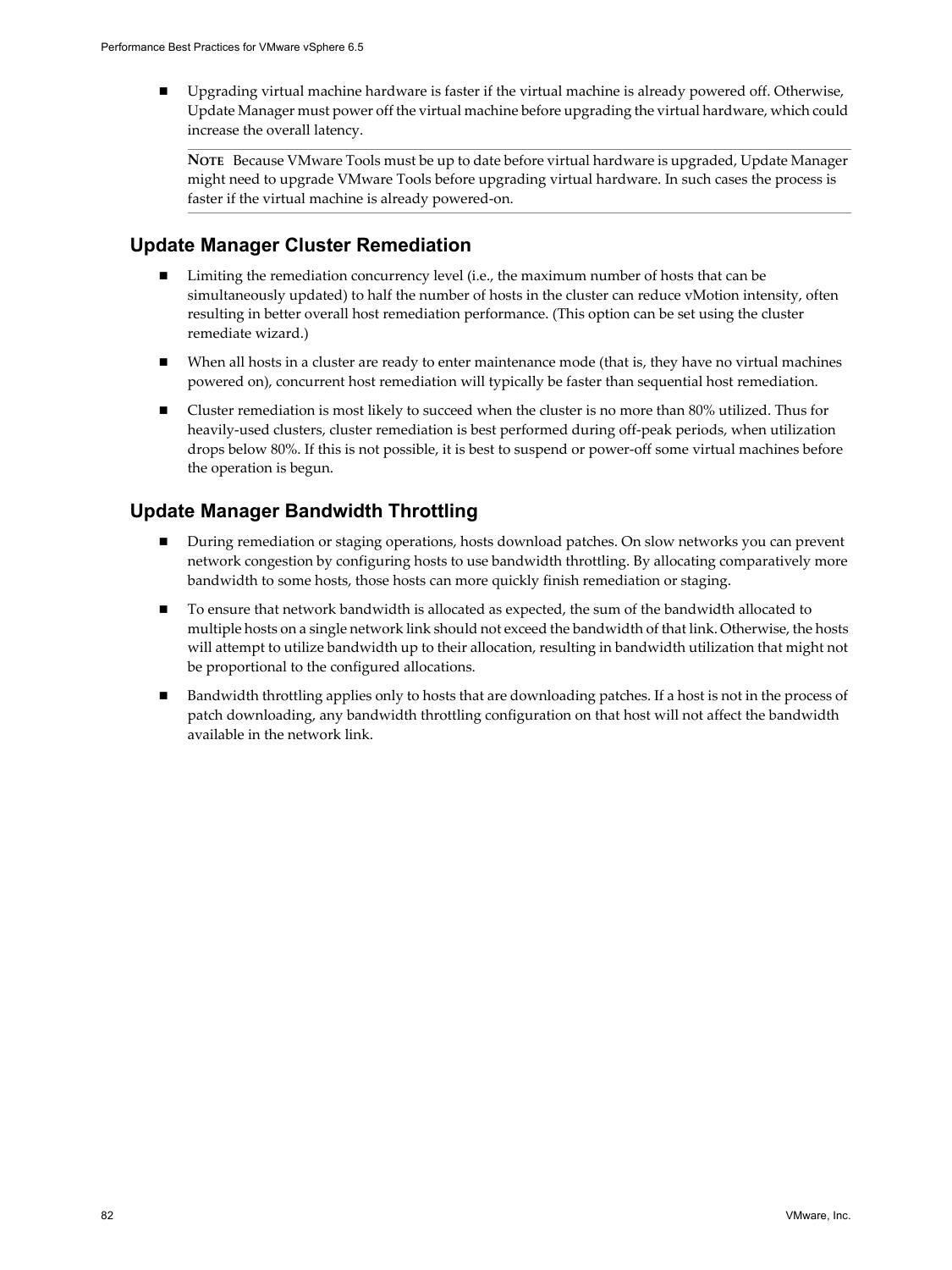## **VMware Virtual SAN (vSAN)**

The VMware Virtual SAN (vSAN) allows storage resources attached directly to ESXi hosts to be used for distributed storage and accessed by multiple ESXi hosts. Follow the recommendations in this section for the best performance.

### **Hybrid versus All-Flash vSAN**

vSAN deployments can be "hybrid" or all-flash:

- In hybrid vSAN deployments, a layer of fast SSD storage is used as a "caching tier" to provide a read and write cache for a larger (but slower) magnetic disk layer (the "capacity tier").
- In all-flash vSAN deployments, SSD storage is used for both the caching tier (which, in all-flash vSAN, provides just a write cache) and the capacity tier (which provides the persistent storage).

While hybrid vSAN deployments are very fast, all-flash deployments are faster still. In addition, all-flash vSAN supports RAID-5, RAID-6, deduplication, and compression. By reducing storage requirements, these features can reduce the effective cost difference between hybrid and all-flash vSAN.

### **vSAN Hardware Selection and Layout**

### **Hardware Selection and Layout for Hybrid vSAN**

 In a hybrid vSAN, all writes go first to the SSDs that make up the caching tier and vSAN read cache hits (which ideally make up a large proportion of the reads) also come from that tier.

Thus the caching tier (SSD) to capacity tier (HDD) ratio has a significant effect on hybrid vSAN performance. A higher SSD to HDD ratio typically improves performance, but at a higher cost.

### **Hardware Selection and Layout for All-Flash vSAN**

 In an all-flash vSAN, all vSAN writes go first to the caching tier SSDs and are then destaged to the capacity tier SSDs; reads come directly from the capacity tier SSDs (except reads of data not yet destaged, which come from the caching tier SSDs).

The performance of the caching tier SSDs is an important factor in the overall performance of an all-flash vSAN. Using faster, advanced SSDs — such as NVMe disk drives — for the caching tier can significantly improve performance, even when the capacity tier uses lower-performance SSDs.

### **Hardware Selection and Layout for vSAN in General**

- vSAN performs best when disk resources are distributed relatively evenly across the ESXi hosts that make up the vSAN cluster.
- Disks in a vSAN are organized into disk groups, with each disk group consisting of one cache disk and one or more capacity disks. Generally, the more disk groups per host, the better vSAN performs.

### **vSAN Network Considerations**

- While small vSAN deployments can perform well with 1Gb/s Ethernet links between the ESXi hosts in the vSAN cluster, most deployments will perform best with 10Gb/s or faster links.
- Jumbo frames, while they shouldn't hurt performance if properly configured, won't provide much improvement in vSAN performance.

For more information about vSAN network configuration, see the *VMware Virtual SAN 6.2 Network Design Guide* (though written for vSAN 6.2, most of the content applies to vSAN 6.5).

### **vSAN Configuration and Use**

A number of the VM Storage Policies in vSAN can affect vSAN performance. These include: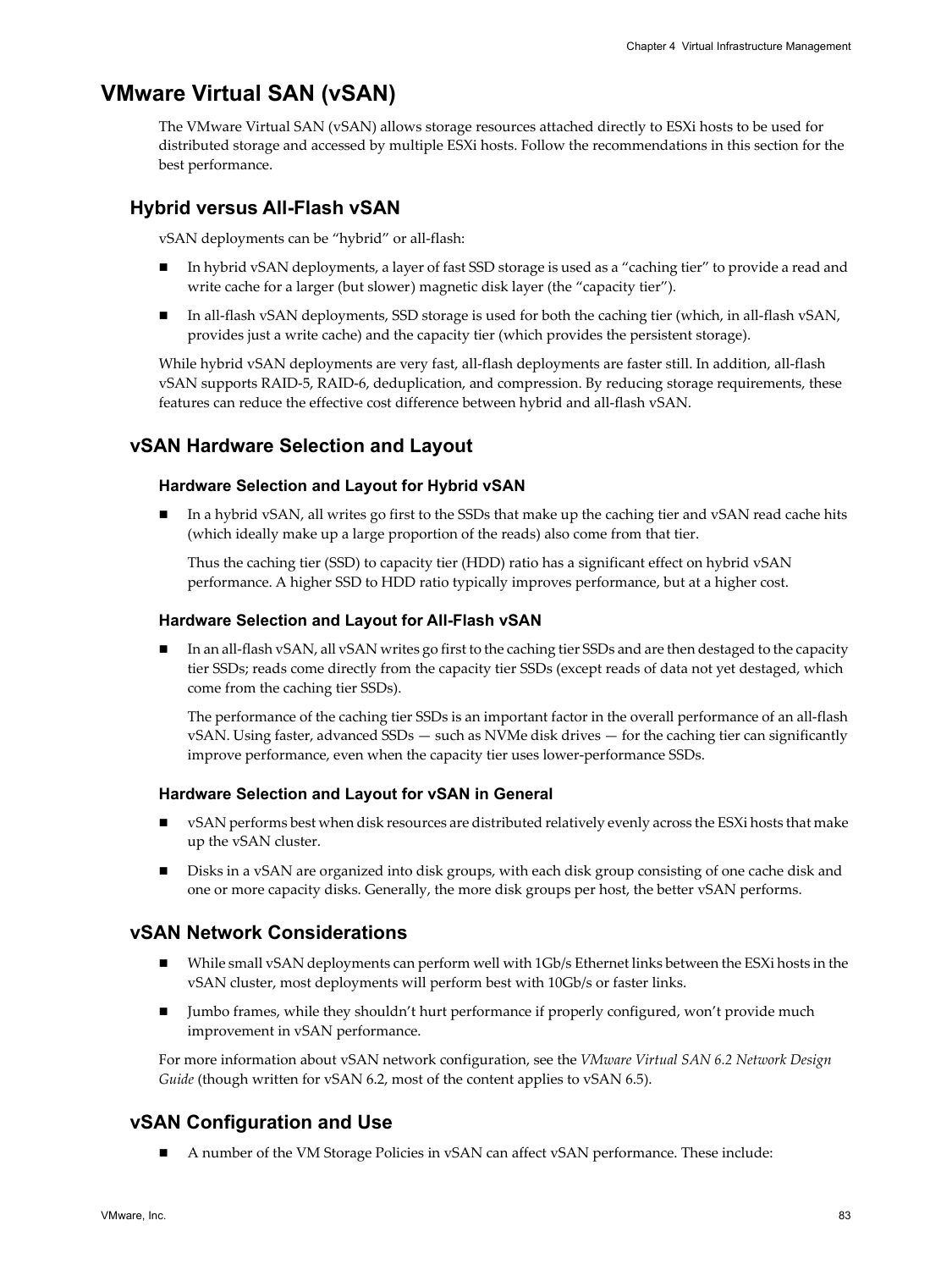- Number of disk stripes per object
- Flash Read Cache reservation
- Number of failures to tolerate
- Object space reservation

In most cases, these options allow a trade-off between resource usage and performance. These are described in more detail in the document referenced below.

- End-to-end software checksum is enabled by default for vSAN, but can be disabled on a per virtual machine or per object basis. Disabling vSAN checksum will typically only be done when checksum functionality is already provided by an application layer. While the checksum operation does introduce some overhead, its performance impact is small, due in part to a dedicated in-memory cache.
- Just as disk resources should generally be distributed relatively evenly across vSAN hosts, for the best performance virtual machines should also be distributed relatively evenly across those hosts. VMware DRS can help to achieve this (see ["VMware Distributed Resource Scheduler \(DRS\)" on page 70](#page-69-0)).
- Deduplication and compression, a pair of features available only on all-flash vSAN deployments, can dramatically reduce storage requirements, but with a moderate performance penalty. Because the performance impact is least significant with low-throughput workloads and small block sizes, workloads with these characteristics are especially well-suited to use this feature.

For further information about vSAN performance with deduplication and compression, see the *VMware Virtual SAN 6.2 Performance with Online Transaction Processing Workloads* paper (though written for vSAN 6.2, most of the content applies to vSAN 6.5).

 RAID-5 and RAID-6 (also known collectively as erasure coding), features available only on all-flash vSAN deployments, can provide data protection with a relatively small performance penalty (due to high throughput capability of the all-flash storage). Replication (that is, RAID-1), however, still offers the best performance, but at the cost of significantly lower space efficiency.

For further information about vSAN performance with erasure coding, see the *VMware Virtual SAN 6.2 Performance with Online Transaction Processing Workloads* paper (though written for vSAN 6.2, most of the content applies to vSAN 6.5).

For more details about vSAN configuration options and other vSAN performance tips, see the *VMware Virtual SAN 6.2 Network Design Guide* (though written for vSAN 6.2, most of the content applies to vSAN 6.5) and the *VMware Virtual SAN Design and Sizing Guide*.

## **vSAN Encryption**

New in vSphere 6.5, vSAN Encryption encrypts data when it is written to a storage device, but transfers it unencrypted. (To encrypt the data *before* it is transferred, see ["vSphere Virtual Machine Encryption](#page-35-0)  [Recommendations" on page 36.](#page-35-0)) This allows vSAN to deduplicate and/or compress the data, operations that are difficult or impossible to perform on encrypted data.

- The resource overhead of vSAN encryption is primarily in CPU utilization. Thus, with sufficient CPU resources, typical deployments (that is, those that don't use ultra-fast storage) will see no significant performance impact.
- To significantly minimize additional CPU utilization due to VM encryption, choose processors that support AES-NI (see ["AES-NI Support" on page 12](#page-11-0)), especially some recent processor versions in which the AES-NI implementation is further optimized.
- Make sure AES-NI is enabled in BIOS. In some cases a BIOS upgrade might be required for AES-NI support.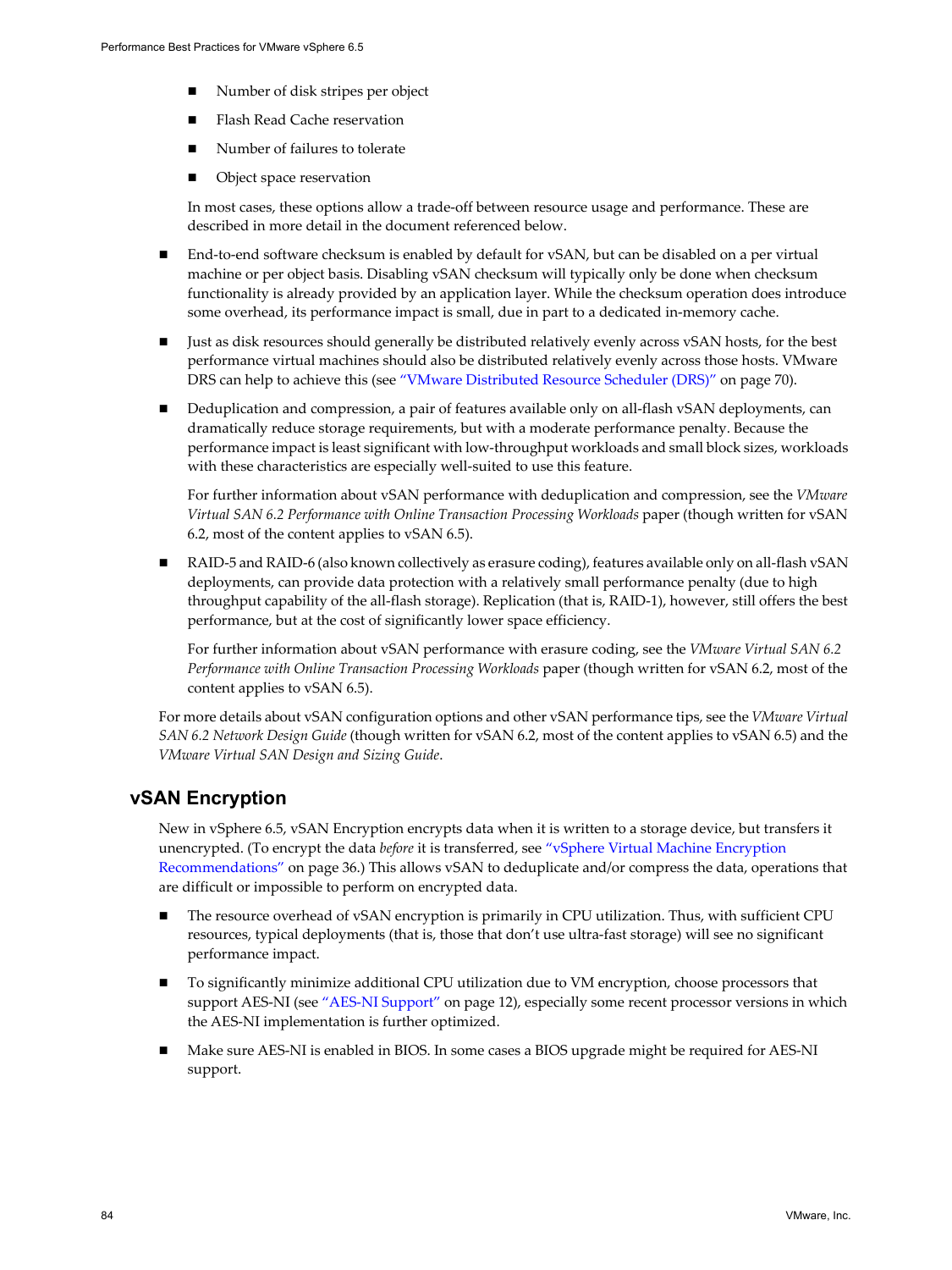## **VMware Virtual Volumes (VVols)**

VMware Virtual Volumes (VVols) uses communication between VMware software and SAN or NAS storage arrays to allow finer control over virtual machine storage policies.

In addition to the recommendations in this section, it's also a good idea to read your storage vendor's documentation, as each vendor might have their own recommendations or best practices.

### **VVol Hardware Considerations**

- VVols work only on storage hardware that supports vStorage APIs for Storage Awareness (VASA) version 2.0 or later with support for the Virtual Volumes API profile.
- VVol performance varies significantly between storage hardware vendors. Before choosing storage hardware, confirm that it will provide the VVol performance you expect.
- When choosing hardware, be mindful of the limitations imposed by the array implementation. A VVol-based VM, for instance, requires a number of VVols (config, swap, data, potentially snapshots, etc.) and the limit on the number of VVols an array can manage might be as important as the limit on its storage capacity.
- VVols require a VASA provider (sometimes called a "storage provider" or abbreviated "VP"), a software layer that presents the storage array's capabilities to the ESXi host and allow ESXi to perform virtual machine and VVol-related management operations. For some storage arrays the VASA provider runs on the array, for others it runs in a virtual machine or on a dedicated physical server.

**NOTE** If your VASA provider runs in a virtual machine:

- Be careful not to migrate it to VVol storage.
- Consider using vSphere HA (see ["VMware vSphere High Availability" on page 78](#page-77-0)) to protect it.
- Implement an appropriate backup plan for it.
- VVol performance is heavily dependent on bandwidth between the ESXi host, the VASA provider, and the array. For the best performance, I/O operation traffic and management operation traffic should be on separate links, with the I/O link having at least 10Gb/s bandwidth.

If I/O operation traffic and management operation traffic must share the same physical network link, they should be routed through separate virtual NICs.

### **VVol Workload Performance**

VVol workloads fall into two major categories: management workloads and I/O workloads.

### **VVol Management Operation Performance**

The following performance recommendations apply to VVol management operations:

- Virtual machine provisioning operations on VVol range in performance relative to native NFS or SAN:
	- Clone operations on VVol are significantly faster than on native NFS or SAN. Clones are offloaded to arrays and can be implemented by the array in a space-efficient manner from the moment they're created (since the array is free to share the underlying storage blocks).
	- **Power operations (power on and power off) on VVol perform similarly to native NFS or SAN.**
	- Destroy operations on VVol typically take slightly longer than on native NFS or SAN, though this varies somewhat with different array vendors.
- Storage migration performance between two VVol datastores is faster than migration involving one or more non-VVol datastores.
- VVol performance on snapshot operations varies between creation and deletion: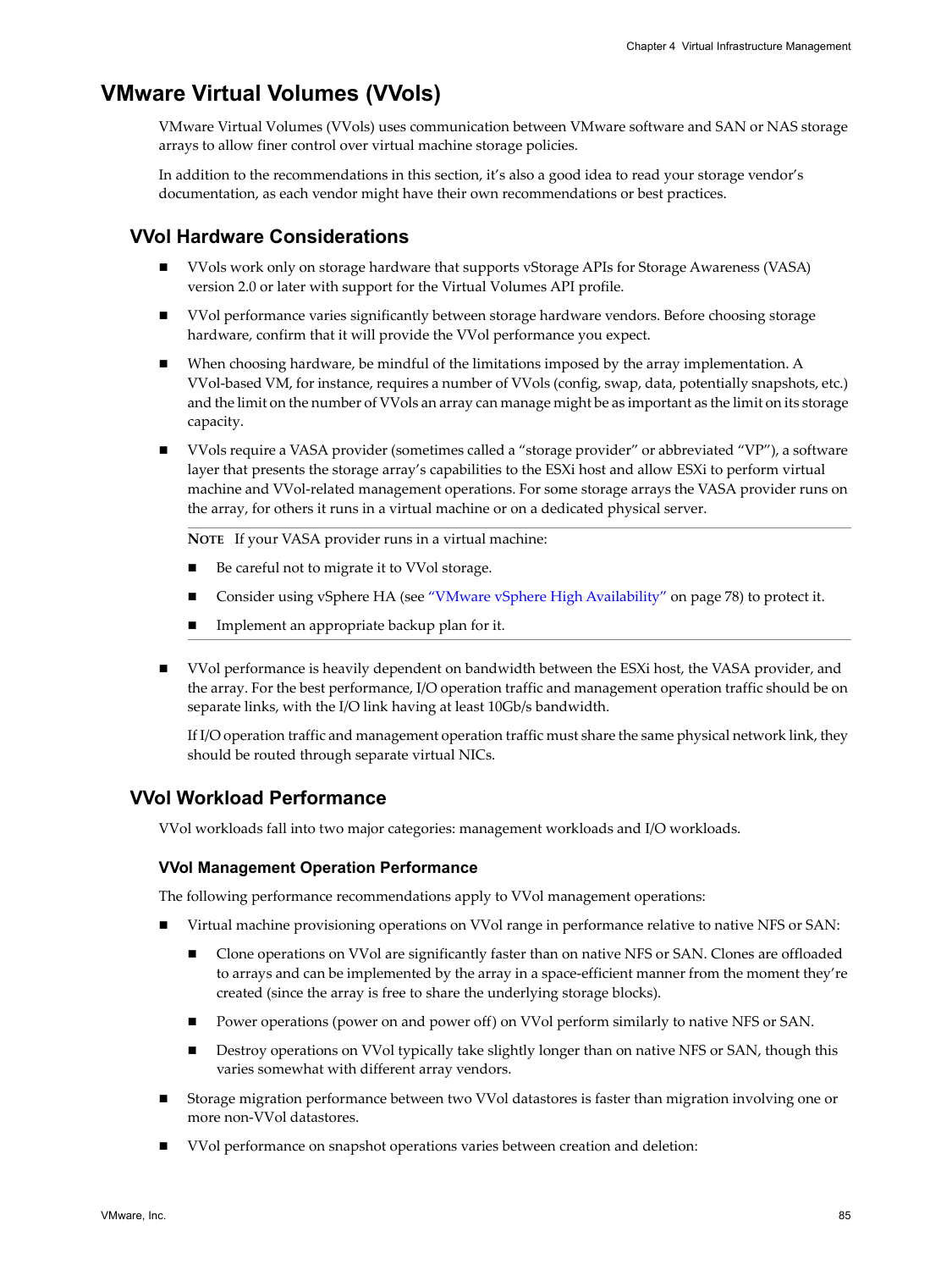- Snapshot creation performs similarly between VVol and native NFS or SAN.
- Snapshot deletions on VVols are offloaded to the array and, since there's no requirement to re-issue writes previously directed to the redo log file, they will typically be of more predictable duration and faster than on native NFS or SAN.

### **VVol I/O Operation Performance**

The following performance recommendations apply to VVol I/O operations:

- Because the I/O path of VVol is nearly the same as the I/O path for non-VVol datastores, the throughput and latency on a VVol datastore is very similar to that for an otherwise-similar non-VVol datastore.
- I/O to VVols is done through Protocol Endpoints (PEs), and vendors might have specific advice on configuring the number or type of PE LUNs for their array. There's little general advice that can be given on this topic, since the performance aspects rely heavily on the particular array implementation (for example, queueing of commands at the PE level vs. dispatching them directly to a per-VVol queue, depth of queues on the array side, how does this interact with any QoS features, etc.). Note that the Core Storage layer permits four times more I/Os to be enqueued for Protocol Endpoint (PE) LUNs than for regular (data) LUNs.
- **Shapshots on VVols are offloaded to the array, which creates the snapshot using array-side native means,** such as automatically doing its own Copy-on-Write (COW). VVol snapshots typically become comparable to LUN snapshots on the array. For this reason, VVol performance on disks with snapshots doesn't degrade as snapshot levels increase, as it does on native NFS or SAN (where vSphere creates and manages snapshots itself using redo log files). This can lead to VVols having dramatically better performance for snapshots than native NFS or SAN.

This means that consolidating a snapshot is now a fast operation, even if a VM has been running with a snapshot in place, since the array usually doesn't require the data accumulated in a redo log to be re-written to the original disk. It also means you can use snapshots liberally (for backups on running VMs, for example) since the array handles the copy-on-write or other operations needed to maintain the snapshot, and the I/O from the VM to the disk is therefore unaffected. There's no longer a performance penalty for running a VM with a snapshot in place.

## **VVol Configuration Recommendations**

 Because with VVols each of your virtual machines' virtual disks is stored as an individual data virtual volume, it becomes possible to assign distinct Storage Policy Based Management (SPBM) storage polices to each virtual disk, thus allowing the performance of each disk to be optimized. For example, a database disk might require a different storage policy than a database log disk.

This also allows services to be enabled for specific virtual disks. For example, it might make sense to enable de-duplication (if available on your array) on a system disk but not on a picture storage disk.

For this reason it's a good idea to look into the exact capabilities offered by the array you're using. Some might offer QoS on individual VVol disks, some might offer specific data services (e.g., de-duplication, compression, encryption) on individual VVol disks, and so on, all configured through SPBM.

 VVol storage containers are not physical objects in the storage array; they're simply an allocation quota of certain types of storage with certain capabilities enabled. Because you can change the size limit of a container at any time, there's no need to create LUNs that are somewhat larger than your actual anticipated needs. Instead a storage administrator can create VVol storage containers of the exact size limit desired, then later change that limit without the need to migrate the VVols, reformat the storage container, or take any other action visible from the consumer side.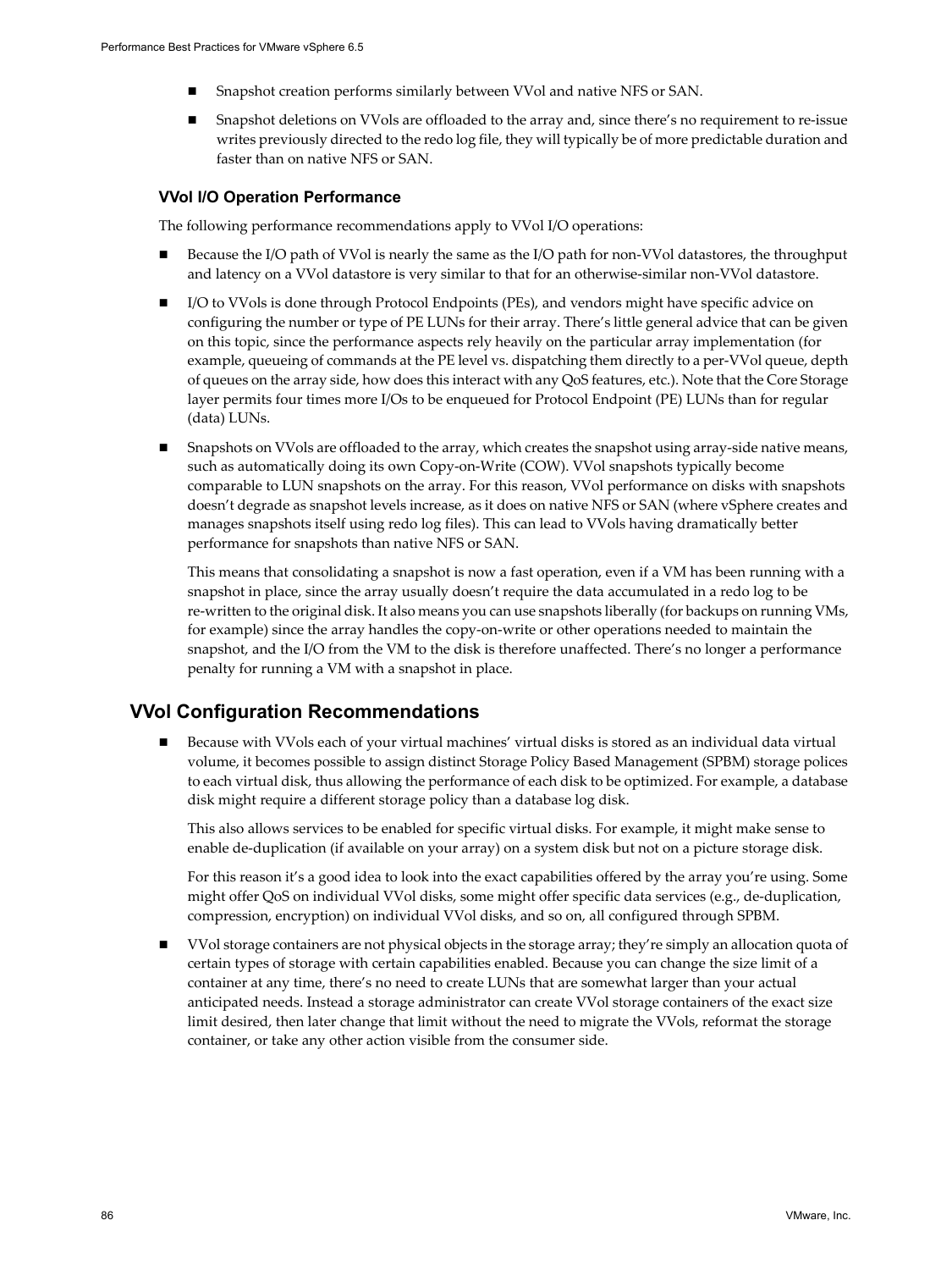For this reason it's also better to structure storage containers on logical, organizational/management boundaries instead of on the basis of LUN configuration. There's no need to have separate RAID-1/RAID-5/RAID-6 LUNs or (with a storage array supporting VVol 2.0) LUNs configured for replication and LUNs that are not replicated. Instead, it's better to offer all these storage types in the single storage container for a management unit (say, "Finance" or "HR") so that changing storage types (say, moving from RAID-1 to RAID-6 with replication as a VM moves from development to production) are simply back-end operations on the array and not storage migrations between LUNs.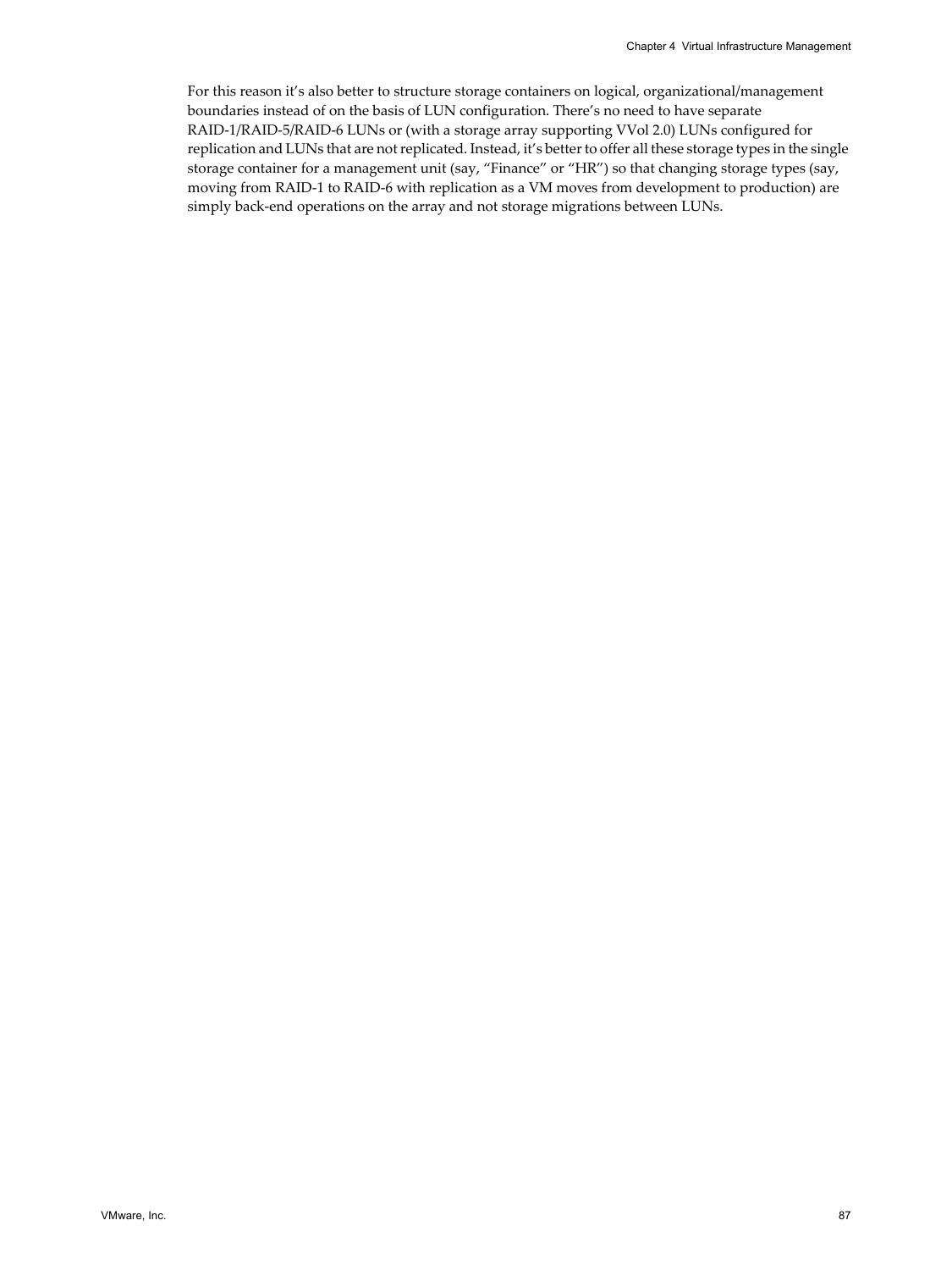## **VMware vCenter Single Sign-On Server**

The VMware vCenter Single Sign-On Server offers users single sign-on access across the vSphere management stack. Follow the recommendations in this section for the best performance.

- **Single Sign-On Server performance depends on the performance of the back-end identity sources. For the** best identity source performance, follow the relevant best practices. For example:
	- For Windows Active Directory, see the Windows Server 2008 performance tuning guidelines: http://msdn.microsoft.com/en-us/windows/hardware/gg463394
	- For OpenLDAP, see the OpenLDAP Faq-O-Matic: Performance Tuning: http://www.openldap.org/faq/data/cache/190.html
- When using Active Directory as the identity source, we recommend using native AD rather than AD-over-LDAP. When using native AD, the Single Sign-On Server stack can process groups much more efficiently than when using AD-over-LDAP.
- In order to minimize search overhead, make sure only the necessary identity source servers are added to the Single Sign-On Server.

You can browse and manage the identity sources attached to the vSphere Single Sign-On Server using the vSphere Single Sign-On Configuration user interface in the vSphere Web Client.

- When using the vSphere Web Client to add an Identity Source to the Single Sign-On Server, setting **Base DN for Users** and **Base DN for Groups** to the common portion of the domain name for users and groups, respectively, will significantly increase the performance of browsing and searching for users in large identity sources.
- **For higher throughput and higher availability, consider deploying multiple vCenter Single Sign-On** Servers behind a network load balancer.

For more information about deploying and configuring Single Sign-On Server, see the *VMware vCenter Server 6.0 Deployment Guide*. (Though this paper is about vCenter Server 6.0, the Single Sign-On Server information it contains applies to vCenter Server 6.5 as well.)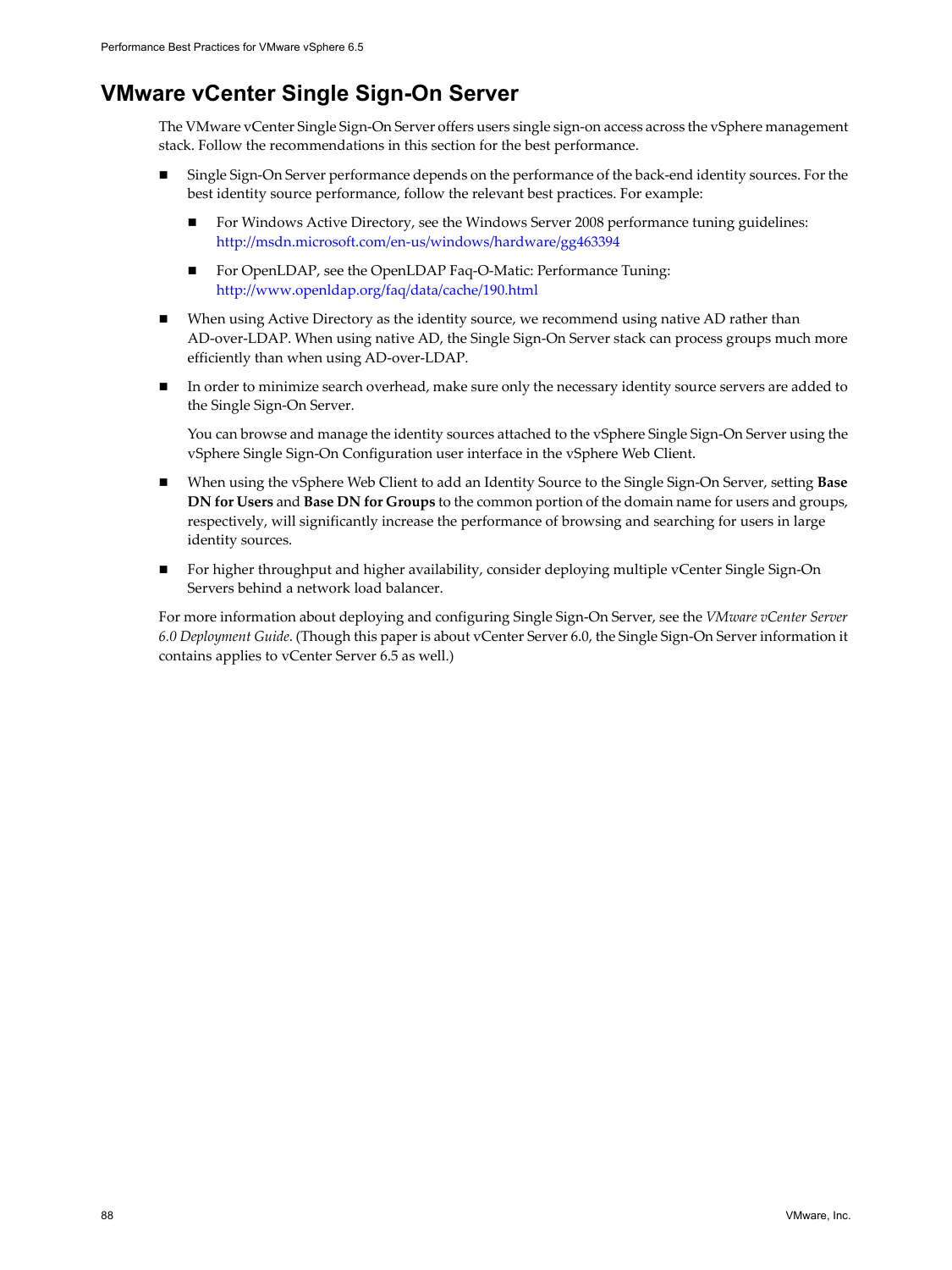## **VMware vSphere Content Library**

The VMware vSphere Content Library provides an easy way for vSphere administrators to manage virtual machine templates, vApps, ISO images, and scripts. Follow the recommendations in this section for the best performance.

 For the best library sync file transfer performance and reduced load on the vCenter servers, consider configuring your vCenter servers in Enhanced Linked Mode.

When transferring content between Content Libraries on vCenter servers that are joined using Enhanced Linked Mode, files stored on datastores mounted on ESXi hosts are transferred between those ESXi hosts instead of between the vCenter servers. This significantly shortens the path taken by the data, improving performance and reducing load on the vCenter servers.

 For the best performance, place the Content Library on a datastore that supports VMware vStorage APIs for Array Integration (VAAI) (for more information about VAAI, see ["Hardware Storage Considerations"](#page-12-0) [on page 13\)](#page-12-0).

<span id="page-88-0"></span>VAAI-capable datastores allow many Content Library operations, such as creating new virtual machines from Content Library templates, to take place largely on the datastore, dramatically improving performance while also freeing CPU and I/O resources on the hosts.

■ The vCenter Server Appliance offers a reverse proxy that handles incoming HTTPS connections, offloading from the vCenter web server the process of encrypting and decrypting HTTPS traffic.

In environments where the additional security provided by HTTPS connections is not required, file transfer speed from the Content Library can be significantly increased by using plain HTTP (instead of HTTPS), or by disabling the reverse proxy.

**NOTE** Making either of these changes (using HTTP instead of HTTPS or disabling the reverse proxy) have the potential to expose sensitive data or metadata. Only make these changes if you are confident that you know the risks.

Synchronizing content across a WAN can be slow, due to both the speed of the WAN and the use of HTTP.

If you have subscribed content libraries that frequently synchronize content across a WAN, consider creating a mirror server to cache files at the remote site. This can significantly decrease user wait time while also avoiding transferring the same files multiple times across the slow network.

- The Content Library provides an option allowing custom transfer of content into a new library. This feature, called Custom Replication Support, can be useful if your storage infrastructure supports hardware-based replication, if your network bandwidth is insufficient to sync data over HTTPS or NFS, or if you want to make a copy that can be physically transferred to a different location.
- Because the Content Library shares a network link with other vCenter components, and perhaps with applications, you might want to limit the Content Library's network usage in order to leave sufficient network bandwidth for those other components of applications. This can be accomplished using the Content Library's global network throughput throttling control for file transfer bandwidth. This setting affects the network usage of all Content Library file transfer operations, including library sync, deploy VM, capture VM, file download, and file upload.

To configure this setting: From the vSphere Web Client, use **Administration** > **System Configuration** > **Services** > **Transfer Service** > **Maximum Bandwidth Consumption**.

- The Content Library has two settings that limit the maximum number of simultaneous content transfers:
	- **Library Maximum Concurrent Sync Items** is the maximum number of sync threads all subscribed libraries can simultaneously have in a Content Library service instance to transfer content from published libraries.
	- **Maximum Number of Concurrent Transfers** is the maximum total number of file transfers allowed on a Content Library service instance. Content transfers include synchronizations, upload/download, library item copy, OVF template deployment from content library, and so on.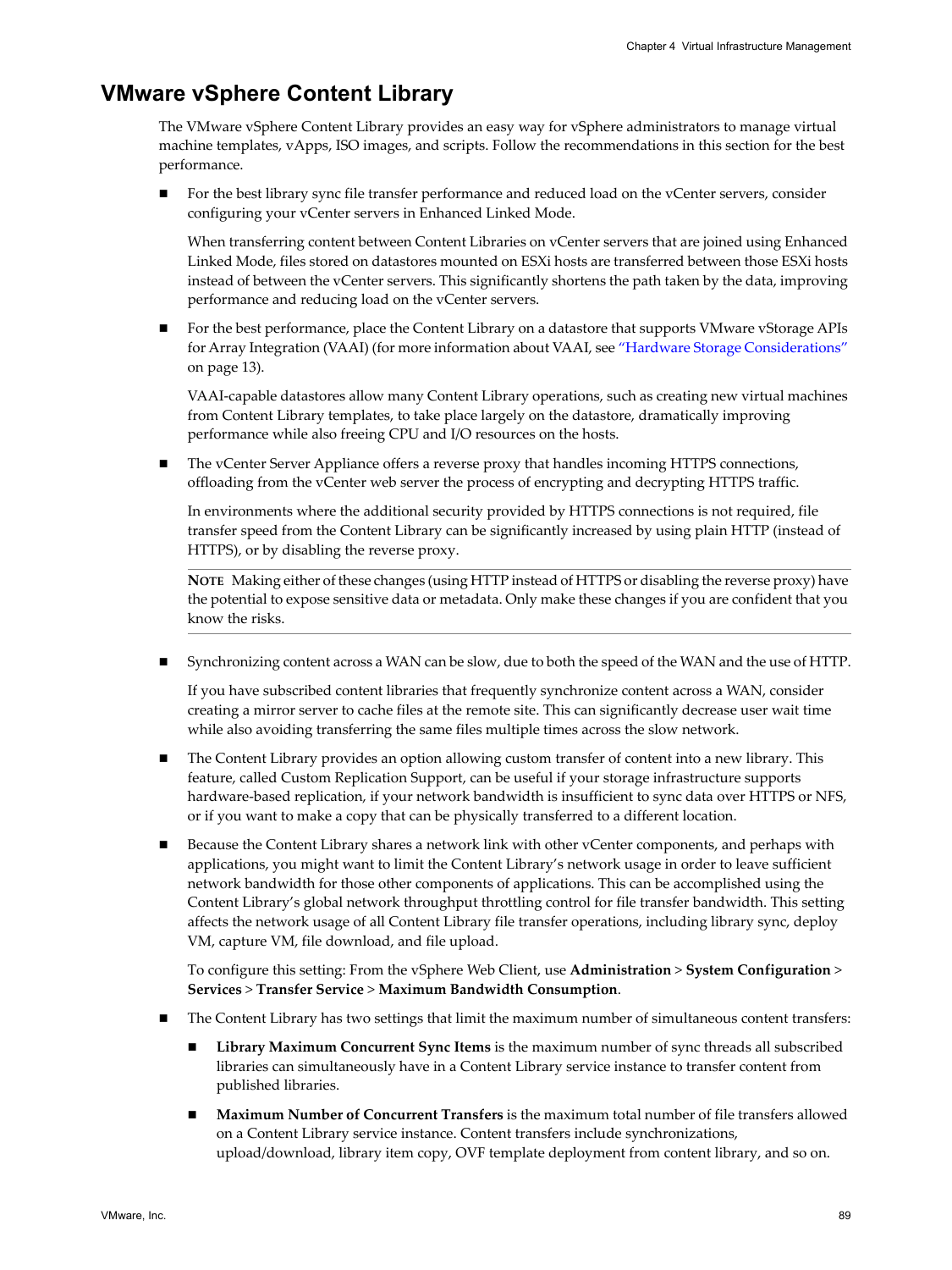If you have a high speed network, or if the network throughput of your Content Library file transfers is lower than expected, increasing these maximum settings might increase the network throughput for Content Library file transfers.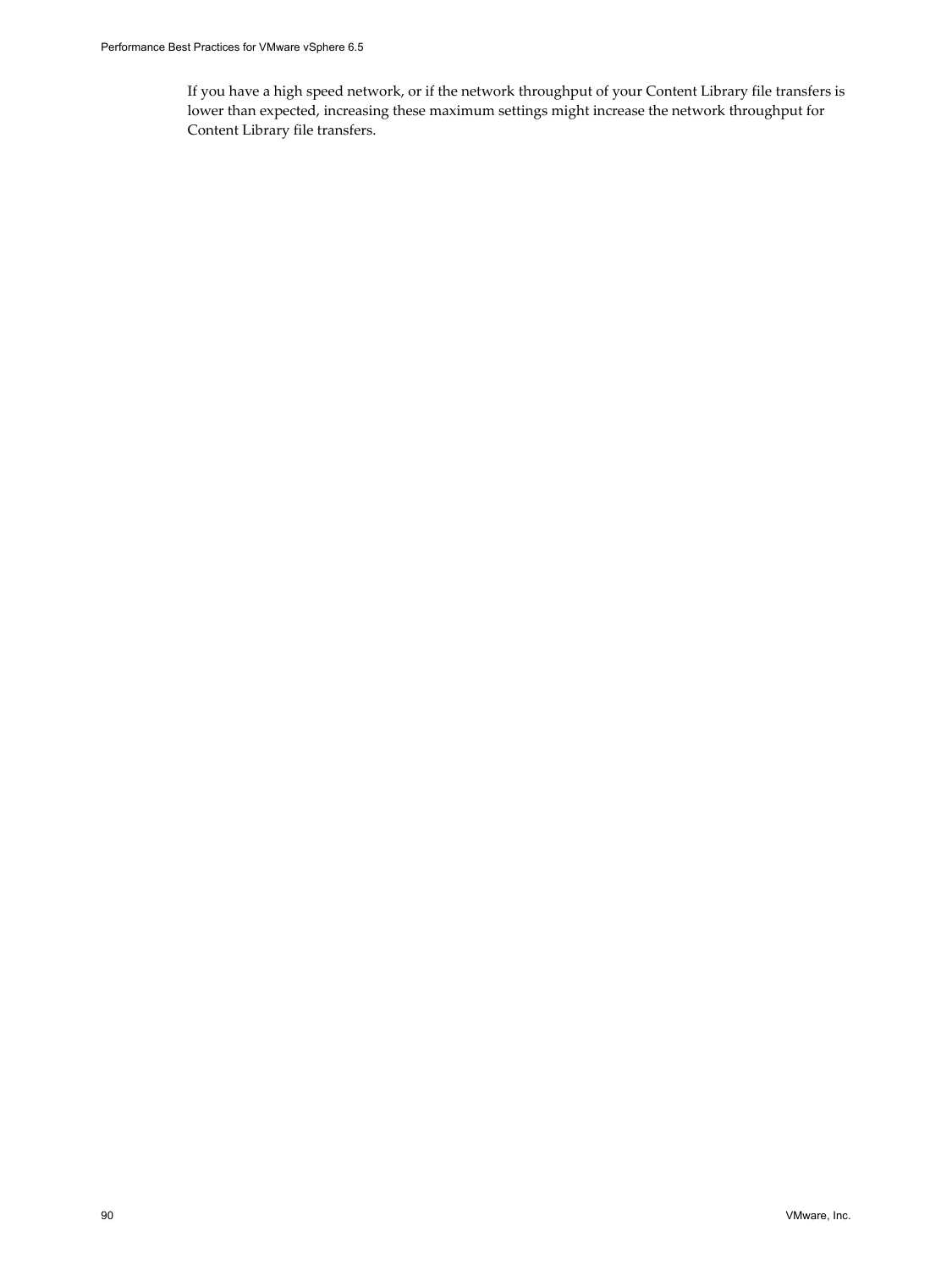# **Glossary**

#### **A Active memory**

Active memory is an estimate of the amount of guest memory that has been accessed (either read from or written to) within the past one minute. See also consumed memory.

#### **ALUA (Asymmetric Logical Unit Access)**

A feature included in some storage arrays that allows the array itself to designate paths as "Active Optimized."

#### **AMD Virtualization (AMD-V)**

AMD's version of hardware-assisted CPU virtualization, included in some 64-bit AMD processors. See also Virtualization Assist.

#### **AMD-Vi**

AMD's version of hardware-assisted I/O MMU, included in some 64-bit AMD processors, also called AMD I/O Virtualization or IOMMU. See also I/O MMU.

### **B Ballooning**

A technique used in VMware ESXi to reclaim the guest memory pages that are considered the least valuable by the guest operating system. This is accomplished using the vmmemctl driver, which is installed as part of the VMware Tools suite.

### **C Checksum Offload**

An option enabling a network adapter to calculate the TCP checksum, thus reducing CPU load.

#### **Clone**

A copy of a virtual machine. See also Full Clone and Linked Clone.

### **Consumed memory**

Consumed memory, in the context of a virtual machine, is the amount of host memory used to back the guest memory, whether or not that memory is active. Consumed memory, however, does not include overhead memory. See also active memory.

#### **Core**

A processing unit. Often used to refer to multiple processing units in one package (a so-called "multi-core CPU").

### **D DirectPath I/O**

A feature that leverages Intel VT-d and AMD-Vi hardware support to allow guest operating systems to directly access hardware devices.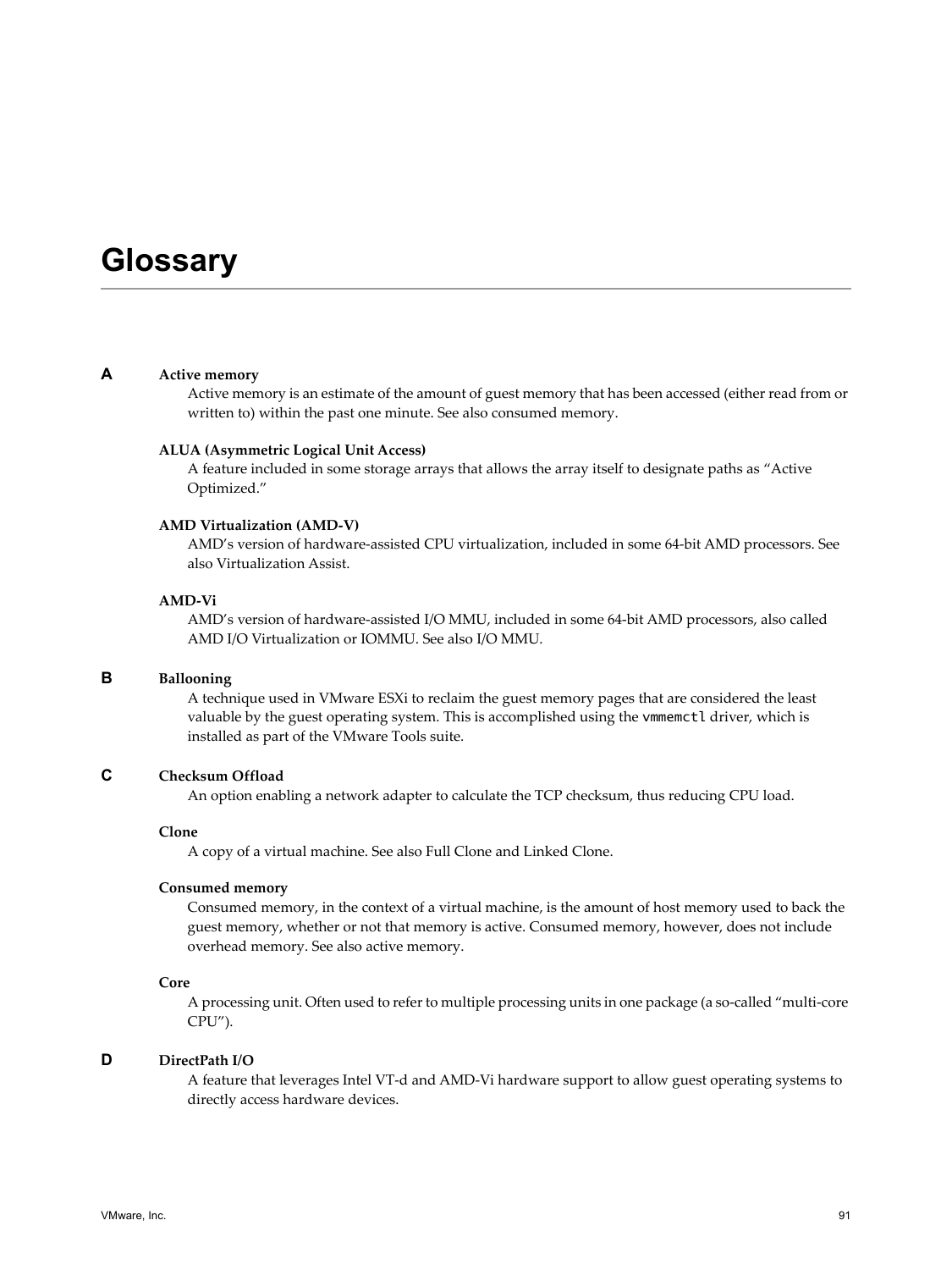#### **Distributed Power Management (DPM)**

A feature that uses DRS to unload servers, allowing them to be placed into standby, and thereby saving power. When the load increases, the servers can be automatically brought back online.

#### **Distributed Resource Scheduler (DRS)**

A feature that monitors utilization across resource pools and uses vMotion to move running virtual machines to other servers.

#### **E E1000**

One of the virtual network adapters available in a virtual machine running in ESXi. The E1000 adapter emulates an Intel E1000 device. See also E1000e, Vlance, and VMXNET.

### **E1000e**

One of the virtual network adapters available in a virtual machine running in ESXi. The E1000e adapter emulates an Intel E1000e device. See also E1000, Vlance, and VMXNET.

### **Enhanced VMXNET**

A virtual network adapter type. See VMXNET2.

#### **EPT (Extended Page Tables)**

Intel's implementation of hardware virtual MMU. See Hardware Virtual MMU.

### **F Fault Tolerance (FT)**

A feature that runs a secondary copy of a virtual machine on a secondary host and seamlessly switches to that secondary copy in the event of failure of the primary host.

#### **Fibre Channel**

A networking technology used for storage. See also iSCSI, NAS, NFS, and SAN.

#### **Full Clone**

A copy of a virtual machine that has no further dependence on the parent virtual machine. See also Linked Clone.

### **G Growable Disk**

A type of virtual disk in which only as much host disk space as is needed is initially set aside, and the disk grows as the virtual machine uses the space. Also called thin disk. See also Preallocated Disk.

#### **Guest**

A virtual machine running within a hypervisor. See also Virtual Machine.

#### **Guest Operating System**

An operating system that runs inside a virtual machine. See also Host Operating System.

### **H Hardware Abstraction Layer (HAL)**

A layer between the physical hardware of a computer and the software that runs on that computer designed to hide differences in the underlying hardware, thus allowing software to run on a range of different architectures without being modified for each one. Windows uses different HALs depending, among other factors, on whether the underlying system has one CPU (Uniprocessor (UP) HAL) or multiple CPUs (Symmetric Multiprocessor (SMP) HAL). See also Kernel.

#### **Hardware Virtual MMU**

A feature of some CPUs that performs virtualization of the memory management unit (MMU) in hardware, rather than in the virtualization layer. Also called RVI or NPT by AMD and EPT by Intel.

### **Hardware Virtualization Assist**

See Virtualization Assist.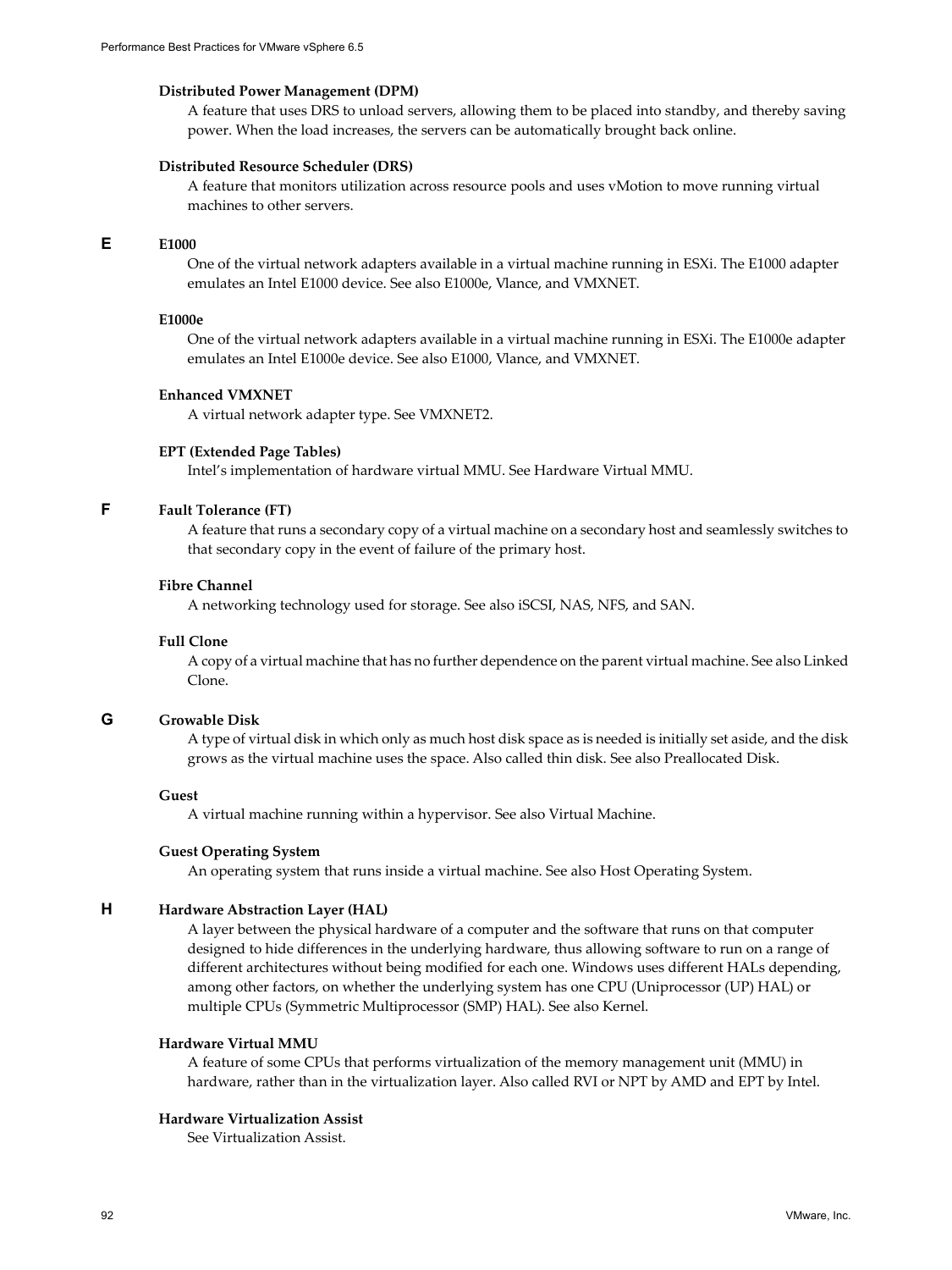### **High Availability (HA)**

VMware High Availability is a product that continuously monitors all physical servers in a resource pool and restarts virtual machines affected by server failure.

#### **Host Bus Adapter (HBA)**

A device that connects one or more peripheral units to a computer and manages data storage and I/O processing (often for Fibre Channel, IDE, or SCSI interfaces).An HBA can be physical (attached to a host) or virtual (part of a virtual machine).

#### **Host Power Management**

Host power management reduces the power consumption of ESXi hosts while they are running. See also Distributed Power Management.

#### **Hyper-Threading**

A processor architecture feature that allows a single processor to execute multiple independent threads simultaneously. Hyper-threading was added to Intel's Xeon and Pentium<sup>®</sup> 4 processors. Intel uses the term "package" to refer to the entire chip, and "logical processor" to refer to each hardware thread. Also called symmetric multithreading (SMT).

### **I Independent Virtual Disk**

Independent virtual disks are not included in snapshots. Independent virtual disks can in turn be either Persistent or Nonpersistent.

#### **Intel VT-x**

Intel's version of hardware-assisted CPU virtualization, included in some 64-bit Intel processors. See also Virtualization Assist.

#### **Intel VT-d**

Intel's version of hardware-assisted I/O MMU, supported by some 64-bit Intel processors, also called Intel Virtualization Technology for Directed I/O. See also I/O MMU.

#### **I/O MMU**

The input/output memory management unit is a processor feature that remaps I/O DMA transfers and device interrupts. This feature can allow virtual machines to have direct access to hardware I/O devices, such as network cards. See also AMD Vi and Intel VT-d.

#### **iSCSI**

A protocol allowing SCSI commands to be transmitted over TCP/IP (typically using ordinary Ethernet cabling). An iSCSI client is called an initiator (can be software or hardware); an iSCSI server is called a target.

#### **J Jumbo frames**

Ethernet frames with a payload of more than 1,500 bytes. Because there is a CPU cost per network packet, larger packets can reduce the CPU cost of network traffic. Jumbo frames are supported by the VMXNET2 and the VMXNET3 virtual network adapters (but not by the normal VMXNET adapter). Not all Ethernet cards or switches support jumbo frames, however.

### **K Kernel**

The heart of an operating system. The kernel usually includes the functionality of a Hardware Abstraction Layer (HAL).

#### **L Large Pages**

A feature offered by most modern processors allowing the TLB (translation lookaside buffer) to index 2MB or 4MB pages in addition to the standard 4KB pages. Though some processors support 1GB memory pages, in this book the term "large pages" is used only to refer to 2MB pages.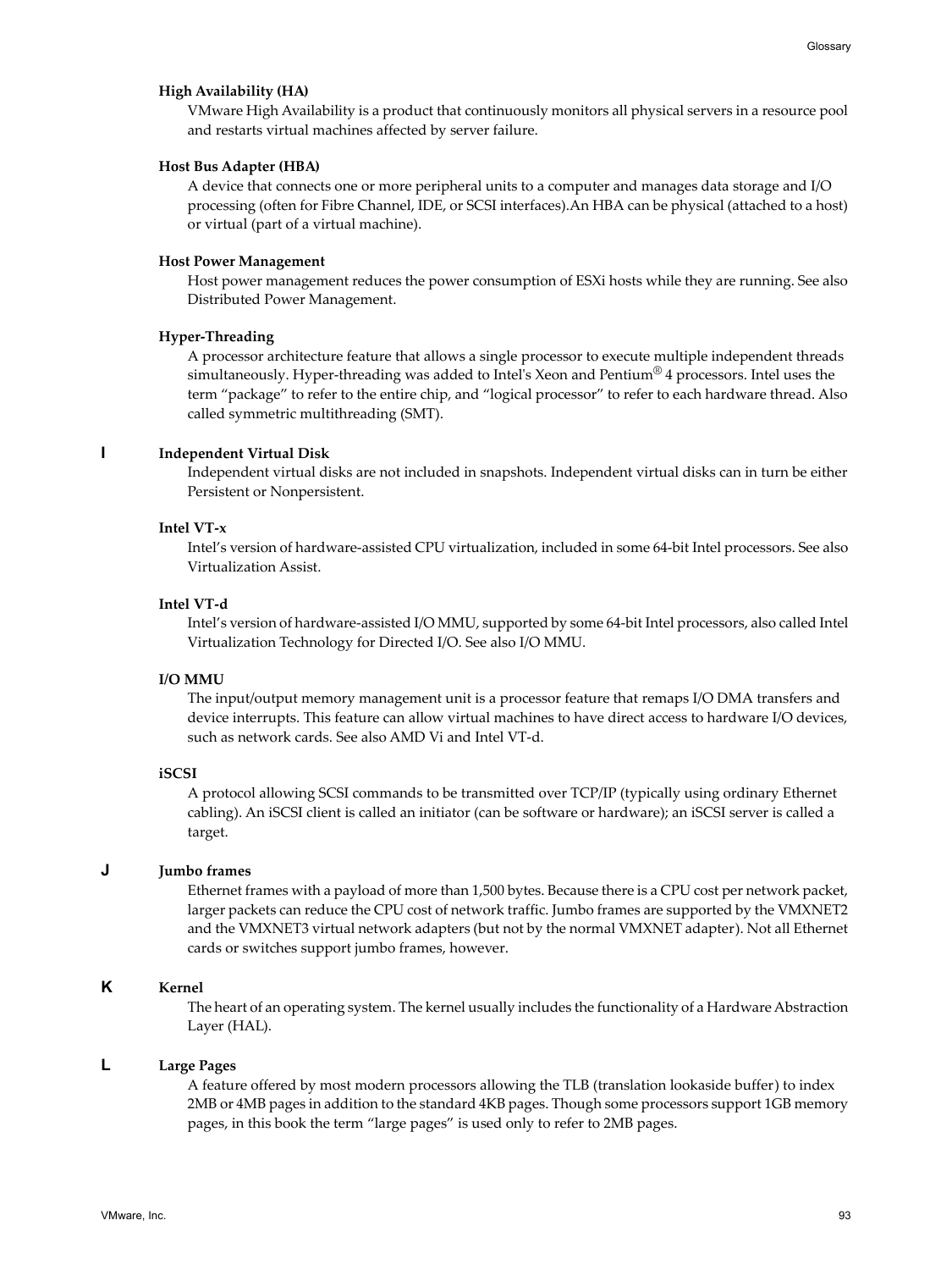#### **Linked Clone**

A copy of a virtual machine that must have access to the parent virtual machine's virtual disk(s). The linked clone stores only the differential changes to the parent's virtual disk(s) in a set of files separate from the parent's virtual disk files. See also Full Clone.

#### **LRO (Large Receive Offload)**

A method of increasing network receive throughput included in some network adapters.

#### **LUN (Logical Unit Number)**

A number identifying a single logical unit, can represent a single disk or a partition on an array. Used in many storage technologies, including SCSI, iSCSI, and Fibre Channel.

### **M Memory Compression**

One of a number of techniques used by ESXi to allow memory overcommitment.

#### **MMU (Memory Management Unit)**

Part of a computer's hardware that acts as an interface between the CPU core and main memory. Typically part of the CPU package in modern processors.

#### **N NAS**

See Network Attached Storage.

### **Native Execution**

Execution of an application directly on a physical server, as contrasted with running the application in a virtual machine.

#### **Native System**

A computer running a single operating system, and in which the applications run directly in that operating system.

#### **NetQueue**

A technology that significantly improves performance of 10Gb/s Ethernet network adapters in virtualized environments.

#### **Network-Attached Storage (NAS)**

A storage system connected to a computer network. NAS systems are file-based, and often use TCP/IP over Ethernet (although there are numerous other variations). See also Storage Area Network.

#### **Network File System (NFS)**

A specific network file system protocol supported by many storage devices and operating systems. Traditionally implemented over a standard LAN (as opposed to a dedicated storage network).

#### **Network I/O Control (NetIOC)**

A feature that allows the allocation of network bandwidth to network resource pools. These pools can be selected from among the seven predefined pools or can be user-defined.

#### **NIC**

Historically meant "network interface card." With the recent availability of multi-port network cards, as well as the inclusion of network ports directly on system boards, the term NIC is now sometimes used to mean "network interface controller" (of which there might be more than one on a physical network card or system board).

### **NIC Morphing**

The automatic conversion on some guest operating systems from the Vlance virtual network adapter to the higher-performance VMXNET virtual network adapter.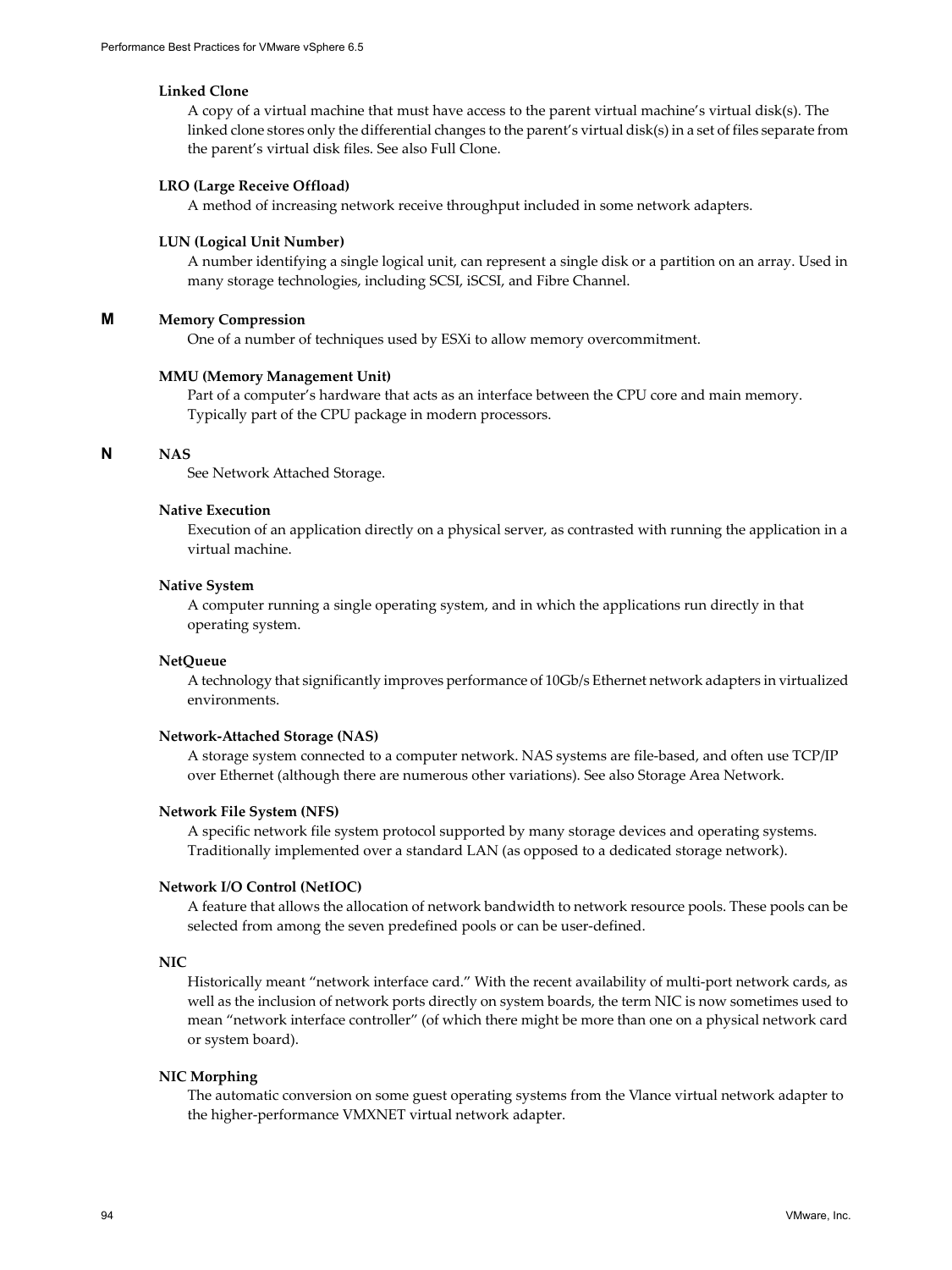### **NIC Team**

The association of multiple NICs with a single virtual switch to form a team. Such teams can provide passive failover and share traffic loads between members of physical and virtual networks.

#### **Non-Uniform Memory Access (NUMA)**

A computer architecture in which memory located closer to a particular processor is accessed with less delay than memory located farther from that processor.

#### **Nonpersistent Disk**

All disk writes issued by software running inside a virtual machine with a nonpersistent virtual disk appear to be written to disk, but are in fact discarded after the session is powered down. As a result, a disk in nonpersistent mode is not modified by activity in the virtual machine. See also Persistent Disk.

#### **NPT (Nested Page Tables)**

AMD's implementation of hardware virtual MMU. Also called RVI. See Hardware Virtual MMU.

#### **P Pacifica**

The original name for AMD's version of virtualization assist (later called AMD-V), included in some 64-bit AMD processors. See AMD Virtualization.

#### **Paravirtualization**

A technique in which the guest operating system, or some component of the guest operating system (such as a device driver) interacts with the hypervisor directly, for better guest-host communication and for improved performance for some operations.

#### **PCI (Peripheral Component Interconnect)**

A computer bus specification. Now largely being superseded by PCIe.

#### **PCI-X (PCI Extended)**

A computer bus specification. Similar to PCI, but twice as wide and with a faster clock. Shares some compatibility with PCI devices (that is, PCI-X cards can sometimes be used in PCI slots and PCI cards can sometimes be used in PCI-X slots).

#### **PCIe (PCI Express)**

A computer bus specification. PCIe is available in a variety of different capacities (number of "lanes"): x1, x2, x4, x8, x16, and x32. Smaller cards will fit into larger slots, but not the reverse. PCIe is not slot-compatible with either PCI or PCI-X.

#### **Persistent Disk**

All disk writes issued by software running inside a virtual machine are immediately and permanently written to a persistent virtual disk. As a result, a disk in persistent mode behaves like a conventional disk drive on a physical computer. See also Nonpersistent Disk.

#### **Physical CPU**

A processor within a physical machine. See also Virtual CPU.

### **Preallocated Disk**

A type of virtual disk in which all the host disk space for the virtual machine is allocated at the time the virtual disk is created. See also Growable Disk.

#### **PVSCSI**

A paravirtualized virtual storage adapter using the SCSI protocol. PVSCSI offers a significant reduction in CPU utilization as well as potentially increased throughput compared to the default virtual storage adapters. See Paravirtualization.

### **R RAID (Redundant Array of Inexpensive Disks)**

A technology using multiple hard disks to improve performance, capacity, or reliability.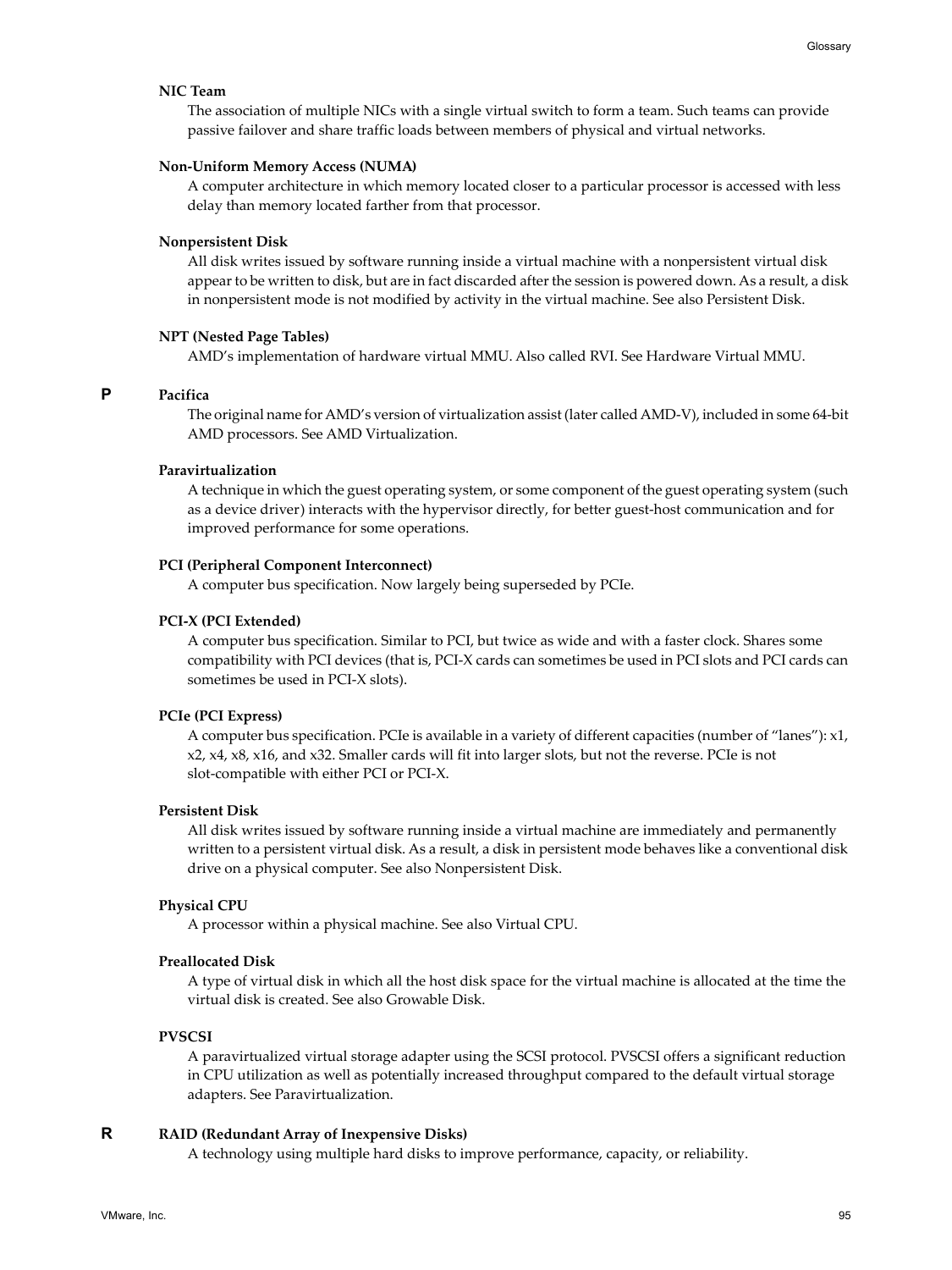#### **Raw Device Mapping (RDM)**

The use of a mapping file in a VMFS volume to point to a raw physical device.

#### **Receive-side scaling (RSS)**

Allows network packet receive processing to be scheduled in parallel on multiple processors.

#### **RVI (Rapid Virtualization Indexing)**

AMD's implementation of hardware virtual MMU. Also called NPT. See Hardware Virtual MMU.

### **S SAN**

See Storage Area Network.

### **Secure Virtual Machine (SVM)**

Another name for AMD's version of virtualization assist, included in some 64-bit AMD processors. See AMD Virtualization.

### **Shadow Page Tables**

A set of page tables maintained by ESXi that map the guest operating system's virtual memory pages to the underlying pages on the physical machine.

#### **Snapshot**

A snapshot preserves the virtual machine just as it was when you took that snapshot—including the state of the data on all the virtual machineʹs disks and whether the virtual machine was powered on, powered off, or suspended.

#### **Socket**

A connector that accepts a CPU package. With multi-core CPU packages, this term is no longer synonymous with the number of cores.

#### **SplitRx Mode**

A feature in ESXi that can significantly improve network performance for some workloads.

#### **Storage Area Network (SAN)**

A storage system connected to a dedicated network designed for storage attachment. SAN systems are usually block-based, and typically use the SCSI command set over a Fibre Channel network (though other command sets and network types exist as well). See also Network-Attached Storage.

#### **Storage DRS**

A feature that provides I/O load balancing across datastores within a datastore cluster. This load balancing can avoid storage performance bottlenecks or address them if they occur.

#### **Storage I/O Control**

A feature that allows an entire datastore's I/O resources to be allocated among the virtual machines accessing that datastore.

#### **Storage vMotion**

A feature allowing running virtual machines to be migrated from one datastore to another with no downtime.

#### **Swap to host cache**

A feature in ESXi that uses a relatively small amount of solid-state drive (SSD) storage to significantly reduce the performance impact of host-level memory swapping.

#### **Symmetric Multiprocessor (SMP)**

A multiprocessor architecture in which two or more processors (cores, to use current terminology) are connected to a single pool of shared memory. See also Uniprocessor (UP).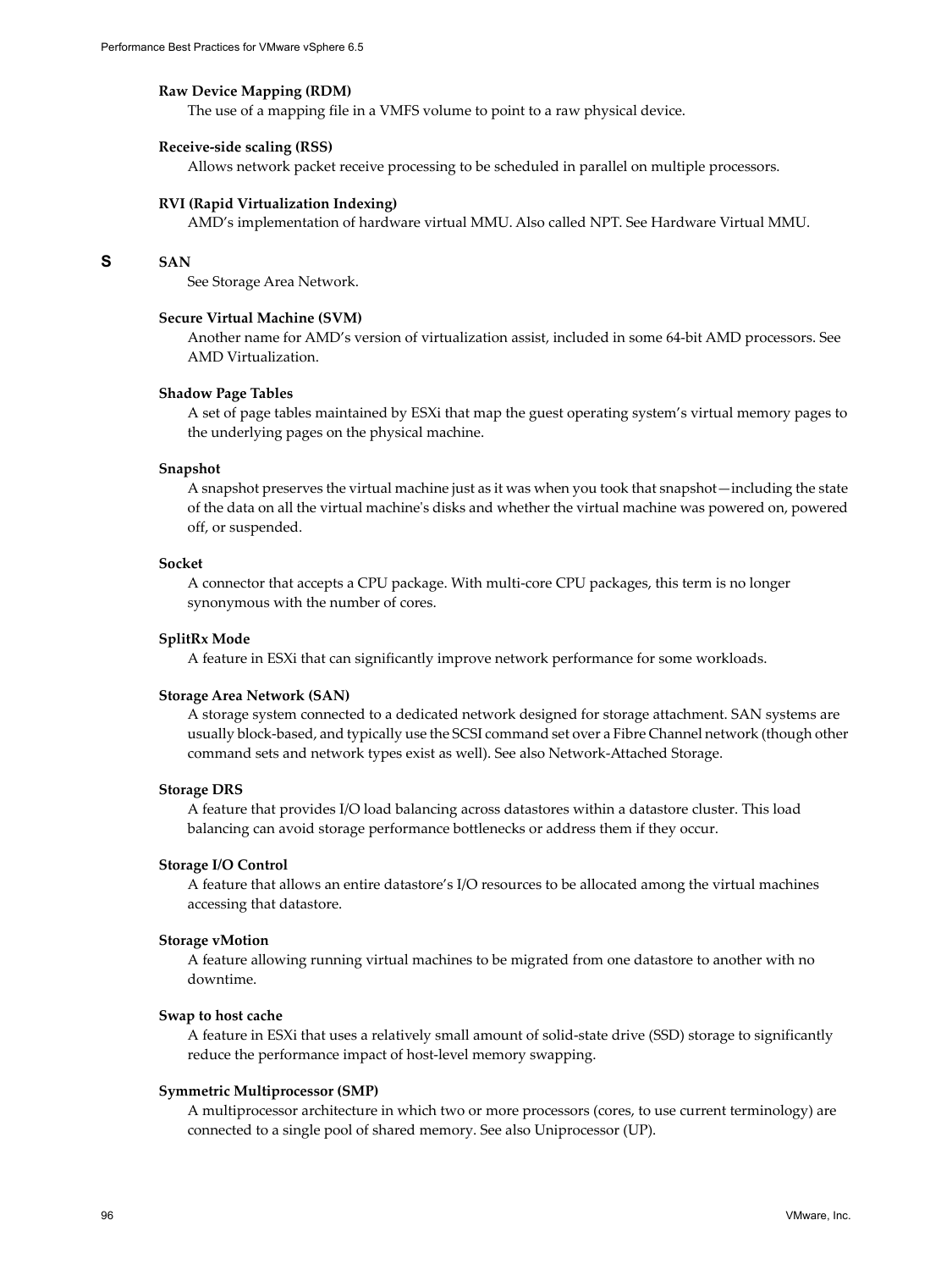### **Symmetric Multithreading (SMT)**

Another name for hyper-threading. See also Hyper-Threading.

### **T Template**

A template is a primary copy of a virtual machine that can be used to create and provision other virtual machines. Templates can't be deleted or added to a team. Setting a virtual machine as a template protects any linked clones or snapshots that depend on the template from being inadvertently disabled.

#### **Thick Disk**

A virtual disk in which all the space is allocated at the time of creation.

### **Thin Disk**

A virtual disk in which space is allocated as it is used.

#### **Thrashing**

A situation that occurs when virtual or physical memory is not large enough to hold the full working set of a workload. This mismatch can cause frequent reading from and writing to a paging file, typically located on a hard drive, which can in turn severely impact performance.

#### **TLB (Translation Lookaside Buffer)**

A CPU cache used to hold page table entries.

#### **TSO (TCP Segmentation Offload)**

A feature of some NICs that offloads the packetization of data from the CPU to the NIC. TSO is supported by the E1000, E1000e, VMXNET2, and VMXNET3 virtual network adapters (but not by the normal VMXNET adapter).

### **U Uniprocessor (UP)**

A single-processor architecture (single-core architecture, to use current terminology). See also Symmetric Multiprocessor (SMP).

#### **V Vanderpool**

The original name for Intel's version of virtualization assist (later called VT), included in some 64-bit Intel processors. See also Virtualization Technology.

### **Virtual CPU (vCPU)**

A processor within a virtual machine. See also Symmetric Multiprocessor (SMP).

#### **Virtual Disk**

A virtual disk is a file or set of files that appears as a physical disk drive to a guest operating system. These files can be on the host machine or on a remote file system. When you configure a virtual machine with a virtual disk, you can install a new operating system into the disk file without the need to repartition a physical disk or reboot the host.

### **Virtual Machine**

A virtualized x86 PC environment in which a guest operating system and associated application software can run. Multiple virtual machines can operate on the same host system concurrently.

#### **Virtual NUMA (vNUMA)**

A feature in ESXi that exposes NUMA topology to the guest operating system, allowing NUMA-aware guest operating systems and applications to make the most efficient use of the underlying hardware's NUMA architecture.

#### **Virtual SMP**

Multiple virtual CPUs (vCPUs) in a single virtual machine.

#### **Virtual Switch (vSwitch)**

A software equivalent to a traditional network switch.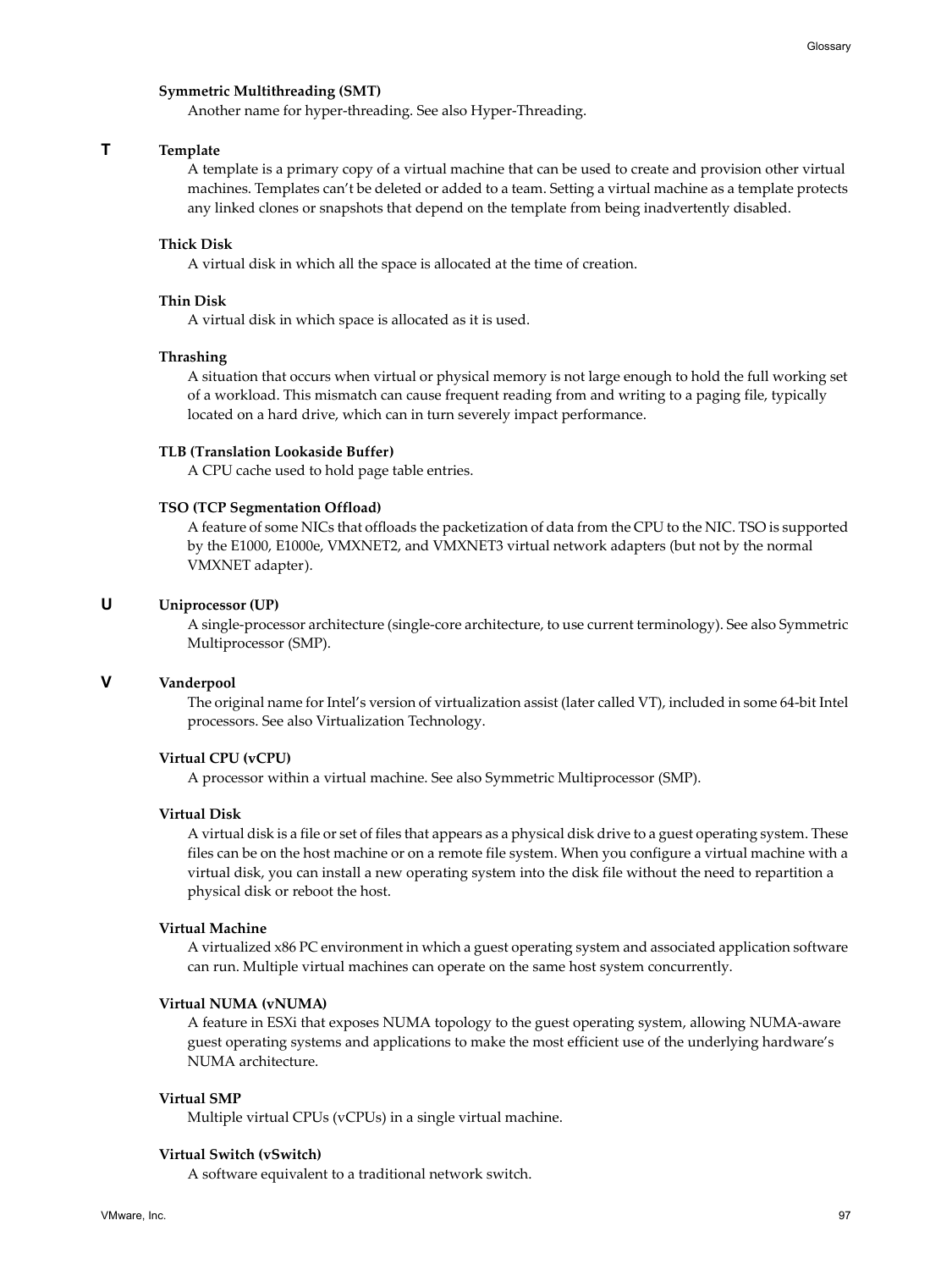#### **Virtualization Assist**

A general term for technology included in some 64-bit processors from AMD and Intel that is required in order for 64-bit operating systems to be run in virtual machines and which can improve the performance of both 32-bit and 64-bit guest operating systems. More information is available in VMware knowledge base article 1901. See also AMD Virtualization and Virtualization Technology.

#### **Virtualization Overhead**

The cost difference between running an application within a virtual machine and running the same application natively. Since running in a virtual machine requires an extra layer of software, there is by necessity an associated cost. This cost might be additional resource utilization or decreased performance.

#### **Virtualization Technology (VT)**

Intel's version of virtualization assist, included in some 64-bit Intel processors. See also Virtualization Assist.

#### **Vlance**

One of the virtual network adapters available in a virtual machine running in ESXi. The Vlance adapter emulates an AMD PCnet32 device. Note that in some cases NIC morphing can automatically convert a Vlance device into a VMXNET device. See also NIC Morphing, E1000, E1000e, and VMXNET.

#### **VMFS (Virtual Machine File System)**

A high performance cluster file system.

### **vMotion**

A feature allowing running virtual machines to be migrated from one physical server to another with no downtime.

#### **VMware Infrastructure Client (VI Client)**

A graphical user interface used to manage ESX/ESXi hosts or vCenter servers. Renamed vSphere Client in vSphere 4.0.

### **VMware vSphere Update Manager**

Provides a patch management framework for VMware vSphere. It can be used to apply patches, updates, and upgrades to VMware ESX and ESXi hosts, VMware Tools, virtual hardware, virtual appliances, and so on.

#### **VMware vStorage APIs for Array Integration (VAAI)**

A set of APIs that can improve storage scalability by offloading to VAAI-capable storage hardware a number of operations instead of performing those operations in ESXi.

#### **VMware Tools**

A suite of utilities and drivers that enhances the performance and functionality of your guest operating system. Key features of VMware Tools include some or all of the following, depending on your guest operating system: an SVGA driver, a mouse driver, the VMware Tools control panel, and support for such features as shared folders, shrinking virtual disks, time synchronization with the host, VMware Tools scripts, and connecting and disconnecting devices while the virtual machine is running.

#### **VMX Swap**

A feature allowing ESXI to swap to disk some of the memory it reserves for the virtual machine executable (VMX) process.

#### **VMXNET**

One of the virtual network adapters available in a virtual machine running in ESXi. The VMXNET adapter is a high-performance paravirtualized device with drivers (available in VMware Tools) for many guest operating systems. See also VMXNET2, VMXNET3, E1000, E1000e, Vlance, and NIC Morphing.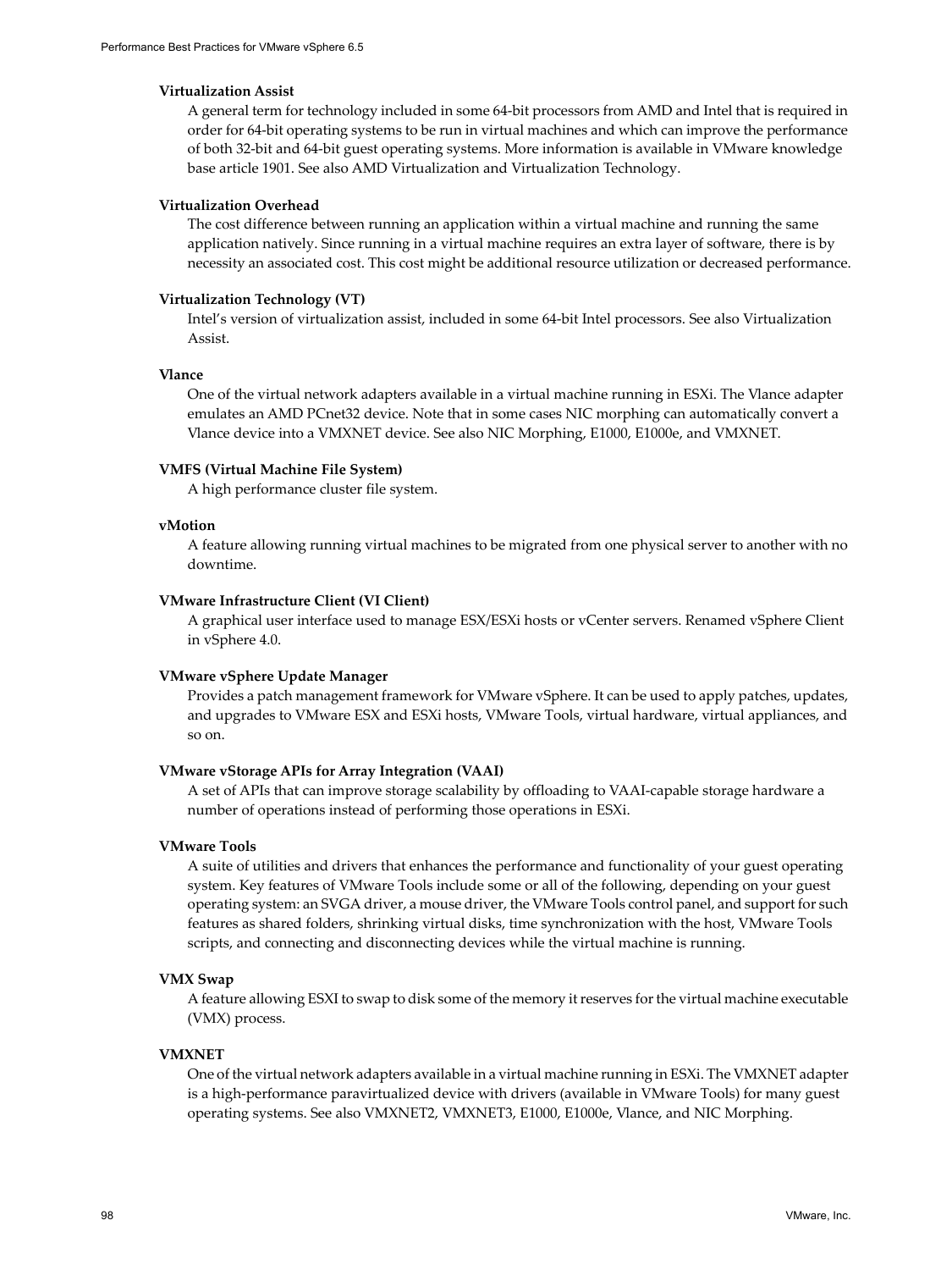### **VMXNET2**

Also called Enhanced VMXNET; one of the virtual network adapters available in a virtual machine running in ESXi. The VMXNET2 adapter is a high-performance paravirtualized device with drivers (available in VMware Tools) for many guest operating systems. See also VMXNET, VMXNET3, E1000, E1000e, Vlance, and NIC Morphing.

### **VMXNET3 (VMXNET Generation 3)**

The latest in the VMXNET family of paravirtualized network drivers. Requires virtual hardware version 7 or later.

#### **vSphere Web Client.**

A browser-based user interface used to manage ESX/ESXi hosts and vCenter servers.

### **W Wake-on-LAN**

A feature allowing a computer system to be powered on or brought out of suspend by sending a command over Ethernet.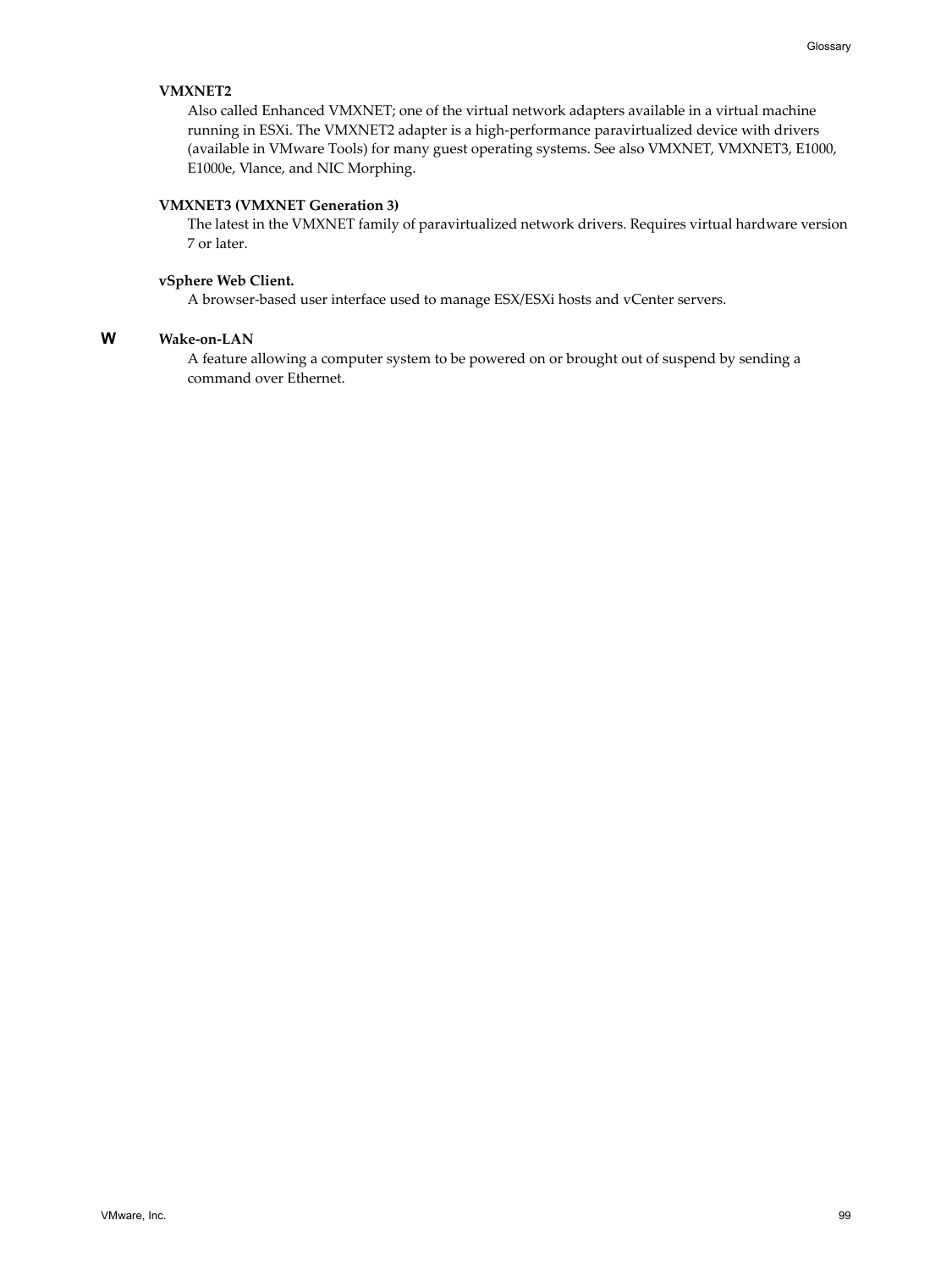Performance Best Practices for VMware vSphere 6.5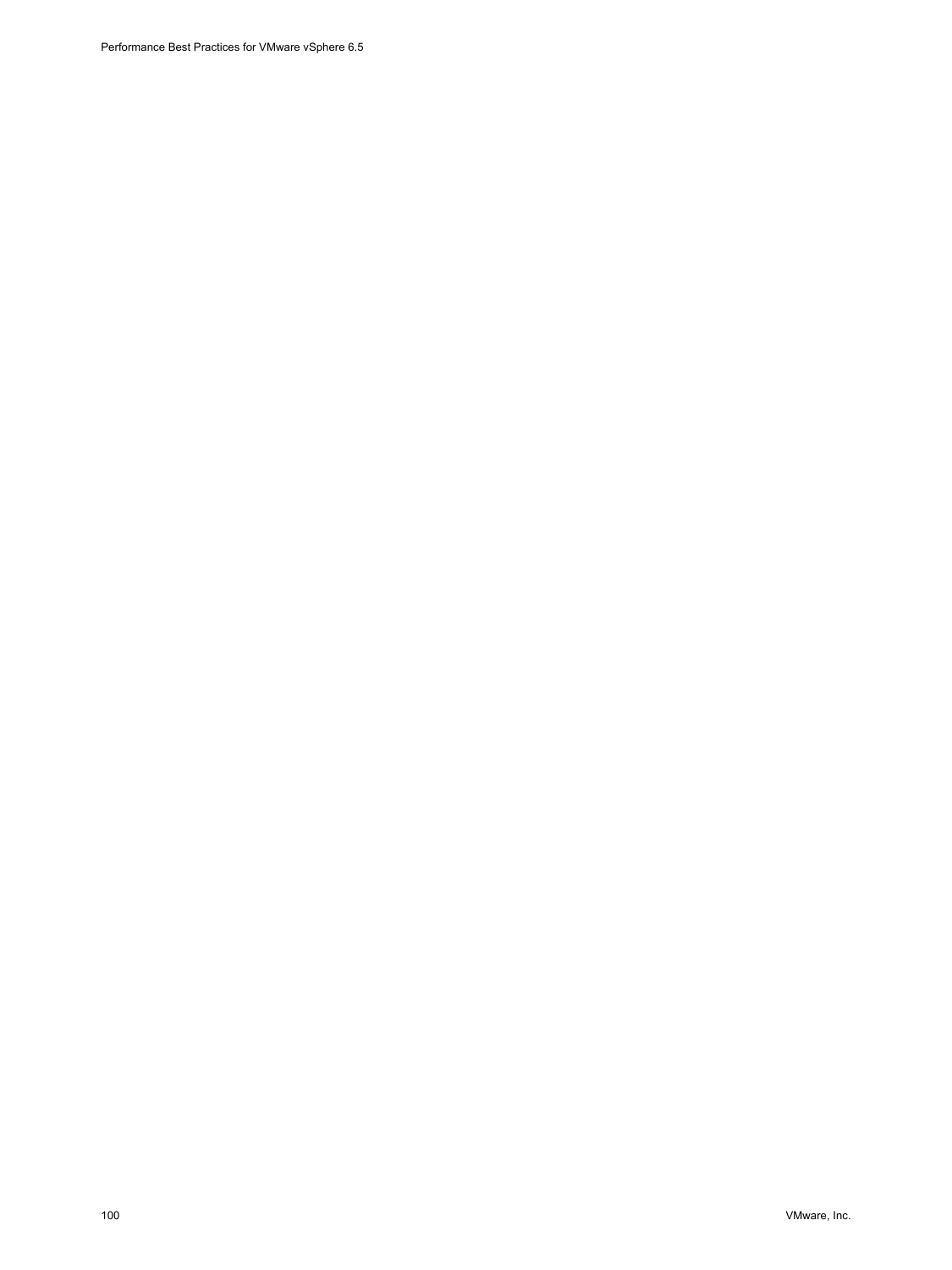# **Index**

### **Numerics**

64-bit DMA addresses **[16](#page-15-0)**

## **A**

active/active storage arrays policy **[35](#page-34-1)** active/passive storage arrays policy **[35](#page-34-2)** affinity rules DRS **[71](#page-70-0)** alignment file system partitions **[34](#page-33-0)** ALUA **[35](#page-34-3)** AMD I/O Virtualization **[12](#page-11-1)** Opteron CPU **[22](#page-21-0)** PCnet32 device **[53](#page-52-0)** AMD-V **[11](#page-10-1)**, **[17](#page-16-0)** AMD-Vi **[12](#page-11-2)** Asymmetric Logical Unit Access (ALUA) **[35](#page-34-3)**

## **B**

backups scheduling **[47](#page-46-0)** balloon driver and VMware Tools **[47](#page-46-1)** ballooning memory **[27](#page-26-0)** binary translation (BT) **[11](#page-10-2)** BIOS settings **[17](#page-16-1)** Block zeroing **[13](#page-12-1)** bridge chip **[16](#page-15-1)** BT (binary translation) **[11](#page-10-2)** bus architecture PCI **[15](#page-14-0)**, **[16](#page-15-2)** PCI Express **[15](#page-14-1)**, **[16](#page-15-2)** PCIe **[15](#page-14-2)**, **[16](#page-15-2)** PCI-X **[15](#page-14-3)**, **[16](#page-15-2)** BusLogic virtual storage adapter using custom driver **[52](#page-51-0)**

## **C**

C1E halt state **[17](#page-16-2)** CD drives **[19](#page-18-0)** checksum offload **[16](#page-15-3)**

COM ports **[19](#page-18-1)** compression memory **[27](#page-26-1)** copy offload **[13](#page-12-2)**, **[14](#page-13-0)** CPU compatibility **[11](#page-10-3)** overhead **[20](#page-19-0)** CPU affinity and hyper-threading **[22](#page-21-1)** CPU overcommitment **[20](#page-19-1)** C-states **[18](#page-17-0)**

## **D**

database Oracle **[61](#page-60-0)** SQL Server **[61](#page-60-1)** datastore clusters **[77](#page-76-0)** DirectPath I/O **[40](#page-39-0)** disk shares **[35](#page-34-4)** disks eager-zeroed **[33](#page-32-0)** independent nonpersistent **[33](#page-32-1)** independent persistent **[33](#page-32-2)** lazy-zeroed **[34](#page-33-1)** snapshot **[33](#page-32-3)** thick **[33](#page-32-4)** thin **[34](#page-33-2)** [Distributed Power Management](#page-73-0) *See* DPM [Distributed Resource Scheduler](#page-69-1) *See* DRS DPM (Distributed Power Management) **[19](#page-18-2)**, **[74](#page-73-1)** aggressiveness **[74](#page-73-2)** and reserve capacity **[74](#page-73-3)** automatic vs. manual mode **[74](#page-73-4)** DRS (Distributed Resource Scheduler) **[19](#page-18-3)**, **[70](#page-69-2)** affinity rules **[71](#page-70-0)** and limits **[57](#page-56-0)**, **[71](#page-70-1)** and reservations **[57](#page-56-1)**, **[71](#page-70-2)** and shares **[57](#page-56-2)**, **[71](#page-70-3)** DVD drives **[19](#page-18-4)**

## **E**

E1000e device **[53](#page-52-1)** eager-zeroed disks **[33](#page-32-0)** [emuRxMode](#page-41-0) *See* splitRx mode Enhanced vMotion Compatibility **[70](#page-69-3)** Enhanced VMXNET **[53](#page-52-2)**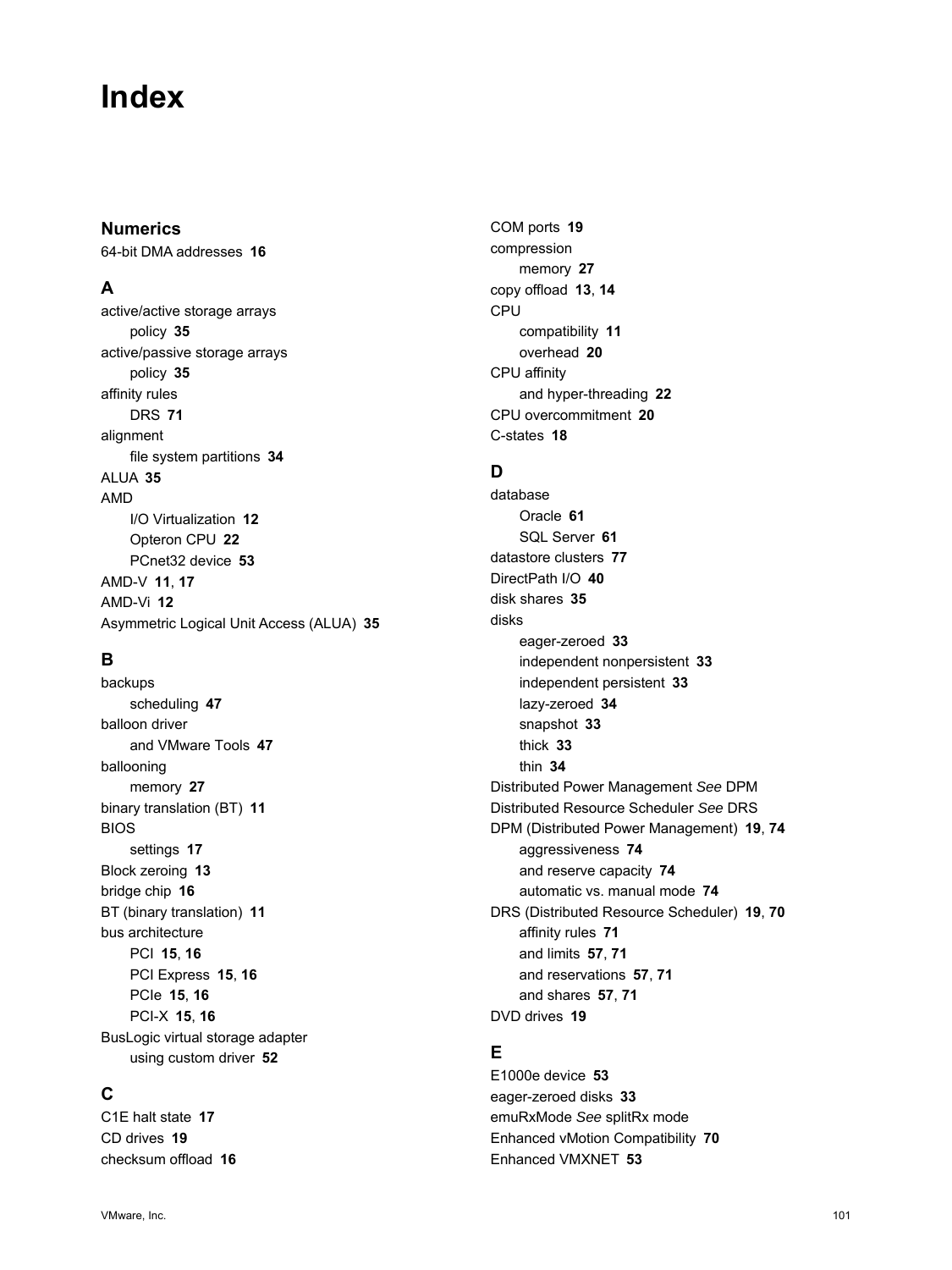EPT (extended page tables) **[12](#page-11-3)**, **[17](#page-16-3)** esxtop and resxtop **[20](#page-19-2)**, **[37](#page-36-0) Ethernet** and iSCSI **[14](#page-13-1)** and NFS **[14](#page-13-2)** EVC (Enhanced vMotion Compatibility) **[70](#page-69-4)** extended copy **[13](#page-12-3)** extended page tables **[12](#page-11-4)**, **[17](#page-16-3)**

## **F**

[Fault Tolerance](#page-78-0) *See* FT file system partitions alignment **[34](#page-33-0)** fixed path policy **[35](#page-34-5)** Floppy drives **[19](#page-18-5)** FT (Fault Tolerance) **[24](#page-23-1)**, **[79](#page-78-1)** full copy **[13](#page-12-4)**, **[14](#page-13-3)**

## **H**

HA **[79](#page-78-2)** HA (High Availability) **[75](#page-74-0)**, **[78](#page-77-1)** HAL UP vs. SMP **[21](#page-20-0)** hardware BIOS settings **[17](#page-16-1)** minimum configuration **[11](#page-10-4)** hardware compatibility list **[11](#page-10-5)** hardware version 11 **[19](#page-18-6)** and vMotion **[67](#page-66-0)** hardware version 7 and PVSCSI **[52](#page-51-1)** and VMXNET3 **[54](#page-53-0)** hardware version 8 and vNUMA **[50](#page-49-0)** hardware virtualization (HV) **[11](#page-10-6)** Hardware-accelerated cloning **[13](#page-12-3)**, **[14](#page-13-4)** hardware-assisted MMU virtualization **[12](#page-11-5)** hardware-assisted virtualization **[11](#page-10-7)** High Availability **[79](#page-78-2)** [High Availability](#page-77-2) *See* HA high-memory DMA **[16](#page-15-4)** host power management **[17](#page-16-4)**, **[24](#page-23-2)**, **[74](#page-73-5)** HV (hardware virtualization) **[11](#page-10-6)** hyper-threading **[17](#page-16-5)**, **[21](#page-20-1)** CPU numbering **[22](#page-21-2)**

## **I**

I/O block sizes **[52](#page-51-2)** I/O memory management unit **[12](#page-11-6)** I/O MMU **[12](#page-11-6)** IBM X-Architecture **[22](#page-21-3)** idle loops **[21](#page-20-2)** independent nonpersistent virtual disks **[33](#page-32-1)**

independent persistent virtual disks **[33](#page-32-2)** Intel 82545EM NIC **[53](#page-52-3)** 82574 NIC **[53](#page-52-4)** E1000 device **[53](#page-52-5)** E1000e device **[53](#page-52-6)** Nehalem CPU **[22](#page-21-4)** Virtualization Technology for Directed I/O **[12](#page-11-7)** VT-x **[11](#page-10-8)**, **[17](#page-16-6)** Westmere CPU **[22](#page-21-5)** interleaved memory **[22](#page-21-6)** inter-VM anti-affinity and Storage DRS **[77](#page-76-1)** intra-VM affinity and Storage DRS **[77](#page-76-2)** iSCSI and Ethernet **[14](#page-13-1)** and VLANs **[36](#page-35-1)** software-initiated network protocol processing **[15](#page-14-4)** ISO images **[19](#page-18-7)**

## **J**

Java virtual machine maximum heap memory sizes **[58](#page-57-0)** jumbo frames **[16](#page-15-5)**, **[54](#page-53-1)** JVM maximum heap memory sizes **[58](#page-57-0)**

## **K**

kernel UP vs. SMP **[21](#page-20-3)**

## **L**

large pages **[30](#page-29-0)** large receive offloads **[16](#page-15-6)** lazy-zeroed disks **[34](#page-33-1)** limits and DRS **[57](#page-56-0)**, **[71](#page-70-1)** [logical processors](#page-20-4) *See* hyper-threading LPT ports **[19](#page-18-8)** LSILogic virtual storage adapter **[52](#page-51-3)**

## **M**

memory ballooning **[27](#page-26-0)** compression **[27](#page-26-1)** large pages **[30](#page-29-0)** overcommitment **[28](#page-27-0)** overhead **[26](#page-25-0)** page sharing **[27](#page-26-2)** reservation **[29](#page-28-0)** sizing **[27](#page-26-3)**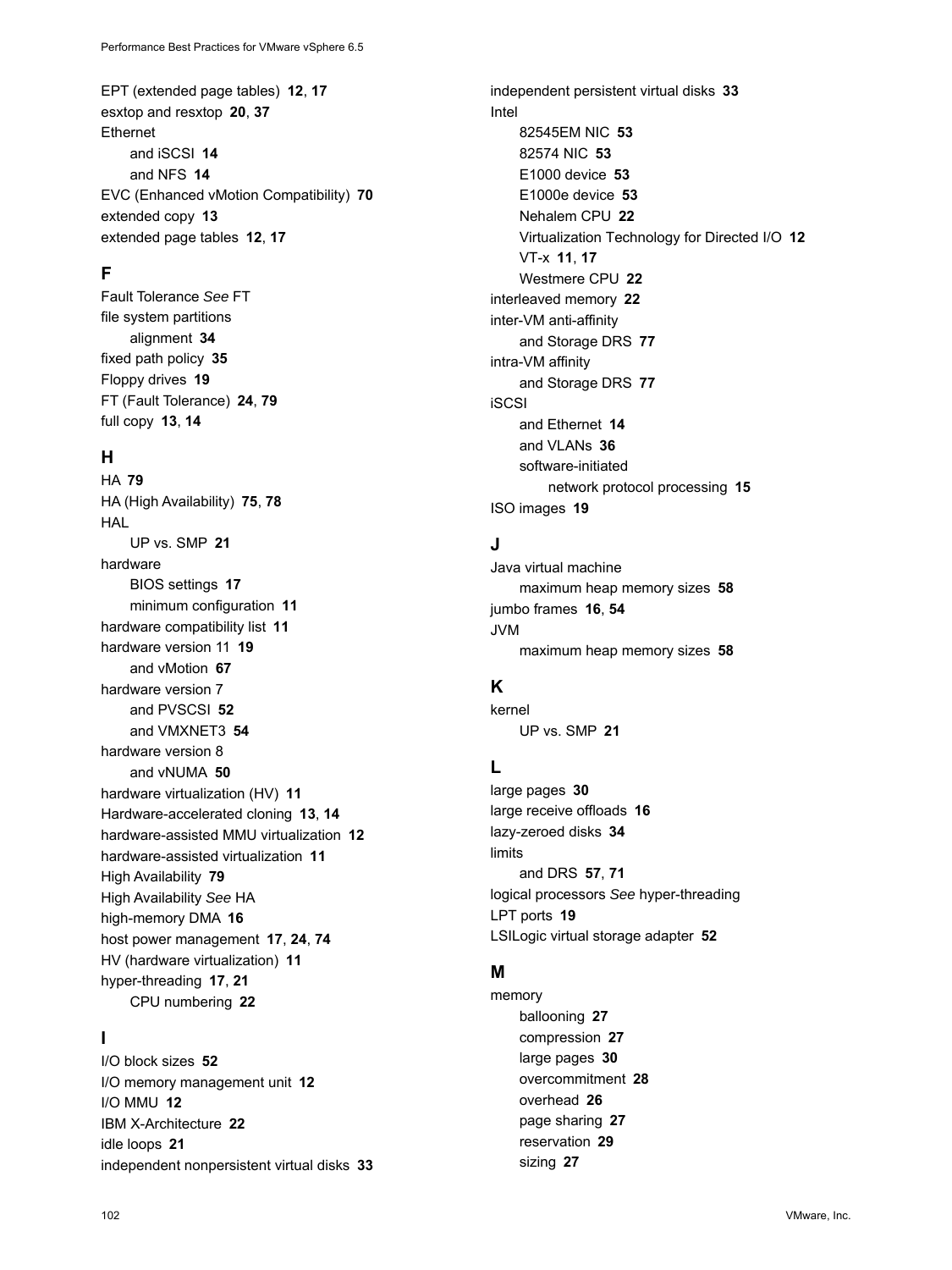swap to host cache **[27](#page-26-4)** swapping **[28](#page-27-1)**, **[29](#page-28-1)** using reservations to avoid **[30](#page-29-1)** testing **[11](#page-10-9)** memory management unit virtualization **[12](#page-11-8)** MMU virtualization **[12](#page-11-8)** most recently used path policy **[35](#page-34-6)** MRU path policy **[35](#page-34-6)** MS-DOS idle loops **[21](#page-20-5)** MTU size **[54](#page-53-2)**

## **N**

NAS network protocol processing **[15](#page-14-5)** Nehalem CPU **[22](#page-21-4)** nested page tables **[12](#page-11-9)** NetIOC **[39](#page-38-0)** Network I/O Control **[39](#page-38-0)** network throughput and CPU utilization **[39](#page-38-1)** NFS and Ethernet **[14](#page-13-2)** and VLANs **[36](#page-35-2)** NIC team **[16](#page-15-7)** NICs server class **[16](#page-15-8)** NO\_HZ kernels **[48](#page-47-0)**, **[49](#page-48-0)** node interleaving **[17](#page-16-7)**, **[22](#page-21-7)** non-uniform memory access **[22](#page-21-8)** NPT (nested page tables) **[12](#page-11-10)** NTP (Network Time Protocol) **[47](#page-46-2)** NUMA (non-uniform memory access) **[22](#page-21-9)** wide **[22](#page-21-10)**

## **O**

Opteron CPU **[22](#page-21-0)** Optical drives **[19](#page-18-9)** Oracle database **[61](#page-60-0)** OS Controlled Mode power management **[17](#page-16-8)** overhead CPU **[20](#page-19-0)**

### **P**

page sharing memory **[27](#page-26-2)** partitions alignment **[34](#page-33-0)** path policy fixed **[35](#page-34-5)** most recently used **[35](#page-34-6)** round robin **[35](#page-34-7)**

bus architecture **[15](#page-14-0)**, **[16](#page-15-2)**

**PCI** 

PCI Express bus architecture **[15](#page-14-1)**, **[16](#page-15-2)** PCIe bus architecture **[15](#page-14-2)**, **[16](#page-15-2)** PCI-X bus architecture **[15](#page-14-3)**, **[16](#page-15-2)** PCnet32 device **[53](#page-52-7)** portgroups and NetIOC **[39](#page-38-2)** power policies **[24](#page-23-3)** PVSCSI virtual storage adapter **[52](#page-51-4)**

## **Q**

queue depth **[14](#page-13-5)** virtual SCSI driver **[52](#page-51-5)**

## **R**

rapid virtualization indexing **[12](#page-11-11)**, **[17](#page-16-9)** raw device mapping **[32](#page-31-0)** RDM **[32](#page-31-1)** receive buffers insufficient **[55](#page-54-0)** receive ring overflowing **[55](#page-54-1)** receive-side scaling **[55](#page-54-2)** reservations and DRS **[57](#page-56-1)**, **[71](#page-70-2)** use of **[57](#page-56-3)** resource pools **[57](#page-56-4)**, **[71](#page-70-4)** round robin path policy **[35](#page-34-7)** RSS **[55](#page-54-2)** RVI (rapid virtualization indexing) **[12](#page-11-12)**, **[17](#page-16-9)**

## **S**

scalable I/O **[55](#page-54-3)** Scalable lock management **[13](#page-12-5)** shadow page tables **[12](#page-11-13)** shares and DRS **[57](#page-56-2)**, **[71](#page-70-3)** use of **[57](#page-56-5)** SIOC (Storage I/O Control) **[76](#page-75-0)** SMT (symmetric multithreading) **[21](#page-20-6)** snapshot virtual disks **[33](#page-32-3)** Solaris idle loops **[21](#page-20-7)** Space reservation **[14](#page-13-6)** splitRx mode **[41](#page-40-0)** SQL Server database **[61](#page-60-1)** storage adapter LSILogic **[52](#page-51-3)** PVSCSI **[52](#page-51-4)**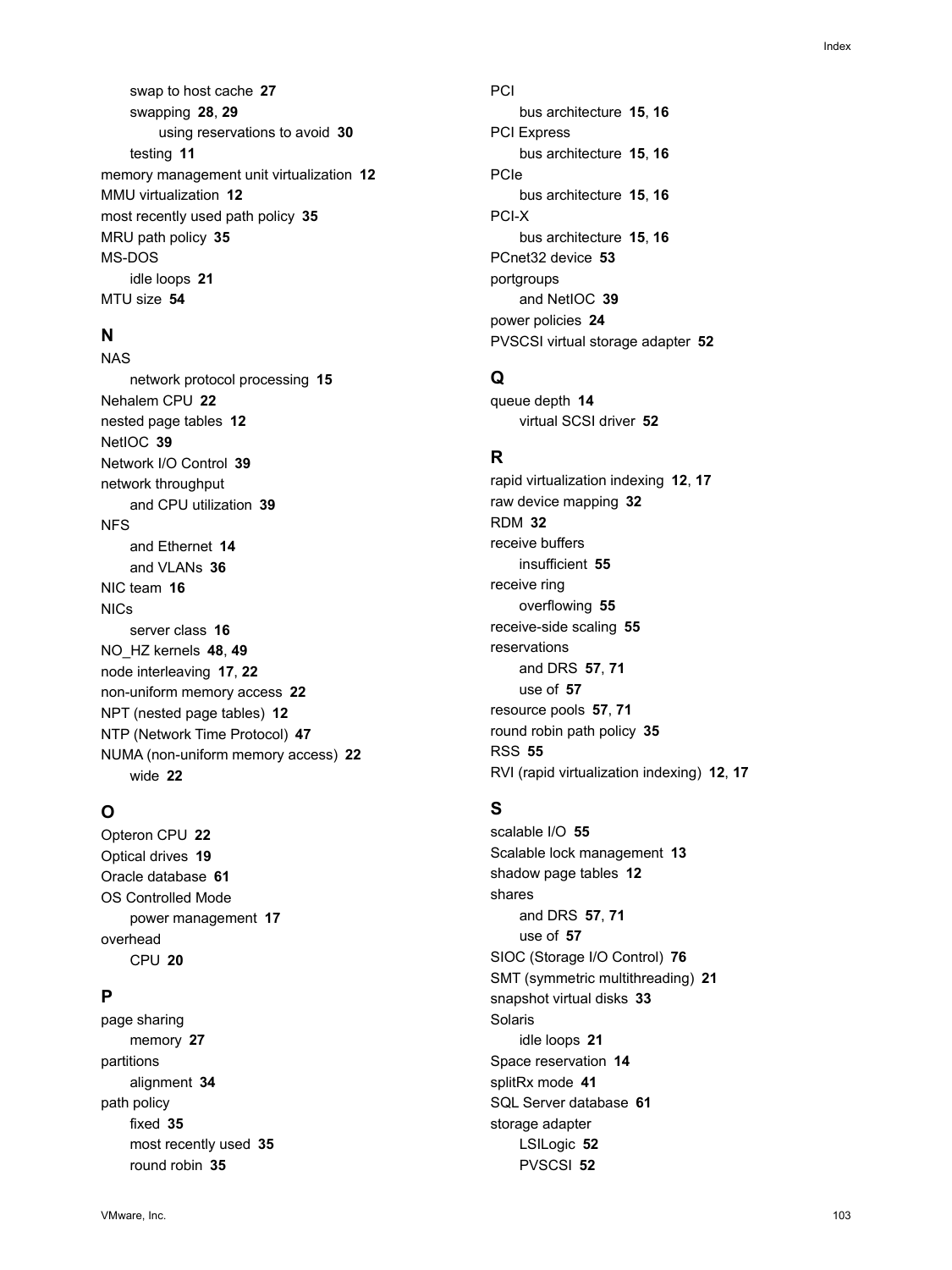storage arrays active/active policy **[35](#page-34-1)** active/passive policy **[35](#page-34-2)** [Storage Distributed Resource Scheduler](#page-76-3) *See* Storage DRS Storage DRS **[77](#page-76-4)** Storage I/O Control **[76](#page-75-0)** Storage vMotion **[13](#page-12-6)**, **[67](#page-66-1)**, **[68](#page-67-0)** swap file size **[29](#page-28-2)** swap to host cache **[29](#page-28-3)** memory **[27](#page-26-4)** swapping memory **[28](#page-27-1)**, **[29](#page-28-1)** symmetric multithreading **[21](#page-20-6)**

## **T**

TCP segmentation offload **[16](#page-15-9)**, **[54](#page-53-3)** thick disks **[33](#page-32-4)** thin disks **[34](#page-33-2)** tickless timer **[48](#page-47-1)** tickless timer kernels **[49](#page-48-1)** timekeeping **[47](#page-46-3)** timer interrupt rates Linux **[49](#page-48-2)** Windows **[49](#page-48-3)** timing within virtual machines **[48](#page-47-2)** TLB (translation lookaside buffer) **[12](#page-11-14)** translation lookaside buffer **[12](#page-11-15)** TSO **[16](#page-15-10)**, **[54](#page-53-3)** Turbo Core **[18](#page-17-1)** Turbo mode **[17](#page-16-10)**, **[18](#page-17-2)**

## **U**

Update Manager **[58](#page-57-1)**, **[81](#page-80-0)** USB controllers **[19](#page-18-10)**

## **V**

VAAI (VMware vStorage APIs for Array Integration) **[13](#page-12-7)**, **[32](#page-31-2)**, **[33](#page-32-5)**, **[34](#page-33-3)**, **[68](#page-67-1)**, **[89](#page-88-0)** vCenter **[58](#page-57-2)** database **[59](#page-58-0)** statistics level **[59](#page-58-1)** supported maximums **[58](#page-57-3)** vCPUs number of **[20](#page-19-3)** vFRC (vSphere Flash Read Cache) **[13](#page-12-8)** virtual hardware version 11 **[19](#page-18-6)** and vMotion **[67](#page-66-0)** virtual hardware version 7 and PVSCSI **[52](#page-51-1)** and VMXNET3 **[54](#page-53-0)** virtual hardware version 8

and vNUMA **[50](#page-49-0)** virtual interrupt coalescing **[45](#page-44-0)** virtual machine monitor (VMM) **[11](#page-10-10)** virtual machines wide **[22](#page-21-10)** virtual network adapter E1000 **[53](#page-52-8)** Vlance **[53](#page-52-8)** VMXNET family **[53](#page-52-8)** virtual NUMA (vNUMA) **[22](#page-21-11)**, **[50](#page-49-1)** virus scanning programs scheduling **[47](#page-46-4)** Vlance virtual network device **[53](#page-52-9)** VI AN<sub>S</sub> and iSCSI **[36](#page-35-1)** and NFS **[36](#page-35-2)** and storage **[14](#page-13-7)**, **[36](#page-35-3)** vmkfstools **[34](#page-33-4)** VMM (virtual machine monitor) **[11](#page-10-10)** memory reserved for **[26](#page-25-1)** vMotion **[67](#page-66-2)** and network adapters **[70](#page-69-5)** CPU compatibility **[70](#page-69-6)** VMware High Availability **[78](#page-77-3)** [VMware Paravirtual storage adapter](#page-51-6) *See* PVSCSI VMware Storage vMotion **[13](#page-12-6)**, **[68](#page-67-0)** VMware Tools **[52](#page-51-7)** and BusLogic SCSI driver **[47](#page-46-5)** balloon driver **[47](#page-46-1)** time-synchronization **[47](#page-46-6)** VMware vCenter **[58](#page-57-2)** VMware vSphere Update Manager **[81](#page-80-0)** VMware vSphere Web Client **[62](#page-61-0)** VMware vSphere Web Services SDK **[66](#page-65-0)** [VMware vStorage APIs for Array Integration](#page-12-9) *See* VAAI VMX process memory reserved for **[26](#page-25-2)** VMX swap **[26](#page-25-3)** VMXNET **[53](#page-52-10)** [VMXNET Generation 3](#page-52-11) *See* VMXNET3 VMXNET2 **[53](#page-52-12)** VMXNET3 **[53](#page-52-13)** VMXNET3 virtual network adapter **[44](#page-43-0)** VPNs and storage **[14](#page-13-8)** vSphere Flash Read Cache (vFRC) **[13](#page-12-10)** Update Manager **[58](#page-57-1)** vSphere Web Client **[62](#page-61-1)** vSphere Web Services SDK **[62](#page-61-2)**, **[66](#page-65-0)** vSwitch **[16](#page-15-11)** VT-d **[12](#page-11-16)**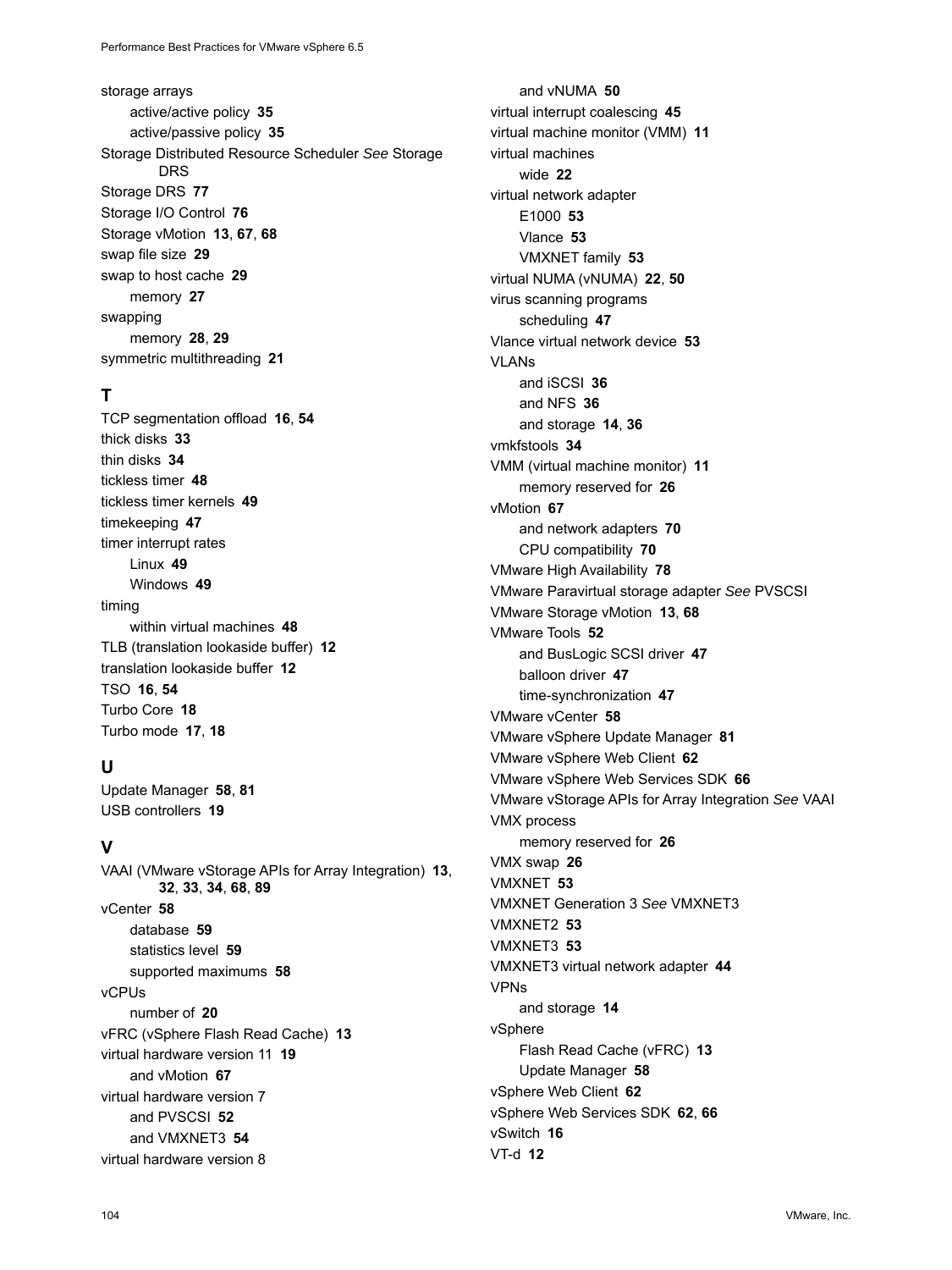VT-x **[11](#page-10-8)**, **[17](#page-16-6)** VUM (vSphere Update Manager) **[81](#page-80-0)**

## **W**

Westmere CPU **[22](#page-21-5)** wide NUMA **[22](#page-21-10)** wide virtual machines **[22](#page-21-10)** Windows 2000 idle loops **[21](#page-20-8)** Windows 7 HAL **[21](#page-20-9)** Windows Server 2008 HAL **[21](#page-20-10)** Windows Time Service **[47](#page-46-7)** Windows Vista HAL **[21](#page-20-11)**

## **X**

X-Architecture **[22](#page-21-3)**